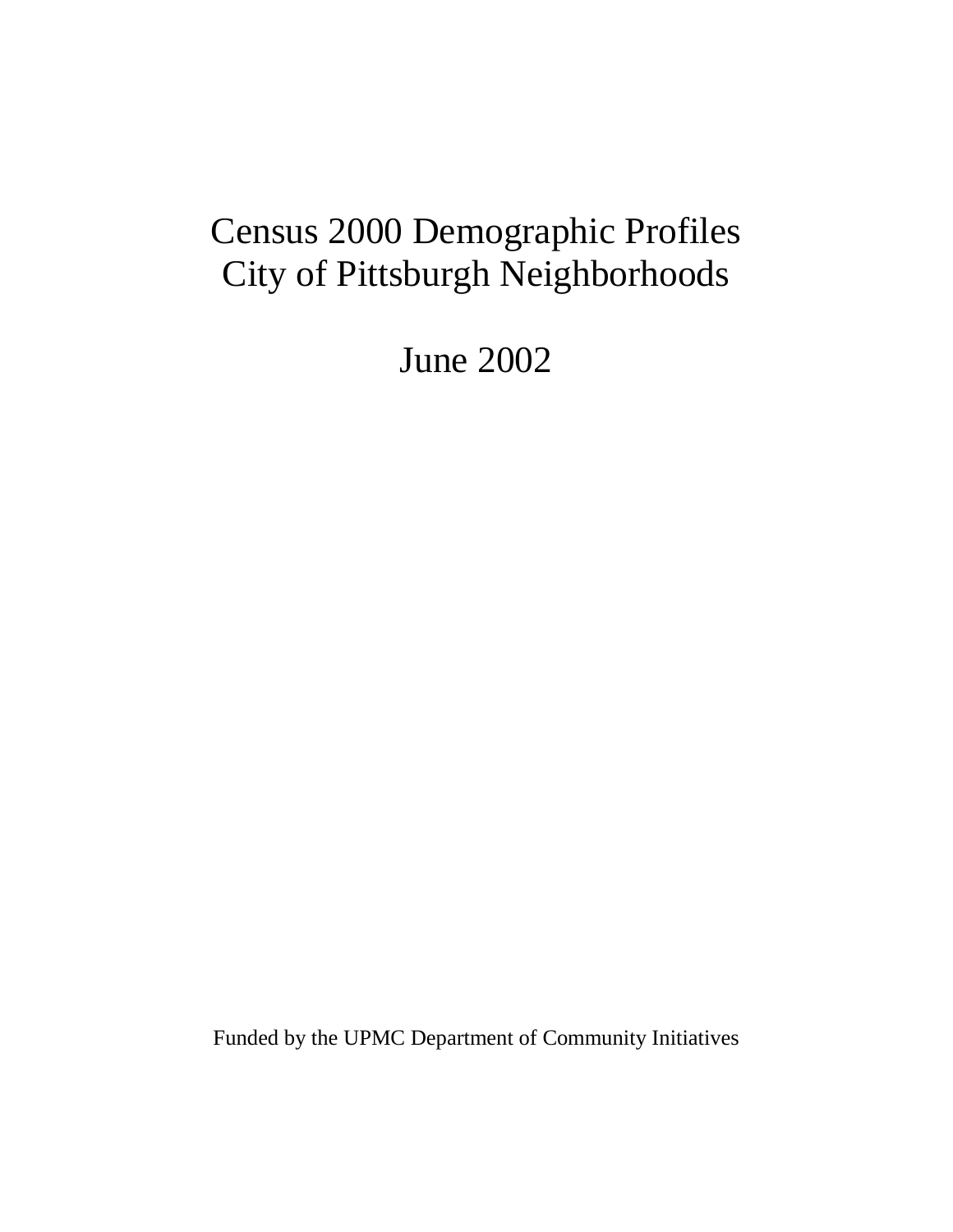#### **Documentation**

This data is complied from Census Bureau Summary File 1 data. Summary File 1 (SF 1) contains 286 detailed tables focusing on age, sex, households, families, and housing units. These tables provide in-depth figures by race and Hispanic origin; some tables are repeated for each of nine race/Latino groups. The tables here are a selected subset of data avaialable in the SF1 datasets produced by the census. This data was aggregated from individual census tracts into data for specific neighborhoods in the city of Pittsburgh. Neighborhood defintions were obtained from the City of Pittsburgh Planning Department. These defintions consisted of an index of census tracts to city neighborhoods.

Note that for the 2000 Census, the question on race was changed from what had been asked in the 1990 Census. and responses reflect self-identification. Respondents were asked to report the race or races they considered themselves and other members of their households to be. For the 2000 census, more than one racial category could be selected. Most respondents selected only a single racial characterization but the option to select two or more racial categories was avaialable. For this reason the 1990 and 2000 Census data by race are not directly comparable. People who responded to the question on race by indicating only one race are referred to as the race alone population, or the group who reported only one race. For example, respondents who marked only the White category on the census questionnaire would be included in the White alone population.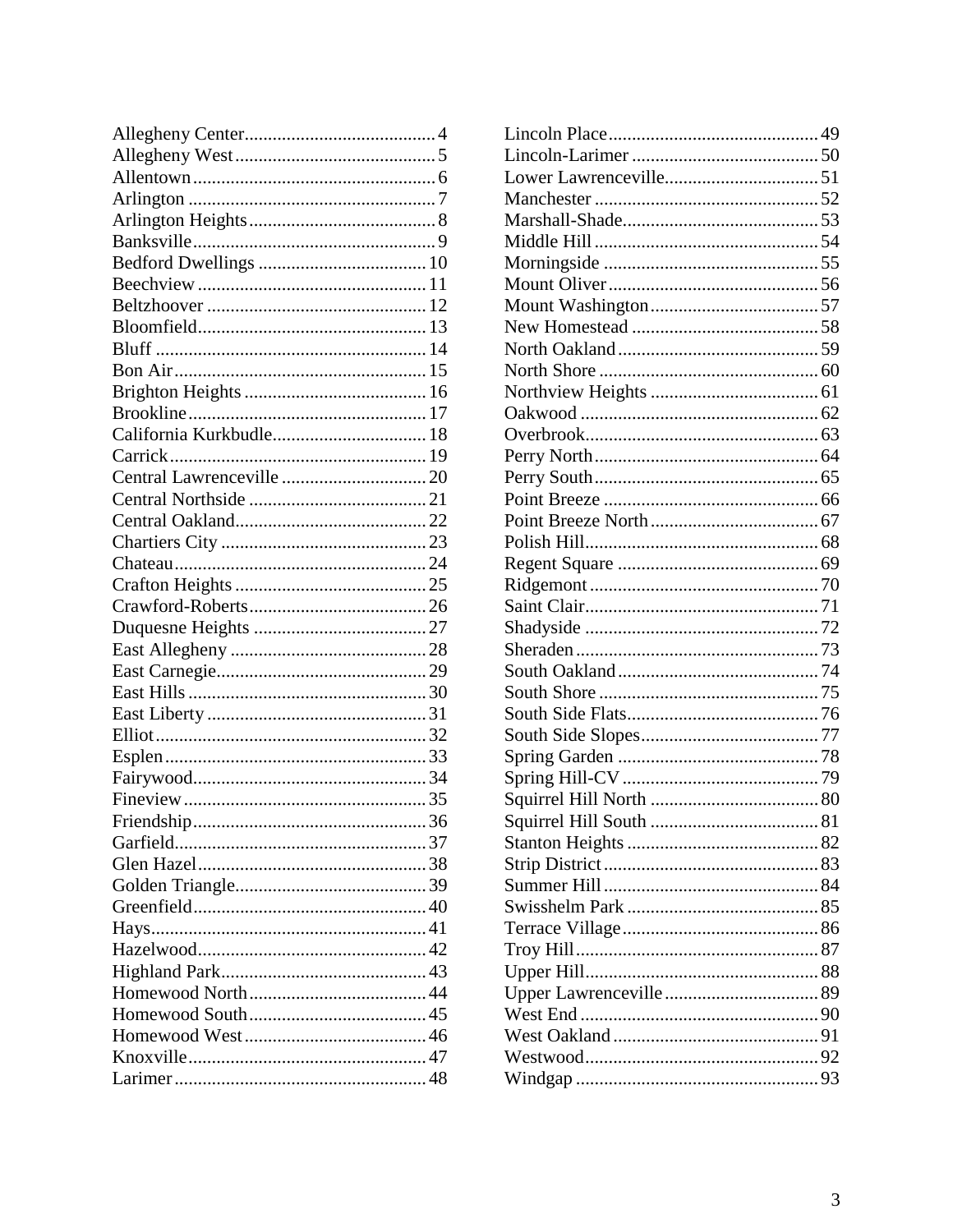# **Allegheny Center**

### **Population by Race and Gender**

|                                                              | <b>Total</b> |            | Men<br>Women |             |                 | <b>Group Quarters Population</b> |                             |     |             |
|--------------------------------------------------------------|--------------|------------|--------------|-------------|-----------------|----------------------------------|-----------------------------|-----|-------------|
| Total                                                        | 886          |            | 445          | $(50.2\%)$  | 441             | $(49.8\%)$                       | <b>Total Group Quarters</b> |     | $0(0.0\%)$  |
| White Alone                                                  | 458          | $(51.7\%)$ | 250          | $(54.6\%)$  | 208             | $(45.4\%)$                       | Institutionalized           |     | $0(0.0\%)$  |
| <b>Black Alone</b>                                           | 386          | $(43.6\%)$ | 172.         | $(44.6\%)$  | 214             | $(55.4\%)$                       | Non-Institutionalized       |     | $0 (0.0\%)$ |
| Asian Alone                                                  |              | $(1.9\%)$  | 9.           | $(52.9\%)$  | 8               | $(47.1\%)$                       |                             |     |             |
| Two or more races                                            | 14           | $(1.6\%)$  |              | $6(42.9\%)$ | 8.              | $(57.1\%)$                       | <b>Housing Units</b>        |     |             |
| Hispanic <sup>1</sup>                                        | 11           | $(1.2\%)$  |              | $6(54.5\%)$ |                 | $(45.5\%)$                       | <b>Total Housing Units</b>  | 675 |             |
|                                                              |              |            |              |             |                 |                                  | Occupied                    | 465 | $(68.9\%)$  |
| <b>Land Area in Square Miles</b>                             |              |            |              |             | 0.20            |                                  | Owner Occupied              | 45  | $(9.7\%)$   |
| <b>Population Density (Total Population per Square Mile)</b> |              | 4,427.0    |              |             | Renter Occupied | 420                              | $(90.3\%)$                  |     |             |
|                                                              |              |            |              |             |                 |                                  | Vacant                      | 210 | $(31.1\%)$  |

### **Population by Race and Major Age Group**

|           |                   | Race by Single Race |                   |                  |                       |                       |  |  |
|-----------|-------------------|---------------------|-------------------|------------------|-----------------------|-----------------------|--|--|
|           | <b>Total</b>      | White               | <b>Black</b>      | Asian            | 2 or More<br>Races    | Hispanic <sup>1</sup> |  |  |
| Total     | 886               | 458                 | 386               |                  |                       |                       |  |  |
| Age 0-17  | $(17.5\%)$<br>155 | $5(1.1\%)$          | (37.6%)<br>145    | $(11.8\%)$       | $(0.0\%)$<br>$\theta$ | $(9.1\%)$             |  |  |
| Age 18-64 | $(64.9\%)$<br>575 | 325<br>$(71.0\%)$   | 218<br>$(56.5\%)$ | $(82.4\%)$<br>14 | 10<br>$(71.4\%)$      | $(90.9\%)$<br>10      |  |  |
| Age $65+$ | $(17.6\%)$<br>156 | 128<br>$(27.9\%)$   | $(6.0\%)$<br>23   | $(5.9\%)$        | $(28.6\%)$<br>4       | $(0.0\%)$             |  |  |

#### **Families by Race and Presence of Own Children**

|                                                            | Total | White | <b>Black</b> | Asian | 2 or More Races | Hispanic' |
|------------------------------------------------------------|-------|-------|--------------|-------|-----------------|-----------|
| <b>Total Families</b>                                      |       | ىدر   | 96           |       |                 |           |
| <b>Married Couple Families</b>                             |       | 24    |              |       |                 |           |
| With Own Children under 18                                 |       |       |              |       |                 |           |
| Male Headed Families with Own Children under $182$         |       |       |              |       |                 |           |
| Female Headed Families with Children under 18 <sup>3</sup> |       |       |              |       |                 |           |

### **Population Under 18 by Family Structure**

|                                                     | Race by Single Race |       |              |       |                 |                       |  |  |  |
|-----------------------------------------------------|---------------------|-------|--------------|-------|-----------------|-----------------------|--|--|--|
|                                                     | <b>Total</b>        | White | <b>Black</b> | Asian | 2 or More Races | Hispanic <sup>1</sup> |  |  |  |
| Total                                               | 155                 |       | 145          |       |                 |                       |  |  |  |
| In Married Couple Household                         |                     |       | 20           |       |                 |                       |  |  |  |
| Male householder, no wife present <sup>2</sup>      |                     |       |              |       |                 |                       |  |  |  |
| Female householder, no husband present <sup>3</sup> | 107                 |       | 104          |       |                 |                       |  |  |  |
| Grandchild                                          |                     |       | 16           |       |                 |                       |  |  |  |
| Other relatives                                     |                     |       |              |       |                 |                       |  |  |  |
| Non-relatives                                       |                     |       |              |       |                 |                       |  |  |  |
| In group quarters                                   |                     |       |              |       |                 |                       |  |  |  |

<sup>1</sup> Hispanic can be of any race. 2 no wife present 3 no husband present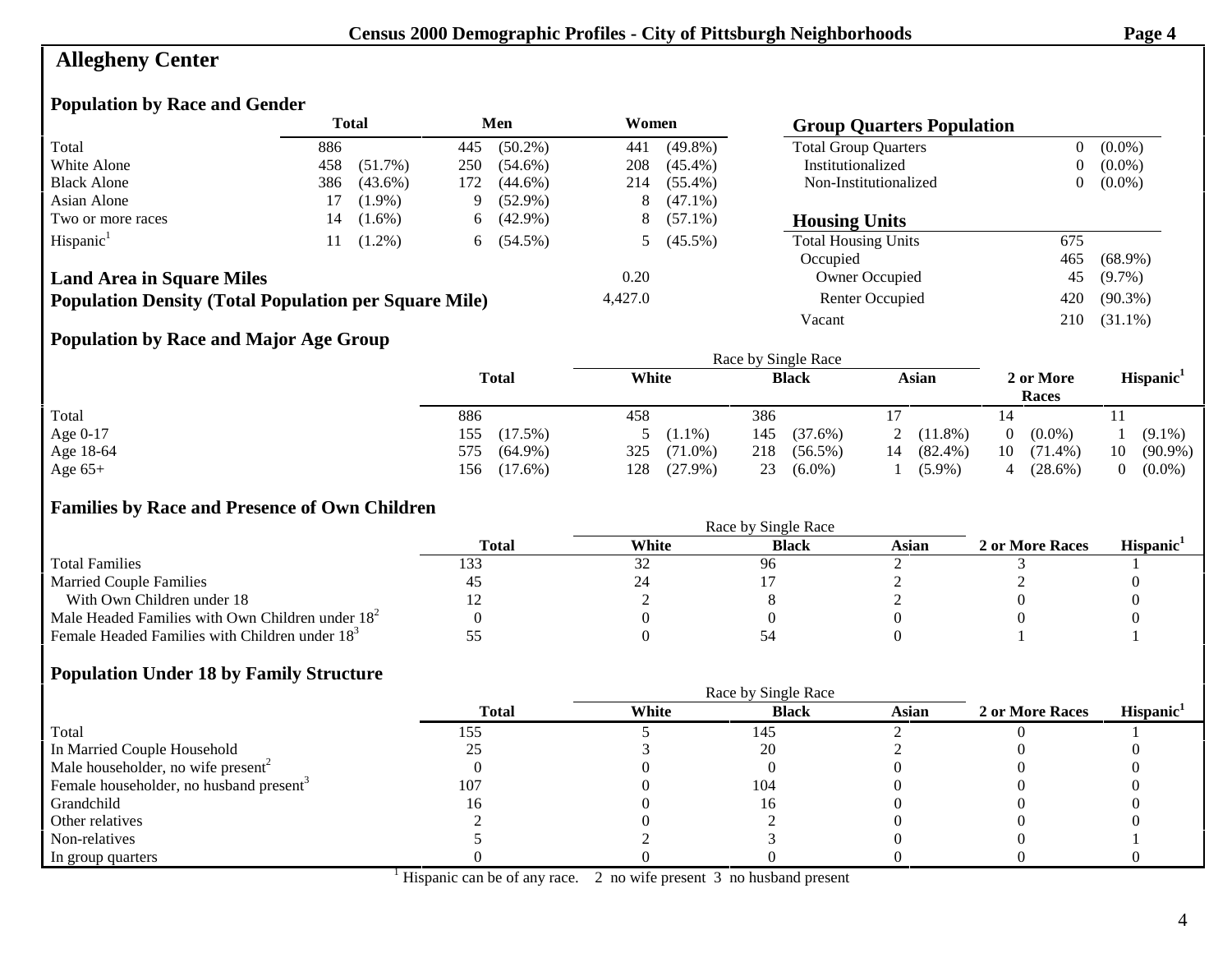# **Allegheny West**

### **Population by Race and Gender**

|                                                              | <b>Total</b> |            | Men |            | Women           |            | <b>Group Quarters Population</b> |                |            |
|--------------------------------------------------------------|--------------|------------|-----|------------|-----------------|------------|----------------------------------|----------------|------------|
| Total                                                        | 508          |            | 296 | $(58.3\%)$ | 212             | $(41.7\%)$ | <b>Total Group Quarters</b>      | $\overline{0}$ | $(0.0\%)$  |
| White Alone                                                  | 385          | $(75.8\%)$ | 230 | $(59.7\%)$ | 155             | $(40.3\%)$ | Institutionalized                | 0              | $(0.0\%)$  |
| <b>Black Alone</b>                                           | 105          | $(20.7\%)$ | 54  | $(51.4\%)$ | 51              | $(48.6\%)$ | Non-Institutionalized            | $\overline{0}$ | $(0.0\%)$  |
| Asian Alone                                                  |              | $(1.4\%)$  | 6   | $(85.7\%)$ |                 | $(14.3\%)$ |                                  |                |            |
| Two or more races                                            | 6.           | $(1.2\%)$  |     | $(50.0\%)$ |                 | $(50.0\%)$ | <b>Housing Units</b>             |                |            |
| Hispanic <sup>1</sup>                                        |              | $(2.2\%)$  |     | (27.3%)    | 8               | $(72.7\%)$ | <b>Total Housing Units</b>       | 390            |            |
|                                                              |              |            |     |            |                 |            | Occupied                         | 308            | $(79.0\%)$ |
| <b>Land Area in Square Miles</b>                             |              |            |     |            | 0.08            |            | Owner Occupied                   | 91             | $(29.5\%)$ |
| <b>Population Density (Total Population per Square Mile)</b> |              | 6,504.9    |     |            | Renter Occupied | 217        | $(70.5\%)$                       |                |            |
|                                                              |              |            |     |            |                 |            | Vacant                           | 82             | $(21.0\%)$ |

### **Population by Race and Major Age Group**

|           |                   |                   | Race by Single Race |           |                    |                       |
|-----------|-------------------|-------------------|---------------------|-----------|--------------------|-----------------------|
|           | <b>Total</b>      | White             | <b>Black</b>        | Asian     | 2 or More<br>Races | Hispanic <sup>1</sup> |
| Total     | 508               | 385               | 105                 |           |                    |                       |
| Age 0-17  | $(11.2\%)$        | $(9.1\%)$<br>35   | $(19.0\%)$<br>20    | $(0.0\%)$ | $(16.7\%)$         | (27.3%)               |
| Age 18-64 | 401<br>$(78.9\%)$ | $(80.0\%)$<br>308 | $(73.3\%)$<br>77    | $(100\%)$ | $(83.3\%)$         | $(63.6\%)$            |
| Age $65+$ | $(9.8\%)$<br>50   | $(10.9\%)$<br>42  | $(7.6\%)$<br>8      | $(0.0\%)$ | $(0.0\%)$          | $(9.1\%)$             |

### **Families by Race and Presence of Own Children**

|                                                            | Total | White | <b>Black</b> | Asian | 2 or More Races | <b>Hispanic</b> |
|------------------------------------------------------------|-------|-------|--------------|-------|-----------------|-----------------|
| <b>Total Families</b>                                      |       | σs    |              |       |                 |                 |
| <b>Married Couple Families</b>                             | 56    | 4     |              |       |                 |                 |
| With Own Children under 18                                 |       |       |              |       |                 |                 |
| Male Headed Families with Own Children under $182$         |       |       |              |       |                 |                 |
| Female Headed Families with Children under 18 <sup>3</sup> |       |       |              |       |                 |                 |

|                                                     |              | Race by Single Race |              |       |                 |                       |  |  |
|-----------------------------------------------------|--------------|---------------------|--------------|-------|-----------------|-----------------------|--|--|
|                                                     | <b>Total</b> | White               | <b>Black</b> | Asian | 2 or More Races | Hispanic <sup>1</sup> |  |  |
| Total                                               |              | 35                  | 20           |       |                 |                       |  |  |
| In Married Couple Household                         |              |                     |              |       |                 |                       |  |  |
| Male householder, no wife present <sup>2</sup>      |              |                     |              |       |                 |                       |  |  |
| Female householder, no husband present <sup>3</sup> |              |                     |              |       |                 |                       |  |  |
| Grandchild                                          |              |                     |              |       |                 |                       |  |  |
| Other relatives                                     |              |                     |              |       |                 |                       |  |  |
| Non-relatives                                       |              |                     |              |       |                 |                       |  |  |
| In group quarters                                   |              |                     |              |       |                 |                       |  |  |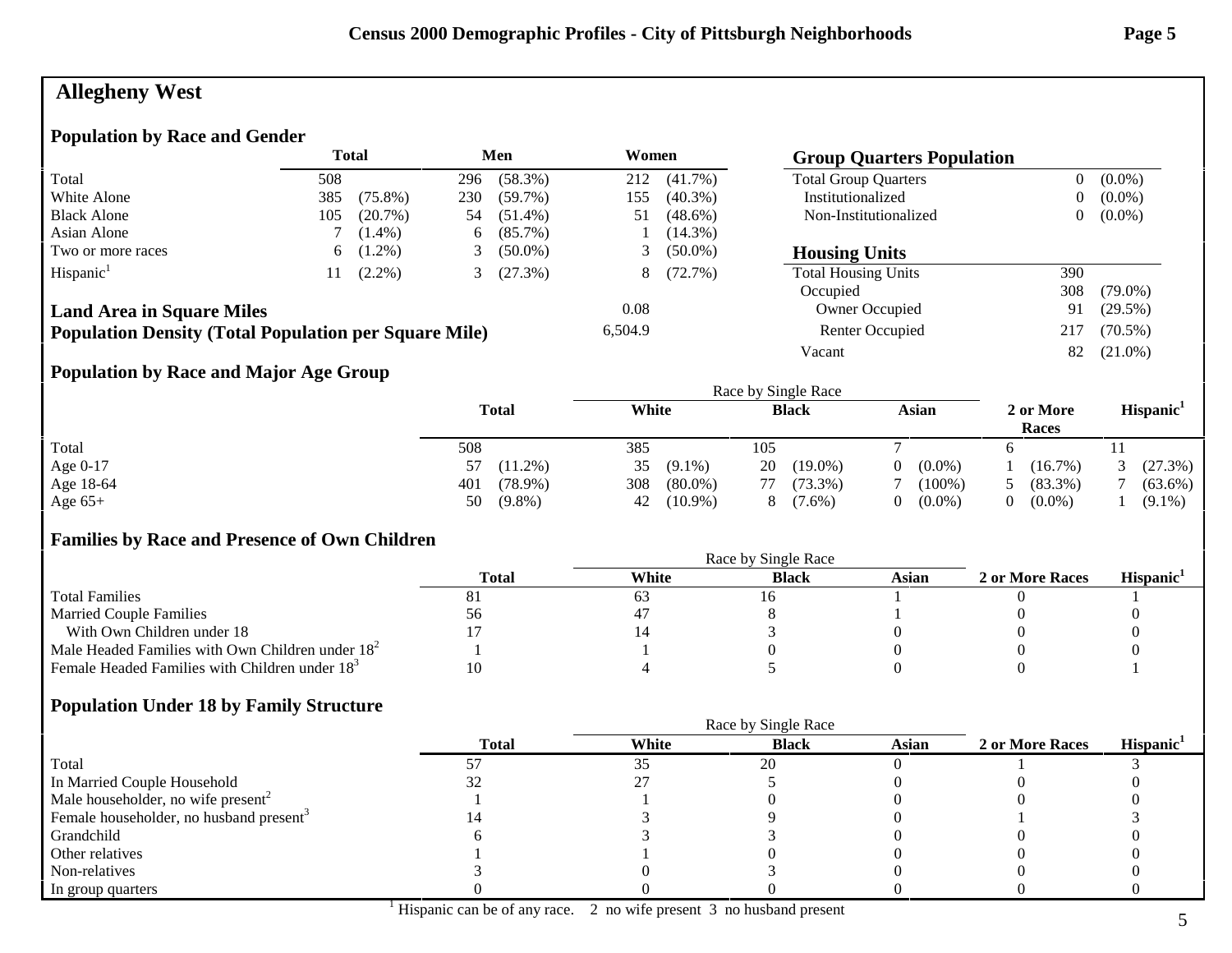### **Allentown**

### **Population by Race and Gender**

|                                                              |       | <b>Total</b> |                     | Men        | Women    |            |                             |       | <b>Group Quarters Population</b> |  |  |
|--------------------------------------------------------------|-------|--------------|---------------------|------------|----------|------------|-----------------------------|-------|----------------------------------|--|--|
| Total                                                        | 3,220 |              | l,483               | $(46.1\%)$ | 1.737    | $(53.9\%)$ | <b>Total Group Quarters</b> | 31    | $(1.0\%)$                        |  |  |
| White Alone                                                  | 2,497 | (77.5%)      | 1.171               | $(46.9\%)$ | 1,326    | $(53.1\%)$ | Institutionalized           | 0     | $(0.0\%)$                        |  |  |
| <b>Black Alone</b>                                           | 643   | $(20.0\%)$   | 280                 | $(43.5\%)$ | 363      | $(56.5\%)$ | Non-Institutionalized       | 31    | $(1.0\%)$                        |  |  |
| Asian Alone                                                  | 9.    | $(0.3\%)$    | 3                   | $(33.3\%)$ | 6        | $(66.7\%)$ |                             |       |                                  |  |  |
| Two or more races                                            | 66    | $(2.0\%)$    | 25                  | $(37.9\%)$ | 41       | $(62.1\%)$ | <b>Housing Units</b>        |       |                                  |  |  |
| Hispanic <sup>1</sup>                                        | 22    | $(0.7\%)$    | 14                  | $(63.6\%)$ | 8        | $(36.4\%)$ | <b>Total Housing Units</b>  | 1,505 |                                  |  |  |
|                                                              |       |              |                     |            |          |            | Occupied                    | 1,302 | $(86.5\%)$                       |  |  |
| <b>Land Area in Square Miles</b>                             |       |              |                     |            | 0.31     |            | <b>Owner Occupied</b>       | 743   | $(57.1\%)$                       |  |  |
| <b>Population Density (Total Population per Square Mile)</b> |       |              |                     |            | 10,458.6 |            | Renter Occupied             | 559   | $(42.9\%)$                       |  |  |
|                                                              |       |              |                     |            |          |            | Vacant                      | 203   | $(13.5\%)$                       |  |  |
| <b>Population by Race and Major Age Group</b>                |       |              |                     |            |          |            |                             |       |                                  |  |  |
|                                                              |       |              | Race by Single Race |            |          |            |                             |       |                                  |  |  |

|           | <b>Total</b>       | White              | <b>Black</b>      | Asian      | 2 or More<br>Races | Hispanic         |  |
|-----------|--------------------|--------------------|-------------------|------------|--------------------|------------------|--|
| Total     | 3,220              | 2.497              | 643               |            | 66                 | 22               |  |
| Age 0-17  | $(27.0\%)$<br>868  | $(22.1\%)$<br>553  | 271<br>$(42.1\%)$ | $(11.1\%)$ | $(63.6\%)$<br>42   | $(45.5\%)$<br>10 |  |
| Age 18-64 | $(57.9\%)$<br>.864 | $(60.2\%)$<br>,503 | 331<br>$(51.5\%)$ | $(55.6\%)$ | $(31.8\%)$<br>21   | $(50.0\%)$       |  |
| Age $65+$ | $(15.2\%)$<br>488  | $(17.7\%)$<br>441  | $(6.4\%)$<br>41   | $(33.3\%)$ | $(4.5\%)$          | $(4.5\%)$        |  |

#### **Families by Race and Presence of Own Children**

|                                                            | <b>Total</b> | White | <b>Black</b> | Asian | 2 or More Races | Hispanic <sup>1</sup> |
|------------------------------------------------------------|--------------|-------|--------------|-------|-----------------|-----------------------|
| <b>Total Families</b>                                      | 761          | 621   | 132          |       |                 |                       |
| <b>Married Couple Families</b>                             | 399          | 358   |              |       |                 |                       |
| With Own Children under 18                                 | 180          | 156   |              |       |                 |                       |
| Male Headed Families with Own Children under $182$         | 33           | 26    |              |       |                 |                       |
| Female Headed Families with Children under 18 <sup>3</sup> | 168          | Q 1   |              |       |                 |                       |

### **Population Under 18 by Family Structure**

|                                                     |              |       | Race by Single Race |       |                 |                       |
|-----------------------------------------------------|--------------|-------|---------------------|-------|-----------------|-----------------------|
|                                                     | <b>Total</b> | White | <b>Black</b>        | Asian | 2 or More Races | Hispanic <sup>1</sup> |
| Total                                               | 868          | 553   | 271                 |       | 42              | 10                    |
| In Married Couple Household                         | 347          | 298   | 47                  |       |                 |                       |
| Male householder, no wife present <sup>2</sup>      |              | 41    |                     |       |                 |                       |
| Female householder, no husband present <sup>3</sup> | 341          | 131   | 173                 |       |                 |                       |
| Grandchild                                          |              | 68    | 20                  |       |                 |                       |
| Other relatives                                     |              |       |                     |       |                 |                       |
| Non-relatives                                       |              |       |                     |       |                 |                       |
| In group quarters                                   |              |       |                     |       |                 |                       |

<sup>1</sup> Hispanic can be of any race. 2 no wife present 3 no husband present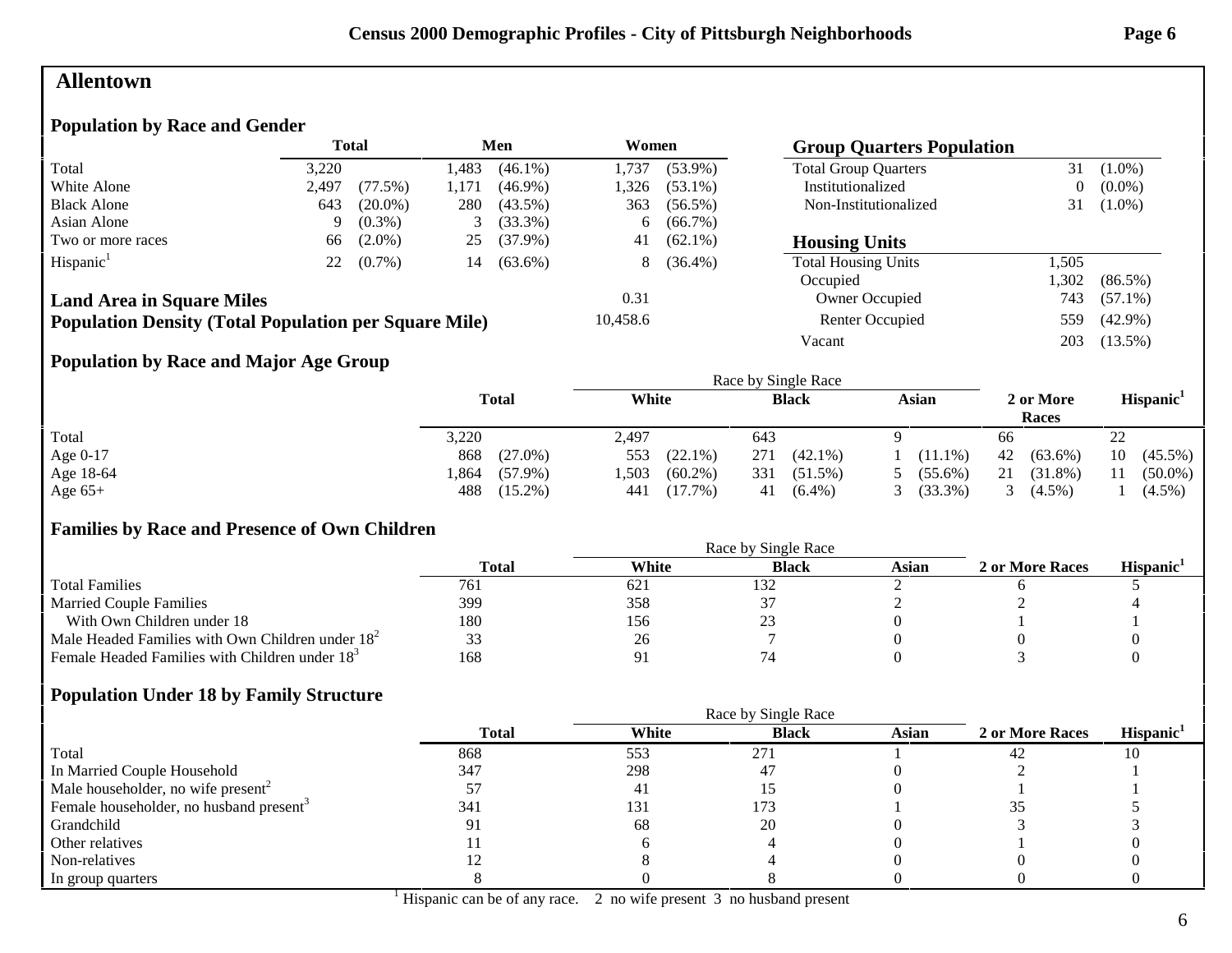### **Arlington**

### **Population by Race and Gender**

|                                                              |       | <b>Total</b> |     | Men        | Women   |            | <b>Group Quarters Population</b> |                |            |
|--------------------------------------------------------------|-------|--------------|-----|------------|---------|------------|----------------------------------|----------------|------------|
| Total                                                        | .999  |              | 957 | $(47.9\%)$ | 1.042   | $(52.1\%)$ | <b>Total Group Quarters</b>      | $\overline{0}$ | $(0.0\%)$  |
| White Alone                                                  | 1,719 | $(86.0\%)$   | 833 | $(48.5\%)$ | 886     | $(51.5\%)$ | Institutionalized                | 0              | $(0.0\%)$  |
| <b>Black Alone</b>                                           | 258   | $(12.9\%)$   | 111 | $(43.0\%)$ | 147     | $(57.0\%)$ | Non-Institutionalized            | 0              | $(0.0\%)$  |
| Asian Alone                                                  |       | $(0.2\%)$    |     | $(75.0\%)$ |         | $(25.0\%)$ |                                  |                |            |
| Two or more races                                            | 15.   | $(0.8\%)$    | 9   | $(60.0\%)$ | 6       | $(40.0\%)$ | <b>Housing Units</b>             |                |            |
| Hispanic <sup>1</sup>                                        |       | $(0.4\%)$    |     | $(42.9\%)$ | 4       | $(57.1\%)$ | <b>Total Housing Units</b>       | 880            |            |
|                                                              |       |              |     |            |         |            | Occupied                         | 805            | $(91.5\%)$ |
| <b>Land Area in Square Miles</b>                             |       |              |     |            | 0.49    |            | Owner Occupied                   | 603            | $(74.9\%)$ |
| <b>Population Density (Total Population per Square Mile)</b> |       |              |     |            | 4,120.0 |            | Renter Occupied                  | 202            | $(25.1\%)$ |
|                                                              |       |              |     |            |         |            | Vacant                           | 75.            | $(8.5\%)$  |

### **Population by Race and Major Age Group**

|           |                    |                     | Race by Single Race |            |                    |                       |
|-----------|--------------------|---------------------|---------------------|------------|--------------------|-----------------------|
|           | <b>Total</b>       | White               | <b>Black</b>        | Asian      | 2 or More<br>Races | Hispanic <sup>1</sup> |
| Total     | .,999              | .,719               | 258                 |            |                    |                       |
| Age 0-17  | 503<br>$(25.2\%)$  | 381<br>$(22.2\%)$   | $(43.4\%)$<br>112   | $(25.0\%)$ | $(60.0\%)$         | (28.6%)               |
| Age 18-64 | .180<br>$(59.0\%)$ | 1,037<br>$(60.3\%)$ | 132<br>$(51.2\%)$   | $(75.0\%)$ | $(40.0\%)$         | $(42.9\%)$            |
| Age $65+$ | $(15.8\%)$<br>316  | 301<br>(17.5%)      | $(5.4\%)$<br>14     | $(0.0\%)$  | $(0.0\%)$          | (28.6%)               |

### **Families by Race and Presence of Own Children**

|                                                            | Total | White | <b>Black</b> | Asian | 2 or More Races | <b>Hispanic</b> |
|------------------------------------------------------------|-------|-------|--------------|-------|-----------------|-----------------|
| <b>Total Families</b>                                      |       | 457   | 64           |       |                 |                 |
| <b>Married Couple Families</b>                             | 324   | 302   |              |       |                 |                 |
| With Own Children under 18                                 | 133   | 118   |              |       |                 |                 |
| Male Headed Families with Own Children under $182$         | 20    |       |              |       |                 |                 |
| Female Headed Families with Children under 18 <sup>3</sup> | 84    | 59    |              |       |                 |                 |

|                                                     |              |       | Race by Single Race |              |                 |                       |
|-----------------------------------------------------|--------------|-------|---------------------|--------------|-----------------|-----------------------|
|                                                     | <b>Total</b> | White | <b>Black</b>        | <b>Asian</b> | 2 or More Races | Hispanic <sup>1</sup> |
| Total                                               | 503          | 381   | 112                 |              |                 |                       |
| In Married Couple Household                         | 251          | 216   | 29                  |              |                 |                       |
| Male householder, no wife present <sup>2</sup>      | 30           | 24    |                     |              |                 |                       |
| Female householder, no husband present <sup>3</sup> | 161          | 101   |                     |              |                 |                       |
| Grandchild                                          | 34           | 25    |                     |              |                 |                       |
| Other relatives                                     | 20           |       |                     |              |                 |                       |
| Non-relatives                                       |              |       |                     |              |                 |                       |
| In group quarters                                   |              |       |                     |              |                 |                       |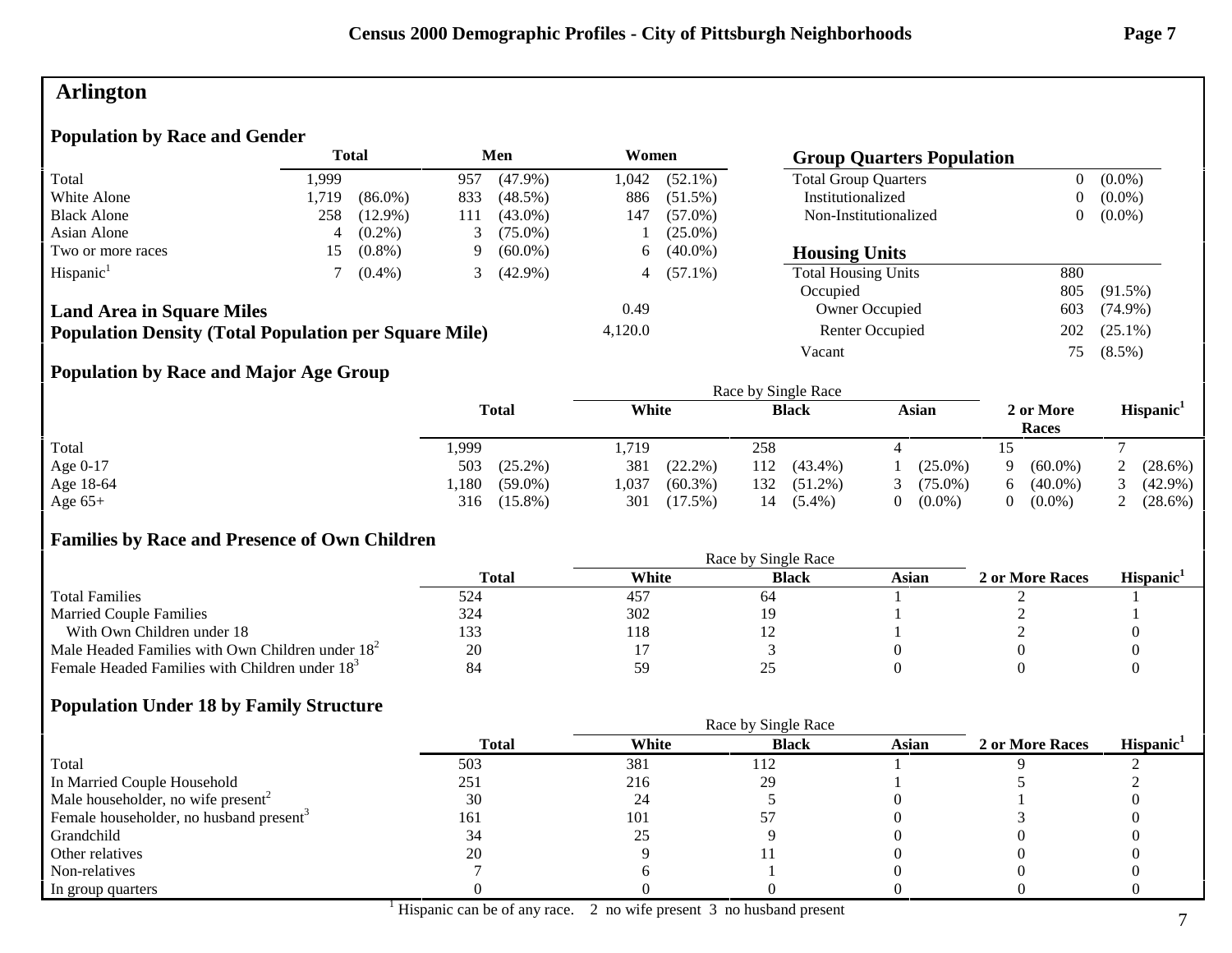# **Arlington Heights**

### **Population by Race and Gender**

|                                                              | Total |            |          | Men        | Women   |            | <b>Group Quarters Population</b> |       |            |
|--------------------------------------------------------------|-------|------------|----------|------------|---------|------------|----------------------------------|-------|------------|
| Total                                                        | 238   |            | 89       | $(37.4\%)$ | 149     | $(62.6\%)$ | <b>Total Group Quarters</b>      |       | $(0.0\%)$  |
| White Alone                                                  | 47    | $(19.7\%)$ | 20       | $(42.6\%)$ | 27      | $(57.4\%)$ | Institutionalized                |       | $(0.0\%)$  |
| <b>Black Alone</b>                                           | 185   | $(77.7\%)$ | 66       | $(35.7\%)$ | 119     | $(64.3\%)$ | Non-Institutionalized            |       | $(0.0\%)$  |
| Asian Alone                                                  |       | $(0.0\%)$  |          |            |         |            |                                  |       |            |
| Two or more races                                            |       | $(1.7\%)$  |          | $(0.0\%)$  |         | $(100\%)$  | <b>Housing Units</b>             |       |            |
| Hispanic <sup>1</sup>                                        |       | $(0.8\%)$  | $\theta$ |            |         |            | <b>Total Housing Units</b>       | 557   |            |
|                                                              |       |            |          |            |         |            | Occupied                         | 116   | $(20.8\%)$ |
| <b>Land Area in Square Miles</b>                             |       |            |          |            | 0.11    |            | Owner Occupied                   | 18    | $(15.5\%)$ |
| <b>Population Density (Total Population per Square Mile)</b> |       |            |          |            | 2,167.7 |            | Renter Occupied                  | 98    | $(84.5\%)$ |
|                                                              |       |            |          |            |         |            | Vacant                           | -44 i | $(79.2\%)$ |

### **Population by Race and Major Age Group**

|           | <b>Total</b>      | White            | <b>Black</b>      | <b>Asian</b> | 2 or More<br>Races | Hispanic <sup>1</sup> |
|-----------|-------------------|------------------|-------------------|--------------|--------------------|-----------------------|
| Total     | 238               | 47               | 185               |              |                    | ∼                     |
| Age 0-17  | $(32.8\%)$<br>78  | $(23.4\%)$       | $(35.1\%)$<br>65  | $\theta$     | $(0.0\%)$          |                       |
| Age 18-64 | 137<br>$(57.6\%)$ | $(61.7\%)$<br>29 | $(56.2\%)$<br>104 | $\theta$     | $(50.0\%)$         |                       |
| Age $65+$ | $(9.7\%)$<br>23   | $(14.9\%)$       | $(8.6\%)$<br>16   | $\theta$     | $(50.0\%)$         |                       |

### **Families by Race and Presence of Own Children**

|                                                            | Race by Single Race |       |              |       |                 |                       |  |  |
|------------------------------------------------------------|---------------------|-------|--------------|-------|-----------------|-----------------------|--|--|
|                                                            | Total               | White | <b>Black</b> | Asian | 2 or More Races | Hispanic <sup>1</sup> |  |  |
| <b>Total Families</b>                                      | 04                  |       | 50           |       |                 |                       |  |  |
| <b>Married Couple Families</b>                             |                     |       |              |       |                 |                       |  |  |
| With Own Children under 18                                 |                     |       |              |       |                 |                       |  |  |
| Male Headed Families with Own Children under $182$         |                     |       |              |       |                 |                       |  |  |
| Female Headed Families with Children under 18 <sup>3</sup> |                     |       |              |       |                 |                       |  |  |

|                                                     |              | Race by Single Race |              |       |                 |                       |  |  |
|-----------------------------------------------------|--------------|---------------------|--------------|-------|-----------------|-----------------------|--|--|
|                                                     | <b>Total</b> | White               | <b>Black</b> | Asian | 2 or More Races | Hispanic <sup>1</sup> |  |  |
| Total                                               |              |                     | 65           |       |                 |                       |  |  |
| In Married Couple Household                         |              |                     |              |       |                 |                       |  |  |
| Male householder, no wife present <sup>2</sup>      |              |                     |              |       |                 |                       |  |  |
| Female householder, no husband present <sup>3</sup> |              |                     |              |       |                 |                       |  |  |
| Grandchild                                          |              |                     |              |       |                 |                       |  |  |
| Other relatives                                     |              |                     |              |       |                 |                       |  |  |
| Non-relatives                                       |              |                     |              |       |                 |                       |  |  |
| In group quarters                                   |              |                     |              |       |                 |                       |  |  |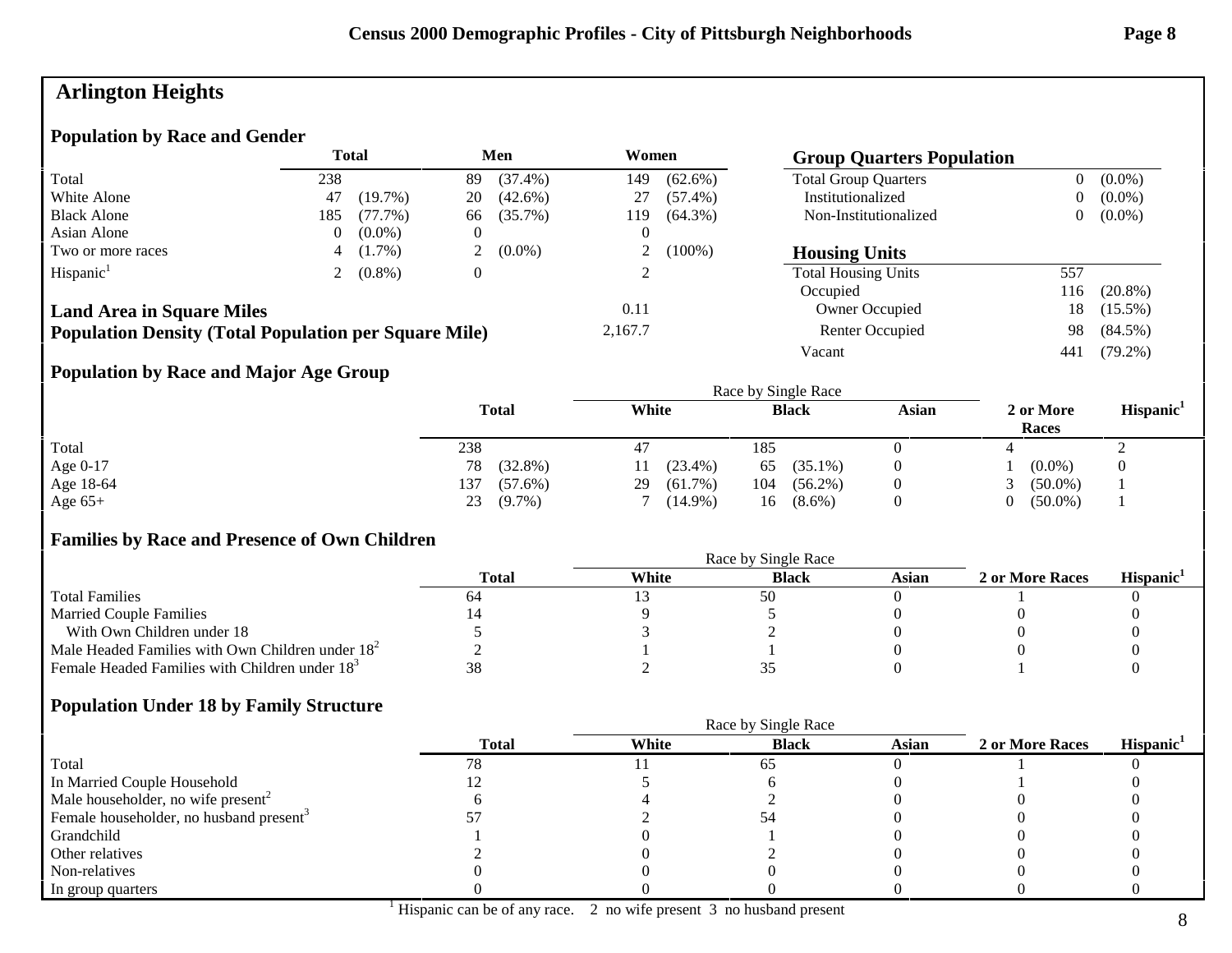### **Banksville**

### **Population by Race and Gender**

|                                                              |       | <b>Total</b> |       | Men        | Women   |            | <b>Group Quarters Population</b> |       |            |
|--------------------------------------------------------------|-------|--------------|-------|------------|---------|------------|----------------------------------|-------|------------|
| Total                                                        | 4.540 |              | 2,168 | $(47.8\%)$ | 2,372   | $(52.2\%)$ | <b>Total Group Quarters</b>      | 307   | $(6.8\%)$  |
| White Alone                                                  | 4,055 | $(89.3\%)$   | .894  | $(46.7\%)$ | 2,161   | $(53.3\%)$ | Institutionalized                | 242   | $(5.3\%)$  |
| <b>Black Alone</b>                                           | 158   | $(3.5\%)$    | 74    | $(46.8\%)$ | 84      | $(53.2\%)$ | Non-Institutionalized            | 65    | $(1.4\%)$  |
| Asian Alone                                                  | 200   | $(4.4\%)$    | 114   | $(57.0\%)$ | 86      | $(43.0\%)$ |                                  |       |            |
| Two or more races                                            | 106   | $(2.3\%)$    | 74    | $(69.8\%)$ | 32      | $(30.2\%)$ | <b>Housing Units</b>             |       |            |
| Hispanic <sup>1</sup>                                        | 51    | $(1.1\%)$    | 25    | $(49.0\%)$ | 26      | $(51.0\%)$ | <b>Total Housing Units</b>       | 2,203 |            |
|                                                              |       |              |       |            |         |            | Occupied                         | 2.079 | $(94.4\%)$ |
| <b>Land Area in Square Miles</b>                             |       |              |       |            | 0.99    |            | Owner Occupied                   | .153  | $(55.5\%)$ |
| <b>Population Density (Total Population per Square Mile)</b> |       |              |       |            | 4,563.9 |            | Renter Occupied                  | 926   | $(44.5\%)$ |
|                                                              |       |              |       |            |         |            | Vacant                           | 124   | $(5.6\%)$  |

### **Population by Race and Major Age Group**

|            |                     |                     | Race by Single Race |                   |                    |                       |
|------------|---------------------|---------------------|---------------------|-------------------|--------------------|-----------------------|
|            | <b>Total</b>        | White               | <b>Black</b>        | Asian             | 2 or More<br>Races | Hispanic <sup>1</sup> |
| Total      | 4,540               | 4,055               | 158                 | 200               | 106                | 51                    |
| Age $0-17$ | $(14.4\%)$<br>655   | 549<br>$(13.5\%)$   | $(22.8\%)$<br>36    | 25<br>$(12.5\%)$  | (38.7%)<br>41      | $(11.8\%)$<br>6.      |
| Age 18-64  | 2,935<br>$(64.6\%)$ | $(63.3\%)$<br>2,566 | $(73.4\%)$<br>116   | $(86.5\%)$<br>173 | 63<br>$(59.4\%)$   | $(78.4\%)$<br>40      |
| Age $65+$  | $(20.9\%)$<br>950   | $(23.2\%)$<br>940   | $(3.8\%)$<br>6      | $(1.0\%)$<br>∠    | $(1.9\%)$<br>∠     | $(9.8\%)$             |

### **Families by Race and Presence of Own Children**

|                                                            | <b>Total</b> | White | <b>Black</b> | Asian | 2 or More Races | <b>Hispanic</b> |
|------------------------------------------------------------|--------------|-------|--------------|-------|-----------------|-----------------|
| <b>Total Families</b>                                      | .060         | 950   | 28           |       | 20              |                 |
| <b>Married Couple Families</b>                             | 863          | 774   |              |       |                 |                 |
| With Own Children under 18                                 | 284          | 248   |              |       |                 |                 |
| Male Headed Families with Own Children under $182$         | 16           | T H   |              |       |                 |                 |
| Female Headed Families with Children under 18 <sup>3</sup> | 60           | 48    |              |       |                 |                 |

### **Population Under 18 by Family Structure**

|                                                     |              | Race by Single Race |              |              |                 |                       |
|-----------------------------------------------------|--------------|---------------------|--------------|--------------|-----------------|-----------------------|
|                                                     | <b>Total</b> | White               | <b>Black</b> | <b>Asian</b> | 2 or More Races | Hispanic <sup>1</sup> |
| Total                                               | 655          | 549                 | 36           | 25           |                 |                       |
| In Married Couple Household                         | 511          | 439                 |              |              |                 |                       |
| Male householder, no wife present <sup>2</sup>      |              | າາ<br>∠∠            |              |              |                 |                       |
| Female householder, no husband present <sup>3</sup> |              | 65                  |              |              |                 |                       |
| Grandchild                                          |              |                     |              |              |                 |                       |
| Other relatives                                     |              |                     |              |              |                 |                       |
| Non-relatives                                       |              |                     |              |              |                 |                       |
| In group quarters                                   |              |                     |              |              |                 |                       |

<sup>1</sup> Hispanic can be of any race. 2 no wife present 3 no husband present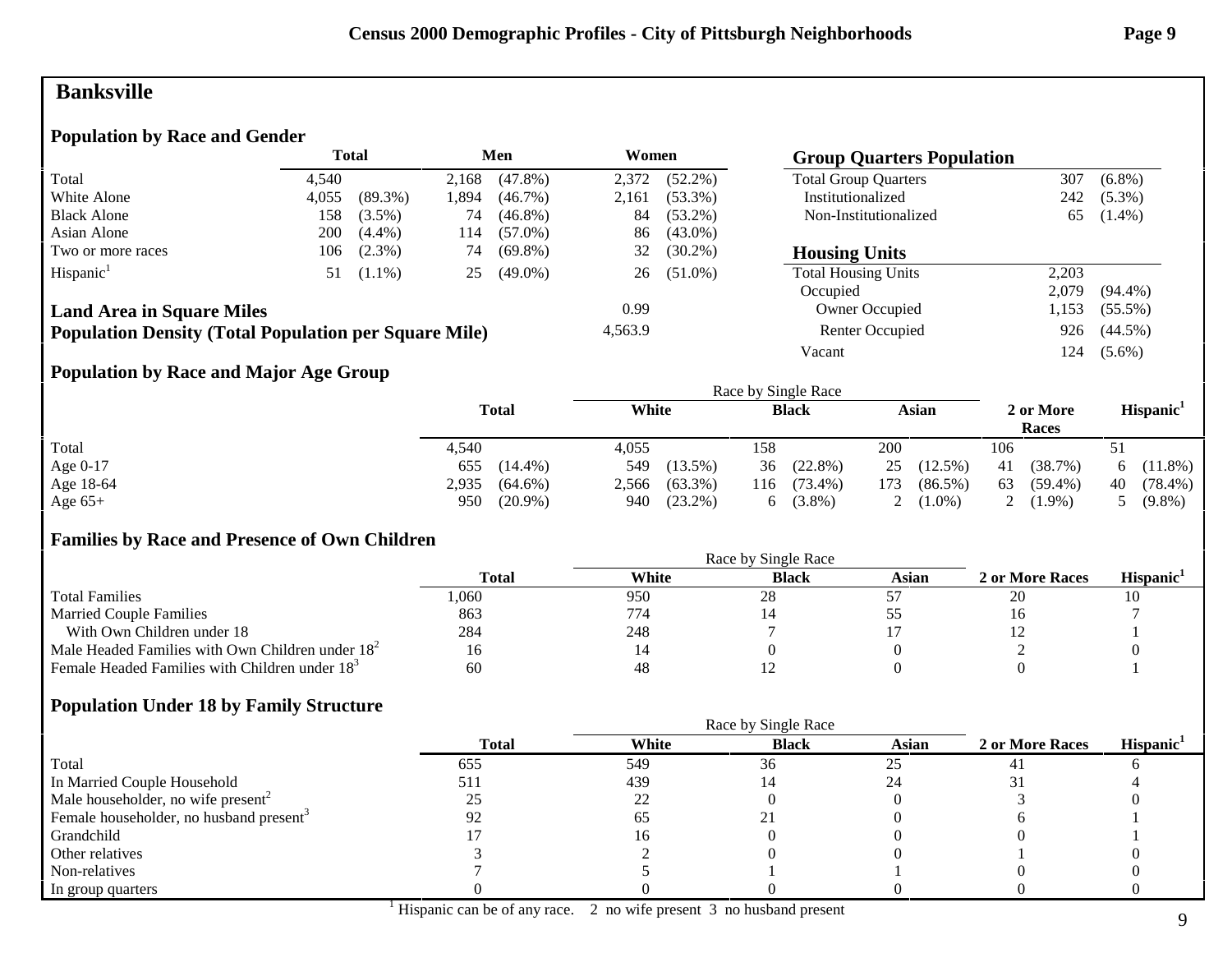# **Bedford Dwellings**

### **Population by Race and Gender**

|                                                              | <b>Total</b> |            |          | Men        | Women    |            | <b>Group Quarters Population</b> |                |            |
|--------------------------------------------------------------|--------------|------------|----------|------------|----------|------------|----------------------------------|----------------|------------|
| Total                                                        | 2.109        |            | 799      | $(37.9\%)$ | 1,310    | $(62.1\%)$ | <b>Total Group Quarters</b>      | $\overline{0}$ | $(0.0\%)$  |
| White Alone                                                  | 36           | $(1.7\%)$  | 18       | $(50.0\%)$ | 18       | $(50.0\%)$ | Institutionalized                | $\overline{0}$ | $(0.0\%)$  |
| <b>Black Alone</b>                                           | 2,023        | $(95.9\%)$ | 763      | $(37.7\%)$ | .260     | $(62.3\%)$ | Non-Institutionalized            | $\overline{0}$ | $(0.0\%)$  |
| Asian Alone                                                  | 0            | $(0.0\%)$  | $\theta$ |            | O        |            |                                  |                |            |
| Two or more races                                            | 27           | $(1.3\%)$  | 9        | $(33.3\%)$ | 18       | $(66.7\%)$ | <b>Housing Units</b>             |                |            |
| Hispanic <sup>1</sup>                                        | 13           | $(0.6\%)$  | 4        | $(30.8\%)$ | 9        | $(69.2\%)$ | <b>Total Housing Units</b>       | 1,049          |            |
|                                                              |              |            |          |            |          |            | Occupied                         | 963            | $(91.8\%)$ |
| <b>Land Area in Square Miles</b>                             |              |            |          |            | 0.18     |            | Owner Occupied                   | 89             | $(9.2\%)$  |
| <b>Population Density (Total Population per Square Mile)</b> |              |            |          |            | 11,595.8 |            | <b>Renter Occupied</b>           | 874            | $(90.8\%)$ |
|                                                              |              |            |          |            |          |            | Vacant                           | 86             | $(8.2\%)$  |

### **Population by Race and Major Age Group**

|            |                    | Race by Single Race |                   |          |                    |                       |  |  |  |
|------------|--------------------|---------------------|-------------------|----------|--------------------|-----------------------|--|--|--|
|            | <b>Total</b>       | White               | <b>Black</b>      | Asian    | 2 or More<br>Races | Hispanic <sup>1</sup> |  |  |  |
| Total      | 2,109              | 36                  | 2,023             |          | つつ<br>، سم         |                       |  |  |  |
| Age $0-17$ | 780<br>$(37.0\%)$  | $(8.3\%)$           | $(37.8\%)$<br>765 | $\theta$ | $(14.8\%)$<br>4    | (38.5%)               |  |  |  |
| Age 18-64  | $(48.2\%)$<br>.016 | $(69.4\%)$<br>25    | $(47.7\%)$<br>964 | $\theta$ | $(55.6\%)$<br>15   | $(53.8\%)$            |  |  |  |
| Age $65+$  | $(14.8\%)$<br>313  | $(22.2\%)$          | 294<br>$(14.5\%)$ |          | $(29.6\%)$<br>8    | $(7.7\%)$             |  |  |  |

### **Families by Race and Presence of Own Children**

|                                                            | Total | White | <b>Black</b> | Asian | 2 or More Races | <b>Hispanic</b> |
|------------------------------------------------------------|-------|-------|--------------|-------|-----------------|-----------------|
| <b>Total Families</b>                                      | 564   |       | 539          |       |                 |                 |
| <b>Married Couple Families</b>                             |       |       |              |       |                 |                 |
| With Own Children under 18                                 |       |       |              |       |                 |                 |
| Male Headed Families with Own Children under $182$         |       |       |              |       |                 |                 |
| Female Headed Families with Children under 18 <sup>3</sup> | 350   |       | 340          |       |                 |                 |

|                                                     |              |       | Race by Single Race |       |                 |                       |
|-----------------------------------------------------|--------------|-------|---------------------|-------|-----------------|-----------------------|
|                                                     | <b>Total</b> | White | <b>Black</b>        | Asian | 2 or More Races | Hispanic <sup>1</sup> |
| Total                                               | 780          |       | 765                 |       |                 |                       |
| In Married Couple Household                         |              |       |                     |       |                 |                       |
| Male householder, no wife present <sup>2</sup>      |              |       | 20                  |       |                 |                       |
| Female householder, no husband present <sup>3</sup> | 625          |       | 617                 |       |                 |                       |
| Grandchild                                          | 6D           |       | 62                  |       |                 |                       |
| Other relatives                                     | 30           |       |                     |       |                 |                       |
| Non-relatives                                       |              |       |                     |       |                 |                       |
| In group quarters                                   |              |       |                     |       |                 |                       |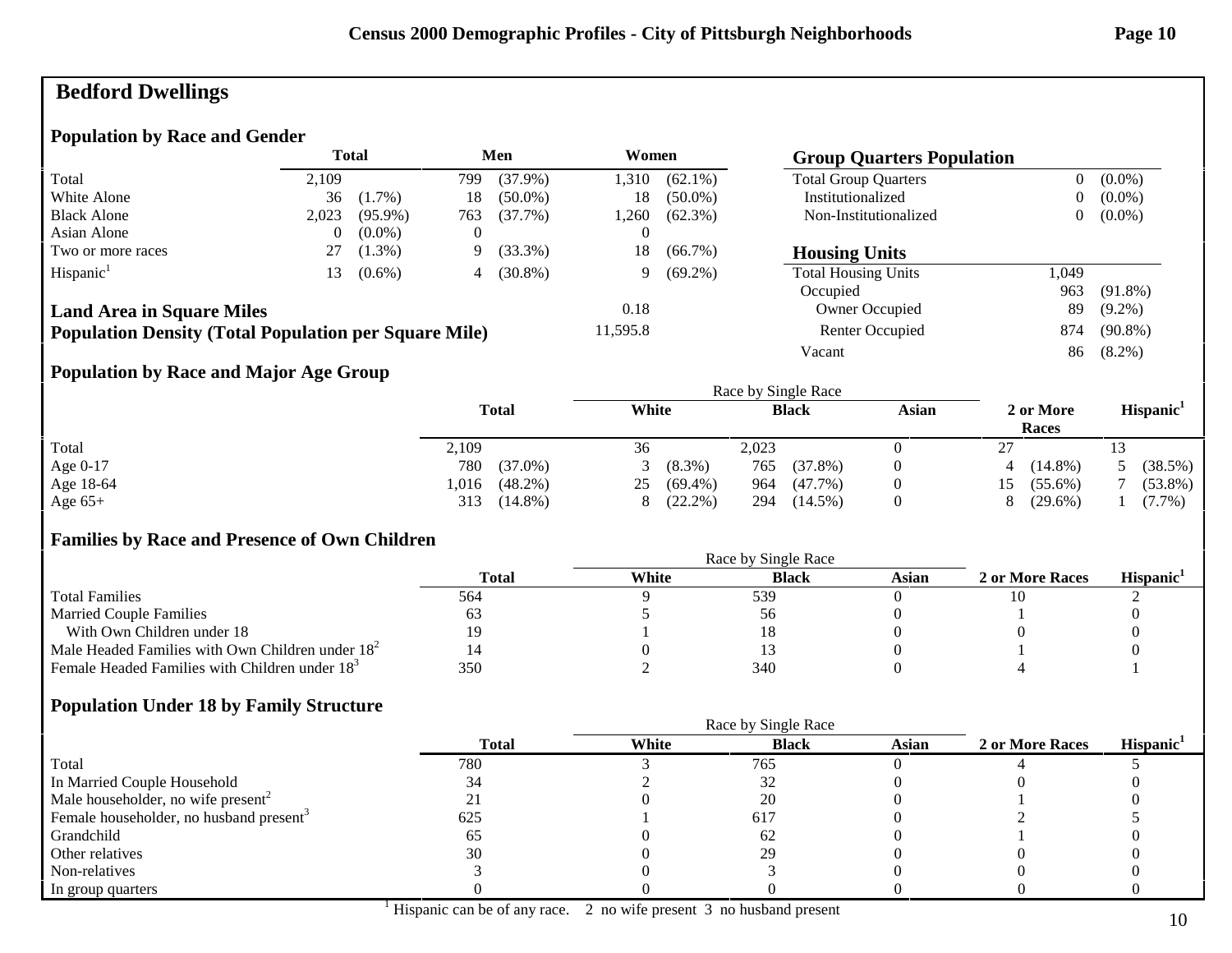### **Beechview**

### **Population by Race and Gender**

|                                                              | <b>Total</b> |            | Men   |            | Women   |            | <b>Group Quarters Population</b> |       |            |
|--------------------------------------------------------------|--------------|------------|-------|------------|---------|------------|----------------------------------|-------|------------|
| Total                                                        | 8.772        |            | 4,143 | $(47.2\%)$ | 4,629   | $(52.8\%)$ | <b>Total Group Quarters</b>      | 28    | $(0.3\%)$  |
| White Alone                                                  | 7,987        | $(91.1\%)$ | 3,742 | $(46.9\%)$ | 4,245   | $(53.1\%)$ | Institutionalized                | 0     | $(0.0\%)$  |
| <b>Black Alone</b>                                           | 502          | $(5.7\%)$  | 252   | $(50.2\%)$ | 250     | $(49.8\%)$ | Non-Institutionalized            |       | $(0.3\%)$  |
| Asian Alone                                                  | 87           | $(1.0\%)$  | 45    | $(51.7\%)$ | 42      | $(48.3\%)$ |                                  |       |            |
| Two or more races                                            | 115          | $(1.3\%)$  | 53    | $(46.1\%)$ | 62      | $(53.9\%)$ | <b>Housing Units</b>             |       |            |
| Hispanic <sup>1</sup>                                        | 147          | $(1.7\%)$  | 85    | $(57.8\%)$ | 62      | $(42.2\%)$ | <b>Total Housing Units</b>       | 4,048 |            |
|                                                              |              |            |       |            |         |            | Occupied                         | 3.796 | $(93.8\%)$ |
| <b>Land Area in Square Miles</b>                             |              |            |       |            | 1.48    |            | Owner Occupied                   | 2,507 | $(66.0\%)$ |
| <b>Population Density (Total Population per Square Mile)</b> |              |            |       |            | 5,910.7 |            | Renter Occupied                  | 1,289 | $(34.0\%)$ |
|                                                              |              |            |       |            |         |            | Vacant                           | 252   | $(6.2\%)$  |

### **Population by Race and Major Age Group**

|            |                     |                     | Race by Single Race |                  |                    |                       |
|------------|---------------------|---------------------|---------------------|------------------|--------------------|-----------------------|
|            | <b>Total</b>        | White               | <b>Black</b>        | Asian            | 2 or More<br>Races | Hispanic <sup>1</sup> |
| Total      | 8,772               | 7.987               | 502                 | 87               | 115                | 147                   |
| Age $0-17$ | 1,782<br>$(20.3\%)$ | l,492<br>(18.7%)    | $(33.5\%)$<br>168   | $(24.1\%)$<br>21 | $(58.3\%)$<br>67   | (32.7%)<br>48         |
| Age 18-64  | $(62.2\%)$<br>5,457 | $(62.5\%)$<br>4,991 | 312<br>$(62.2\%)$   | $(73.6\%)$<br>64 | 45<br>$(39.1\%)$   | 93<br>$(63.3\%)$      |
| Age $65+$  | .533<br>$(17.5\%)$  | $(18.8\%)$<br>.504  | 22<br>$(4.4\%)$     | $(2.3\%)$        | $(2.6\%)$          | $(4.1\%)$<br>h.       |

### **Families by Race and Presence of Own Children**

|                                                            | <b>Total</b> | White | <b>Black</b> | Asian | 2 or More Races | <b>Hispanic</b> |
|------------------------------------------------------------|--------------|-------|--------------|-------|-----------------|-----------------|
| <b>Total Families</b>                                      | 2,224        | 2,056 | 123          |       |                 | 30              |
| <b>Married Couple Families</b>                             | .,514        | 1,426 | 60           |       |                 | 20              |
| With Own Children under 18                                 | 571          | 523   |              |       |                 | 10              |
| Male Headed Families with Own Children under $182$         | 70           | 62    |              |       |                 |                 |
| Female Headed Families with Children under 18 <sup>3</sup> | ت ب          | 207   |              |       |                 |                 |

|                                                     |              | Race by Single Race |              |              |                 |                       |
|-----------------------------------------------------|--------------|---------------------|--------------|--------------|-----------------|-----------------------|
|                                                     | <b>Total</b> | White               | <b>Black</b> | <b>Asian</b> | 2 or More Races | Hispanic <sup>1</sup> |
| Total                                               | ,782         | ,492                | 168          | ∠ ⊥          |                 | 48                    |
| In Married Couple Household                         | 1,044        | 924                 | 61           |              | 28              | 28                    |
| Male householder, no wife present <sup>2</sup>      | 106          | 89                  |              |              |                 |                       |
| Female householder, no husband present <sup>3</sup> | 435          | 315                 | 81           |              | 26              | ЦU                    |
| Grandchild                                          | 130          | 108                 |              |              |                 |                       |
| Other relatives                                     | 24           | 19                  |              |              |                 |                       |
| Non-relatives                                       |              |                     |              |              |                 |                       |
| In group quarters                                   |              |                     |              |              |                 |                       |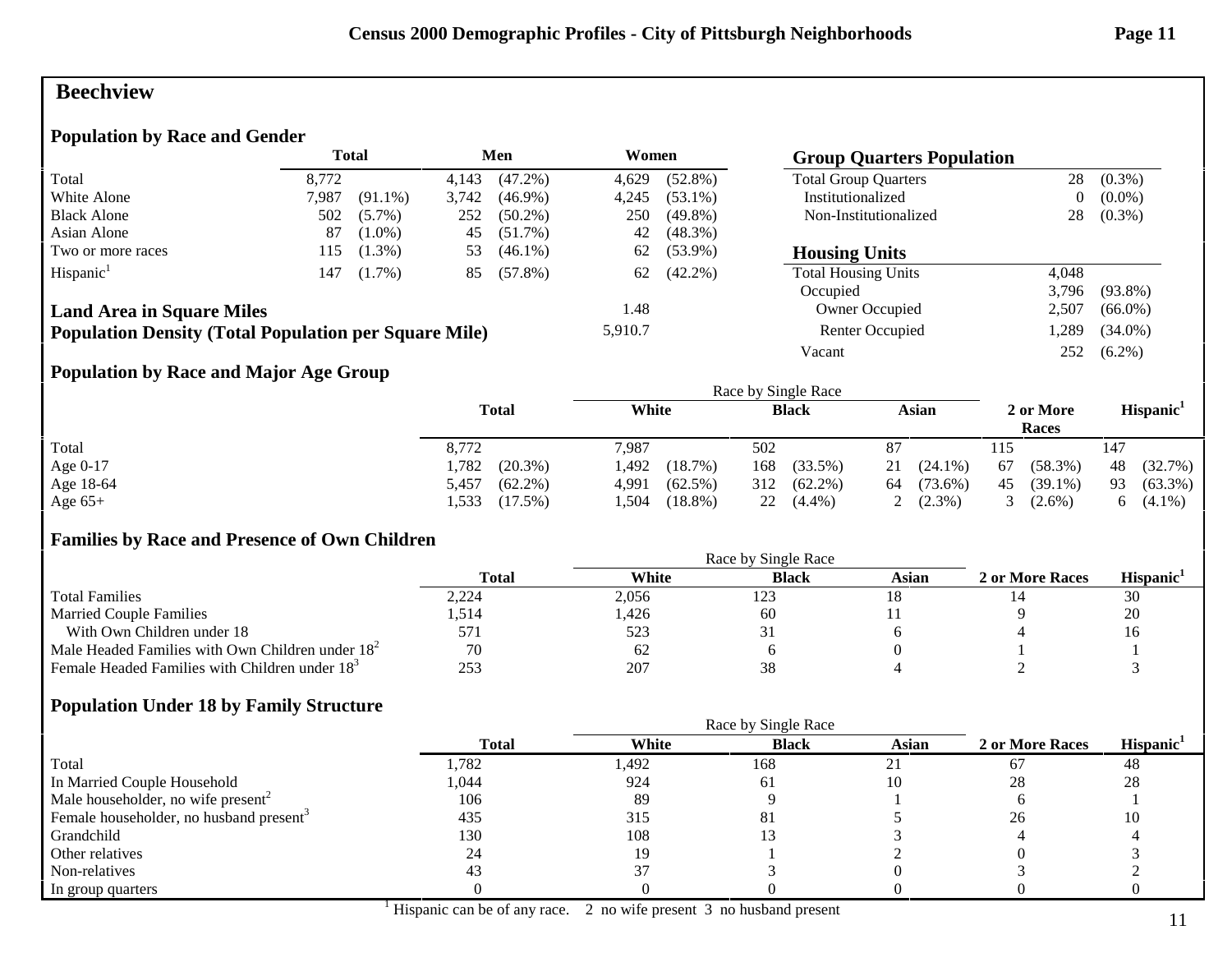### **Beltzhoover**

#### **Population by Race and Gender**

|                                                              |       | <b>Total</b> |      | Men        | Women   |            | <b>Group Quarters Population</b> |      |            |
|--------------------------------------------------------------|-------|--------------|------|------------|---------|------------|----------------------------------|------|------------|
| Total                                                        | 2.783 |              | ,287 | $(46.2\%)$ | 1,496   | $(53.8\%)$ | <b>Total Group Quarters</b>      | 9    | $(0.3\%)$  |
| White Alone                                                  | 346   | $(12.4\%)$   | 166  | $(48.0\%)$ | 180     | $(52.0\%)$ | Institutionalized                |      | $(0.0\%)$  |
| <b>Black Alone</b>                                           | 2,288 | $(82.2\%)$   | .048 | $(45.8\%)$ | 1,240   | $(54.2\%)$ | Non-Institutionalized            |      | $(0.3\%)$  |
| Asian Alone                                                  |       | $(0.6\%)$    | 8    | $(47.1\%)$ | 9       | $(52.9\%)$ |                                  |      |            |
| Two or more races                                            | 92    | $(3.3\%)$    | 46   | $(50.0\%)$ | 46      | $(50.0\%)$ | <b>Housing Units</b>             |      |            |
| Hispanic <sup>1</sup>                                        | 43    | $(1.5\%)$    | 17   | $(39.5\%)$ | 26      | $(60.5\%)$ | <b>Total Housing Units</b>       | ,298 |            |
|                                                              |       |              |      |            |         |            | Occupied                         | .074 | (82.7%)    |
| <b>Land Area in Square Miles</b>                             |       |              |      |            | 0.42    |            | <b>Owner Occupied</b>            | 725  | $(67.5\%)$ |
| <b>Population Density (Total Population per Square Mile)</b> |       |              |      |            | 6,572.6 |            | Renter Occupied                  | 349  | $(32.5\%)$ |
|                                                              |       |              |      |            |         |            | Vacant                           | 224  | $(17.3\%)$ |

### **Population by Race and Major Age Group**

|            |                    | Race by Single Race |                     |                             |                    |                       |  |  |  |  |
|------------|--------------------|---------------------|---------------------|-----------------------------|--------------------|-----------------------|--|--|--|--|
|            | <b>Total</b>       | White               | <b>Black</b>        | Asian                       | 2 or More<br>Races | Hispanic <sup>1</sup> |  |  |  |  |
| Total      | 2,783              | 346                 | 2,288               |                             | 92                 | 43                    |  |  |  |  |
| Age $0-17$ | 837<br>$(30.1\%)$  | $(20.2\%)$<br>70    | $(30.6\%)$<br>699   | $(29.4\%)$<br>$\mathcal{D}$ | $(53.3\%)$<br>49   | 19<br>$(44.2\%)$      |  |  |  |  |
| Age 18-64  | .421<br>$(51.1\%)$ | 197<br>$(56.9\%)$   | 1,160<br>$(50.7\%)$ | $(41.2\%)$                  | 38<br>$(41.3\%)$   | 18<br>$(41.9\%)$      |  |  |  |  |
| Age $65+$  | $(18.9\%)$<br>525  | $(22.8\%)$<br>79    | $(18.8\%)$<br>429   | $(29.4\%)$<br>$\sim$        | $(5.4\%)$          | $(14.0\%)$<br>6.      |  |  |  |  |

### **Families by Race and Presence of Own Children**

|                                                            | Race by Single Race |       |                          |       |                 |                 |  |  |
|------------------------------------------------------------|---------------------|-------|--------------------------|-------|-----------------|-----------------|--|--|
|                                                            | Total               | White | <b>Black</b>             | Asian | 2 or More Races | <b>Hispanic</b> |  |  |
| <b>Total Families</b>                                      | 730                 | 85    | 614                      |       |                 |                 |  |  |
| <b>Married Couple Families</b>                             | 349                 | ں ر   | 284                      |       |                 |                 |  |  |
| With Own Children under 18                                 |                     | 20    | 96                       |       |                 |                 |  |  |
| Male Headed Families with Own Children under $182$         | 26                  |       | $\overline{\phantom{a}}$ |       |                 |                 |  |  |
| Female Headed Families with Children under 18 <sup>3</sup> | 168                 |       | 15                       |       |                 |                 |  |  |

|                                                     |              | Race by Single Race |              |              |                 |                       |  |  |  |
|-----------------------------------------------------|--------------|---------------------|--------------|--------------|-----------------|-----------------------|--|--|--|
|                                                     | <b>Total</b> | White               | <b>Black</b> | <b>Asian</b> | 2 or More Races | Hispanic <sup>1</sup> |  |  |  |
| Total                                               | 837          | 70                  | 699          |              | 49              | 19                    |  |  |  |
| In Married Couple Household                         | 269          | 48                  | 195          |              |                 |                       |  |  |  |
| Male householder, no wife present <sup>2</sup>      | 38           |                     | 29           |              |                 |                       |  |  |  |
| Female householder, no husband present <sup>3</sup> | 329          |                     | 301          |              |                 |                       |  |  |  |
| Grandchild                                          | 136          |                     | 120          |              |                 |                       |  |  |  |
| Other relatives                                     | 30           |                     | 22           |              |                 |                       |  |  |  |
| Non-relatives                                       |              |                     | 29           |              |                 |                       |  |  |  |
| In group quarters                                   |              |                     |              |              |                 |                       |  |  |  |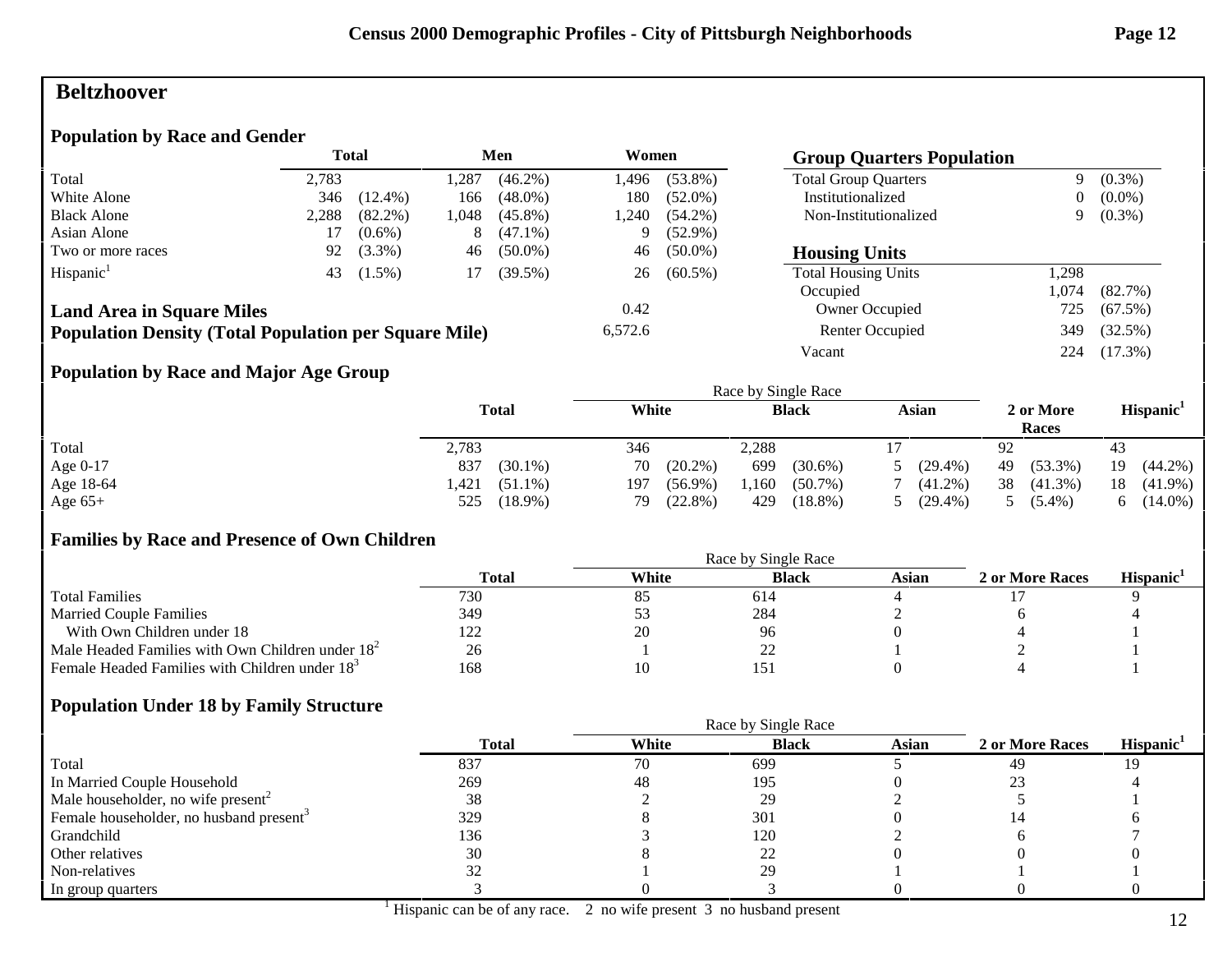# **Bloomfield**

### **Population by Race and Gender**

|                                                              |       | Total      |       | Men        | Women    |            | <b>Group Quarters Population</b> |       |            |
|--------------------------------------------------------------|-------|------------|-------|------------|----------|------------|----------------------------------|-------|------------|
| Total                                                        | 9.089 |            | 4,333 | $(47.7\%)$ | 4,756    | $(52.3\%)$ | <b>Total Group Quarters</b>      | 145   | $(1.6\%)$  |
| White Alone                                                  | 7.705 | $(84.8\%)$ | 3,639 | $(47.2\%)$ | 4.066    | $(52.8\%)$ | Institutionalized                | 110   | $(1.2\%)$  |
| <b>Black Alone</b>                                           | 767   | $(8.4\%)$  | 372   | $(48.5\%)$ | 395      | $(51.5\%)$ | Non-Institutionalized            | 35    | $(0.4\%)$  |
| Asian Alone                                                  | 396   | $(4.4\%)$  | 209   | $(52.8\%)$ | 187      | $(47.2\%)$ |                                  |       |            |
| Two or more races                                            | 143   | $(1.6\%)$  | 69    | $(48.3\%)$ | 74       | $(51.7\%)$ | <b>Housing Units</b>             |       |            |
| Hispanic <sup>1</sup>                                        | 162   | $(1.8\%)$  | 80    | $(49.4\%)$ | 82       | $(50.6\%)$ | <b>Total Housing Units</b>       | 5,432 |            |
|                                                              |       |            |       |            |          |            | Occupied                         | 4.846 | $(89.2\%)$ |
| <b>Land Area in Square Miles</b>                             |       |            |       |            | 0.69     |            | Owner Occupied                   | 1.801 | $(37.2\%)$ |
| <b>Population Density (Total Population per Square Mile)</b> |       |            |       |            | 13,103.9 |            | Renter Occupied                  | 3,045 | $(62.8\%)$ |
|                                                              |       |            |       |            |          |            | Vacant                           | 586   | $(10.8\%)$ |

### **Population by Race and Major Age Group**

|           | <b>Total</b>        | White               | <b>Black</b>      | Asian             | 2 or More<br>Races | Hispanic <sup>1</sup> |
|-----------|---------------------|---------------------|-------------------|-------------------|--------------------|-----------------------|
| Total     | 9,089               | 7,705               | 767               | 396               | 143                | 162                   |
| Age 0-17  | $(13.2\%)$<br>,204  | $(12.3\%)$<br>945   | $(18.5\%)$<br>142 | $(13.1\%)$<br>52  | $(32.2\%)$<br>46   | 34<br>$(21.0\%)$      |
| Age 18-64 | $(68.8\%)$<br>6,249 | $(67.4\%)$<br>5,193 | (74.7%)<br>573    | 336<br>$(84.8\%)$ | 88<br>$(61.5\%)$   | 123<br>$(75.9\%)$     |
| Age $65+$ | $(18.0\%)$<br>.636  | $(20.3\%)$<br>.567  | $(6.8\%)$<br>52   | $(2.0\%)$<br>8    | $(6.3\%)$          | $(3.1\%)$             |

### **Families by Race and Presence of Own Children**

|                                                            | Race by Single Race |       |              |       |                 |                 |  |  |
|------------------------------------------------------------|---------------------|-------|--------------|-------|-----------------|-----------------|--|--|
|                                                            | Total               | White | <b>Black</b> | Asian | 2 or More Races | <b>Hispanic</b> |  |  |
| <b>Total Families</b>                                      | .850                | .603  | 125          | 83    | ⊷               | 26              |  |  |
| <b>Married Couple Families</b>                             | 1,191               | 1,048 | <b>4.</b>    | 78    |                 | 19              |  |  |
| With Own Children under 18                                 | 374                 | 305   |              | 30    |                 |                 |  |  |
| Male Headed Families with Own Children under $182$         |                     | 34    |              |       |                 |                 |  |  |
| Female Headed Families with Children under 18 <sup>3</sup> | 204                 | 156   | 42           |       |                 |                 |  |  |

|                                                     | <b>Total</b> | White | <b>Black</b> | <b>Asian</b> | 2 or More Races | Hispanic <sup>1</sup> |
|-----------------------------------------------------|--------------|-------|--------------|--------------|-----------------|-----------------------|
| Total                                               | l,204        | 945   | 142          | 52           | 46              | 34                    |
| In Married Couple Household                         | 685          | 568   | 43           | 48           | 16              | 24                    |
| Male householder, no wife present <sup>2</sup>      | 62           | 50    |              |              |                 |                       |
| Female householder, no husband present <sup>3</sup> | 315          | 216   | 70           |              |                 |                       |
| Grandchild                                          | 92           |       |              |              |                 |                       |
| Other relatives                                     |              |       |              |              |                 |                       |
| Non-relatives                                       |              |       |              |              |                 |                       |
| In group quarters                                   |              |       |              |              |                 |                       |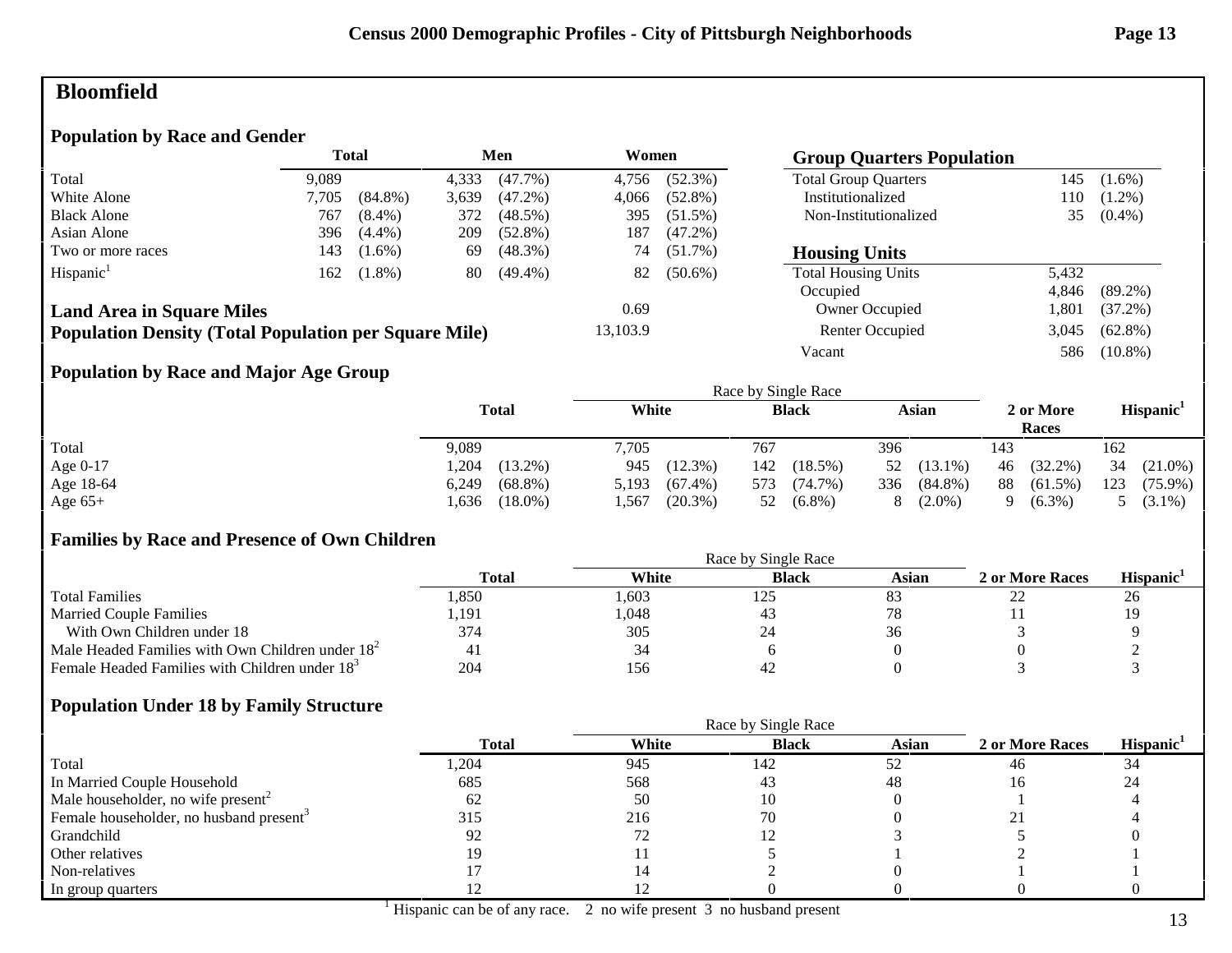### **Bluff**

### **Population by Race and Gender**

|                                                              | <b>Total</b> |            |      | Men        | Women    |            | <b>Group Quarters Population</b> |       |            |
|--------------------------------------------------------------|--------------|------------|------|------------|----------|------------|----------------------------------|-------|------------|
| Total                                                        | 3.922        |            | .601 | $(40.8\%)$ | 2,321    | $(59.2\%)$ | <b>Total Group Quarters</b>      | 3,017 | $(76.9\%)$ |
| White Alone                                                  | 3,075        | $(78.4\%)$ | ,206 | $(39.2\%)$ | 1,869    | $(60.8\%)$ | Institutionalized                | 0     | $(0.0\%)$  |
| <b>Black Alone</b>                                           | 522          | $(13.3\%)$ | 243  | $(46.6\%)$ | 279      | $(53.4\%)$ | Non-Institutionalized            | 3,017 | $(76.9\%)$ |
| Asian Alone                                                  | 147          | $(3.7\%)$  | 68   | $(46.3\%)$ | 79       | $(53.7\%)$ |                                  |       |            |
| Two or more races                                            | 53           | $(1.4\%)$  | 27   | $(50.9\%)$ | 26       | $(49.1\%)$ | <b>Housing Units</b>             |       |            |
| Hispanic <sup>1</sup>                                        | 125          | $(3.2\%)$  | 51   | $(40.8\%)$ | 74       | $(59.2\%)$ | <b>Total Housing Units</b>       | 721   |            |
|                                                              |              |            |      |            |          |            | Occupied                         | 468   | $(64.9\%)$ |
| <b>Land Area in Square Miles</b>                             |              |            |      |            | 0.37     |            | Owner Occupied                   | 127   | $(27.1\%)$ |
| <b>Population Density (Total Population per Square Mile)</b> |              |            |      |            | 10,548.0 |            | Renter Occupied                  | 341   | $(72.9\%)$ |
|                                                              |              |            |      |            |          |            | Vacant                           | 253   | $(35.1\%)$ |
| $\mathbf{r}$ , $\mathbf{r}$ , $\mathbf{r}$                   | $\cdots$     |            |      |            |          |            |                                  |       |            |

### **Population by Race and Major Age Group**

|            |                     |                     | Race by Single Race |                   |                    |                       |
|------------|---------------------|---------------------|---------------------|-------------------|--------------------|-----------------------|
|            | <b>Total</b>        | White               | <b>Black</b>        | Asian             | 2 or More<br>Races | Hispanic <sup>1</sup> |
| Total      | 3,922               | 3,075               | 522                 | 147               |                    | 125                   |
| Age $0-17$ | 122<br>$(3.1\%)$    | 20<br>$(0.7\%)$     | $(18.0\%)$<br>94    | $(1.4\%)$         | $(7.5\%)$          | $(0.8\%)$             |
| Age 18-64  | $(93.1\%)$<br>3,652 | $(96.5\%)$<br>2,966 | 376<br>$(72.0\%)$   | $(97.3\%)$<br>143 | $(86.8\%)$<br>46   | 123<br>$(98.4\%)$     |
| Age $65+$  | 148<br>$(3.8\%)$    | $(2.9\%)$<br>89     | $(10.0\%)$<br>52    | $(1.4\%)$<br>2    | $(5.7\%)$          | $(0.8\%)$             |

### **Families by Race and Presence of Own Children**

|                                                            | Race by Single Race |       |              |       |                 |                       |  |  |
|------------------------------------------------------------|---------------------|-------|--------------|-------|-----------------|-----------------------|--|--|
|                                                            | Total               | White | <b>Black</b> | Asian | 2 or More Races | Hispanic <sup>1</sup> |  |  |
| <b>Total Families</b>                                      |                     | 56    |              |       |                 |                       |  |  |
| <b>Married Couple Families</b>                             |                     | 28    | 20           |       |                 |                       |  |  |
| With Own Children under 18                                 |                     |       |              |       |                 |                       |  |  |
| Male Headed Families with Own Children under $182$         |                     |       |              |       |                 |                       |  |  |
| Female Headed Families with Children under 18 <sup>3</sup> |                     |       |              |       |                 |                       |  |  |

|                                                     |              | Race by Single Race |              |              |                 |                       |  |  |
|-----------------------------------------------------|--------------|---------------------|--------------|--------------|-----------------|-----------------------|--|--|
|                                                     | <b>Total</b> | White               | <b>Black</b> | <b>Asian</b> | 2 or More Races | Hispanic <sup>1</sup> |  |  |
| Total                                               | 122          | 20                  | -94          |              |                 |                       |  |  |
| In Married Couple Household                         |              |                     |              |              |                 |                       |  |  |
| Male householder, no wife present <sup>2</sup>      |              |                     |              |              |                 |                       |  |  |
| Female householder, no husband present <sup>3</sup> |              |                     | 50           |              |                 |                       |  |  |
| Grandchild                                          |              |                     |              |              |                 |                       |  |  |
| Other relatives                                     |              |                     |              |              |                 |                       |  |  |
| Non-relatives                                       |              |                     |              |              |                 |                       |  |  |
| In group quarters                                   |              |                     |              |              |                 |                       |  |  |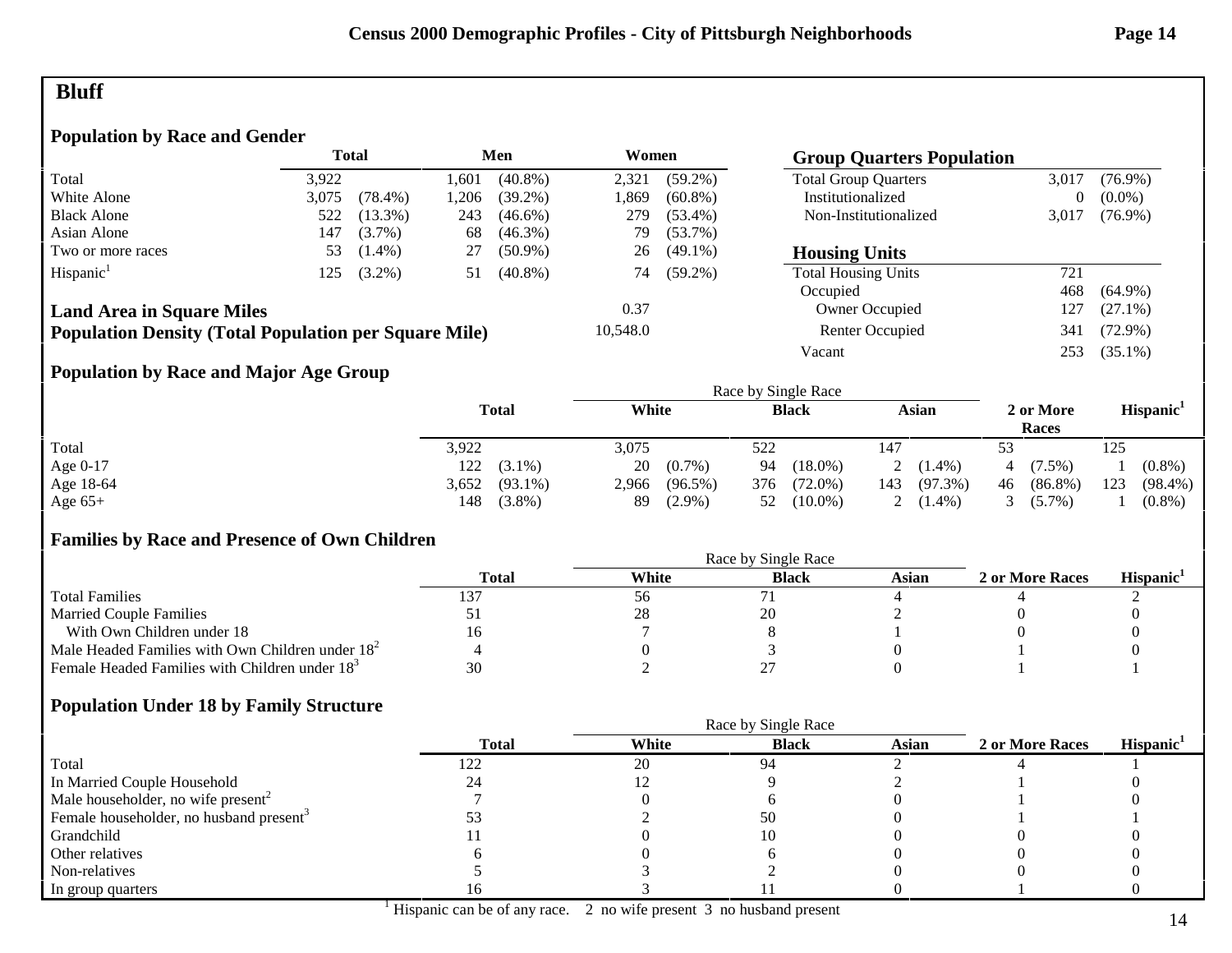### **Bon Air**

### **Population by Race and Gender**

|                                                              | <b>Total</b><br>Men<br>Women |            |                |            |          |            | <b>Group Quarters Population</b> |                |            |
|--------------------------------------------------------------|------------------------------|------------|----------------|------------|----------|------------|----------------------------------|----------------|------------|
| Total                                                        | 889                          |            | 409            | $(46.0\%)$ | 480      | $(54.0\%)$ | <b>Total Group Quarters</b>      | $\overline{0}$ | $(0.0\%)$  |
| White Alone                                                  | 857                          | $(96.4\%)$ | 394            | $(46.0\%)$ | 463      | $(54.0\%)$ | Institutionalized                | $\overline{0}$ | $(0.0\%)$  |
| <b>Black Alone</b>                                           |                              | $(1.9\%)$  | 8              | $(47.1\%)$ | 9        | $(52.9\%)$ | Non-Institutionalized            | 0              | $(0.0\%)$  |
| Asian Alone                                                  |                              | $(0.8\%)$  | 4              | $(57.1\%)$ |          | $(42.9\%)$ |                                  |                |            |
| Two or more races                                            |                              | $(0.8\%)$  | 2              | $(28.6\%)$ |          | $(71.4\%)$ | <b>Housing Units</b>             |                |            |
| Hispanic <sup>1</sup>                                        |                              | $(0.2\%)$  | $\overline{L}$ | $(100\%)$  | $\theta$ | $(0.0\%)$  | <b>Total Housing Units</b>       | 404            |            |
|                                                              |                              |            |                |            |          |            | Occupied                         | 378            | $(93.6\%)$ |
| <b>Land Area in Square Miles</b>                             |                              |            |                |            | 0.31     |            | Owner Occupied                   | 352            | $(93.1\%)$ |
| <b>Population Density (Total Population per Square Mile)</b> |                              |            |                |            | 2,881.6  |            | Renter Occupied                  | 26             | $(6.9\%)$  |
|                                                              |                              |            |                |            |          |            | Vacant                           | 26             | $(6.4\%)$  |

### **Population by Race and Major Age Group**

|           |                   | Race by Single Race |                 |                 |                    |                       |  |  |  |
|-----------|-------------------|---------------------|-----------------|-----------------|--------------------|-----------------------|--|--|--|
|           | <b>Total</b>      | White               | <b>Black</b>    | Asian           | 2 or More<br>Races | Hispanic <sup>1</sup> |  |  |  |
| Total     | 889               | 857                 |                 |                 |                    |                       |  |  |  |
| Age 0-17  | (20.7%)<br>184    | $(20.0\%)$<br>171   | $(52.9\%)$<br>Q | $(14.3\%)$      | $(42.9\%)$         | $(0.0\%)$             |  |  |  |
| Age 18-64 | 525<br>$(59.1\%)$ | 511<br>$(59.6\%)$   | $(47.1\%)$<br>8 | $(57.1\%)$<br>4 | $(14.3\%)$         | $(50.0\%)$            |  |  |  |
| Age $65+$ | $(20.2\%)$<br>180 | $(20.4\%)$<br>175   | $(0.0\%)$<br>0  | $(28.6\%)$      | $(42.9\%)$         | $(50.0\%)$            |  |  |  |

### **Families by Race and Presence of Own Children**

|                                                            | Race by Single Race |       |              |       |                 |                 |  |  |  |
|------------------------------------------------------------|---------------------|-------|--------------|-------|-----------------|-----------------|--|--|--|
|                                                            | <b>Total</b>        | White | <b>Black</b> | Asian | 2 or More Races | <b>Hispanic</b> |  |  |  |
| <b>Total Families</b>                                      | 256                 | 249   |              |       |                 |                 |  |  |  |
| <b>Married Couple Families</b>                             | 197                 | 193   |              |       |                 |                 |  |  |  |
| With Own Children under 18                                 | 81                  |       |              |       |                 |                 |  |  |  |
| Male Headed Families with Own Children under $182$         |                     |       |              |       |                 |                 |  |  |  |
| Female Headed Families with Children under 18 <sup>3</sup> |                     |       |              |       |                 |                 |  |  |  |

|                                                     |              |       | Race by Single Race |              |                 |                       |
|-----------------------------------------------------|--------------|-------|---------------------|--------------|-----------------|-----------------------|
|                                                     | <b>Total</b> | White | <b>Black</b>        | <b>Asian</b> | 2 or More Races | Hispanic <sup>1</sup> |
| Total                                               | 184          | 171   |                     |              |                 |                       |
| In Married Couple Household                         | 140          | 136   |                     |              |                 |                       |
| Male householder, no wife present <sup>2</sup>      | 10           |       |                     |              |                 |                       |
| Female householder, no husband present <sup>3</sup> |              |       |                     |              |                 |                       |
| Grandchild                                          |              |       |                     |              |                 |                       |
| Other relatives                                     |              |       |                     |              |                 |                       |
| Non-relatives                                       |              |       |                     |              |                 |                       |
| In group quarters                                   |              |       |                     |              |                 |                       |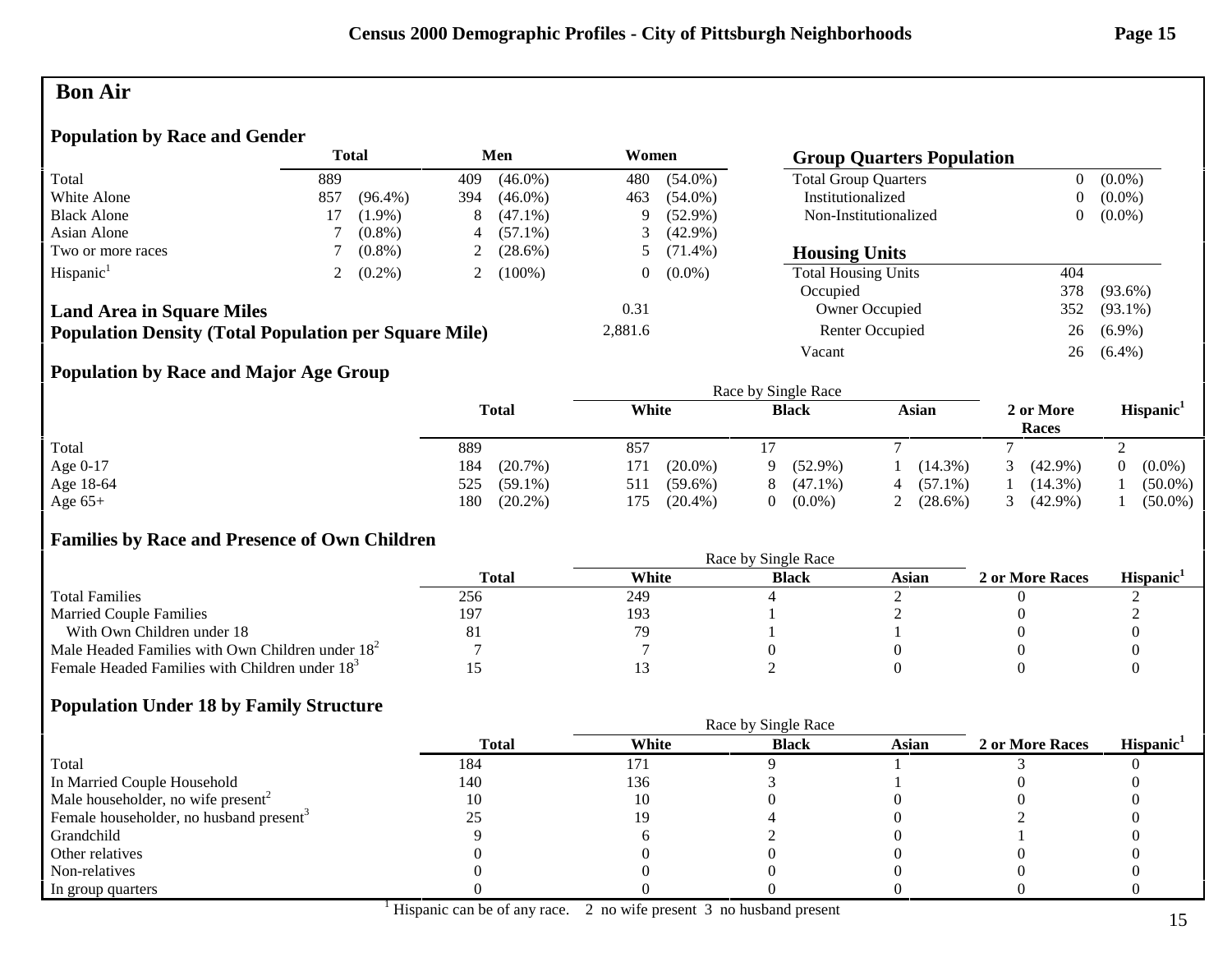# **Brighton Heights**

### **Population by Race and Gender**

|                                                              | Total<br>Men |            |       | Women      |         | <b>Group Quarters Population</b> |                             |       |            |
|--------------------------------------------------------------|--------------|------------|-------|------------|---------|----------------------------------|-----------------------------|-------|------------|
| Total                                                        | 8.050        |            | 3.667 | $(45.6\%)$ | 4.383   | $(54.4\%)$                       | <b>Total Group Quarters</b> | 217   | $(2.7\%)$  |
| White Alone                                                  | 7.026        | $(87.3\%)$ | 3,212 | $(45.7\%)$ | 3,814   | $(54.3\%)$                       | Institutionalized           | 136   | $(1.7\%)$  |
| <b>Black Alone</b>                                           | 840          | $(10.4\%)$ | 376   | $(44.8\%)$ | 464     | $(55.2\%)$                       | Non-Institutionalized       | 81    | $(1.0\%)$  |
| Asian Alone                                                  | 41           | $(0.5\%)$  | 19    | $(46.3\%)$ | 22      | $(53.7\%)$                       |                             |       |            |
| Two or more races                                            | 100          | $(1.2\%)$  | 44    | $(44.0\%)$ | 56      | $(56.0\%)$                       | <b>Housing Units</b>        |       |            |
| Hispanic <sup>1</sup>                                        | 47           | $(0.6\%)$  | 22    | $(46.8\%)$ | 25      | $(53.2\%)$                       | <b>Total Housing Units</b>  | 3,664 |            |
|                                                              |              |            |       |            |         |                                  | Occupied                    | 3,349 | $(91.4\%)$ |
| <b>Land Area in Square Miles</b>                             |              |            |       |            | 1.12    |                                  | Owner Occupied              | 2,364 | $(70.6\%)$ |
| <b>Population Density (Total Population per Square Mile)</b> |              |            |       |            | 7.192.7 |                                  | Renter Occupied             | 985   | $(29.4\%)$ |
|                                                              |              |            |       |            |         |                                  | Vacant                      | 315   | $(8.6\%)$  |

### **Population by Race and Major Age Group**

|           |                    | Race by Single Race |                   |                  |                    |                       |  |  |  |
|-----------|--------------------|---------------------|-------------------|------------------|--------------------|-----------------------|--|--|--|
|           | <b>Total</b>       | White               | <b>Black</b>      | Asian            | 2 or More<br>Races | Hispanic <sup>1</sup> |  |  |  |
| Total     | 8,050              | 7,026               | 840               |                  | 100                | 47                    |  |  |  |
| Age 0-17  | 1,750<br>(21.7%)   | .342<br>$(19.1\%)$  | 317<br>(37.7%)    | $(36.6\%)$<br>15 | $(57.0\%)$<br>57   | $(29.8\%)$<br>14      |  |  |  |
| Age 18-64 | 4,728<br>(58.7%)   | 4,154<br>$(59.1\%)$ | $(58.0\%)$<br>487 | $(63.4\%)$<br>26 | 39<br>$(39.0\%)$   | $(55.3\%)$<br>26      |  |  |  |
| Age $65+$ | $(19.5\%)$<br>.572 | .530<br>$(21.8\%)$  | $(4.3\%)$<br>36   | $(0.0\%)$        | $(4.0\%)$          | $(14.9\%)$            |  |  |  |

### **Families by Race and Presence of Own Children**

|                                                            | Total | White | <b>Black</b> | Asian | 2 or More Races | <b>Hispanic</b> |
|------------------------------------------------------------|-------|-------|--------------|-------|-----------------|-----------------|
| <b>Total Families</b>                                      | .,987 | .748  | 21.3         |       |                 |                 |
| <b>Married Couple Families</b>                             | .317  | 1,213 |              |       |                 |                 |
| With Own Children under 18                                 | 556   | 493   |              |       |                 |                 |
| Male Headed Families with Own Children under $182$         | 62    | 48    |              |       |                 |                 |
| Female Headed Families with Children under 18 <sup>3</sup> | 228   | 141   |              |       |                 |                 |

|                                                     | <b>Total</b> | White | <b>Black</b> | <b>Asian</b> | 2 or More Races | Hispanic <sup>1</sup> |
|-----------------------------------------------------|--------------|-------|--------------|--------------|-----------------|-----------------------|
| Total                                               | 1,750        | 1,342 | 317          |              |                 |                       |
| In Married Couple Household                         | 1,062        | 921   | 103          | 10           | 20              |                       |
| Male householder, no wife present <sup>2</sup>      |              | 72    | $2^{\circ}$  |              |                 |                       |
| Female householder, no husband present <sup>3</sup> | 408          | 224   | 150          |              |                 |                       |
| Grandchild                                          | 119          | 87    |              |              | 10              |                       |
| Other relatives                                     | 33           |       |              |              |                 |                       |
| Non-relatives                                       | 26           | 10    |              |              |                 |                       |
| In group quarters                                   |              |       |              |              |                 |                       |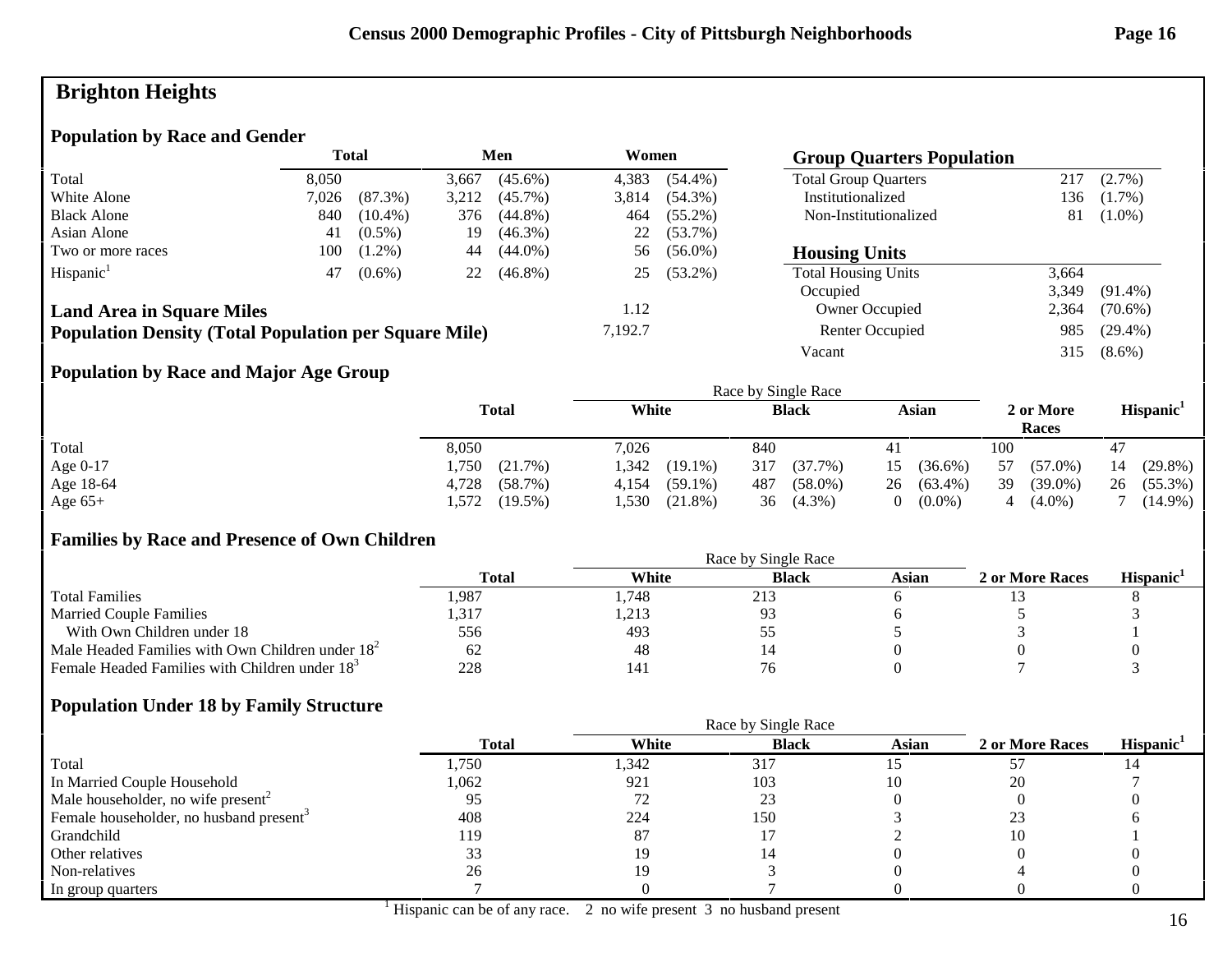### **Brookline**

### **Population by Race and Gender**

|                                                              |        | <b>Total</b> |       | Men        | Women   |            |                             |       | <b>Group Quarters Population</b> |  |  |
|--------------------------------------------------------------|--------|--------------|-------|------------|---------|------------|-----------------------------|-------|----------------------------------|--|--|
| Total                                                        | 14.318 |              | 6,655 | $(46.5\%)$ | 7.663   | $(53.5\%)$ | <b>Total Group Quarters</b> | 78    | $(0.5\%)$                        |  |  |
| White Alone                                                  | 13,758 | $(96.1\%)$   | 6,382 | $(46.4\%)$ | 7,376   | $(53.6\%)$ | Institutionalized           | 19.   | $(0.1\%)$                        |  |  |
| <b>Black Alone</b>                                           | 251    | $(1.8\%)$    | 127   | $(50.6\%)$ | 124     | $(49.4\%)$ | Non-Institutionalized       | 59    | $(0.4\%)$                        |  |  |
| Asian Alone                                                  | 125    | $(0.9\%)$    | 56    | $(44.8\%)$ | 69      | $(55.2\%)$ |                             |       |                                  |  |  |
| Two or more races                                            | 136    | $(0.9\%)$    | 73    | $(53.7\%)$ | 63      | $(46.3\%)$ | <b>Housing Units</b>        |       |                                  |  |  |
| Hispanic <sup>1</sup>                                        | 120    | $(0.8\%)$    | 58    | $(48.3\%)$ | 62      | $(51.7\%)$ | <b>Total Housing Units</b>  | 6,349 |                                  |  |  |
|                                                              |        |              |       |            |         |            | Occupied                    | 6.067 | $(95.6\%)$                       |  |  |
| <b>Land Area in Square Miles</b>                             |        |              |       |            | 2.10    |            | Owner Occupied              | 4,731 | $(78.0\%)$                       |  |  |
| <b>Population Density (Total Population per Square Mile)</b> |        |              |       |            | 6,827.1 |            | Renter Occupied             | .336  | $(22.0\%)$                       |  |  |
|                                                              |        |              |       |            |         |            | Vacant                      | 282   | $(4.4\%)$                        |  |  |

### **Population by Race and Major Age Group**

|            |                     |                     | Race by Single Race |                  |                    |                       |
|------------|---------------------|---------------------|---------------------|------------------|--------------------|-----------------------|
|            | <b>Total</b>        | White               | <b>Black</b>        | Asian            | 2 or More<br>Races | Hispanic <sup>1</sup> |
| Total      | 14,318              | 13.758              | 251                 | 125              | 136                | 120                   |
| Age $0-17$ | $3,022$ $(21.1\%)$  | 2,819<br>$(20.5\%)$ | $(30.3\%)$<br>76    | $(24.8\%)$<br>31 | 79<br>$(58.1\%)$   | $(33.3\%)$<br>40      |
| Age 18-64  | $(60.4\%)$<br>8,643 | 8,328<br>$(60.5\%)$ | $(61.4\%)$<br>154   | $(66.4\%)$<br>83 | (37.5%)<br>51      | $(59.2\%)$<br>71      |
| Age $65+$  | $(18.5\%)$<br>2,653 | $(19.0\%)$<br>2,611 | 21<br>$(8.4\%)$     | $(8.8\%)$        | $6(4.4\%)$         | $(7.5\%)$             |

### **Families by Race and Presence of Own Children**

|                                                            | Total | White | <b>Black</b> | Asian | 2 or More Races | <b>Hispanic</b> |
|------------------------------------------------------------|-------|-------|--------------|-------|-----------------|-----------------|
| <b>Total Families</b>                                      | 3.862 | 3,746 | -64          | رے    |                 | ت               |
| <b>Married Couple Families</b>                             | 2,823 | 2,751 | 39           |       |                 |                 |
| With Own Children under 18                                 | 114ء  | .068  |              |       |                 |                 |
| Male Headed Families with Own Children under $182$         | 90    | 90    |              |       |                 |                 |
| Female Headed Families with Children under 18 <sup>3</sup> | 339   | 312   |              |       |                 |                 |

|                                                     |              |       | Race by Single Race |              |                 |                       |
|-----------------------------------------------------|--------------|-------|---------------------|--------------|-----------------|-----------------------|
|                                                     | <b>Total</b> | White | <b>Black</b>        | <b>Asian</b> | 2 or More Races | Hispanic <sup>1</sup> |
| Total                                               | 3,022        | 2,819 | 76                  |              | 79              | 40                    |
| In Married Couple Household                         | 2,072        | 1,970 | 30                  | 18           |                 |                       |
| Male householder, no wife present <sup>2</sup>      | 139          | 136   |                     |              |                 |                       |
| Female householder, no husband present <sup>3</sup> | 562          | 492   | ے ر                 |              |                 |                       |
| Grandchild                                          | 199          | 177   |                     |              |                 |                       |
| Other relatives                                     | 16           |       |                     |              |                 |                       |
| Non-relatives                                       |              | 30    |                     |              |                 |                       |
| In group quarters                                   |              |       |                     |              |                 |                       |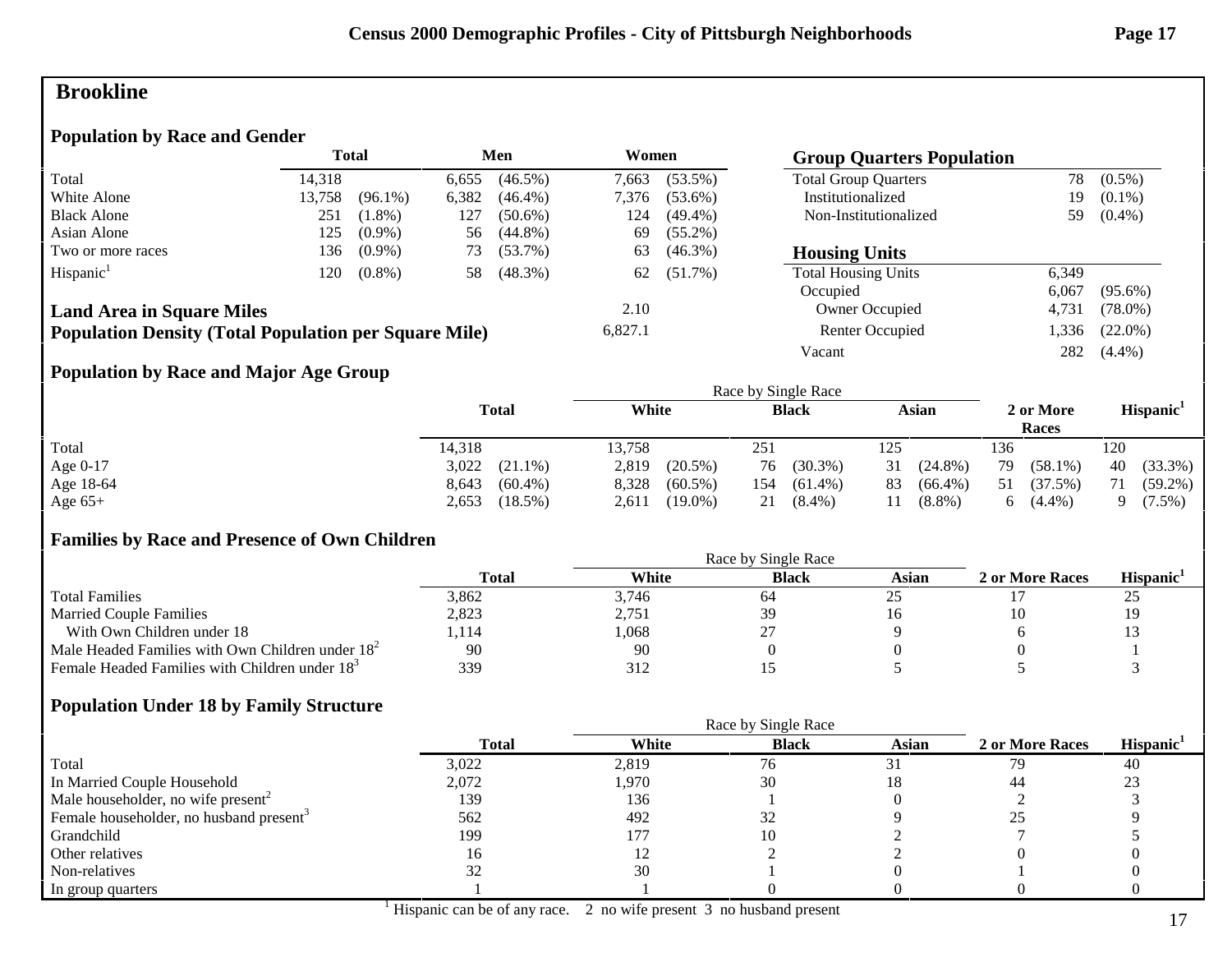# **California Kurkbudle**

#### **Population by Race and Gender**

|                                                              | Total |            | Men |            | Women    |            | <b>Group Quarters Population</b> |     |            |
|--------------------------------------------------------------|-------|------------|-----|------------|----------|------------|----------------------------------|-----|------------|
| Total                                                        | 973   |            | 444 | $(45.6\%)$ | 529      | $(54.4\%)$ | <b>Total Group Quarters</b>      | 33  | $(3.4\%)$  |
| White Alone                                                  | 190   | $(19.5\%)$ | 101 | $(53.2\%)$ | 89       | $(46.8\%)$ | Institutionalized                | 0   | $(0.0\%)$  |
| <b>Black Alone</b>                                           | 757   | $(77.8\%)$ | 332 | $(43.9\%)$ | 425      | $(56.1\%)$ | Non-Institutionalized            | 33  | $(3.4\%)$  |
| Asian Alone                                                  |       | $(0.0\%)$  |     |            | $\theta$ |            |                                  |     |            |
| Two or more races                                            |       | $(2.2\%)$  | 10  | $(47.6\%)$ | 11       | $(52.4\%)$ | <b>Housing Units</b>             |     |            |
| Hispanic <sup>1</sup>                                        | 14    | $(1.4\%)$  | 6   | $(42.9\%)$ | 8        | $(57.1\%)$ | <b>Total Housing Units</b>       | 450 |            |
|                                                              |       |            |     |            |          |            | Occupied                         | 384 | $(85.3\%)$ |
| <b>Land Area in Square Miles</b>                             |       |            |     |            | 0.21     |            | Owner Occupied                   | 164 | $(42.7\%)$ |
| <b>Population Density (Total Population per Square Mile)</b> |       |            |     |            | 4,528.1  |            | Renter Occupied                  | 220 | $(57.3\%)$ |
|                                                              |       |            |     |            |          |            | Vacant                           | 66  | $(14.7\%)$ |

### **Population by Race and Major Age Group**

|           | <b>Total</b>      | White             | <b>Black</b>      | Asian | 2 or More<br>Races | Hispanic <sup>1</sup> |  |
|-----------|-------------------|-------------------|-------------------|-------|--------------------|-----------------------|--|
| Total     | 973               | 190               | 757               |       | 41                 |                       |  |
| Age 0-17  | 336<br>$(34.5\%)$ | $(12.1\%)$<br>23  | 305<br>$(40.3\%)$ |       | $(38.1\%)$         | $(50.0\%)$            |  |
| Age 18-64 | $(55.9\%)$<br>544 | 130<br>$(68.4\%)$ | $(52.8\%)$<br>400 |       | $(52.4\%)$         | $(35.7\%)$            |  |
| Age $65+$ | $(9.6\%)$<br>93   | $(19.5\%)$<br>37  | $(6.9\%)$<br>52   |       | 2 $(9.5\%)$        | 2 $(14.3\%)$          |  |

### **Families by Race and Presence of Own Children**

|                                                            | Race by Single Race |       |              |       |                 |                 |  |  |  |
|------------------------------------------------------------|---------------------|-------|--------------|-------|-----------------|-----------------|--|--|--|
|                                                            | <b>Total</b>        | White | <b>Black</b> | Asian | 2 or More Races | <b>Hispanic</b> |  |  |  |
| <b>Total Families</b>                                      | 240                 | 41    | 193          |       |                 |                 |  |  |  |
| <b>Married Couple Families</b>                             | 64                  | ل ر   |              |       |                 |                 |  |  |  |
| With Own Children under 18                                 |                     |       |              |       |                 |                 |  |  |  |
| Male Headed Families with Own Children under $182$         |                     |       |              |       |                 |                 |  |  |  |
| Female Headed Families with Children under 18 <sup>3</sup> |                     |       |              |       |                 |                 |  |  |  |

|                                                     |              |       | Race by Single Race |              |                 |                       |
|-----------------------------------------------------|--------------|-------|---------------------|--------------|-----------------|-----------------------|
|                                                     | <b>Total</b> | White | <b>Black</b>        | <b>Asian</b> | 2 or More Races | Hispanic <sup>1</sup> |
| Total                                               | 336          | 23    | 305                 |              |                 |                       |
| In Married Couple Household                         | 40           |       |                     |              |                 |                       |
| Male householder, no wife present <sup>2</sup>      |              |       |                     |              |                 |                       |
| Female householder, no husband present <sup>3</sup> | 240          |       | 225                 |              |                 |                       |
| Grandchild                                          | 18           |       |                     |              |                 |                       |
| Other relatives                                     |              |       |                     |              |                 |                       |
| Non-relatives                                       |              |       |                     |              |                 |                       |
| In group quarters                                   |              |       |                     |              |                 |                       |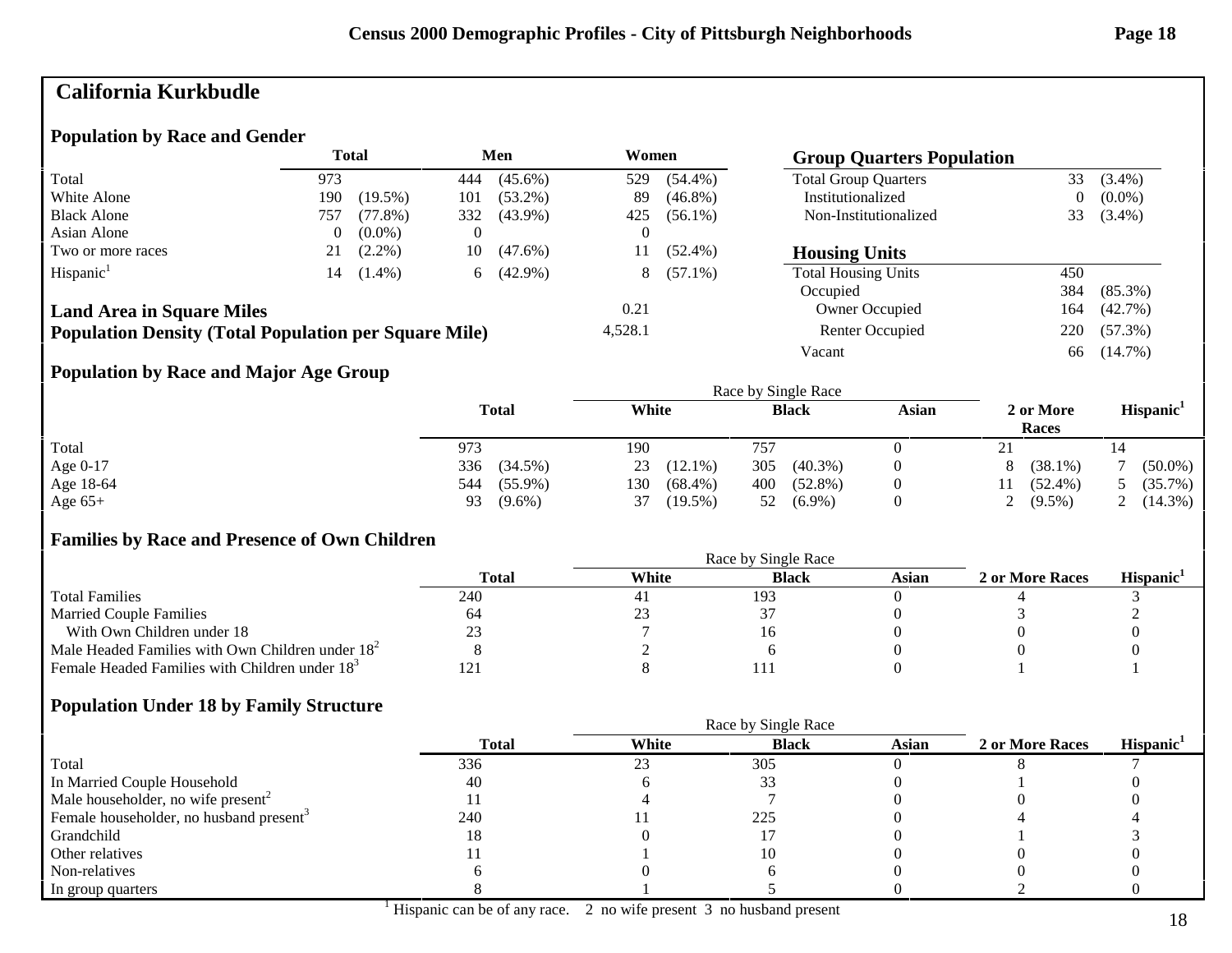### **Carrick**

### **Population by Race and Gender**

|                                                              |        | <b>Total</b> |       | Men        | Women   |            | <b>Group Quarters Population</b> |                 |            |
|--------------------------------------------------------------|--------|--------------|-------|------------|---------|------------|----------------------------------|-----------------|------------|
| Total                                                        | 10.685 |              | 5,054 | $(47.3\%)$ | 5,631   | $(52.7\%)$ | <b>Total Group Quarters</b>      | 44              | $(0.4\%)$  |
| White Alone                                                  | 10,300 | $(96.4\%)$   | 4,866 | $(47.2\%)$ | 5,434   | $(52.8\%)$ | Institutionalized                | 16 <sup>1</sup> | $(0.1\%)$  |
| <b>Black Alone</b>                                           | 223    | $(2.1\%)$    | 111   | $(49.8\%)$ | 112     | $(50.2\%)$ | Non-Institutionalized            | 28              | $(0.3\%)$  |
| Asian Alone                                                  | 40     | $(0.4\%)$    | 16    | $(40.0\%)$ | 24      | $(60.0\%)$ |                                  |                 |            |
| Two or more races                                            | 97     | $(0.9\%)$    | 51    | $(52.6\%)$ | 46      | $(47.4\%)$ | <b>Housing Units</b>             |                 |            |
| Hispanic <sup>1</sup>                                        | 60     | $(0.6\%)$    | 36    | $(60.0\%)$ | 24      | $(40.0\%)$ | <b>Total Housing Units</b>       | 5.114           |            |
|                                                              |        |              |       |            |         |            | Occupied                         | 4.671           | $(91.3\%)$ |
| <b>Land Area in Square Miles</b>                             |        |              |       |            | .68     |            | Owner Occupied                   | 3,202           | $(68.6\%)$ |
| <b>Population Density (Total Population per Square Mile)</b> |        |              |       |            | 6,363.3 |            | Renter Occupied                  | .469            | $(31.4\%)$ |
|                                                              |        |              |       |            |         |            | Vacant                           | 443             | $(8.7\%)$  |

### **Population by Race and Major Age Group**

|           |                     | Race by Single Race |                   |                  |                    |                       |  |  |  |
|-----------|---------------------|---------------------|-------------------|------------------|--------------------|-----------------------|--|--|--|
|           | <b>Total</b>        | White               | <b>Black</b>      | Asian            | 2 or More<br>Races | Hispanic <sup>1</sup> |  |  |  |
| Total     | 10,685              | 10.300              | 223               | 40               | 97                 | 60                    |  |  |  |
| Age 0-17  | $(20.8\%)$<br>2,227 | $(20.3\%)$<br>2,095 | $(30.9\%)$<br>69  | $(12.5\%)$       | 50<br>$(51.5\%)$   | $(18.3\%)$            |  |  |  |
| Age 18-64 | $(60.4\%)$<br>6,451 | 6,221<br>$(60.4\%)$ | $(65.0\%)$<br>145 | 30<br>$(75.0\%)$ | 42<br>$(43.3\%)$   | $(76.7\%)$<br>46      |  |  |  |
| Age $65+$ | 2,007<br>$(18.8\%)$ | $(19.3\%)$<br>.984  | $(4.0\%)$<br>Q    | $(12.5\%)$       | $(5.2\%)$          | $(5.0\%)$             |  |  |  |

### **Families by Race and Presence of Own Children**

|                                                            | Total | White | <b>Black</b> | Asian | 2 or More Races | <b>Hispanic</b> |
|------------------------------------------------------------|-------|-------|--------------|-------|-----------------|-----------------|
| <b>Total Families</b>                                      | 2,790 | 2,712 |              |       |                 | 10              |
| <b>Married Couple Families</b>                             | .959  | 1,921 | $\sim$       |       |                 |                 |
| With Own Children under 18                                 | 77)   | 752   |              |       |                 |                 |
| Male Headed Families with Own Children under $182$         |       | 88    |              |       |                 |                 |
| Female Headed Families with Children under 18 <sup>3</sup> | 293   | 278   |              |       |                 |                 |

|                                                     |              | Race by Single Race |              |       |                 |                       |
|-----------------------------------------------------|--------------|---------------------|--------------|-------|-----------------|-----------------------|
|                                                     | <b>Total</b> | White               | <b>Black</b> | Asian | 2 or More Races | Hispanic <sup>1</sup> |
| Total                                               | 2,227        | 2,095               | 69           |       | 50              |                       |
| In Married Couple Household                         | 419،،        | 1,365               | 22           |       | 30              |                       |
| Male householder, no wife present <sup>2</sup>      | 139          | 133                 |              |       |                 |                       |
| Female householder, no husband present <sup>3</sup> | 480          | 433                 | 28           |       |                 |                       |
| Grandchild                                          | 140          | 120                 |              |       |                 |                       |
| Other relatives                                     |              |                     |              |       |                 |                       |
| Non-relatives                                       | 34           |                     |              |       |                 |                       |
| In group quarters                                   |              |                     |              |       |                 |                       |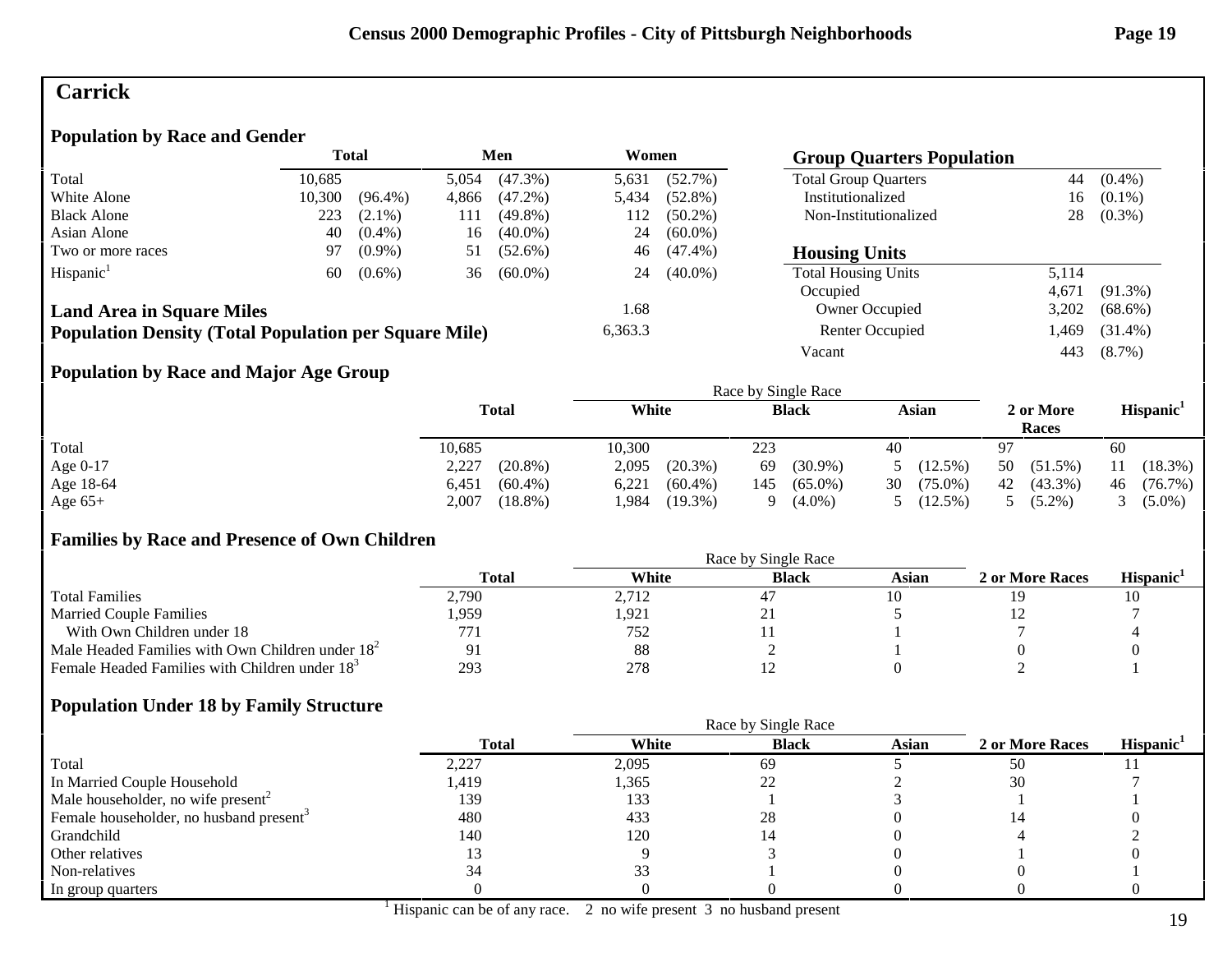# **Central Lawrenceville**

#### **Population by Race and Gender**

|                                                              |       | <b>Total</b> |       | Men        | Women   |            | <b>Group Quarters Population</b> |       |            |
|--------------------------------------------------------------|-------|--------------|-------|------------|---------|------------|----------------------------------|-------|------------|
| Total                                                        | 5.106 |              | 2,230 | $(43.7\%)$ | 2,876   | $(56.3\%)$ | <b>Total Group Quarters</b>      | 180   | $(3.5\%)$  |
| White Alone                                                  | 4,744 | $(92.9\%)$   | 2,051 | $(43.2\%)$ | 2,693   | $(56.8\%)$ | Institutionalized                | 154   | $(3.0\%)$  |
| <b>Black Alone</b>                                           | 227   | $(4.4\%)$    | 114   | $(50.2\%)$ | 113     | $(49.8\%)$ | Non-Institutionalized            | 26    | $(0.5\%)$  |
| Asian Alone                                                  | 81    | $(1.6\%)$    | 42    | $(51.9\%)$ | 39      | $(48.1\%)$ |                                  |       |            |
| Two or more races                                            | 47    | $(0.9\%)$    | 20    | $(42.6\%)$ |         | $(57.4\%)$ | <b>Housing Units</b>             |       |            |
| Hispanic <sup>1</sup>                                        | 29    | $(0.6\%)$    | 21    | $(72.4\%)$ | 8       | $(27.6\%)$ | <b>Total Housing Units</b>       | 2.904 |            |
|                                                              |       |              |       |            |         |            | Occupied                         | 2.502 | $(86.2\%)$ |
| <b>Land Area in Square Miles</b>                             |       |              |       |            | 0.97    |            | Owner Occupied                   | .295  | $(51.8\%)$ |
| <b>Population Density (Total Population per Square Mile)</b> |       |              |       |            | 5,279.1 |            | Renter Occupied                  | .207  | $(48.2\%)$ |
|                                                              |       |              |       |            |         |            | Vacant                           | 402   | $(13.8\%)$ |

### **Population by Race and Major Age Group**

|           |                     | Race by Single Race |                   |                  |                    |                       |  |  |  |
|-----------|---------------------|---------------------|-------------------|------------------|--------------------|-----------------------|--|--|--|
|           | <b>Total</b>        | White               | <b>Black</b>      | Asian            | 2 or More<br>Races | Hispanic <sup>1</sup> |  |  |  |
| Total     | 5,106               | 4.744               | 227               |                  | 47                 | 29                    |  |  |  |
| Age 0-17  | 820<br>$(16.1\%)$   | 682<br>$(14.4\%)$   | $(37.9\%)$<br>86  | $(27.2\%)$<br>22 | 26<br>$(55.3\%)$   | $(41.4\%)$<br>12      |  |  |  |
| Age 18-64 | $(53.8\%)$<br>2,749 | $(53.8\%)$<br>2,553 | $(53.3\%)$<br>121 | $(69.1\%)$<br>56 | $(34.0\%)$<br>16   | $(55.2\%)$<br>16      |  |  |  |
| Age $65+$ | $(30.1\%)$<br>.537  | .509<br>$(31.8\%)$  | $(8.8\%)$<br>20   | $3(3.7\%)$       | $(10.6\%)$         | $(3.4\%)$             |  |  |  |

### **Families by Race and Presence of Own Children**

|                                                            | Total | White | <b>Black</b> | Asian | 2 or More Races | <b>Hispanic</b> |
|------------------------------------------------------------|-------|-------|--------------|-------|-----------------|-----------------|
| <b>Total Families</b>                                      | .164  | .101  | 40           |       |                 |                 |
| <b>Married Couple Families</b>                             | 697   | 667   |              |       |                 |                 |
| With Own Children under 18                                 | 225   | 203   |              |       |                 |                 |
| Male Headed Families with Own Children under $182$         |       | 33    |              |       |                 |                 |
| Female Headed Families with Children under 18 <sup>3</sup> | 50    | 127   |              |       |                 |                 |

|                                                     |              | Race by Single Race |              |              |                 |                       |
|-----------------------------------------------------|--------------|---------------------|--------------|--------------|-----------------|-----------------------|
|                                                     | <b>Total</b> | White               | <b>Black</b> | <b>Asian</b> | 2 or More Races | Hispanic <sup>1</sup> |
| Total                                               | 820          | 682                 | 86           | 22           | 26              |                       |
| In Married Couple Household                         | 407          | 360                 | ıх           | 20           |                 |                       |
| Male householder, no wife present <sup>2</sup>      |              | $\mathbf{L}$        |              |              |                 |                       |
| Female householder, no husband present <sup>3</sup> | 269          | 195                 | 54           |              | Ιŏ              |                       |
| Grandchild                                          |              | 49                  |              |              |                 |                       |
| Other relatives                                     |              |                     |              |              |                 |                       |
| Non-relatives                                       |              |                     |              |              |                 |                       |
| In group quarters                                   |              |                     |              |              |                 |                       |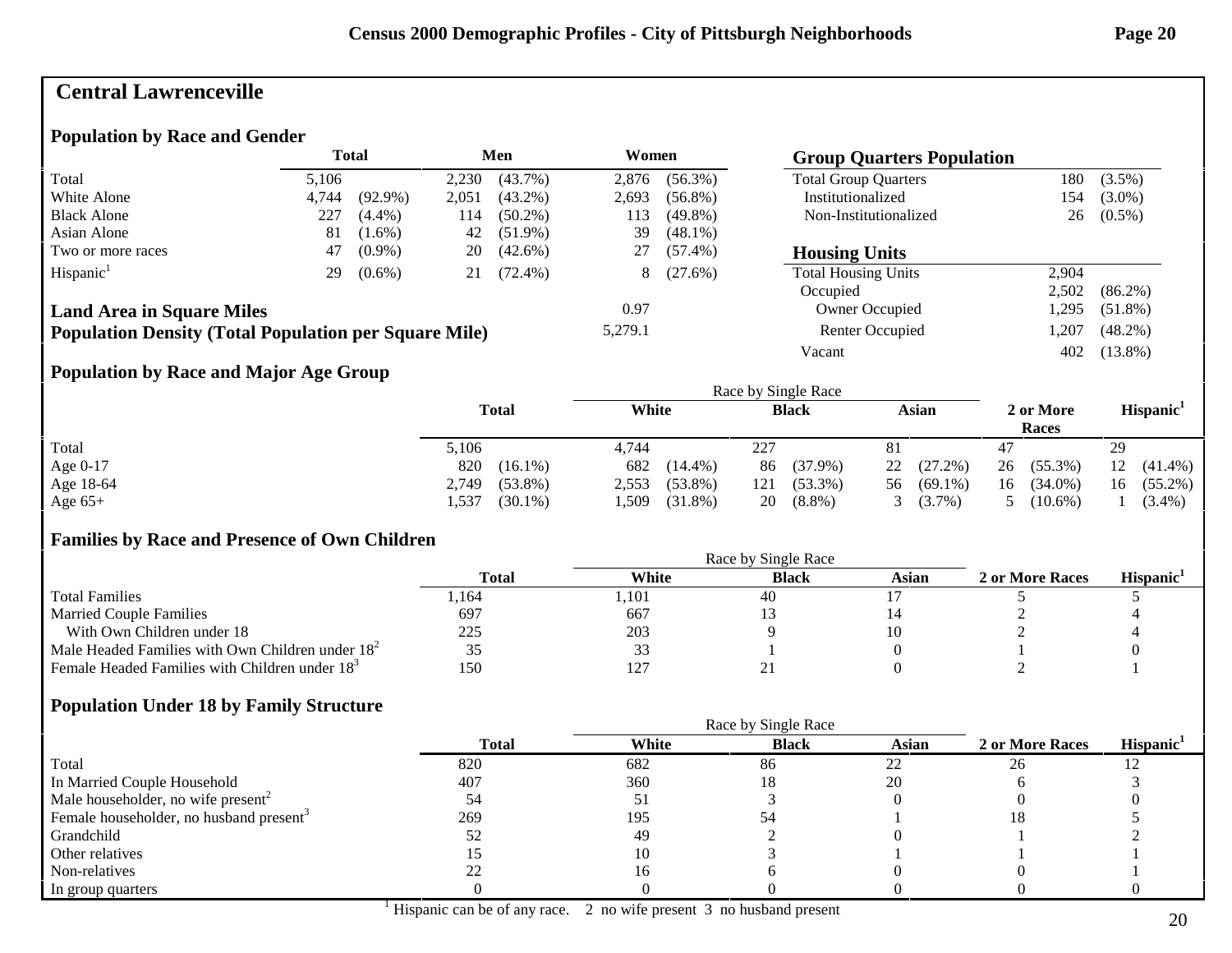### **Central Northside**

#### **Population by Race and Gender**

|                                                              |       | <b>Total</b> |      | Men        | Women    |            | <b>Group Quarters Population</b> |       |            |
|--------------------------------------------------------------|-------|--------------|------|------------|----------|------------|----------------------------------|-------|------------|
| Total                                                        | 3.200 |              | .672 | $(52.3\%)$ | 1,528    | $(47.8\%)$ | <b>Total Group Quarters</b>      | 153   | $(4.8\%)$  |
| White Alone                                                  | 1,317 | $(41.2\%)$   | 793  | $(60.2\%)$ | 524      | $(39.8\%)$ | Institutionalized                | 24    | $(0.8\%)$  |
| <b>Black Alone</b>                                           | 1,778 | $(55.6\%)$   | 820  | $(46.1\%)$ | 958      | $(53.9\%)$ | Non-Institutionalized<br>129     |       | $(4.0\%)$  |
| Asian Alone                                                  |       | $(0.5\%)$    | 6    | $(35.3\%)$ | 11       | $(64.7\%)$ |                                  |       |            |
| Two or more races                                            | 64    | $(2.0\%)$    | 37   | $(57.8\%)$ | 27       | $(42.2\%)$ | <b>Housing Units</b>             |       |            |
| Hispanic <sup>1</sup>                                        | 52    | $(1.6\%)$    | 32   | $(61.5\%)$ | 20       | (38.5%)    | <b>Total Housing Units</b>       | 1.992 |            |
|                                                              |       |              |      |            |          |            | Occupied                         | .552  | $(77.9\%)$ |
| <b>Land Area in Square Miles</b>                             |       |              |      |            | 0.26     |            | Owner Occupied                   | 585   | $(37.7\%)$ |
| <b>Population Density (Total Population per Square Mile)</b> |       |              |      |            | 12,375.1 |            | Renter Occupied                  | 967   | $(62.3\%)$ |
|                                                              |       |              |      |            |          |            | Vacant                           | 440   | $(22.1\%)$ |

### **Population by Race and Major Age Group**

|           |                     | Race by Single Race |                     |                  |                    |                       |  |  |  |
|-----------|---------------------|---------------------|---------------------|------------------|--------------------|-----------------------|--|--|--|
|           | <b>Total</b>        | White               | <b>Black</b>        | Asian            | 2 or More<br>Races | Hispanic <sup>1</sup> |  |  |  |
| Total     | 3,200               | .317                | 1,778               |                  | 64                 | 52                    |  |  |  |
| Age 0-17  | 638<br>$(19.9\%)$   | 102<br>$(7.7\%)$    | 508<br>$(28.6\%)$   | $(5.9\%)$        | 21<br>$(32.8\%)$   | 10<br>$(19.2\%)$      |  |  |  |
| Age 18-64 | $(65.7\%)$<br>2,102 | 1,006<br>$(76.4\%)$ | 1,030<br>$(57.9\%)$ | $(94.1\%)$<br>16 | 37<br>$(57.8\%)$   | 37<br>$(71.2\%)$      |  |  |  |
| Age $65+$ | 460<br>$(14.4\%)$   | $(15.9\%)$<br>209   | 240<br>$(13.5\%)$   | $(0.0\%)$        | $(9.4\%)$<br>6.    | $(9.6\%)$             |  |  |  |

### **Families by Race and Presence of Own Children**

|                                                            | Total | White | <b>Black</b> | Asian | 2 or More Races | <b>Hispanic</b> |
|------------------------------------------------------------|-------|-------|--------------|-------|-----------------|-----------------|
| <b>Total Families</b>                                      | 613   | 194   | 407          |       |                 |                 |
| <b>Married Couple Families</b>                             | 238   | 129   | 107          |       |                 |                 |
| With Own Children under 18                                 | 82    | J.,   | 4.           |       |                 |                 |
| Male Headed Families with Own Children under $182$         | 34    |       | 26           |       |                 |                 |
| Female Headed Families with Children under 18 <sup>3</sup> | 158   |       | 142          |       |                 |                 |

|                                                     |              | Race by Single Race |              |              |                 |                       |
|-----------------------------------------------------|--------------|---------------------|--------------|--------------|-----------------|-----------------------|
|                                                     | <b>Total</b> | White               | <b>Black</b> | <b>Asian</b> | 2 or More Races | Hispanic <sup>1</sup> |
| Total                                               | 638          | 102                 | 508          |              |                 |                       |
| In Married Couple Household                         | 143          | 50                  | 89           |              |                 |                       |
| Male householder, no wife present <sup>2</sup>      |              |                     | 40           |              |                 |                       |
| Female householder, no husband present <sup>3</sup> | 315          | 24                  | 282          |              |                 |                       |
| Grandchild                                          | 69           |                     | -65          |              |                 |                       |
| Other relatives                                     |              |                     | 20           |              |                 |                       |
| Non-relatives                                       |              |                     |              |              |                 |                       |
| In group quarters                                   |              |                     |              |              |                 |                       |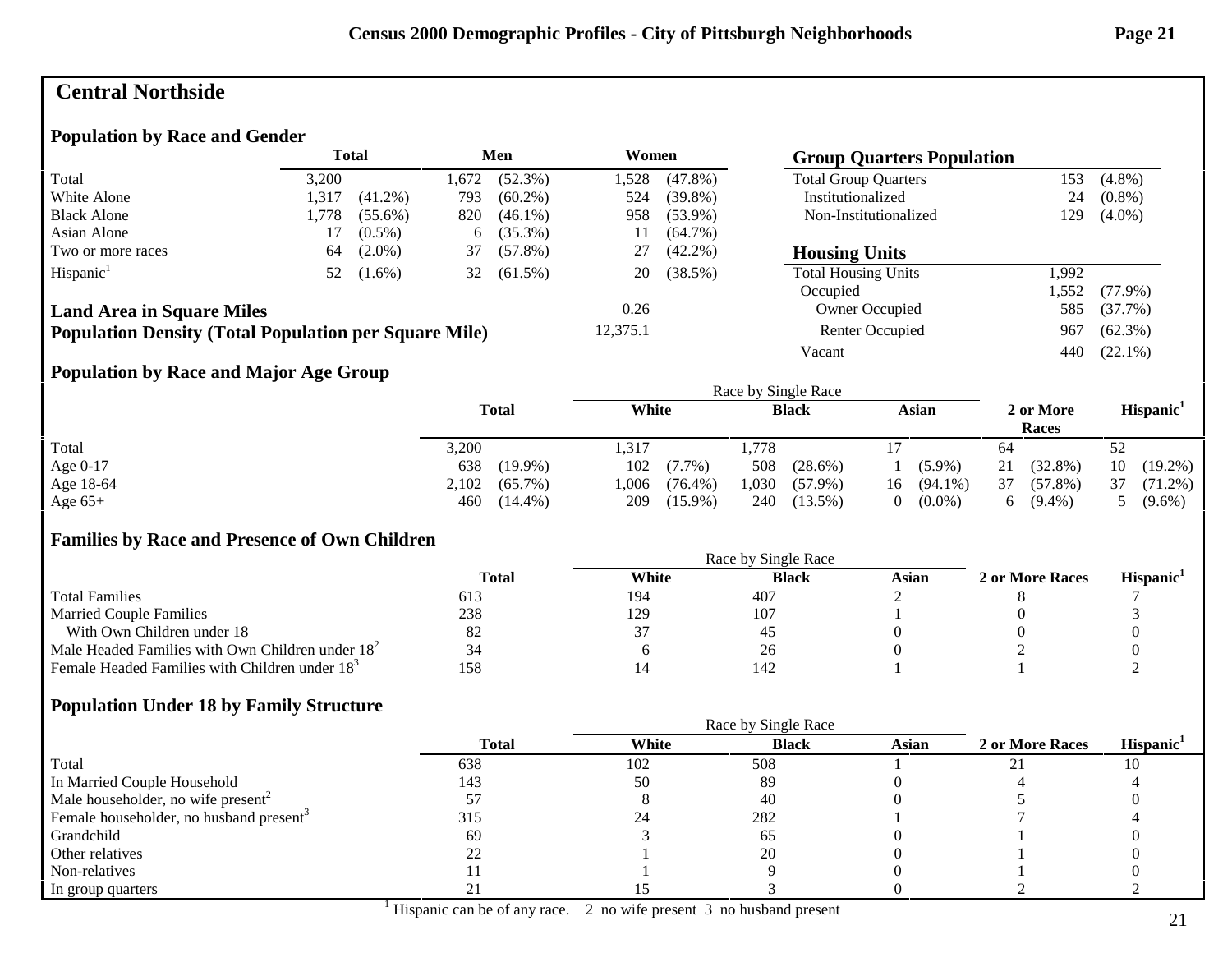### **Central Oakland**

### **Population by Race and Gender**

|                                                              |       | <b>Total</b> |       | Men<br>Women |          |            | <b>Group Quarters Population</b> |       |            |
|--------------------------------------------------------------|-------|--------------|-------|--------------|----------|------------|----------------------------------|-------|------------|
| Total                                                        | 5,281 |              | 2.859 | $(54.1\%)$   | 2,422    | $(45.9\%)$ | <b>Total Group Quarters</b>      | 290   | $(5.5\%)$  |
| White Alone                                                  | 4,217 | $(79.9\%)$   | 2,275 | $(53.9\%)$   | 1.942    | $(46.1\%)$ | Institutionalized                | 0     | $(0.0\%)$  |
| <b>Black Alone</b>                                           | 316   | $(6.0\%)$    | 168   | $(53.2\%)$   | 148      | $(46.8\%)$ | Non-Institutionalized            | 290   | $(5.5\%)$  |
| Asian Alone                                                  | 544   | $(10.3\%)$   | 300   | $(55.1\%)$   | 244      | $(44.9\%)$ |                                  |       |            |
| Two or more races                                            | 151   | $(2.9\%)$    | 80    | $(53.0\%)$   | 71       | $(47.0\%)$ | <b>Housing Units</b>             |       |            |
| Hispanic <sup>1</sup>                                        | 138   | $(2.6\%)$    | 84    | $(60.9\%)$   | 54       | $(39.1\%)$ | <b>Total Housing Units</b>       | 2,555 |            |
|                                                              |       |              |       |              |          |            | Occupied                         | 2.316 | $(90.6\%)$ |
| <b>Land Area in Square Miles</b>                             |       |              |       |              | 0.27     |            | Owner Occupied                   | 272   | $(11.7\%)$ |
| <b>Population Density (Total Population per Square Mile)</b> |       |              |       |              | 19,305.7 |            | Renter Occupied                  | 2,044 | $(88.3\%)$ |
|                                                              |       |              |       |              |          |            | Vacant                           | 239   | $(9.4\%)$  |

### **Population by Race and Major Age Group**

|            |                     |                     | Race by Single Race |                   |                    |                       |
|------------|---------------------|---------------------|---------------------|-------------------|--------------------|-----------------------|
| Total      | <b>Total</b>        | White               | <b>Black</b>        | Asian             | 2 or More<br>Races | Hispanic <sup>1</sup> |
|            | 5,281               | 4,217               | 316                 | 544               | 151                | 138                   |
| Age $0-17$ | 252<br>$(4.8\%)$    | $(2.8\%)$<br>116    | $(13.3\%)$<br>42    | $(14.2\%)$<br>77  | 17<br>$(11.3\%)$   | $(13.0\%)$<br>18      |
| Age 18-64  | $(88.9\%)$<br>4,694 | $(90.3\%)$<br>3,806 | $(83.9\%)$<br>265   | $(82.2\%)$<br>447 | 125<br>$(82.8\%)$  | 118<br>$(85.5\%)$     |
| Age $65+$  | $(6.3\%)$<br>335    | $(7.0\%)$<br>295    | $(2.8\%)$           | $(3.7\%)$<br>20   | $(6.0\%)$          | 2 $(1.4\%)$           |

### **Families by Race and Presence of Own Children**

|                                                            | Race by Single Race |       |              |       |                 |                       |  |  |
|------------------------------------------------------------|---------------------|-------|--------------|-------|-----------------|-----------------------|--|--|
|                                                            | <b>Total</b>        | White | <b>Black</b> | Asian | 2 or More Races | Hispanic <sup>1</sup> |  |  |
| <b>Total Families</b>                                      | 426                 | 259   | 42           | 108   |                 |                       |  |  |
| <b>Married Couple Families</b>                             | 279                 | 166   |              |       |                 |                       |  |  |
| With Own Children under 18                                 | 100                 | -45   |              | 4     |                 |                       |  |  |
| Male Headed Families with Own Children under $182$         | 10                  |       |              |       |                 |                       |  |  |
| Female Headed Families with Children under 18 <sup>3</sup> | 30                  |       |              |       |                 |                       |  |  |

|                                                     |                | Race by Single Race |              |              |                 |                       |
|-----------------------------------------------------|----------------|---------------------|--------------|--------------|-----------------|-----------------------|
|                                                     | <b>Total</b>   | White               | <b>Black</b> | <b>Asian</b> | 2 or More Races | Hispanic <sup>1</sup> |
| Total                                               | 252            | 116                 | 42           |              |                 |                       |
| In Married Couple Household                         | 159            |                     |              |              |                 |                       |
| Male householder, no wife present <sup>2</sup>      |                |                     |              |              |                 |                       |
| Female householder, no husband present <sup>3</sup> | 4 <sub>1</sub> |                     | 28           |              |                 |                       |
| Grandchild                                          |                |                     |              |              |                 |                       |
| Other relatives                                     |                |                     |              |              |                 |                       |
| Non-relatives                                       |                |                     |              |              |                 |                       |
| In group quarters                                   |                |                     |              |              |                 |                       |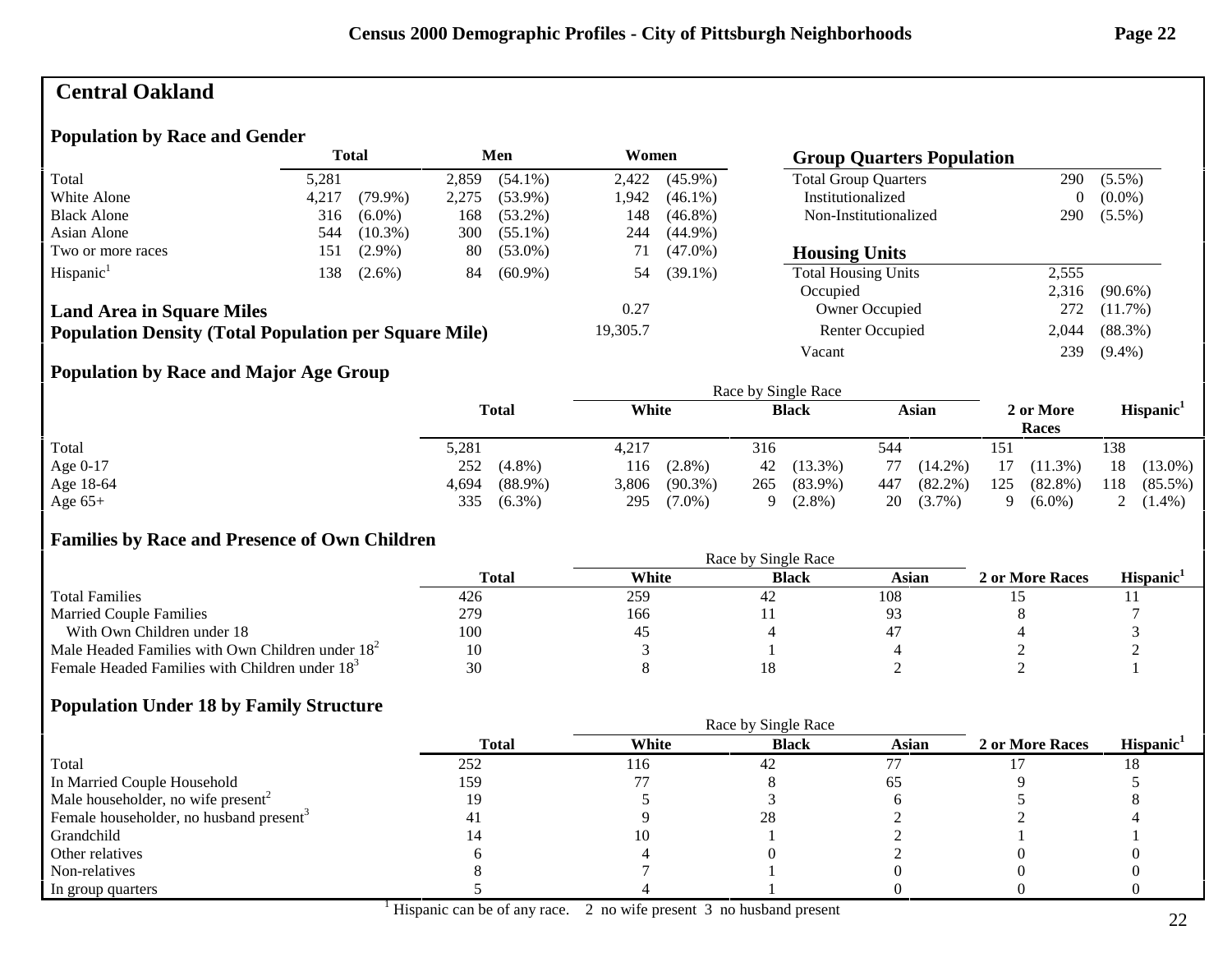# **Chartiers City**

### **Population by Race and Gender**

|                                                              | Total |            |                | Men        | Women    |            | <b>Group Quarters Population</b> |                |            |
|--------------------------------------------------------------|-------|------------|----------------|------------|----------|------------|----------------------------------|----------------|------------|
| Total                                                        | 595   |            | 274            | $(46.1\%)$ | 321      | $(53.9\%)$ | <b>Total Group Quarters</b>      | 0              | $(0.0\%)$  |
| White Alone                                                  | 150   | $(25.2\%)$ | 64             | $(42.7\%)$ | 86       | $(57.3\%)$ | Institutionalized                | $\overline{0}$ | $(0.0\%)$  |
| <b>Black Alone</b>                                           | 431   | $(72.4\%)$ | 203            | $(47.1\%)$ | 228      | $(52.9\%)$ | Non-Institutionalized            | 0              | $(0.0\%)$  |
| Asian Alone                                                  |       | $(0.0\%)$  |                |            | $\theta$ |            |                                  |                |            |
| Two or more races                                            |       | $(0.7\%)$  |                | $(25.0\%)$ |          | $(75.0\%)$ | <b>Housing Units</b>             |                |            |
| Hispanic <sup>1</sup>                                        |       | $(0.5\%)$  | $\overline{0}$ | $(0.0\%)$  |          | $(100\%)$  | <b>Total Housing Units</b>       | 238            |            |
|                                                              |       |            |                |            |          |            | Occupied                         | 232            | $(97.5\%)$ |
| <b>Land Area in Square Miles</b>                             |       |            |                |            | 0.14     |            | <b>Owner Occupied</b>            | 196            | $(84.5\%)$ |
| <b>Population Density (Total Population per Square Mile)</b> |       |            |                |            | 4,356.9  |            | <b>Renter Occupied</b>           |                | 36 (15.5%) |
|                                                              |       |            |                |            |          |            | Vacant                           | 6              | $(2.5\%)$  |

### **Population by Race and Major Age Group**

|           | Total             | White            | <b>Black</b>      | <b>Asian</b> | 2 or More<br>Races | Hispanic <sup>1</sup> |
|-----------|-------------------|------------------|-------------------|--------------|--------------------|-----------------------|
| Total     | 595               | 150              | 431               |              |                    |                       |
| Age 0-17  | $(26.2\%)$<br>156 | $(19.3\%)$<br>29 | $(27.4\%)$<br>118 |              | $(50.0\%)$         | (66.7%)               |
| Age 18-64 | 302<br>$(50.8\%)$ | $(58.0\%)$<br>87 | 212<br>$(49.2\%)$ |              | $0 (0.0\%)$        | (33.3%)               |
| Age $65+$ | $(23.0\%)$<br>137 | (22.7%)<br>34    | $(23.4\%)$<br>101 |              | 2 $(50.0\%)$       | $(0.0\%)$             |

### **Families by Race and Presence of Own Children**

|                                                            | Total       | White | <b>Black</b> | Asian | 2 or More Races | <b>Hispanic</b> |
|------------------------------------------------------------|-------------|-------|--------------|-------|-----------------|-----------------|
| <b>Total Families</b>                                      | 163         | 43    | 120          |       |                 |                 |
| <b>Married Couple Families</b>                             | 98          | 28    |              |       |                 |                 |
| With Own Children under 18                                 | 20.<br>، سە |       | 20           |       |                 |                 |
| Male Headed Families with Own Children under $182$         |             |       |              |       |                 |                 |
| Female Headed Families with Children under 18 <sup>3</sup> |             |       |              |       |                 |                 |

|                                                     |              | Race by Single Race |              |              |                 |                       |
|-----------------------------------------------------|--------------|---------------------|--------------|--------------|-----------------|-----------------------|
|                                                     | <b>Total</b> | White               | <b>Black</b> | <b>Asian</b> | 2 or More Races | Hispanic <sup>1</sup> |
| Total                                               | 156          | 29                  | 118          |              |                 |                       |
| In Married Couple Household                         | 58           |                     | 40           |              |                 |                       |
| Male householder, no wife present <sup>2</sup>      |              |                     |              |              |                 |                       |
| Female householder, no husband present <sup>3</sup> |              |                     | 26           |              |                 |                       |
| Grandchild                                          |              |                     | 18           |              |                 |                       |
| Other relatives                                     |              |                     |              |              |                 |                       |
| Non-relatives                                       |              |                     |              |              |                 |                       |
| In group quarters                                   |              |                     |              |              |                 |                       |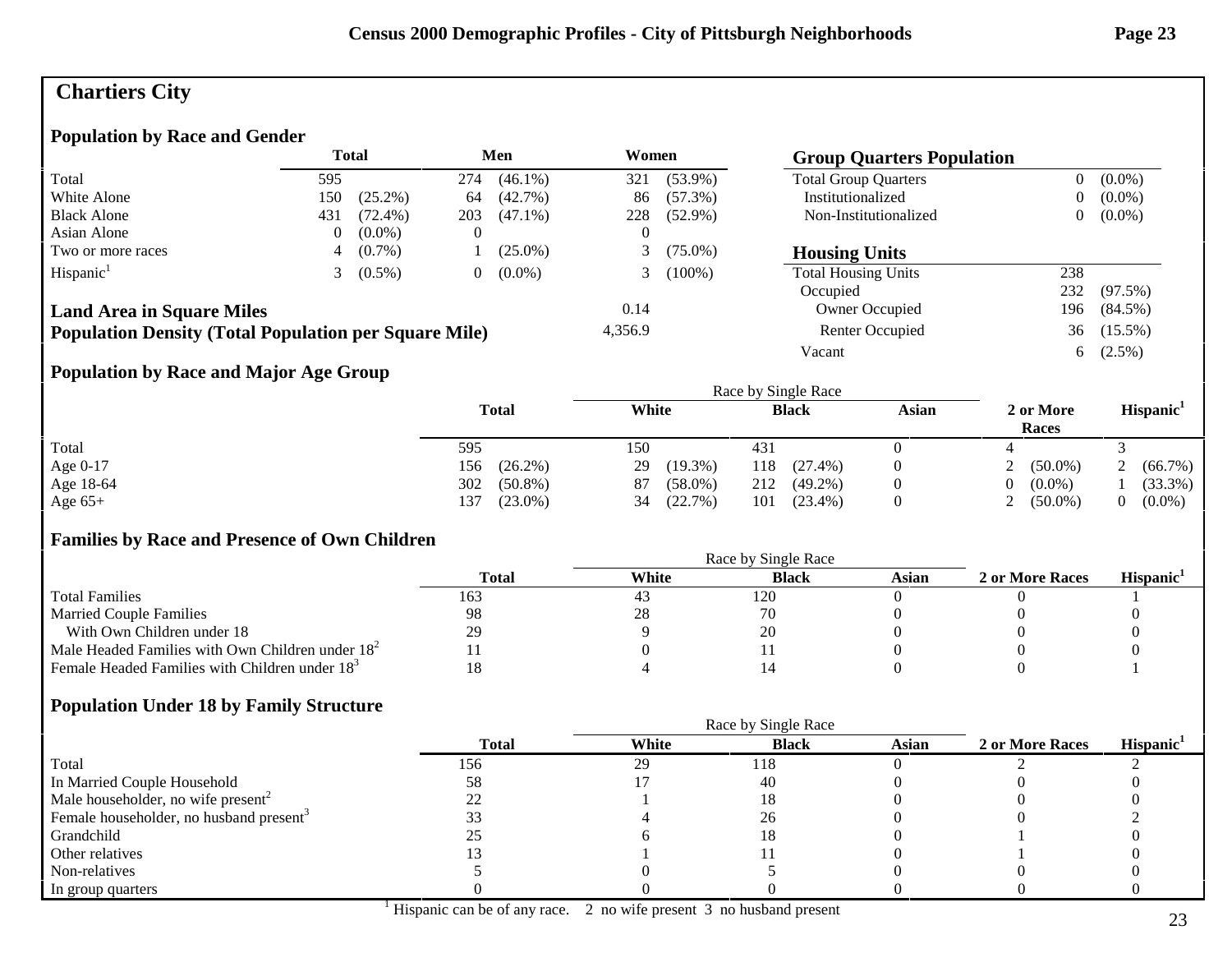### **Chateau**

### **Population by Race and Gender**

|                                                              |     | Total      |    | Men        |      | Women      | <b>Group Quarters Population</b> |    |            |
|--------------------------------------------------------------|-----|------------|----|------------|------|------------|----------------------------------|----|------------|
| Total                                                        | 39  |            | 20 | $(51.3\%)$ | 19   | $(48.7\%)$ | <b>Total Group Quarters</b>      | 0  | $(0.0\%)$  |
| White Alone                                                  | 13. | $(33.3\%)$ | 6  | $(46.2\%)$ |      | $(53.8\%)$ | Institutionalized                | 0  | $(0.0\%)$  |
| <b>Black Alone</b>                                           | 24  | $(61.5\%)$ | 14 | $(58.3\%)$ | 10   | $(41.7\%)$ | Non-Institutionalized            | 0  | $(0.0\%)$  |
| Asian Alone                                                  |     | $(0.0\%)$  |    |            |      |            |                                  |    |            |
| Two or more races                                            |     | $(5.1\%)$  |    | $(0.0\%)$  | ∠    | $(100\%)$  | <b>Housing Units</b>             |    |            |
| Hispanic <sup>1</sup>                                        |     | $(0.0\%)$  |    |            |      |            | <b>Total Housing Units</b>       | 29 |            |
|                                                              |     |            |    |            |      |            | Occupied                         | 27 | $(93.1\%)$ |
| <b>Land Area in Square Miles</b>                             |     |            |    |            | 0.41 |            | Owner Occupied                   |    | $(11.1\%)$ |
| <b>Population Density (Total Population per Square Mile)</b> |     |            |    |            | 94.3 |            | Renter Occupied                  | 24 | $(88.9\%)$ |
|                                                              |     |            |    |            |      |            | Vacant                           |    | $(6.9\%)$  |

# **Population by Race and Major Age Group**

|           | <b>Total</b>     | White<br><b>Black</b> |                   | Asian | 2 or More<br>Races | Hispanic <sup>1</sup> |
|-----------|------------------|-----------------------|-------------------|-------|--------------------|-----------------------|
| Total     | 39               |                       | $\mathcal{L}$     |       |                    |                       |
| Age 0-17  | $(12.8\%)$       | $(0.0\%)$             | $(20.8\%)$        |       | $(0.0\%)$<br>$0^-$ | 0                     |
| Age 18-64 | $(84.6\%)$<br>33 | $(92.3\%)$<br>12      | $(79.2\%)$<br>19. |       | 2 $(100\%)$        | 0                     |
| Age $65+$ | $(2.6\%)$        | $(7.7\%)$             | $(0.0\%)$<br>0    |       | $0 (0.0\%)$        |                       |

### **Families by Race and Presence of Own Children**

|                                                            | Race by Single Race |       |              |       |                 |                       |  |  |
|------------------------------------------------------------|---------------------|-------|--------------|-------|-----------------|-----------------------|--|--|
|                                                            | Total               | White | <b>Black</b> | Asian | 2 or More Races | Hispanic <sup>1</sup> |  |  |
| <b>Total Families</b>                                      |                     |       |              |       |                 |                       |  |  |
| <b>Married Couple Families</b>                             |                     |       |              |       |                 |                       |  |  |
| With Own Children under 18                                 |                     |       |              |       |                 |                       |  |  |
| Male Headed Families with Own Children under $182$         |                     |       |              |       |                 |                       |  |  |
| Female Headed Families with Children under 18 <sup>3</sup> |                     |       |              |       |                 |                       |  |  |

|                                                     | <b>Total</b> | White | <b>Black</b> | Asian | 2 or More Races | Hispanic <sup>1</sup> |
|-----------------------------------------------------|--------------|-------|--------------|-------|-----------------|-----------------------|
| Total                                               |              |       |              |       |                 |                       |
| In Married Couple Household                         |              |       |              |       |                 |                       |
| Male householder, no wife present <sup>2</sup>      |              |       |              |       |                 |                       |
| Female householder, no husband present <sup>3</sup> |              |       |              |       |                 |                       |
| Grandchild                                          |              |       |              |       |                 |                       |
| Other relatives                                     |              |       |              |       |                 |                       |
| Non-relatives                                       |              |       |              |       |                 |                       |
| In group quarters                                   |              |       |              |       |                 |                       |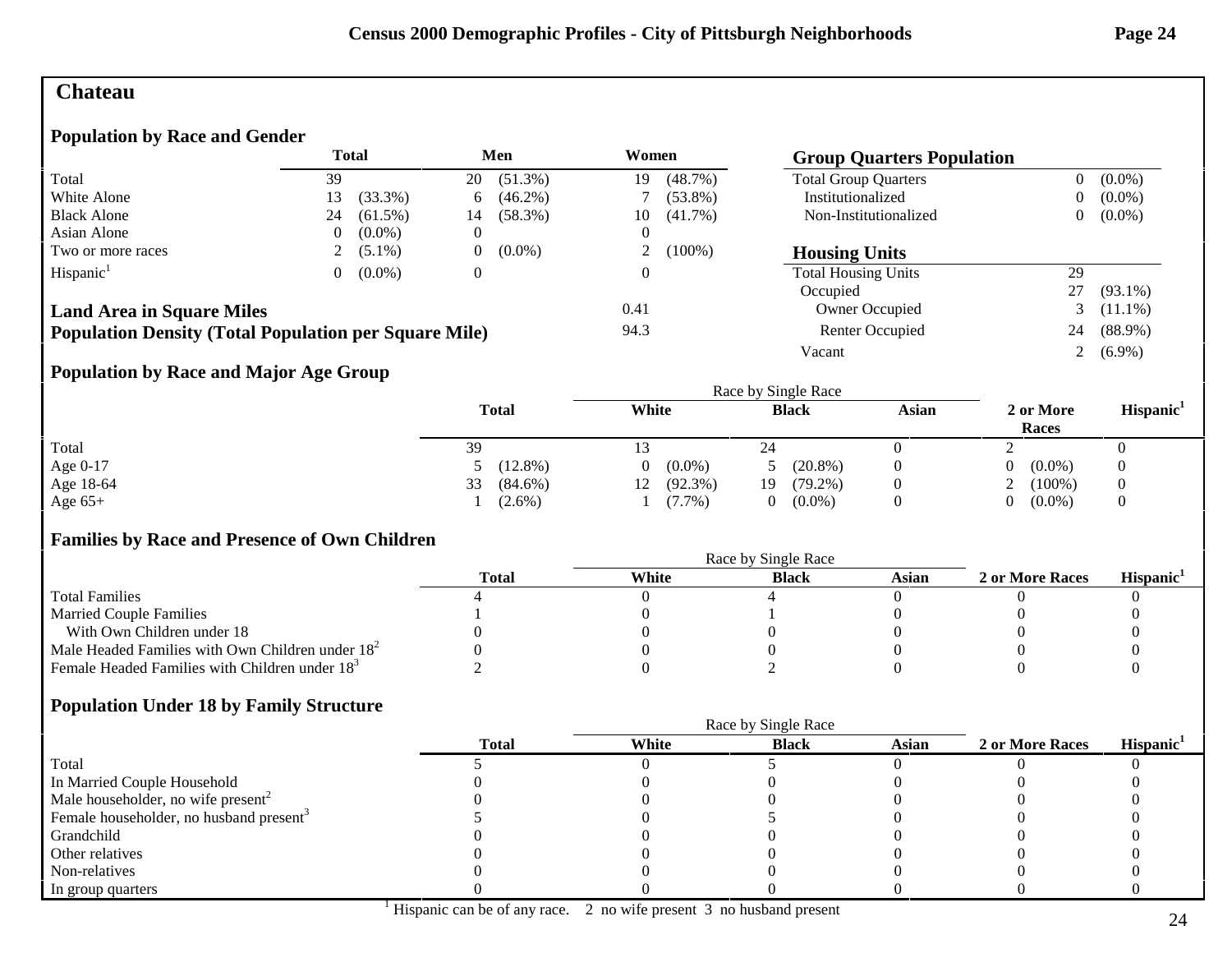# **Crafton Heights**

### **Population by Race and Gender**

|                                                              | <b>Total</b> |            |      | Men        |         | Women      | <b>Group Quarters Population</b> |                |            |
|--------------------------------------------------------------|--------------|------------|------|------------|---------|------------|----------------------------------|----------------|------------|
| Total                                                        | 4.199        |            | .958 | $(46.6\%)$ | 2,241   | $(53.4\%)$ | <b>Total Group Quarters</b>      | $\overline{0}$ | $(0.0\%)$  |
| White Alone                                                  | 3,138        | $(74.7\%)$ | .500 | $(47.8\%)$ | 1,638   | $(52.2\%)$ | Institutionalized                | 0              | $(0.0\%)$  |
| <b>Black Alone</b>                                           | 933          | $(22.2\%)$ | 408  | $(43.7\%)$ | 525     | $(56.3\%)$ | Non-Institutionalized            | 0              | $(0.0\%)$  |
| Asian Alone                                                  | 13           | $(0.3\%)$  | 4    | $(30.8\%)$ | 9       | $(69.2\%)$ |                                  |                |            |
| Two or more races                                            | 86           | $(2.0\%)$  | 36   | $(41.9\%)$ | 50      | $(58.1\%)$ | <b>Housing Units</b>             |                |            |
| Hispanic <sup>1</sup>                                        | 39           | $(0.9\%)$  | 15   | (38.5%)    | 24      | $(61.5\%)$ | <b>Total Housing Units</b>       | 1,819          |            |
|                                                              |              |            |      |            |         |            | Occupied                         | .683           | $(92.5\%)$ |
| <b>Land Area in Square Miles</b>                             |              |            |      |            | 0.76    |            | Owner Occupied                   | l,152          | $(68.4\%)$ |
| <b>Population Density (Total Population per Square Mile)</b> |              |            |      |            | 5,559.3 |            | Renter Occupied                  | 531            | $(31.6\%)$ |
|                                                              |              |            |      |            |         |            | Vacant                           | 136            | $(7.5\%)$  |

### **Population by Race and Major Age Group**

|           |                     |                    | Race by Single Race |                 |                    |                       |
|-----------|---------------------|--------------------|---------------------|-----------------|--------------------|-----------------------|
|           | <b>Total</b>        | White              | <b>Black</b>        | Asian           | 2 or More<br>Races | Hispanic <sup>1</sup> |
| Total     | 4,199               | 3,138              | 933                 |                 | 86                 | 39                    |
| Age 0-17  | (27.7%)<br>l,162    | 609<br>$(19.4\%)$  | $(51.0\%)$<br>476   | $(30.8\%)$<br>4 | 52<br>$(60.5\%)$   | $(46.2\%)$<br>18      |
| Age 18-64 | $(58.8\%)$<br>2,471 | .989<br>$(63.4\%)$ | $(46.7\%)$<br>436   | $(69.2\%)$      | 30<br>$(34.9\%)$   | 18<br>$(46.2\%)$      |
| Age $65+$ | $(13.5\%)$<br>566   | $(17.2\%)$<br>540  | $(2.3\%)$<br>21     | $(0.0\%)$       | $(4.7\%)$<br>4     | $3(7.7\%)$            |

### **Families by Race and Presence of Own Children**

|                                                            | Total  | White | <b>Black</b> | Asian | 2 or More Races | <b>Hispanic</b> |
|------------------------------------------------------------|--------|-------|--------------|-------|-----------------|-----------------|
| <b>Total Families</b>                                      | ., 137 | 879   | 241          |       |                 |                 |
| <b>Married Couple Families</b>                             |        | 658   | 56           |       |                 |                 |
| With Own Children under 18                                 | 278    | 238   |              |       |                 |                 |
| Male Headed Families with Own Children under $182$         | 34     | 20    |              |       |                 |                 |
| Female Headed Families with Children under 18 <sup>3</sup> | 230    |       | $14^{-}$     |       |                 |                 |

|                                                     |              | Race by Single Race |              |              |                 |                       |
|-----------------------------------------------------|--------------|---------------------|--------------|--------------|-----------------|-----------------------|
|                                                     | <b>Total</b> | White               | <b>Black</b> | <b>Asian</b> | 2 or More Races | Hispanic <sup>1</sup> |
| Total                                               | 1,162        | 609                 | 476          |              |                 |                       |
| In Married Couple Household                         | 496          | 417                 | -66          |              |                 |                       |
| Male householder, no wife present <sup>2</sup>      | 47           | 26                  |              |              |                 |                       |
| Female householder, no husband present <sup>3</sup> | 484          | 102                 | 342          |              |                 |                       |
| Grandchild                                          |              | 39                  | 44           |              |                 |                       |
| Other relatives                                     | 20           |                     |              |              |                 |                       |
| Non-relatives                                       | 20           |                     |              |              |                 |                       |
| In group quarters                                   |              |                     |              |              |                 |                       |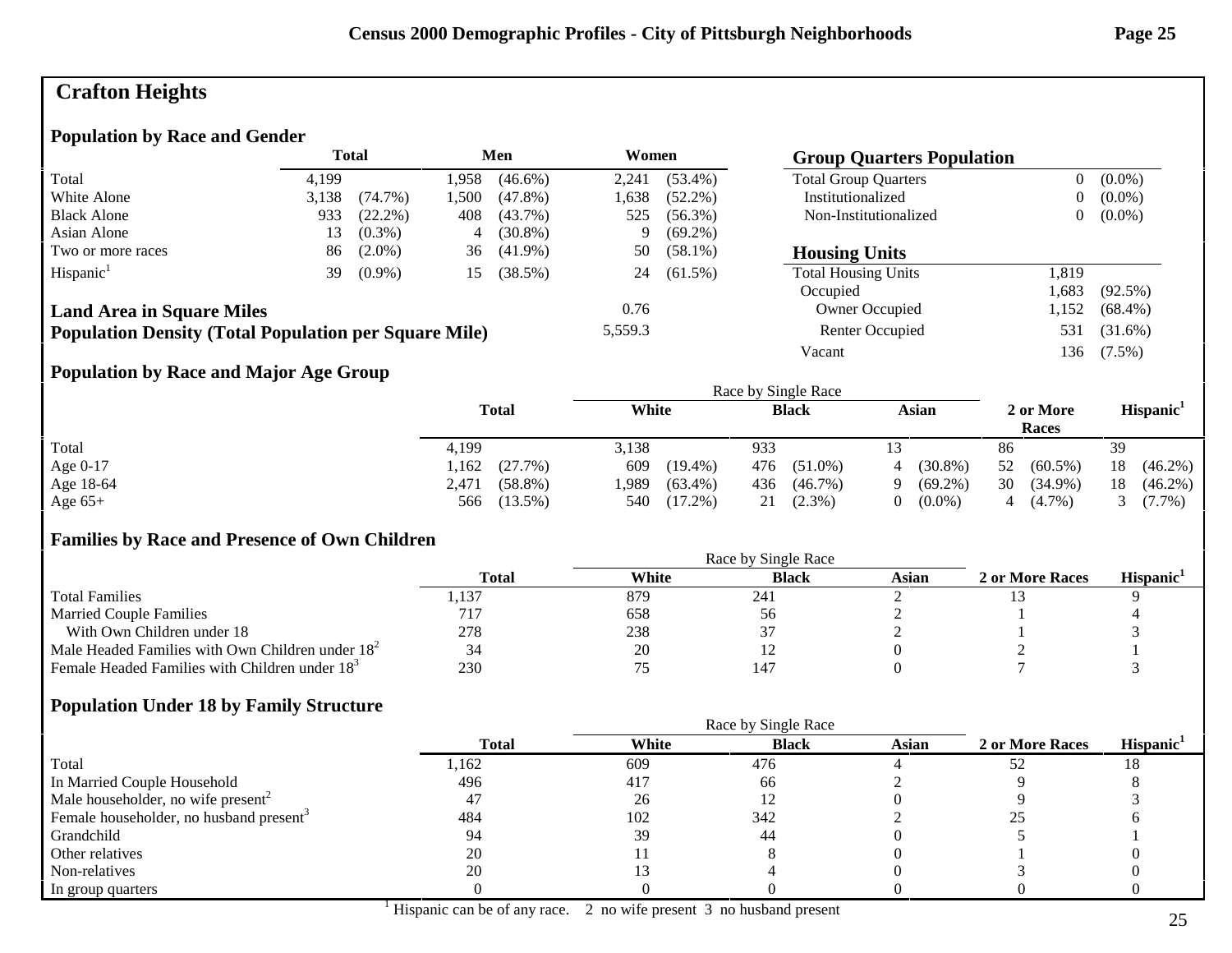### **Crawford-Roberts**

#### **Population by Race and Gender**

|                                                              | <b>Total</b> |            | Men  |            | Women    |            | <b>Group Quarters Population</b> |       |            |
|--------------------------------------------------------------|--------------|------------|------|------------|----------|------------|----------------------------------|-------|------------|
| Total                                                        | 2.724        |            | .155 | $(42.4\%)$ | l.569    | $(57.6\%)$ | <b>Total Group Quarters</b>      | 97    | $(3.6\%)$  |
| White Alone                                                  | 288          | $(10.6\%)$ | 162  | $(56.3\%)$ | 126      | $(43.8\%)$ | Institutionalized                | 0     | $(0.0\%)$  |
| <b>Black Alone</b>                                           | 2,374        | $(87.2\%)$ | 963  | $(40.6\%)$ | l.411    | $(59.4\%)$ | Non-Institutionalized            | 97    | $(3.6\%)$  |
| Asian Alone                                                  | 19           | $(0.7\%)$  | Q    | $(47.4\%)$ | 10       | $(52.6\%)$ |                                  |       |            |
| Two or more races                                            | 23           | $(0.8\%)$  |      | $(30.4\%)$ | 16       | $(69.6\%)$ | <b>Housing Units</b>             |       |            |
| Hispanic <sup>1</sup>                                        | 18           | $(0.7\%)$  | 10   | $(55.6\%)$ | 8        | $(44.4\%)$ | <b>Total Housing Units</b>       | l,540 |            |
|                                                              |              |            |      |            |          |            | Occupied                         | .396  | $(90.6\%)$ |
| <b>Land Area in Square Miles</b>                             |              |            |      |            | 0.26     |            | Owner Occupied                   | 282   | $(20.2\%)$ |
| <b>Population Density (Total Population per Square Mile)</b> |              |            |      |            | 10,578.1 |            | Renter Occupied                  | 1,114 | $(79.8\%)$ |
|                                                              |              |            |      |            |          |            | Vacant                           | 144   | $(9.4\%)$  |

### **Population by Race and Major Age Group**

|           |                    |                   | Race by Single Race |               |                            |                        |
|-----------|--------------------|-------------------|---------------------|---------------|----------------------------|------------------------|
|           | <b>Total</b>       | White             | <b>Black</b>        | Asian         | 2 or More<br>Races         | Hispanic <sup>1</sup>  |
| Total     | 2,724              | 288               | 2.374               | 19            | 23                         |                        |
| Age 0-17  | $(22.2\%)$<br>604  | $(8.7\%)$<br>25   | $(23.8\%)$<br>564   | $(10.5\%)$    | $(26.1\%)$<br><sub>0</sub> | $(22.2\%)$<br>$\Delta$ |
| Age 18-64 | .529<br>$(56.1\%)$ | 234<br>$(81.3\%)$ | . 256<br>$(52.9\%)$ | (73.7%)<br>14 | $(65.2\%)$<br>15           | $(66.7\%)$             |
| Age $65+$ | (21.7%)<br>591     | $(10.1\%)$<br>29  | (23.3%)<br>554      | $(15.8\%)$    | 2 $(8.7\%)$                | 2 $(11.1\%)$           |

### **Families by Race and Presence of Own Children**

|                                                            | Race by Single Race |       |              |       |                 |                 |  |  |  |
|------------------------------------------------------------|---------------------|-------|--------------|-------|-----------------|-----------------|--|--|--|
|                                                            | <b>Total</b>        | White | <b>Black</b> | Asian | 2 or More Races | <b>Hispanic</b> |  |  |  |
| <b>Total Families</b>                                      | 570                 | ر_ ر_ | $52^{\circ}$ |       |                 |                 |  |  |  |
| <b>Married Couple Families</b>                             | 192                 |       | 166          |       |                 |                 |  |  |  |
| With Own Children under 18                                 | 56                  |       |              |       |                 |                 |  |  |  |
| Male Headed Families with Own Children under $182$         | 20                  |       |              |       |                 |                 |  |  |  |
| Female Headed Families with Children under 18 <sup>3</sup> | 200                 |       | 19.          |       |                 |                 |  |  |  |

|                                                     |              | Race by Single Race |              |              |                 |                       |  |
|-----------------------------------------------------|--------------|---------------------|--------------|--------------|-----------------|-----------------------|--|
|                                                     | <b>Total</b> | White               | <b>Black</b> | <b>Asian</b> | 2 or More Races | Hispanic <sup>1</sup> |  |
| Total                                               | 604          | 25                  | 564          |              |                 |                       |  |
| In Married Couple Household                         | 105          |                     | 86           |              |                 |                       |  |
| Male householder, no wife present <sup>2</sup>      |              |                     | 30           |              |                 |                       |  |
| Female householder, no husband present <sup>3</sup> | 348          |                     | 337          |              |                 |                       |  |
| Grandchild                                          | 80           |                     | 78           |              |                 |                       |  |
| Other relatives                                     | 19           |                     |              |              |                 |                       |  |
| Non-relatives                                       |              |                     |              |              |                 |                       |  |
| In group quarters                                   |              |                     |              |              |                 |                       |  |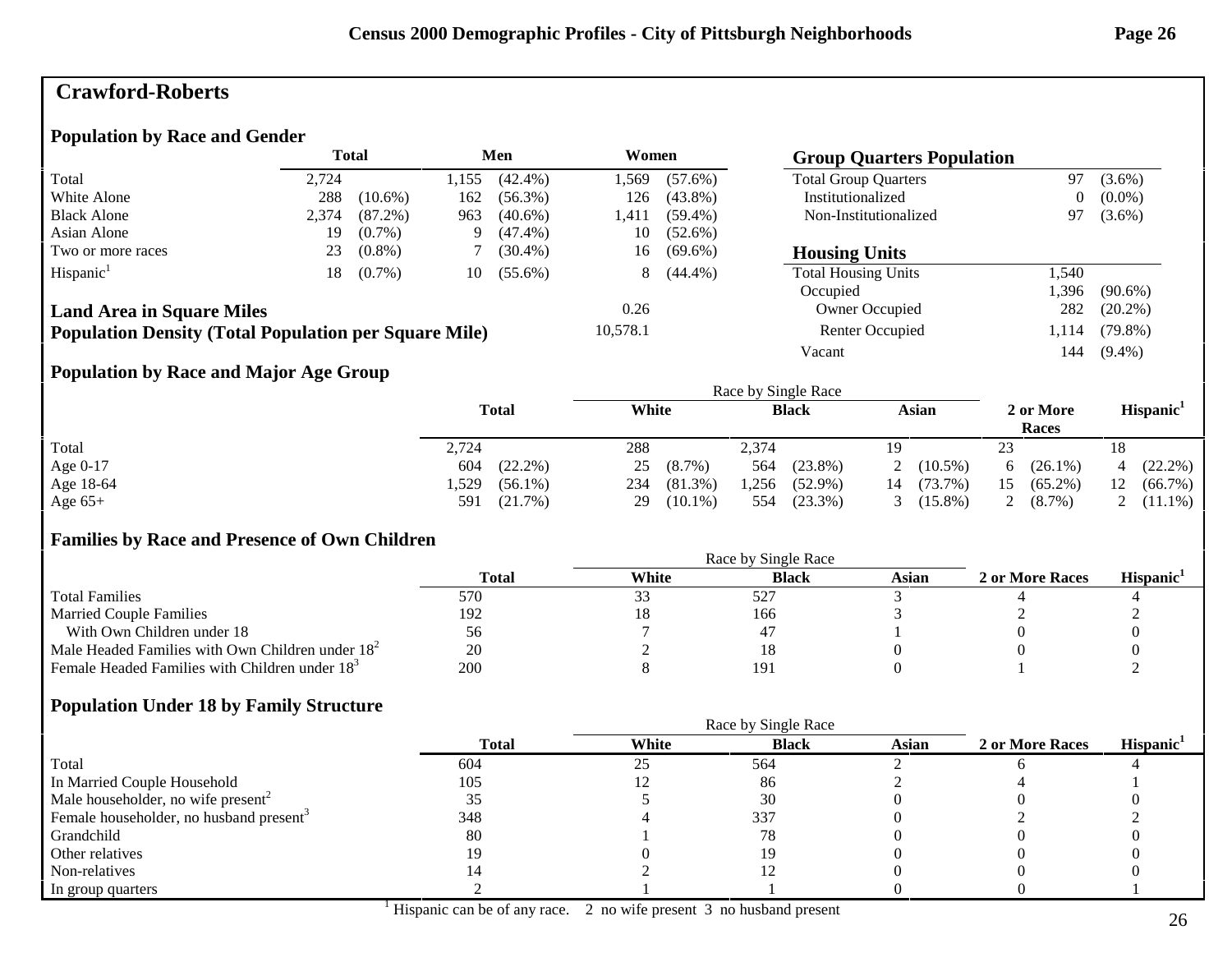# **Duquesne Heights**

### **Population by Race and Gender**

|                                                              | <b>Total</b> |            | Men  |            | Women   |            | <b>Group Quarters Population</b> |                |            |
|--------------------------------------------------------------|--------------|------------|------|------------|---------|------------|----------------------------------|----------------|------------|
| Total                                                        | 2.696        |            | .307 | $(48.5\%)$ | 1,389   | $(51.5\%)$ | <b>Total Group Quarters</b>      | $\overline{0}$ | $(0.0\%)$  |
| White Alone                                                  | 2.540        | $(94.2\%)$ | .226 | $(48.3\%)$ | 1.314   | $(51.7\%)$ | Institutionalized                | $\overline{0}$ | $(0.0\%)$  |
| <b>Black Alone</b>                                           | 66           | $(2.4\%)$  | 34   | $(51.5\%)$ | 32      | $(48.5\%)$ | Non-Institutionalized            | $\overline{0}$ | $(0.0\%)$  |
| Asian Alone                                                  | 41           | $(1.5\%)$  | 25   | $(61.0\%)$ | 16      | $(39.0\%)$ |                                  |                |            |
| Two or more races                                            | 42           | $(1.6\%)$  | 19   | $(45.2\%)$ | 23      | $(54.8\%)$ | <b>Housing Units</b>             |                |            |
| Hispanic <sup>1</sup>                                        | 17           | $(0.6\%)$  | 8    | $(47.1\%)$ | 9       | $(52.9\%)$ | <b>Total Housing Units</b>       | 1.417          |            |
|                                                              |              |            |      |            |         |            | Occupied                         | .276           | $(90.0\%)$ |
| <b>Land Area in Square Miles</b>                             |              |            |      |            | 0.60    |            | Owner Occupied                   | 798            | $(62.5\%)$ |
| <b>Population Density (Total Population per Square Mile)</b> |              |            |      |            | 4,476.8 |            | Renter Occupied                  | 478            | $(37.5\%)$ |
|                                                              |              |            |      |            |         |            | Vacant                           | 141            | $(10.0\%)$ |

### **Population by Race and Major Age Group**

|            |                   | Race by Single Race |                  |                  |                             |                       |  |  |  |
|------------|-------------------|---------------------|------------------|------------------|-----------------------------|-----------------------|--|--|--|
|            | <b>Total</b>      | White               | <b>Black</b>     | Asian            | 2 or More<br>Races          | Hispanic <sup>1</sup> |  |  |  |
| Total      | 2,696             | 2,540               | 66               |                  | 42                          |                       |  |  |  |
| Age $0-17$ | 388<br>$(14.4\%)$ | 341<br>$(13.4\%)$   | $(28.8\%)$<br>19 | $(14.6\%)$<br>6  | 20<br>$(47.6\%)$            | $(35.3\%)$<br>6.      |  |  |  |
| Age 18-64  | '.821<br>(67.5%)  | $(67.8\%)$<br>1,721 | $(65.2\%)$<br>43 | $(78.0\%)$<br>32 | 20<br>$(47.6\%)$            | $(47.1\%)$            |  |  |  |
| Age $65+$  | 487<br>$(18.1\%)$ | $(18.8\%)$<br>478   | $(6.1\%)$        | $(7.3\%)$        | $(4.8\%)$<br>$\overline{a}$ | 3 $(17.6%)$           |  |  |  |

### **Families by Race and Presence of Own Children**

|                                                            | Race by Single Race |       |              |       |                 |                       |  |  |
|------------------------------------------------------------|---------------------|-------|--------------|-------|-----------------|-----------------------|--|--|
|                                                            | <b>Total</b>        | White | <b>Black</b> | Asian | 2 or More Races | Hispanic <sup>1</sup> |  |  |
| <b>Total Families</b>                                      | 645                 | 619   |              |       |                 |                       |  |  |
| <b>Married Couple Families</b>                             | 486                 | 471   |              |       |                 |                       |  |  |
| With Own Children under 18                                 | 149                 | 141   |              |       |                 |                       |  |  |
| Male Headed Families with Own Children under $182$         |                     |       |              |       |                 |                       |  |  |
| Female Headed Families with Children under 18 <sup>3</sup> |                     | 40    |              |       |                 |                       |  |  |

|                                                     |              |       | Race by Single Race |       |                 |                       |
|-----------------------------------------------------|--------------|-------|---------------------|-------|-----------------|-----------------------|
|                                                     | <b>Total</b> | White | <b>Black</b>        | Asian | 2 or More Races | Hispanic <sup>1</sup> |
| Total                                               | 388          | 341   | 19                  |       | 20              |                       |
| In Married Couple Household                         | 262          | 235   |                     |       |                 |                       |
| Male householder, no wife present <sup>2</sup>      |              |       |                     |       |                 |                       |
| Female householder, no husband present <sup>3</sup> |              |       |                     |       |                 |                       |
| Grandchild                                          |              | 30    |                     |       |                 |                       |
| Other relatives                                     |              |       |                     |       |                 |                       |
| Non-relatives                                       |              |       |                     |       |                 |                       |
| In group quarters                                   |              |       |                     |       |                 |                       |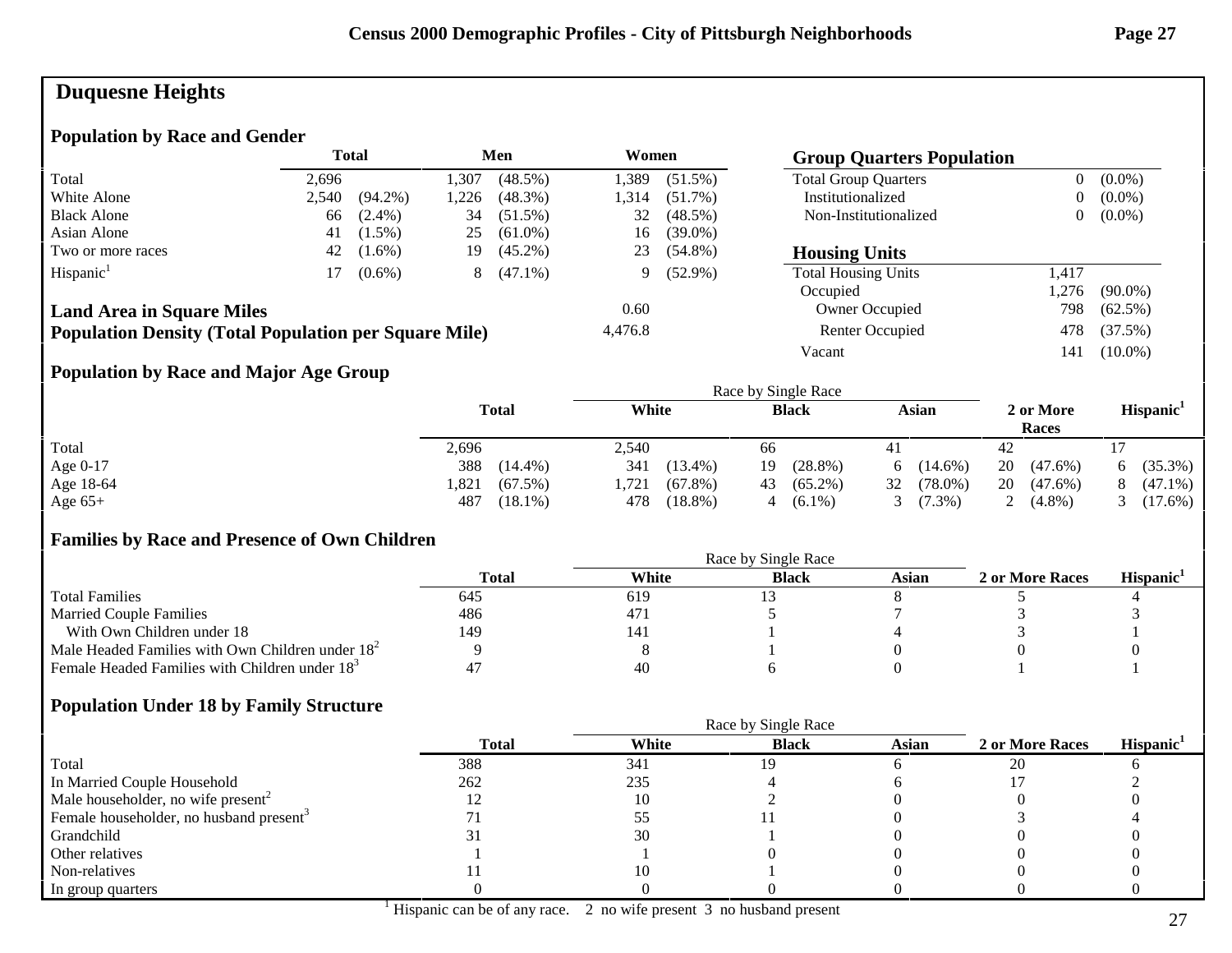### **East Allegheny**

### **Population by Race and Gender**

|                                                              | Total |            |      | Men        |          | Women      | <b>Group Quarters Population</b> |       |            |
|--------------------------------------------------------------|-------|------------|------|------------|----------|------------|----------------------------------|-------|------------|
| Total                                                        | 2,635 |            | .340 | $(50.9\%)$ | .295     | $(49.1\%)$ | <b>Total Group Quarters</b>      | 133   | $(5.0\%)$  |
| White Alone                                                  | 1,882 | $(71.4\%)$ | 972  | $(51.6\%)$ | 910      | $(48.4\%)$ | Institutionalized                | 109   | $(4.1\%)$  |
| <b>Black Alone</b>                                           | 638   | $(24.2\%)$ | 304  | $(47.6\%)$ | 334      | $(52.4\%)$ | Non-Institutionalized            | 24    | $(0.9\%)$  |
| Asian Alone                                                  | 30    | $(1.1\%)$  | 14   | $(46.7\%)$ | 16       | $(53.3\%)$ |                                  |       |            |
| Two or more races                                            | 48    | $(1.8\%)$  | 28   | $(58.3\%)$ | 20       | $(41.7\%)$ | <b>Housing Units</b>             |       |            |
| Hispanic <sup>1</sup>                                        | 44    | $(1.7\%)$  | 26   | $(59.1\%)$ | 18       | $(40.9\%)$ | <b>Total Housing Units</b>       | 1,735 |            |
|                                                              |       |            |      |            |          |            | Occupied                         | 1,396 | $(80.5\%)$ |
| <b>Land Area in Square Miles</b>                             |       |            |      |            | 0.22     |            | Owner Occupied                   | 433   | $(31.0\%)$ |
| <b>Population Density (Total Population per Square Mile)</b> |       |            |      |            | 11,809.0 |            | <b>Renter Occupied</b>           | 963   | $(69.0\%)$ |
|                                                              |       |            |      |            |          |            | Vacant                           | 339   | $(19.5\%)$ |
|                                                              |       |            |      |            |          |            |                                  |       |            |

### **Population by Race and Major Age Group**

|            |                    |                    | Race by Single Race |                       |                    |                       |  |
|------------|--------------------|--------------------|---------------------|-----------------------|--------------------|-----------------------|--|
|            | <b>Total</b>       | White              | <b>Black</b>        | Asian                 | 2 or More<br>Races | Hispanic <sup>1</sup> |  |
| Total      | 2,635              | .882               | 638                 | 30                    | 48                 | 44                    |  |
| Age $0-17$ | 388<br>$(14.7\%)$  | 198<br>$(10.5\%)$  | $(24.5\%)$<br>156   | $(3.3\%)$             | 23<br>$(47.9\%)$   | $(15.9\%)$            |  |
| Age 18-64  | .693<br>$(64.3\%)$ | .229<br>$(65.3\%)$ | 398<br>$(62.4\%)$   | $(96.7\%)$<br>29      | 19<br>$(39.6\%)$   | 30<br>$(68.2\%)$      |  |
| Age $65+$  | $(21.0\%)$<br>554  | $(24.2\%)$<br>455  | $(13.2\%)$<br>84    | $(0.0\%)$<br>$\Omega$ | $(12.5\%)$         | $(15.9\%)$            |  |

### **Families by Race and Presence of Own Children**

|                                                            | Race by Single Race |       |              |       |                 |                       |  |  |
|------------------------------------------------------------|---------------------|-------|--------------|-------|-----------------|-----------------------|--|--|
|                                                            | <b>Total</b>        | White | <b>Black</b> | Asian | 2 or More Races | Hispanic <sup>1</sup> |  |  |
| <b>Total Families</b>                                      | 482                 | 349   | 112          |       |                 |                       |  |  |
| <b>Married Couple Families</b>                             | 250                 | 192   |              |       |                 |                       |  |  |
| With Own Children under 18                                 |                     | 49    | <u>_</u>     |       |                 |                       |  |  |
| Male Headed Families with Own Children under $182$         | 10                  | . .   |              |       |                 |                       |  |  |
| Female Headed Families with Children under 18 <sup>3</sup> | 86                  | 38    | 46           |       |                 |                       |  |  |

|                                                     |              |       | Race by Single Race |       |                 |                       |
|-----------------------------------------------------|--------------|-------|---------------------|-------|-----------------|-----------------------|
|                                                     | <b>Total</b> | White | <b>Black</b>        | Asian | 2 or More Races | Hispanic <sup>1</sup> |
| Total                                               | 388          | 198   | 156                 |       |                 |                       |
| In Married Couple Household                         | 152          | 96    | 43                  |       |                 |                       |
| Male householder, no wife present <sup>2</sup>      |              |       |                     |       |                 |                       |
| Female householder, no husband present <sup>3</sup> | 156          | 48    |                     |       |                 |                       |
| Grandchild                                          | 38           | 32    |                     |       |                 |                       |
| Other relatives                                     |              |       |                     |       |                 |                       |
| Non-relatives                                       |              |       |                     |       |                 |                       |
| In group quarters                                   |              |       |                     |       |                 |                       |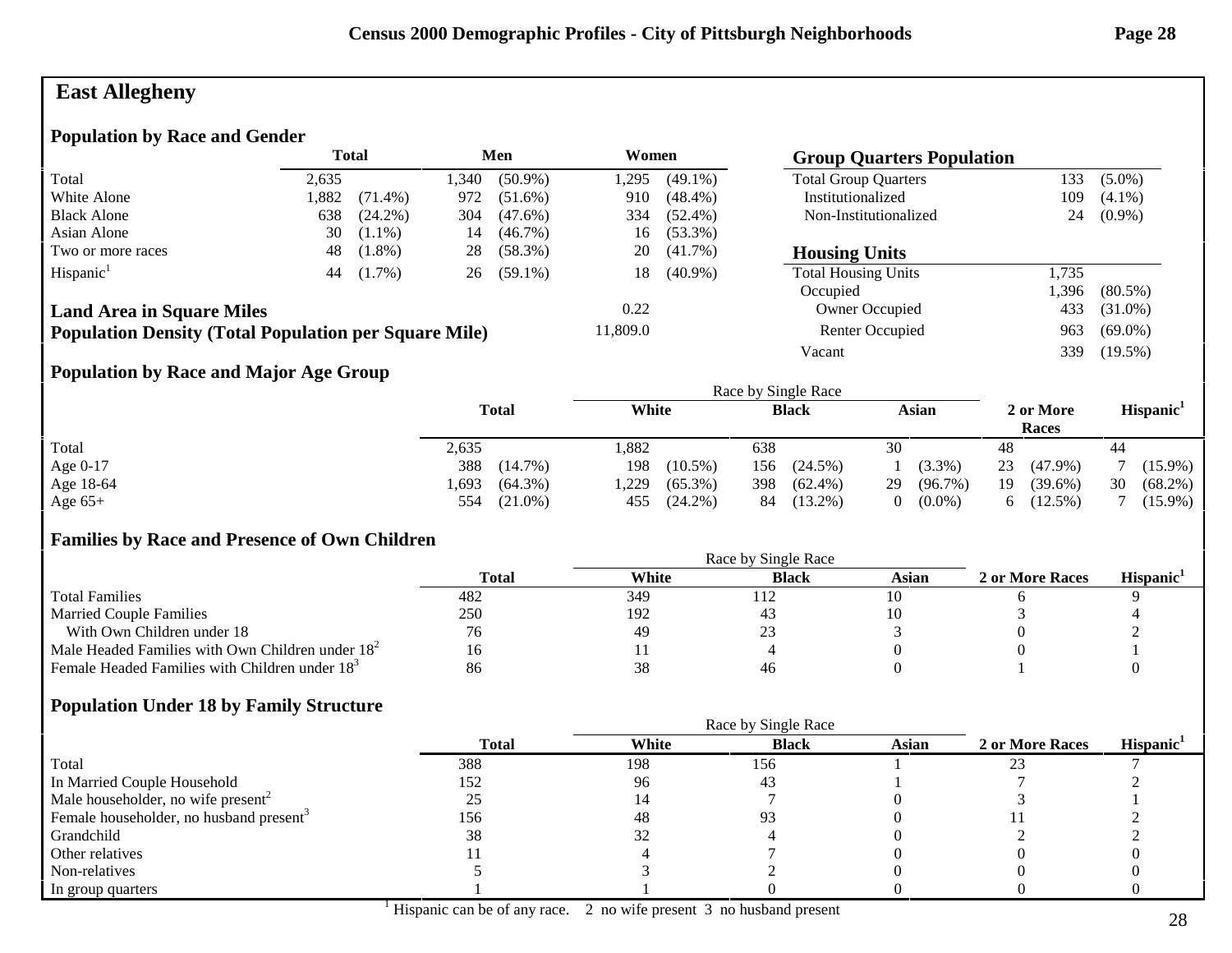# **East Carnegie**

### **Population by Race and Gender**

|                                                              | <b>Total</b> |            |     | Men        | Women   |            | <b>Group Quarters Population</b> |     |            |
|--------------------------------------------------------------|--------------|------------|-----|------------|---------|------------|----------------------------------|-----|------------|
| Total                                                        | 485          |            | 247 | $(50.9\%)$ | 238     | $(49.1\%)$ | <b>Total Group Quarters</b>      | 63  | $(13.0\%)$ |
| White Alone                                                  | 426          | $(87.8\%)$ | 223 | $(52.3\%)$ | 203     | $(47.7\%)$ | Institutionalized                | 21  | $(4.3\%)$  |
| <b>Black Alone</b>                                           | 54           | $(11.1\%)$ | 22  | $(40.7\%)$ | 32      | $(59.3\%)$ | Non-Institutionalized            | 42  | $(8.7\%)$  |
| Asian Alone                                                  |              | $(0.0\%)$  | 0   |            |         |            |                                  |     |            |
| Two or more races                                            |              | $(0.8\%)$  |     | $(50.0\%)$ |         | $(50.0\%)$ | <b>Housing Units</b>             |     |            |
| Hispanic <sup>1</sup>                                        |              | $(0.6\%)$  |     | $(33.3\%)$ |         | $(66.7\%)$ | <b>Total Housing Units</b>       | 193 |            |
|                                                              |              |            |     |            |         |            | Occupied                         | 185 | $(95.9\%)$ |
| <b>Land Area in Square Miles</b>                             |              |            |     |            | 0.43    |            | Owner Occupied                   | 137 | $(74.1\%)$ |
| <b>Population Density (Total Population per Square Mile)</b> |              |            |     |            | 1,135.5 |            | Renter Occupied                  | 48  | $(25.9\%)$ |
|                                                              |              |            |     |            |         |            | Vacant                           | 8   | $(4.1\%)$  |

### **Population by Race and Major Age Group**

|           |                   | Race by Single Race |                  |       |                       |                       |  |  |
|-----------|-------------------|---------------------|------------------|-------|-----------------------|-----------------------|--|--|
|           | <b>Total</b>      | White               | <b>Black</b>     | Asian | 2 or More<br>Races    | Hispanic <sup>1</sup> |  |  |
| Total     | 485               | 426                 |                  |       |                       |                       |  |  |
| Age 0-17  | $(16.7\%)$<br>81  | $(14.3\%)$<br>61    | $(33.3\%)$<br>18 |       | $(25.0\%)$            | (33.3%)               |  |  |
| Age 18-64 | 295<br>$(60.8\%)$ | $(62.2\%)$<br>265   | $(50.0\%)$<br>27 |       | $(75.0\%)$            | (66.7%)               |  |  |
| Age $65+$ | (22.5%)<br>109    | $(23.5\%)$<br>100   | $(16.7\%)$<br>Q  |       | $(0.0\%)$<br>$\Omega$ | $(0.0\%)$             |  |  |

### **Families by Race and Presence of Own Children**

|                                                            | Race by Single Race |       |              |       |                 |                 |  |  |
|------------------------------------------------------------|---------------------|-------|--------------|-------|-----------------|-----------------|--|--|
|                                                            | Total               | White | <b>Black</b> | Asian | 2 or More Races | <b>Hispanic</b> |  |  |
| <b>Total Families</b>                                      | 105                 | 93    |              |       |                 |                 |  |  |
| <b>Married Couple Families</b>                             | 69                  | כס    |              |       |                 |                 |  |  |
| With Own Children under 18                                 | LO.                 |       |              |       |                 |                 |  |  |
| Male Headed Families with Own Children under $182$         |                     |       |              |       |                 |                 |  |  |
| Female Headed Families with Children under 18 <sup>3</sup> |                     |       |              |       |                 |                 |  |  |

|                                                     | <b>Total</b> | White | <b>Black</b> | <b>Asian</b> | 2 or More Races | Hispanic <sup>1</sup> |
|-----------------------------------------------------|--------------|-------|--------------|--------------|-----------------|-----------------------|
| Total                                               |              | 61    |              |              |                 |                       |
| In Married Couple Household                         |              |       |              |              |                 |                       |
| Male householder, no wife present <sup>2</sup>      |              |       |              |              |                 |                       |
| Female householder, no husband present <sup>3</sup> |              |       |              |              |                 |                       |
| Grandchild                                          |              |       |              |              |                 |                       |
| Other relatives                                     |              |       |              |              |                 |                       |
| Non-relatives                                       |              |       |              |              |                 |                       |
| In group quarters                                   |              |       |              |              |                 |                       |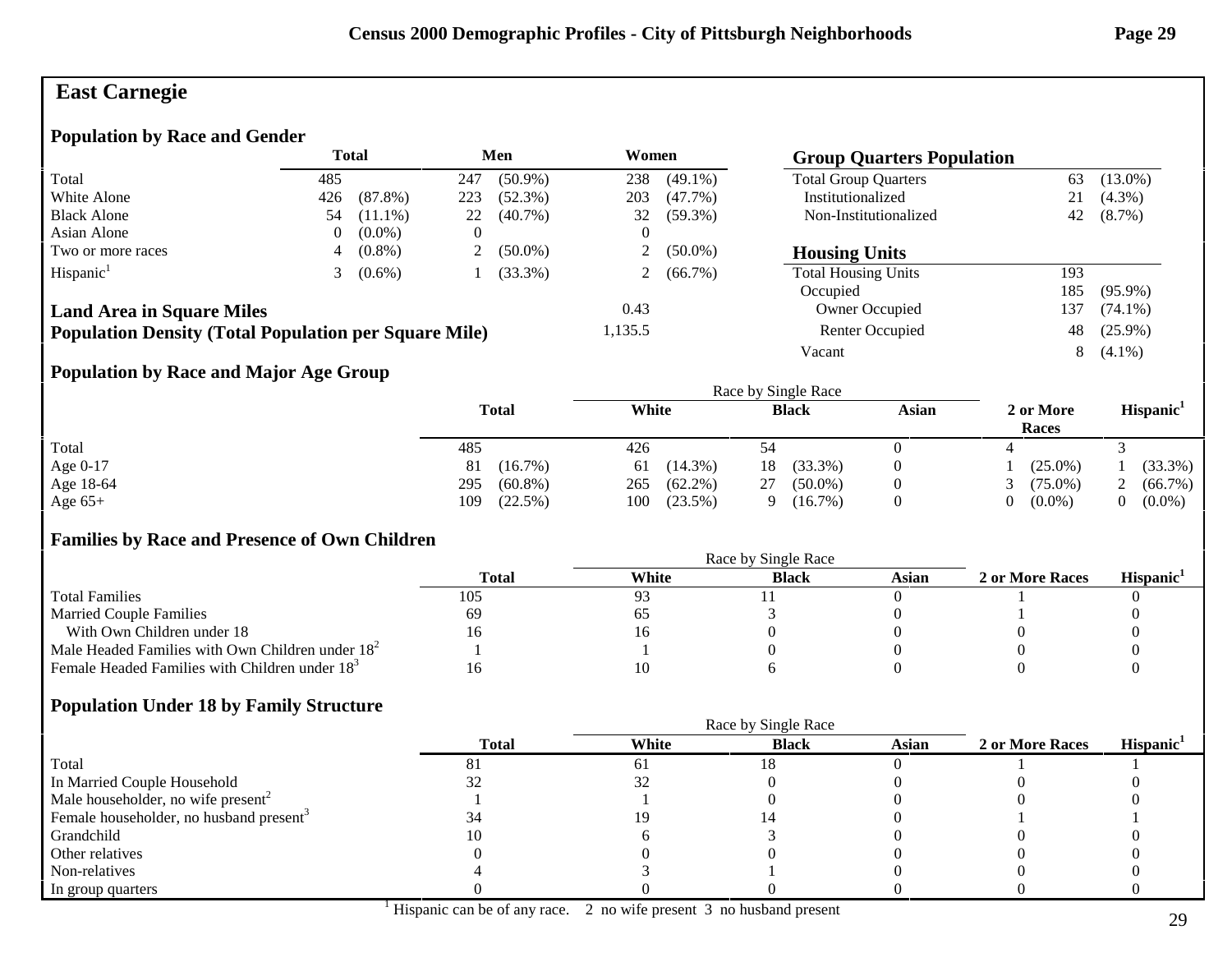### **East Hills**

### **Population by Race and Gender**

|                                                              | <b>Total</b> |            |      | Men        |         | Women      | <b>Group Quarters Population</b> |       |            |
|--------------------------------------------------------------|--------------|------------|------|------------|---------|------------|----------------------------------|-------|------------|
| Total                                                        | 3,951        |            | .645 | $(41.6\%)$ | 2.306   | $(58.4\%)$ | <b>Total Group Quarters</b>      | 28    | $(0.7\%)$  |
| White Alone                                                  | 115          | $(2.9\%)$  | 38   | $(33.0\%)$ | 77      | $(67.0\%)$ | Institutionalized                |       | $(0.5\%)$  |
| <b>Black Alone</b>                                           | 3.706        | $(93.8\%)$ | .557 | $(42.0\%)$ | 2,149   | $(58.0\%)$ | Non-Institutionalized            |       | $(0.2\%)$  |
| Asian Alone                                                  | 9            | $(0.2\%)$  |      | $(55.6\%)$ | 4       | $(44.4\%)$ |                                  |       |            |
| Two or more races                                            | 78.          | $(2.0\%)$  | 27   | $(34.6\%)$ | 51      | $(65.4\%)$ | <b>Housing Units</b>             |       |            |
| Hispanic <sup>1</sup>                                        | 35           | $(0.9\%)$  |      | $(48.6\%)$ | 18      | $(51.4\%)$ | <b>Total Housing Units</b>       | 1,890 |            |
|                                                              |              |            |      |            |         |            | Occupied                         | ,556  | $(82.3\%)$ |
| <b>Land Area in Square Miles</b>                             |              |            |      |            | 0.54    |            | Owner Occupied                   | 683   | $(43.9\%)$ |
| <b>Population Density (Total Population per Square Mile)</b> |              |            |      |            | 7,361.0 |            | Renter Occupied                  | 873   | $(56.1\%)$ |
|                                                              |              |            |      |            |         |            | Vacant                           | 334   | $(17.7\%)$ |

### **Population by Race and Major Age Group**

|            |                     | Race by Single Race |                     |                 |                    |                       |  |  |  |
|------------|---------------------|---------------------|---------------------|-----------------|--------------------|-----------------------|--|--|--|
|            | <b>Total</b>        | White               | <b>Black</b>        | Asian           | 2 or More<br>Races | Hispanic <sup>1</sup> |  |  |  |
| Total      | 3,951               | 115                 | 3.706               |                 | 78                 | 35                    |  |  |  |
| Age $0-17$ | $(36.2\%)$<br>1.431 | $(11.3\%)$<br>13    | 1,361<br>(36.7%)    | $5(55.6\%)$     | 36<br>$(46.2\%)$   | $(45.7\%)$<br>16      |  |  |  |
| Age 18-64  | $(48.4\%)$<br>.914  | $(44.3\%)$<br>51    | 1,805<br>$(48.7\%)$ | $(44.4\%)$<br>4 | 37<br>$(47.4\%)$   | $(45.7\%)$<br>16      |  |  |  |
| Age $65+$  | 606 (15.3%)         | $(44.3\%)$<br>51    | 540<br>$(14.6\%)$   | $(0.0\%)$       | $(6.4\%)$          | $3(8.6\%)$            |  |  |  |

### **Families by Race and Presence of Own Children**

|                                                            | Race by Single Race |       |                 |       |                 |                 |  |  |
|------------------------------------------------------------|---------------------|-------|-----------------|-------|-----------------|-----------------|--|--|
|                                                            | Total               | White | <b>Black</b>    | Asian | 2 or More Races | <b>Hispanic</b> |  |  |
| <b>Total Families</b>                                      | .005                | 26    | 949             |       |                 |                 |  |  |
| <b>Married Couple Families</b>                             |                     |       | 329             |       |                 |                 |  |  |
| With Own Children under 18                                 | 132                 |       | 12 <sup>7</sup> |       |                 |                 |  |  |
| Male Headed Families with Own Children under $182$         |                     |       |                 |       |                 |                 |  |  |
| Female Headed Families with Children under 18 <sup>3</sup> | 405                 |       | 388             |       |                 |                 |  |  |

|                                                     |              | Race by Single Race |              |              |                 |                       |  |  |
|-----------------------------------------------------|--------------|---------------------|--------------|--------------|-----------------|-----------------------|--|--|
|                                                     | <b>Total</b> | White               | <b>Black</b> | <b>Asian</b> | 2 or More Races | Hispanic <sup>1</sup> |  |  |
| Total                                               | 431,         |                     | 1,361        |              | 36              |                       |  |  |
| In Married Couple Household                         | 271          |                     | 259          |              |                 |                       |  |  |
| Male householder, no wife present <sup>2</sup>      | 58           |                     | 56           |              |                 |                       |  |  |
| Female householder, no husband present <sup>3</sup> | 869          |                     | 839          |              |                 |                       |  |  |
| Grandchild                                          | 152          |                     | 145          |              |                 |                       |  |  |
| Other relatives                                     | 39           |                     |              |              |                 |                       |  |  |
| Non-relatives                                       |              |                     | ŹŹ           |              |                 |                       |  |  |
| In group quarters                                   |              |                     |              |              |                 |                       |  |  |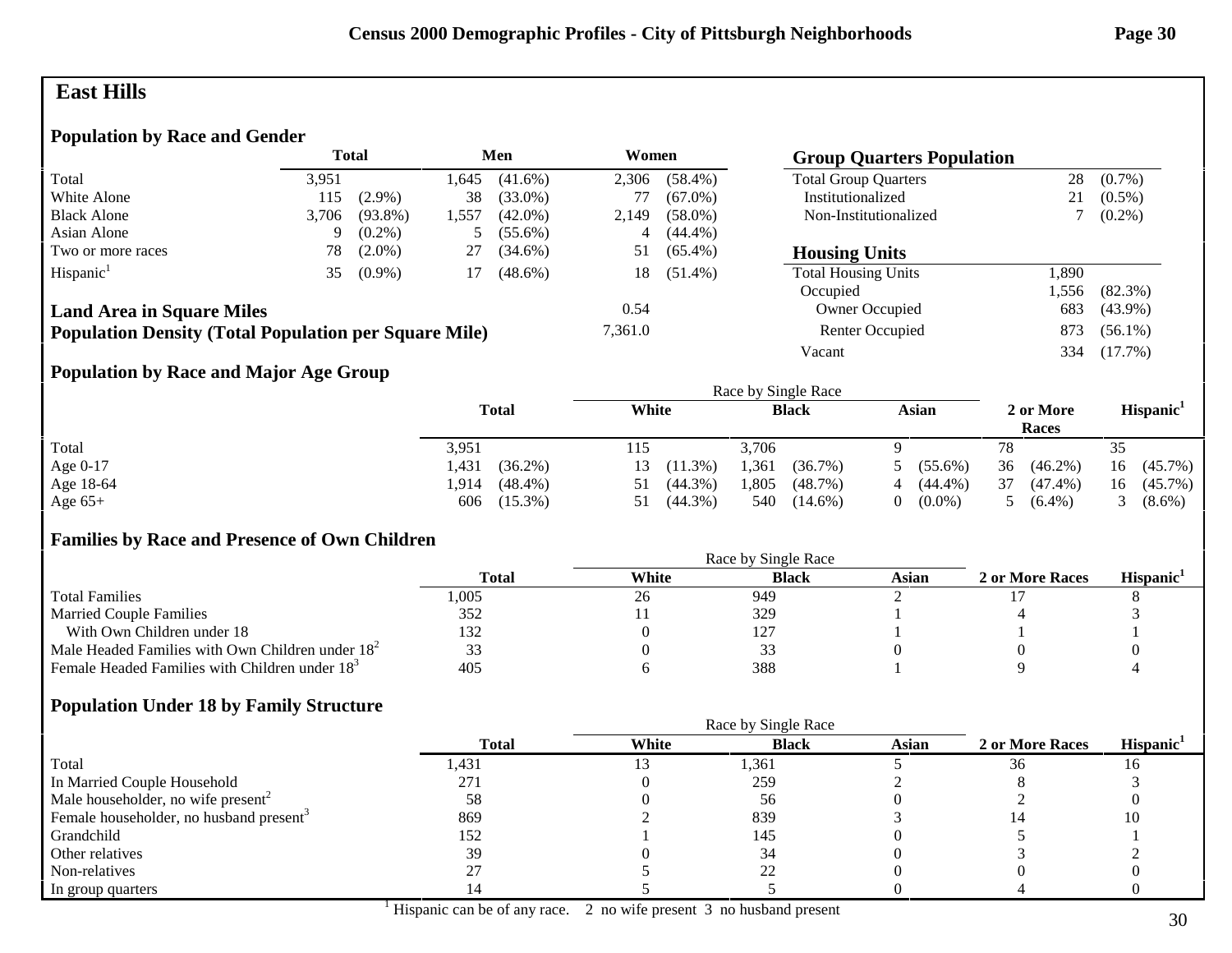# **East Liberty**

### **Population by Race and Gender**

|                                                              | <b>Total</b> |            |       | Men        |          | Women      | <b>Group Quarters Population</b> |       |            |
|--------------------------------------------------------------|--------------|------------|-------|------------|----------|------------|----------------------------------|-------|------------|
| Total                                                        | 6,871        |            | 2,963 | $(43.1\%)$ | 3,908    | $(56.9\%)$ | <b>Total Group Quarters</b>      | 245   | $(3.6\%)$  |
| White Alone                                                  | 1.478        | $(21.5\%)$ | 644   | $(43.6\%)$ | 834      | $(56.4\%)$ | Institutionalized                | 127   | $(1.8\%)$  |
| <b>Black Alone</b>                                           | 4.980        | (72.5%)    | 2,125 | (42.7%)    | 2,855    | $(57.3\%)$ | Non-Institutionalized            | 118   | $(1.7\%)$  |
| Asian Alone                                                  | 147          | $(2.1\%)$  | 72    | $(49.0\%)$ | 75       | $(51.0\%)$ |                                  |       |            |
| Two or more races                                            | 172          | $(2.5\%)$  | 81    | $(47.1\%)$ | 91       | $(52.9\%)$ | <b>Housing Units</b>             |       |            |
| Hispanic <sup>1</sup>                                        | 78           | $(1.1\%)$  | 49    | $(62.8\%)$ | 29       | $(37.2\%)$ | <b>Total Housing Units</b>       | 4,062 |            |
|                                                              |              |            |       |            |          |            | Occupied                         | 3.485 | $(85.8\%)$ |
| <b>Land Area in Square Miles</b>                             |              |            |       |            | 0.56     |            | Owner Occupied                   | 617   | $(17.7\%)$ |
| <b>Population Density (Total Population per Square Mile)</b> |              |            |       |            | 12,223.0 |            | Renter Occupied                  | 2,868 | $(82.3\%)$ |
|                                                              |              |            |       |            |          |            | Vacant                           | 577   | $(14.2\%)$ |

### **Population by Race and Major Age Group**

|            |                     |                   | Race by Single Race |                   |                    |                       |  |
|------------|---------------------|-------------------|---------------------|-------------------|--------------------|-----------------------|--|
|            | <b>Total</b>        | White             | <b>Black</b>        | Asian             | 2 or More<br>Races | Hispanic <sup>1</sup> |  |
| Total      | 6,871               | l.478             | 4.980               | 147               |                    | 78                    |  |
| Age $0-17$ | .581<br>$(23.0\%)$  | 114<br>$(7.7\%)$  | .364<br>$(27.4\%)$  | $(14.3\%)$<br>21  | $(32.6\%)$<br>56   | 21<br>$(26.9\%)$      |  |
| Age 18-64  | 4,304<br>$(62.6\%)$ | $(65.1\%)$<br>962 | 3,057<br>$(61.4\%)$ | $(82.3\%)$<br>121 | 106<br>$(61.6\%)$  | $(66.7\%)$<br>52      |  |
| Age $65+$  | 986<br>$(14.4\%)$   | (27.2%)<br>402    | 559<br>$(11.2\%)$   | $(3.4\%)$         | 10<br>$(5.8\%)$    | $(6.4\%)$             |  |

### **Families by Race and Presence of Own Children**

|                                                            | <b>Total</b> | White | <b>Black</b> | Asian | 2 or More Races | <b>Hispanic</b> |
|------------------------------------------------------------|--------------|-------|--------------|-------|-----------------|-----------------|
| <b>Total Families</b>                                      | . 429        | 250   | l.101        |       |                 |                 |
| <b>Married Couple Families</b>                             | 493          | 152   | 302          | رے    |                 |                 |
| With Own Children under 18                                 | 180          | 40    | 125          |       |                 |                 |
| Male Headed Families with Own Children under $182$         | ნა           |       | 56           |       |                 |                 |
| Female Headed Families with Children under 18 <sup>3</sup> | :25          | 36    | 477          |       |                 |                 |

|                                                     |              | Race by Single Race |              |              |                 |                       |
|-----------------------------------------------------|--------------|---------------------|--------------|--------------|-----------------|-----------------------|
|                                                     | <b>Total</b> | White               | <b>Black</b> | <b>Asian</b> | 2 or More Races | Hispanic <sup>1</sup> |
| Total                                               | 581,ا        | 114                 | 1,364        |              | 56              | $\sim$                |
| In Married Couple Household                         | 313          | 49                  | 221          |              |                 |                       |
| Male householder, no wife present <sup>2</sup>      | 92           |                     | 82           |              |                 |                       |
| Female householder, no husband present <sup>3</sup> | 903          |                     | 822          |              |                 |                       |
| Grandchild                                          | 167          | 10                  | 154          |              |                 |                       |
| Other relatives                                     |              |                     | 43           |              |                 |                       |
| Non-relatives                                       |              |                     | 40           |              |                 |                       |
| In group quarters                                   |              |                     |              |              |                 |                       |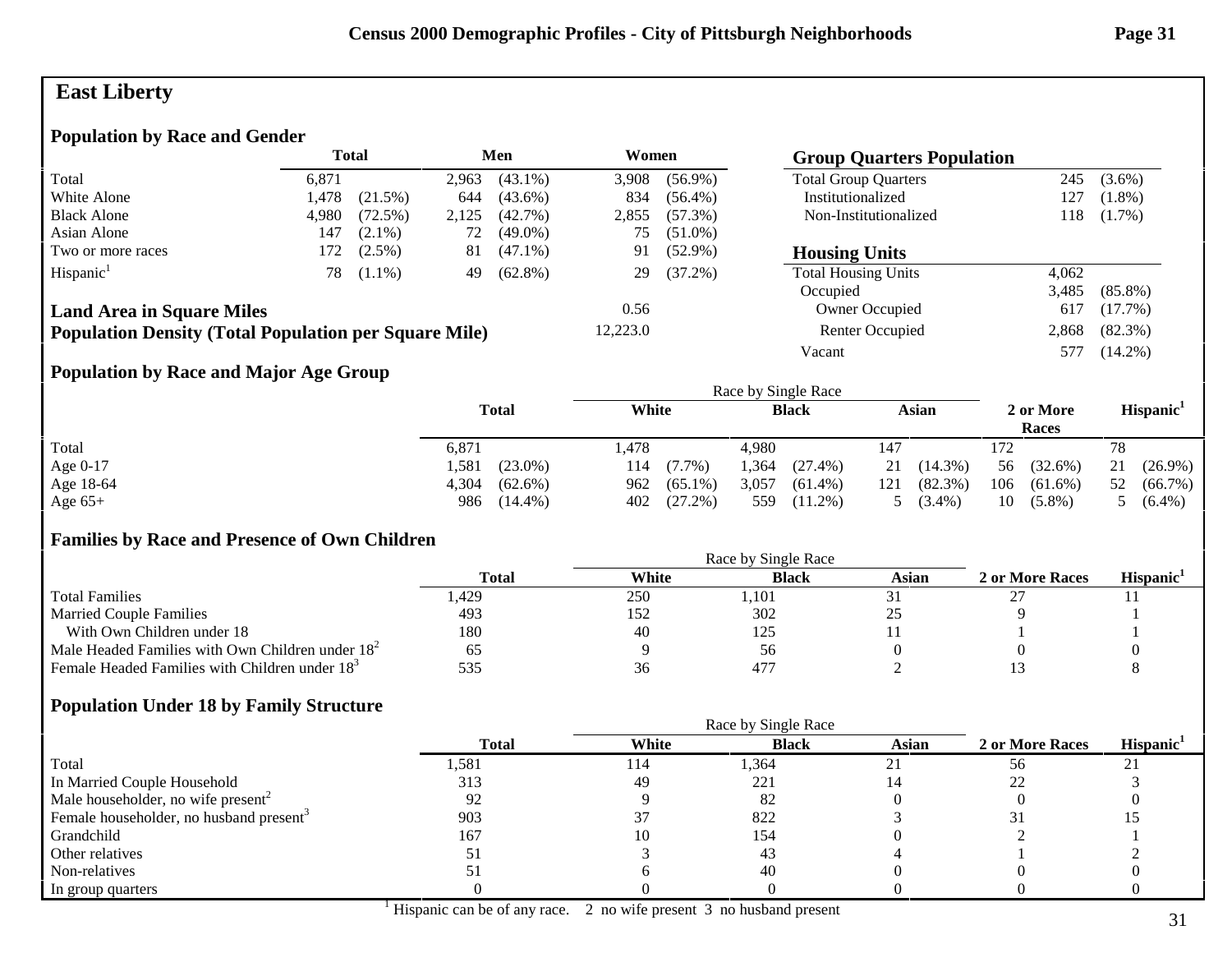### **Elliot**

### **Population by Race and Gender**

|                                                              | <b>Total</b> |            |         | Men        |                 | Women      | <b>Group Quarters Population</b> |                |            |
|--------------------------------------------------------------|--------------|------------|---------|------------|-----------------|------------|----------------------------------|----------------|------------|
| Total                                                        | 2.954        |            | .414    | $(47.9\%)$ | l.540           | $(52.1\%)$ | <b>Total Group Quarters</b>      | $\overline{0}$ | $(0.0\%)$  |
| White Alone                                                  | 2.406        | $(81.4\%)$ | .172    | (48.7%)    | 1,234           | $(51.3\%)$ | Institutionalized                | $\overline{0}$ | $(0.0\%)$  |
| <b>Black Alone</b>                                           | 437          | $(14.8\%)$ | 191     | $(43.7\%)$ | 246             | $(56.3\%)$ | Non-Institutionalized            | 0              | $(0.0\%)$  |
| Asian Alone                                                  | 15           | $(0.5\%)$  |         | $(33.3\%)$ | 10              | $(66.7\%)$ |                                  |                |            |
| Two or more races                                            | 51           | $(1.7\%)$  | 25      | $(49.0\%)$ | 26              | $(51.0\%)$ | <b>Housing Units</b>             |                |            |
| Hispanic <sup>1</sup>                                        | 45           | $(1.5\%)$  | 26      | $(57.8\%)$ | 19              | $(42.2\%)$ | <b>Total Housing Units</b>       | 1,415          |            |
|                                                              |              |            |         |            |                 |            | Occupied                         | ,239           | $(87.6\%)$ |
| <b>Land Area in Square Miles</b>                             |              |            |         |            | 0.62            |            | Owner Occupied                   | 827            | $(66.7\%)$ |
| <b>Population Density (Total Population per Square Mile)</b> |              |            | 4,753.2 |            | Renter Occupied | 412        | $(33.3\%)$                       |                |            |
|                                                              |              |            |         |            |                 |            | Vacant                           | 176            | $(12.4\%)$ |

### **Population by Race and Major Age Group**

|            |                     | Race by Single Race |                   |                  |                    |                       |  |  |  |  |
|------------|---------------------|---------------------|-------------------|------------------|--------------------|-----------------------|--|--|--|--|
| Total      | <b>Total</b>        | White               | <b>Black</b>      | Asian            | 2 or More<br>Races | Hispanic <sup>1</sup> |  |  |  |  |
|            | 2,954               | 2,406               | 437               |                  |                    | 45                    |  |  |  |  |
| Age $0-17$ | $(23.2\%)$<br>684   | 489<br>$(20.3\%)$   | $(32.5\%)$<br>142 | $(6.7\%)$        | 29<br>$(56.9\%)$   | 23<br>$(51.1\%)$      |  |  |  |  |
| Age 18-64  | $(62.0\%)$<br>l.831 | $(62.8\%)$<br>,512  | 263<br>$(60.2\%)$ | $(93.3\%)$<br>14 | 22<br>$(43.1\%)$   | 20<br>$(44.4\%)$      |  |  |  |  |
| Age $65+$  | 439<br>$(14.9\%)$   | 405<br>$(16.8\%)$   | 32<br>$(7.3\%)$   | $(0.0\%)$        | $(0.0\%)$          | 2 $(4.4\%)$           |  |  |  |  |

### **Families by Race and Presence of Own Children**

|                                                            | Total | White | <b>Black</b> | Asian | 2 or More Races | <b>Hispanic</b> |
|------------------------------------------------------------|-------|-------|--------------|-------|-----------------|-----------------|
| <b>Total Families</b>                                      | 780   | 648   |              |       |                 |                 |
| <b>Married Couple Families</b>                             | 466   | 419   |              |       |                 |                 |
| With Own Children under 18                                 | !76   | 156   |              |       |                 |                 |
| Male Headed Families with Own Children under $182$         | 30    | 25    |              |       |                 |                 |
| Female Headed Families with Children under 18 <sup>3</sup> | 12.   |       | 46           |       |                 |                 |

|                                                     |              | Race by Single Race |              |              |                 |                       |
|-----------------------------------------------------|--------------|---------------------|--------------|--------------|-----------------|-----------------------|
|                                                     | <b>Total</b> | White               | <b>Black</b> | <b>Asian</b> | 2 or More Races | Hispanic <sup>1</sup> |
| Total                                               | 684          | 489                 | 142          |              | 29              | 23                    |
| In Married Couple Household                         | 336          | 276                 |              |              |                 |                       |
| Male householder, no wife present <sup>2</sup>      |              | 40                  |              |              |                 |                       |
| Female householder, no husband present <sup>3</sup> | 225          | 126                 | 87           |              |                 |                       |
| Grandchild                                          | 46           | 32                  |              |              |                 |                       |
| Other relatives                                     |              |                     |              |              |                 |                       |
| Non-relatives                                       |              |                     |              |              |                 |                       |
| In group quarters                                   |              |                     |              |              |                 |                       |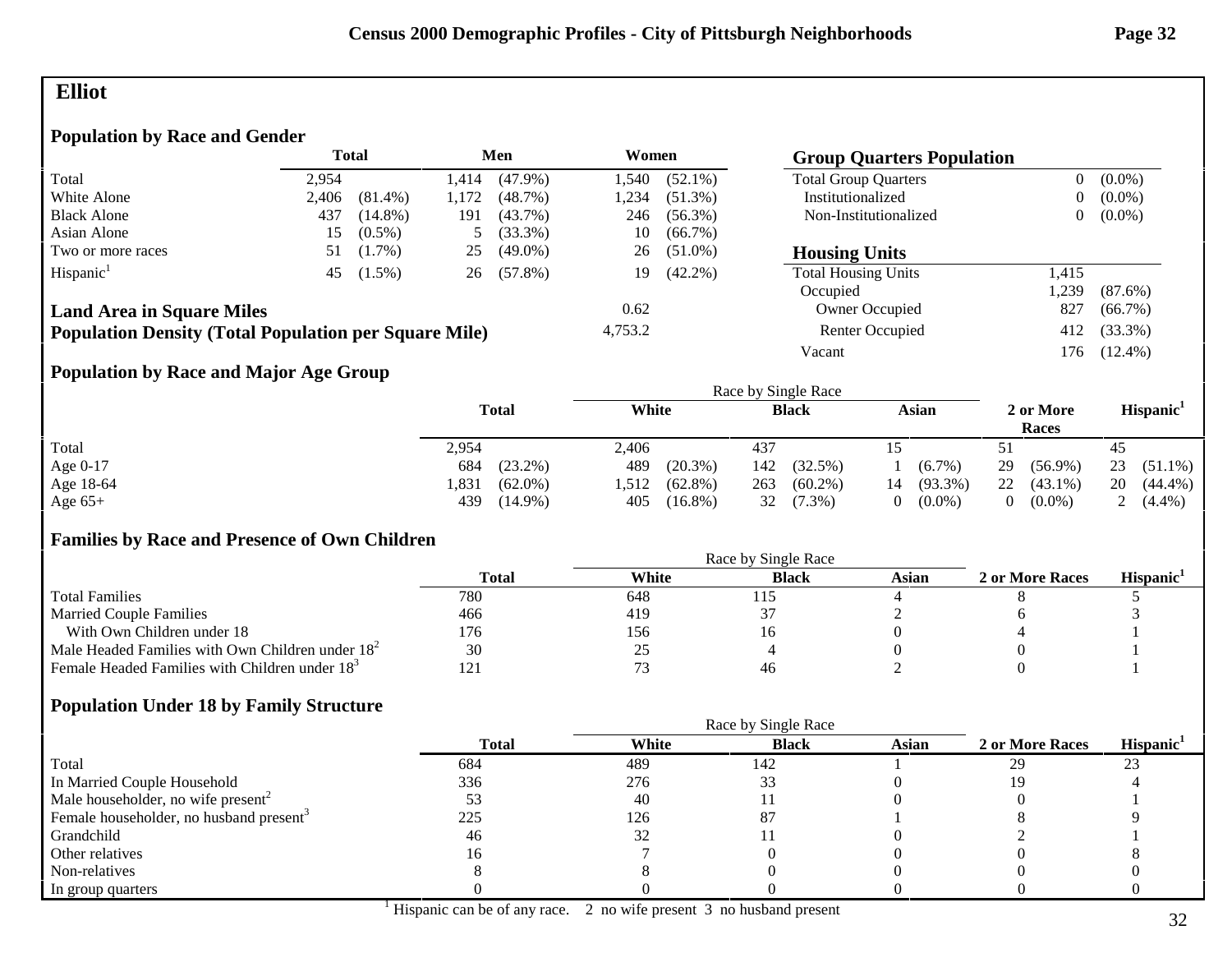### **Esplen**

### **Population by Race and Gender**

|                                                              |          | Total      |     | Men        |         | Women      | <b>Group Quarters Population</b> |     |            |
|--------------------------------------------------------------|----------|------------|-----|------------|---------|------------|----------------------------------|-----|------------|
| Total                                                        | 495      |            | 219 | $(44.2\%)$ | 276     | $(55.8\%)$ | <b>Total Group Quarters</b>      |     | $(0.0\%)$  |
| White Alone                                                  | 395      | $(79.8\%)$ | 173 | $(43.8\%)$ | 222     | $(56.2\%)$ | Institutionalized                |     | $(0.0\%)$  |
| <b>Black Alone</b>                                           | 87       | $(17.6\%)$ | 42  | $(48.3\%)$ | 45      | $(51.7\%)$ | Non-Institutionalized            |     | $(0.0\%)$  |
| Asian Alone                                                  |          | $(0.2\%)$  |     | $(100\%)$  |         | $(0.0\%)$  |                                  |     |            |
| Two or more races                                            | 6.       | $(1.2\%)$  |     | $(33.3\%)$ | 4       | $(66.7\%)$ | <b>Housing Units</b>             |     |            |
| Hispanic <sup>1</sup>                                        |          | $(0.4\%)$  |     | $(50.0\%)$ |         | $(50.0\%)$ | <b>Total Housing Units</b>       | 231 |            |
|                                                              |          |            |     |            |         |            | Occupied                         | 189 | $(81.8\%)$ |
| <b>Land Area in Square Miles</b>                             |          |            |     |            | 0.24    |            | <b>Owner Occupied</b>            | 106 | $(56.1\%)$ |
| <b>Population Density (Total Population per Square Mile)</b> |          |            |     |            | 2,096.5 |            | Renter Occupied                  | 83  | $(43.9\%)$ |
|                                                              |          |            |     |            |         |            | Vacant                           | 42  | $(18.2\%)$ |
| .                                                            | $     -$ |            |     |            |         |            |                                  |     |            |

### **Population by Race and Major Age Group**

|            |                   | Race by Single Race |                  |                       |                    |                       |  |  |  |
|------------|-------------------|---------------------|------------------|-----------------------|--------------------|-----------------------|--|--|--|
|            | <b>Total</b>      | White               | <b>Black</b>     | Asian                 | 2 or More<br>Races | Hispanic <sup>1</sup> |  |  |  |
| Total      | 495               | 395                 |                  |                       |                    |                       |  |  |  |
| Age $0-17$ | $(25.5\%)$<br>126 | $(24.1\%)$<br>95    | $(29.9\%)$<br>26 | $(0.0\%)$<br>$\theta$ | $(50.0\%)$         | $(50.0\%)$            |  |  |  |
| Age 18-64  | 306<br>$(61.8\%)$ | 243<br>$(61.5\%)$   | $(63.2\%)$<br>55 | $(100\%)$             | $(50.0\%)$         | $(50.0\%)$            |  |  |  |
| Age $65+$  | $(12.7\%)$<br>63  | $(14.4\%)$<br>57    | $(6.9\%)$<br>6.  | $(0.0\%)$             | $(0.0\%)$          | $(0.0\%)$             |  |  |  |

### **Families by Race and Presence of Own Children**

|                                                            | Race by Single Race |       |              |       |                 |                 |  |  |  |  |
|------------------------------------------------------------|---------------------|-------|--------------|-------|-----------------|-----------------|--|--|--|--|
|                                                            | <b>Total</b>        | White | <b>Black</b> | Asian | 2 or More Races | <b>Hispanic</b> |  |  |  |  |
| <b>Total Families</b>                                      | 120                 |       | 20           |       |                 |                 |  |  |  |  |
| <b>Married Couple Families</b>                             | 64                  | эU    |              |       |                 |                 |  |  |  |  |
| With Own Children under 18                                 |                     | 24    |              |       |                 |                 |  |  |  |  |
| Male Headed Families with Own Children under $182$         |                     |       |              |       |                 |                 |  |  |  |  |
| Female Headed Families with Children under 18 <sup>3</sup> |                     |       |              |       |                 |                 |  |  |  |  |

|                                                     | <b>Total</b> | White | <b>Black</b> | <b>Asian</b> | 2 or More Races | Hispanic <sup>1</sup> |
|-----------------------------------------------------|--------------|-------|--------------|--------------|-----------------|-----------------------|
| Total                                               | 126          | 95    | 26           |              |                 |                       |
| In Married Couple Household                         |              |       |              |              |                 |                       |
| Male householder, no wife present <sup>2</sup>      |              |       |              |              |                 |                       |
| Female householder, no husband present <sup>3</sup> |              | 20    |              |              |                 |                       |
| Grandchild                                          | l 8          |       |              |              |                 |                       |
| Other relatives                                     |              |       |              |              |                 |                       |
| Non-relatives                                       |              |       |              |              |                 |                       |
| In group quarters                                   |              |       |              |              |                 |                       |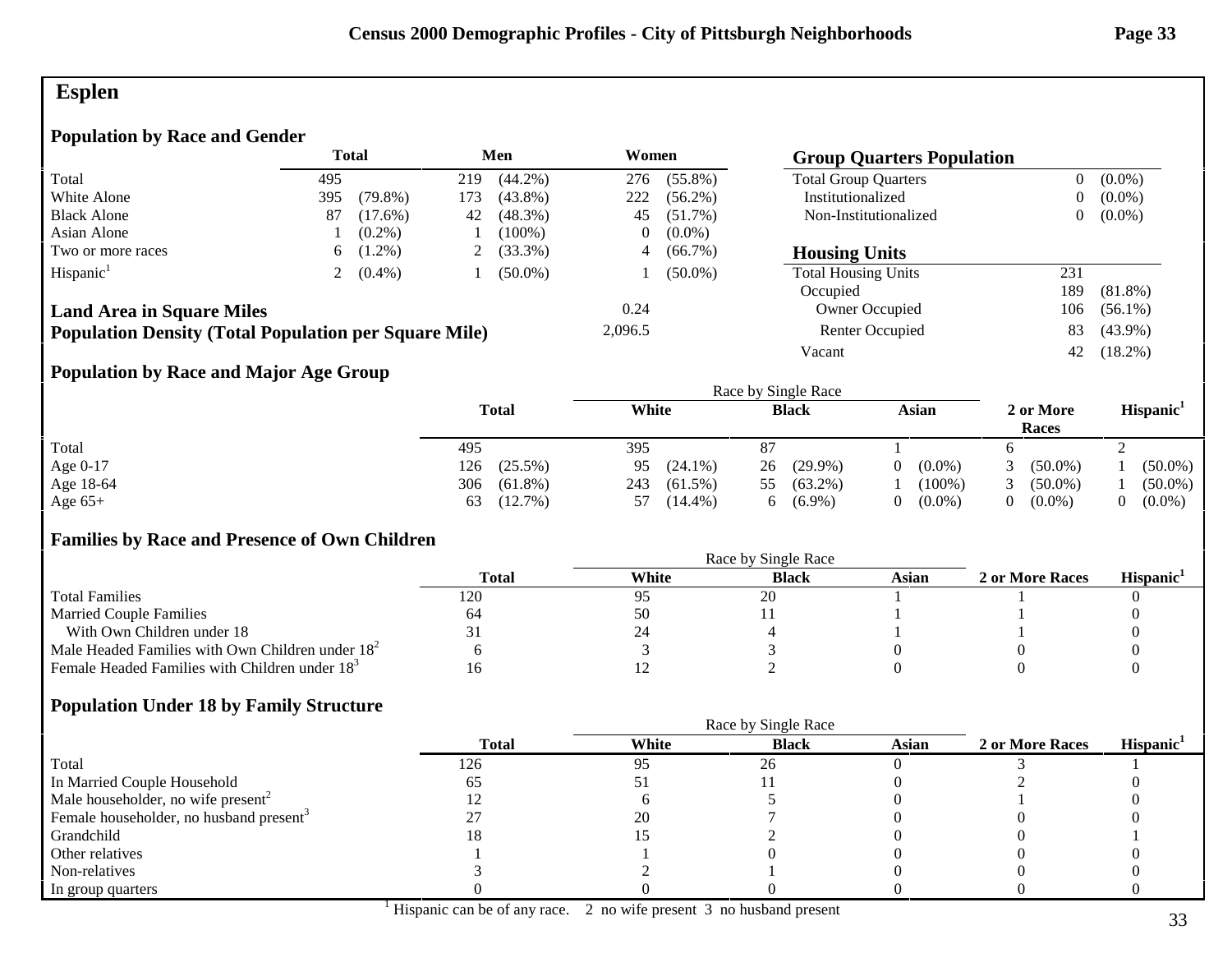# **Fairywood**

### **Population by Race and Gender**

|                                                              | <b>Total</b><br>Men |            | Women |            | <b>Group Quarters Population</b> |            |                             |                |            |
|--------------------------------------------------------------|---------------------|------------|-------|------------|----------------------------------|------------|-----------------------------|----------------|------------|
| Total                                                        | 1,099               |            | 468   | $(42.6\%)$ | 631                              | $(57.4\%)$ | <b>Total Group Quarters</b> | $\overline{0}$ | $(0.0\%)$  |
| White Alone                                                  | 61                  | $(5.6\%)$  | 23    | $(37.7\%)$ | 38                               | $(62.3\%)$ | Institutionalized           | 0              | $(0.0\%)$  |
| <b>Black Alone</b>                                           | 989                 | $(90.0\%)$ | 418   | $(42.3\%)$ | 571                              | $(57.7\%)$ | Non-Institutionalized       | $\overline{0}$ | $(0.0\%)$  |
| Asian Alone                                                  |                     | $(0.4\%)$  | 2     | $(50.0\%)$ | ∠                                | $(50.0\%)$ |                             |                |            |
| Two or more races                                            | 39                  | $(3.5\%)$  | 22    | $(56.4\%)$ |                                  | $(43.6\%)$ | <b>Housing Units</b>        |                |            |
| Hispanic <sup>1</sup>                                        | 16                  | $(1.5\%)$  | 10    | $(62.5\%)$ | 6.                               | (37.5%)    | <b>Total Housing Units</b>  | 644            |            |
|                                                              |                     |            |       |            |                                  |            | Occupied                    | 386            | $(59.9\%)$ |
| <b>Land Area in Square Miles</b>                             |                     |            |       |            | 0.99                             |            | Owner Occupied              | 102            | $(26.4\%)$ |
| <b>Population Density (Total Population per Square Mile)</b> |                     |            |       |            | 1,105.1                          |            | Renter Occupied             | 284            | $(73.6\%)$ |
|                                                              |                     |            |       |            |                                  |            | Vacant                      | 258            | $(40.1\%)$ |

### **Population by Race and Major Age Group**

|            |              | Race by Single Race |                   |              |            |                    |                       |  |
|------------|--------------|---------------------|-------------------|--------------|------------|--------------------|-----------------------|--|
|            | <b>Total</b> | White               |                   | <b>Black</b> | Asian      | 2 or More<br>Races | Hispanic <sup>1</sup> |  |
| Total      | .,099        | -61                 | 989               |              |            | 39                 | 16                    |  |
| Age $0-17$ | 458          | $(41.7\%)$          | 430<br>(11.5%)    | $(43.5\%)$   | $(25.0\%)$ | 19<br>(48.7%)      | $(43.8\%)$            |  |
| Age 18-64  | 563          | $(51.2\%)$<br>41    | $(67.2\%)$<br>499 | $(50.5\%)$   | $(25.0\%)$ | 17<br>$(43.6\%)$   | $(50.0\%)$            |  |
| Age $65+$  | 78 (7.1%)    |                     | (21.3%)           | $60(6.1\%)$  | $(50.0\%)$ | $(7.7\%)$          | $(6.3\%)$             |  |

### **Families by Race and Presence of Own Children**

|                                                            | Race by Single Race |       |              |       |                 |                 |  |  |  |
|------------------------------------------------------------|---------------------|-------|--------------|-------|-----------------|-----------------|--|--|--|
|                                                            | Total               | White | <b>Black</b> | Asian | 2 or More Races | <b>Hispanic</b> |  |  |  |
| <b>Total Families</b>                                      | 283                 | 24    | 248          |       |                 |                 |  |  |  |
| <b>Married Couple Families</b>                             | 66                  |       |              |       |                 |                 |  |  |  |
| With Own Children under 18                                 | 20                  |       |              |       |                 |                 |  |  |  |
| Male Headed Families with Own Children under $182$         |                     |       |              |       |                 |                 |  |  |  |
| Female Headed Families with Children under 18 <sup>3</sup> | 143                 |       | 132          |       |                 |                 |  |  |  |

|                                                     |              | Race by Single Race |              |       |                 |                       |  |  |  |
|-----------------------------------------------------|--------------|---------------------|--------------|-------|-----------------|-----------------------|--|--|--|
|                                                     | <b>Total</b> | White               | <b>Black</b> | Asian | 2 or More Races | Hispanic <sup>1</sup> |  |  |  |
| Total                                               | 458          |                     | 430          |       |                 |                       |  |  |  |
| In Married Couple Household                         | 48           |                     | 44           |       |                 |                       |  |  |  |
| Male householder, no wife present <sup>2</sup>      |              |                     |              |       |                 |                       |  |  |  |
| Female householder, no husband present <sup>3</sup> | 319          |                     | 299          |       |                 |                       |  |  |  |
| Grandchild                                          | 58           |                     |              |       |                 |                       |  |  |  |
| Other relatives                                     |              |                     |              |       |                 |                       |  |  |  |
| Non-relatives                                       |              |                     |              |       |                 |                       |  |  |  |
| In group quarters                                   |              |                     |              |       |                 |                       |  |  |  |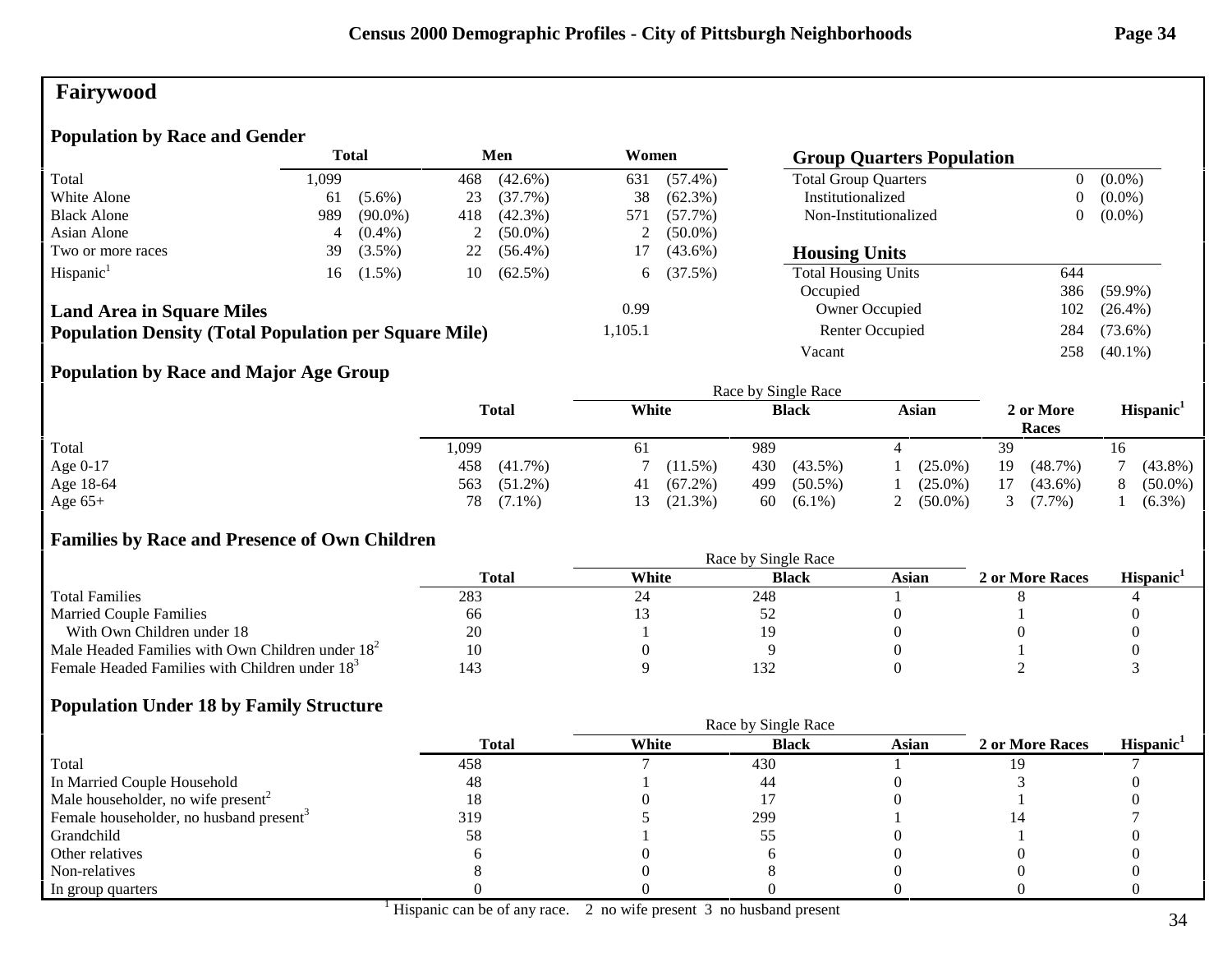### **Fineview**

### **Population by Race and Gender**

|                                                              | Total |            | Men |            | Women   |            | <b>Group Quarters Population</b> |                |            |
|--------------------------------------------------------------|-------|------------|-----|------------|---------|------------|----------------------------------|----------------|------------|
| Total                                                        | 1.751 |            | 775 | $(44.3\%)$ | 976     | $(55.7\%)$ | <b>Total Group Quarters</b>      | $\overline{0}$ | $(0.0\%)$  |
| White Alone                                                  | 828   | $(47.3\%)$ | 390 | $(47.1\%)$ | 438     | $(52.9\%)$ | Institutionalized                | $\overline{0}$ | $(0.0\%)$  |
| <b>Black Alone</b>                                           | 859   | $(49.1\%)$ | 362 | $(42.1\%)$ | 497     | $(57.9\%)$ | Non-Institutionalized            | $\mathbf{0}$   | $(0.0\%)$  |
| Asian Alone                                                  |       | $(0.2\%)$  |     | $(0.0\%)$  | 4       | $(100\%)$  |                                  |                |            |
| Two or more races                                            | 48    | $(2.7\%)$  | 19  | $(39.6\%)$ | 29      | $(60.4\%)$ | <b>Housing Units</b>             |                |            |
| Hispanic <sup>1</sup>                                        | 30    | $(1.7\%)$  | 16  | $(53.3\%)$ | 14      | $(46.7\%)$ | <b>Total Housing Units</b>       | 856            |            |
|                                                              |       |            |     |            |         |            | Occupied                         | 746            | $(87.1\%)$ |
| <b>Land Area in Square Miles</b>                             |       |            |     |            | 0.26    |            | Owner Occupied                   | 355            | $(47.6\%)$ |
| <b>Population Density (Total Population per Square Mile)</b> |       |            |     |            | 6,689.4 |            | Renter Occupied                  | 391            | $(52.4\%)$ |
|                                                              |       |            |     |            |         |            | Vacant                           | 110            | $(12.9\%)$ |

### **Population by Race and Major Age Group**

|            |                    | Race by Single Race |                   |            |                    |                       |  |  |  |
|------------|--------------------|---------------------|-------------------|------------|--------------------|-----------------------|--|--|--|
|            | <b>Total</b>       | White               | <b>Black</b>      | Asian      | 2 or More<br>Races | Hispanic <sup>1</sup> |  |  |  |
| Total      | 1,751              | 828                 | 859               |            | 48                 | 30                    |  |  |  |
| Age $0-17$ | $(29.9\%)$<br>524  | 181<br>$(21.9\%)$   | 308<br>$(35.9\%)$ | $(25.0\%)$ | 27<br>$(56.3\%)$   | $(33.3\%)$<br>10      |  |  |  |
| Age 18-64  | .043<br>$(59.6\%)$ | 521<br>$(62.9\%)$   | $(57.7\%)$<br>496 | $(50.0\%)$ | 19<br>$(39.6\%)$   | $(60.0\%)$<br>18      |  |  |  |
| Age $65+$  | $(10.5\%)$<br>184  | $(15.2\%)$<br>126   | $(6.4\%)$<br>55   | $(25.0\%)$ | 2 $(4.2\%)$        | $(6.7\%)$             |  |  |  |

### **Families by Race and Presence of Own Children**

|                                                            | Race by Single Race |       |              |       |                 |                 |  |  |  |
|------------------------------------------------------------|---------------------|-------|--------------|-------|-----------------|-----------------|--|--|--|
|                                                            | Total               | White | <b>Black</b> | Asian | 2 or More Races | <b>Hispanic</b> |  |  |  |
| <b>Total Families</b>                                      | 473                 | 215   | 246          |       |                 |                 |  |  |  |
| <b>Married Couple Families</b>                             | 188                 | 131   |              |       |                 |                 |  |  |  |
| With Own Children under 18                                 |                     | ັບ ⊥  |              |       |                 |                 |  |  |  |
| Male Headed Families with Own Children under $182$         |                     |       |              |       |                 |                 |  |  |  |
| Female Headed Families with Children under 18 <sup>3</sup> | 195                 | 41    | 149          |       |                 |                 |  |  |  |

|                                                     |              | Race by Single Race |              |              |                 |                       |  |  |  |
|-----------------------------------------------------|--------------|---------------------|--------------|--------------|-----------------|-----------------------|--|--|--|
|                                                     | <b>Total</b> | White               | <b>Black</b> | <b>Asian</b> | 2 or More Races | Hispanic <sup>1</sup> |  |  |  |
| Total                                               | 524          | 181                 | 308          |              |                 |                       |  |  |  |
| In Married Couple Household                         | 138          | 95                  | 34           |              |                 |                       |  |  |  |
| Male householder, no wife present <sup>2</sup>      |              |                     |              |              |                 |                       |  |  |  |
| Female householder, no husband present <sup>3</sup> | 300          | 49                  | 227          |              |                 |                       |  |  |  |
| Grandchild                                          | 30           |                     |              |              |                 |                       |  |  |  |
| Other relatives                                     |              |                     |              |              |                 |                       |  |  |  |
| Non-relatives                                       |              |                     |              |              |                 |                       |  |  |  |
| In group quarters                                   |              |                     |              |              |                 |                       |  |  |  |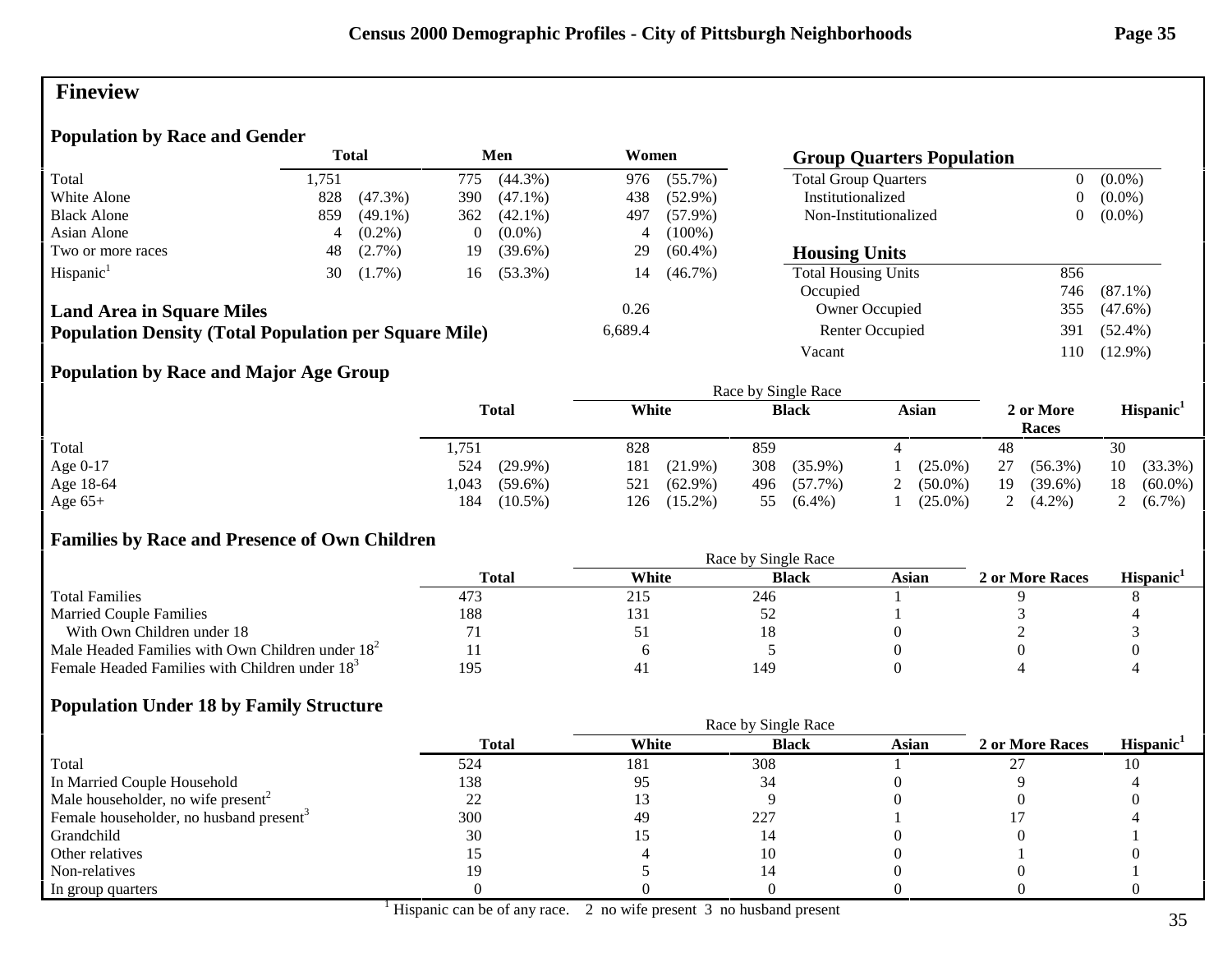# **Friendship**

### **Population by Race and Gender**

|                                                              | <b>Total</b> |            | Men |            | Women<br><b>Group Quarters Population</b> |            |                             |       |            |  |
|--------------------------------------------------------------|--------------|------------|-----|------------|-------------------------------------------|------------|-----------------------------|-------|------------|--|
| Total                                                        | . . 791      |            | 924 | $(51.6\%)$ | 867                                       | $(48.4\%)$ | <b>Total Group Quarters</b> | 86    | $(4.8\%)$  |  |
| White Alone                                                  | 1.067        | $(59.6\%)$ | 582 | $(54.5\%)$ | 485                                       | $(45.5\%)$ | Institutionalized           | 46    | $(2.6\%)$  |  |
| <b>Black Alone</b>                                           | 508          | $(28.4\%)$ | 229 | $(45.1\%)$ | 279                                       | $(54.9\%)$ | Non-Institutionalized       | 40    | $(2.2\%)$  |  |
| Asian Alone                                                  | 107          | $(6.0\%)$  | 58  | $(54.2\%)$ | 49                                        | $(45.8\%)$ |                             |       |            |  |
| Two or more races                                            | 68           | $(3.8\%)$  | 33  | $(48.5\%)$ | 35                                        | $(51.5\%)$ | <b>Housing Units</b>        |       |            |  |
| Hispanic <sup>1</sup>                                        | 33           | $(1.8\%)$  | 18  | $(54.5\%)$ | 15                                        | $(45.5\%)$ | <b>Total Housing Units</b>  | 1,180 |            |  |
|                                                              |              |            |     |            |                                           |            | Occupied                    | .072  | $(90.8\%)$ |  |
| <b>Land Area in Square Miles</b>                             |              |            |     |            | 0.10                                      |            | Owner Occupied              | 152   | $(14.2\%)$ |  |
| <b>Population Density (Total Population per Square Mile)</b> |              |            |     |            | 17,125.5                                  |            | Renter Occupied             | 920   | $(85.8\%)$ |  |
|                                                              |              |            |     |            |                                           |            | Vacant                      | 108   | $(9.2\%)$  |  |

### **Population by Race and Major Age Group**

|            |                    |                   | Race by Single Race |                   |                    |                       |
|------------|--------------------|-------------------|---------------------|-------------------|--------------------|-----------------------|
|            | <b>Total</b>       | White             | <b>Black</b>        | Asian             | 2 or More<br>Races | Hispanic <sup>1</sup> |
| Total      | 1.791              | ,067              | 508                 | 107               | 68                 | 33                    |
| Age $0-17$ | 184<br>$(10.3\%)$  | $(5.2\%)$<br>55   | $(17.5\%)$<br>89    | $(3.7\%)$<br>4    | 19<br>$(27.9\%)$   | $(18.2\%)$            |
| Age 18-64  | .398<br>$(78.1\%)$ | 867<br>$(81.3\%)$ | 358<br>$(70.5\%)$   | 102<br>$(95.3\%)$ | 47<br>$(69.1\%)$   | 25<br>$(75.8\%)$      |
| Age $65+$  | 209<br>$(11.7\%)$  | $(13.6\%)$<br>145 | $(12.0\%)$<br>61    | $(0.9\%)$         | $(2.9\%)$          | 2 $(6.1\%)$           |

### **Families by Race and Presence of Own Children**

|                                                            | Total | White | <b>Black</b> | Asian | 2 or More Races | <b>Hispanic</b> |
|------------------------------------------------------------|-------|-------|--------------|-------|-----------------|-----------------|
| <b>Total Families</b>                                      | 259   | 135   |              |       |                 |                 |
| <b>Married Couple Families</b>                             |       | 100   |              |       |                 |                 |
| With Own Children under 18                                 |       | 20    |              |       |                 |                 |
| Male Headed Families with Own Children under $182$         | 10    |       |              |       |                 |                 |
| Female Headed Families with Children under 18 <sup>3</sup> |       |       |              |       |                 |                 |

|                                                     | <b>Total</b> | White | <b>Black</b> | <b>Asian</b> | 2 or More Races | Hispanic <sup>1</sup> |
|-----------------------------------------------------|--------------|-------|--------------|--------------|-----------------|-----------------------|
| Total                                               | 184          | 55    | 89           |              |                 |                       |
| In Married Couple Household                         |              | 28    |              |              |                 |                       |
| Male householder, no wife present <sup>2</sup>      |              |       |              |              |                 |                       |
| Female householder, no husband present <sup>3</sup> |              |       | 49           |              | 10              |                       |
| Grandchild                                          |              |       |              |              |                 |                       |
| Other relatives                                     |              |       |              |              |                 |                       |
| Non-relatives                                       |              |       |              |              |                 |                       |
| In group quarters                                   |              |       |              |              |                 |                       |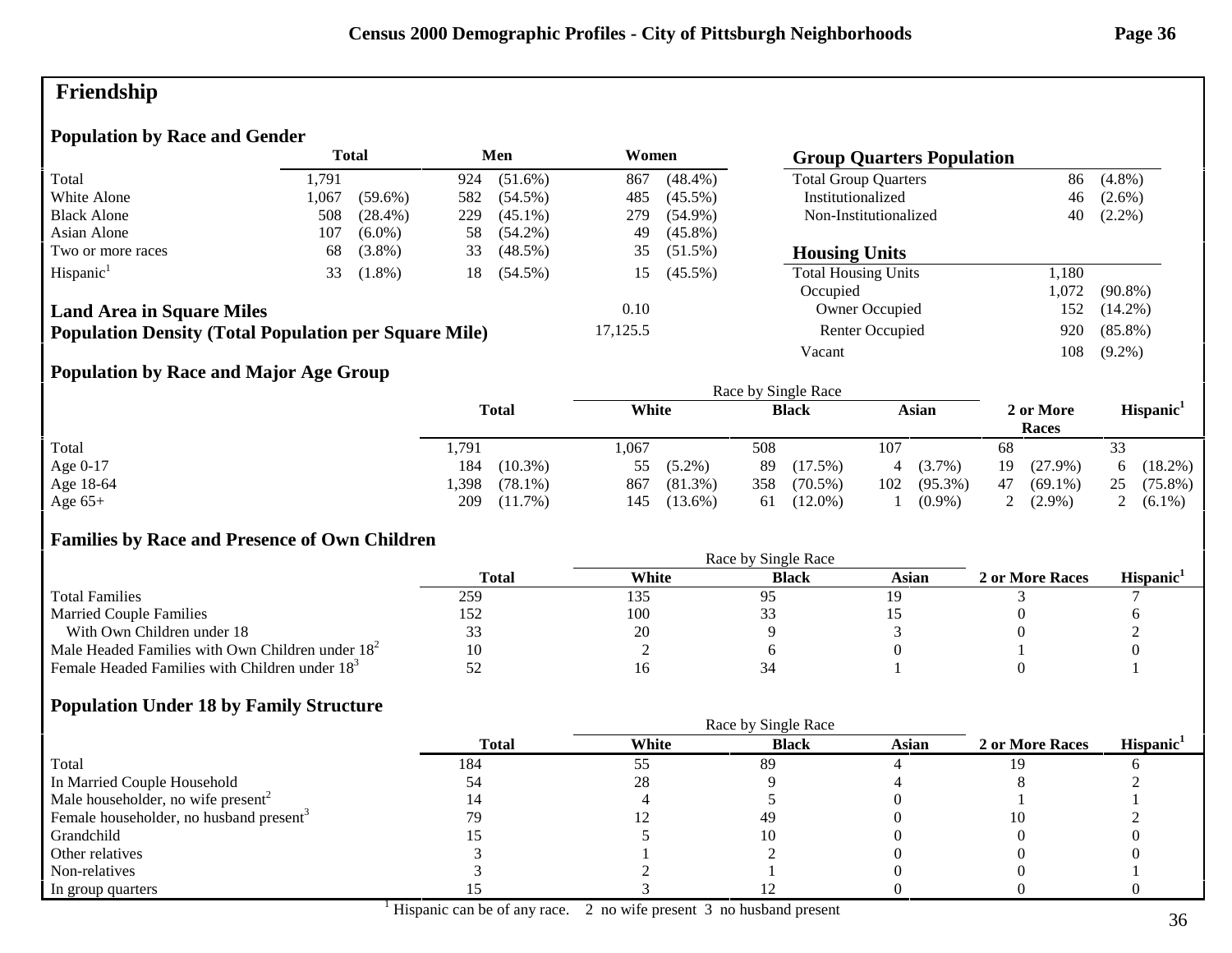# **Garfield**

## **Population by Race and Gender**

|                                                              |       | <b>Total</b> |       | Men        | Women    |            | <b>Group Quarters Population</b> |       |            |
|--------------------------------------------------------------|-------|--------------|-------|------------|----------|------------|----------------------------------|-------|------------|
| Total                                                        | 5.450 |              | 2,425 | $(44.5\%)$ | 3,025    | $(55.5\%)$ | <b>Total Group Quarters</b>      | 27    | $(0.5\%)$  |
| White Alone                                                  | 594   | $(10.9\%)$   | 274   | $(46.1\%)$ | 320      | $(53.9\%)$ | Institutionalized                | 26    | $(0.5\%)$  |
| <b>Black Alone</b>                                           | 4,537 | $(83.2\%)$   | 2,004 | $(44.2\%)$ | 2,533    | $(55.8\%)$ | Non-Institutionalized            |       | $(0.0\%)$  |
| Asian Alone                                                  | 120   | $(2.2\%)$    | 63    | $(52.5\%)$ | 57       | $(47.5\%)$ |                                  |       |            |
| Two or more races                                            | 140   | $(2.6\%)$    | 65    | $(46.4\%)$ | 75       | $(53.6\%)$ | <b>Housing Units</b>             |       |            |
| Hispanic <sup>1</sup>                                        | 47    | $(0.9\%)$    | 21    | $(44.7\%)$ | 26       | $(55.3\%)$ | <b>Total Housing Units</b>       | 2,581 |            |
|                                                              |       |              |       |            |          |            | Occupied                         | 1.965 | $(76.1\%)$ |
| <b>Land Area in Square Miles</b>                             |       |              |       |            | 0.44     |            | Owner Occupied                   | 833   | $(42.4\%)$ |
| <b>Population Density (Total Population per Square Mile)</b> |       |              |       |            | 12,256.4 |            | Renter Occupied                  | 1,132 | $(57.6\%)$ |
|                                                              |       |              |       |            |          |            | Vacant                           | 616   | $(23.9\%)$ |

## **Population by Race and Major Age Group**

|            |                     |                   | Race by Single Race |                  |                       |                       |
|------------|---------------------|-------------------|---------------------|------------------|-----------------------|-----------------------|
|            | <b>Total</b>        | White             | <b>Black</b>        | Asian            | 2 or More<br>Races    | Hispanic <sup>1</sup> |
| Total      | 5,450               | 594               | 4.537               | 120              | 140                   | 47                    |
| Age $0-17$ | $(36.8\%)$<br>2,007 | $(10.8\%)$<br>64  | 1,816<br>$(40.0\%)$ | 38<br>(31.7%)    | $(42.9\%)$<br>60      | 25<br>$(53.2\%)$      |
| Age 18-64  | 2,814<br>$(51.6\%)$ | $(58.8\%)$<br>349 | 2,297<br>$(50.6\%)$ | $(64.2\%)$<br>77 | $(50.7\%)$<br>71      | 21<br>$(44.7\%)$      |
| Age $65+$  | 629<br>$(11.5\%)$   | 181<br>$(30.5\%)$ | 424<br>$(9.3\%)$    | $(4.2\%)$        | $(6.4\%)$<br>$\Omega$ | $(2.1\%)$             |

## **Families by Race and Presence of Own Children**

|                                                            | Race by Single Race |       |              |       |                 |                 |  |
|------------------------------------------------------------|---------------------|-------|--------------|-------|-----------------|-----------------|--|
|                                                            | Total               | White | <b>Black</b> | Asian | 2 or More Races | <b>Hispanic</b> |  |
| <b>Total Families</b>                                      | ,308                | 137   | 1,107        |       | 28              |                 |  |
| <b>Married Couple Families</b>                             | 410                 | 67    | 317          |       |                 |                 |  |
| With Own Children under 18                                 | 191                 | 20    | 152          |       |                 |                 |  |
| Male Headed Families with Own Children under $182$         | 58                  |       | 46           |       |                 |                 |  |
| Female Headed Families with Children under 18 <sup>3</sup> | 484                 |       | 454          |       |                 |                 |  |

## **Population Under 18 by Family Structure**

|                                                     | <b>Total</b> | White | <b>Black</b> | <b>Asian</b> | 2 or More Races | Hispanic <sup>1</sup> |
|-----------------------------------------------------|--------------|-------|--------------|--------------|-----------------|-----------------------|
| Total                                               | 2,007        | 64    | 1,816        | 38           | 60              | 25                    |
| In Married Couple Household                         | 426          | 29    | 354          |              |                 |                       |
| Male householder, no wife present <sup>2</sup>      | 107          |       | -89          |              |                 |                       |
| Female householder, no husband present <sup>3</sup> | l,104        |       | 1,049        |              |                 |                       |
| Grandchild                                          | 258          |       | 222          |              | 10              |                       |
| Other relatives                                     | 80           |       |              |              |                 |                       |
| Non-relatives                                       |              |       | ີ            |              |                 |                       |
| In group quarters                                   |              |       |              |              |                 |                       |

37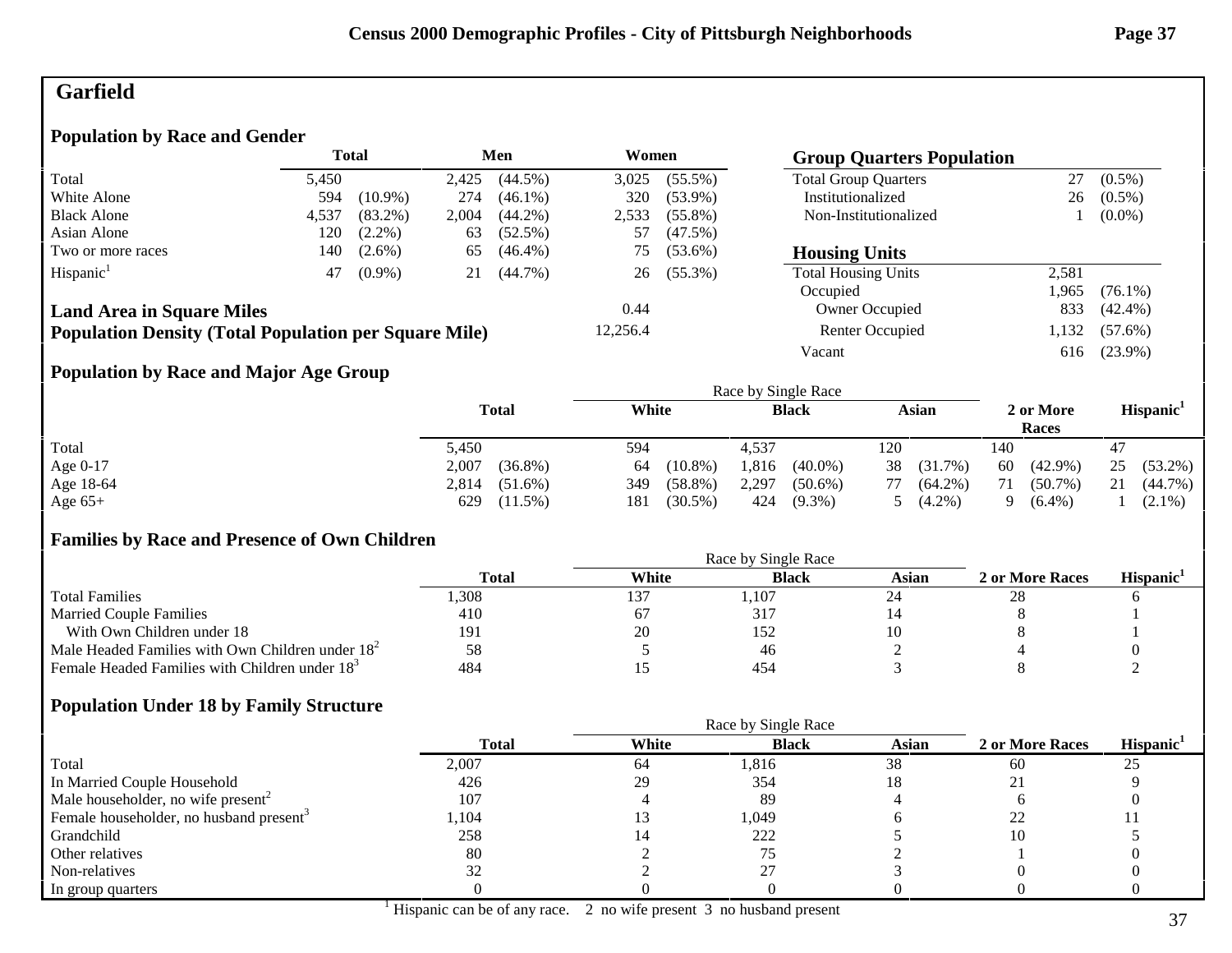# **Glen Hazel**

## **Population by Race and Gender**

|                                                              |     | <b>Total</b> |          | Men        | Women   |            | <b>Group Quarters Population</b> |     |            |
|--------------------------------------------------------------|-----|--------------|----------|------------|---------|------------|----------------------------------|-----|------------|
| Total                                                        | 805 |              | 255      | (31.7%)    | 550     | $(68.3\%)$ | <b>Total Group Quarters</b>      | 239 | (29.7%)    |
| White Alone                                                  | 192 | $(23.9\%)$   | 44       | $(22.9\%)$ | 148     | $(77.1\%)$ | Institutionalized                | 239 | $(29.7\%)$ |
| <b>Black Alone</b>                                           | 583 | $(72.4\%)$   | 199      | $(34.1\%)$ | 384     | $(65.9\%)$ | Non-Institutionalized            | 0   | $(0.0\%)$  |
| Asian Alone                                                  |     | $(0.1\%)$    | $\theta$ | $(0.0\%)$  |         | $(100\%)$  |                                  |     |            |
| Two or more races                                            | 19  | $(2.4\%)$    | 6        | $(31.6\%)$ | 13      | $(68.4\%)$ | <b>Housing Units</b>             |     |            |
| Hispanic <sup>1</sup>                                        | 6.  | $(0.7\%)$    |          | $(33.3\%)$ | 4       | $(66.7\%)$ | <b>Total Housing Units</b>       | 287 |            |
|                                                              |     |              |          |            |         |            | Occupied                         | 270 | $(94.1\%)$ |
| <b>Land Area in Square Miles</b>                             |     |              |          |            | 0.42    |            | Owner Occupied                   |     | $(0.4\%)$  |
| <b>Population Density (Total Population per Square Mile)</b> |     |              |          |            | 1,920.5 |            | Renter Occupied                  | 269 | $(99.6\%)$ |
|                                                              |     |              |          |            |         |            | Vacant                           |     | $(5.9\%)$  |
|                                                              |     |              |          |            |         |            |                                  |     |            |

## **Population by Race and Major Age Group**

|            | <b>Total</b>      | White             | <b>Black</b>      | Asian                 | 2 or More<br>Races | Hispanic <sup>1</sup> |
|------------|-------------------|-------------------|-------------------|-----------------------|--------------------|-----------------------|
| Total      | 805               | 192               | 583               |                       | 19                 |                       |
| Age $0-17$ | 193<br>$(24.0\%)$ | 6 $(3.1\%)$       | $(30.4\%)$<br>177 | $(0.0\%)$             | $(21.1\%)$         | $(0.0\%)$             |
| Age 18-64  | 303<br>$(37.6\%)$ | $(25.5\%)$<br>49  | 241<br>$(41.3\%)$ | $(0.0\%)$<br>$\theta$ | $(52.6\%)$<br>10   | $(50.0\%)$            |
| Age $65+$  | 309<br>$(38.4\%)$ | 137<br>$(71.4\%)$ | (28.3%)<br>165    | $(100\%$              | $(26.3\%)$         | $(50.0\%)$            |

## **Families by Race and Presence of Own Children**

|                                                            | Race by Single Race |       |              |       |                 |                 |  |  |
|------------------------------------------------------------|---------------------|-------|--------------|-------|-----------------|-----------------|--|--|
|                                                            | <b>Total</b>        | White | <b>Black</b> | Asian | 2 or More Races | <b>Hispanic</b> |  |  |
| <b>Total Families</b>                                      | 129                 |       | 108          |       |                 |                 |  |  |
| <b>Married Couple Families</b>                             |                     |       |              |       |                 |                 |  |  |
| With Own Children under 18                                 |                     |       |              |       |                 |                 |  |  |
| Male Headed Families with Own Children under $182$         |                     |       |              |       |                 |                 |  |  |
| Female Headed Families with Children under 18 <sup>3</sup> | 60                  |       |              |       |                 |                 |  |  |

|                                                     |              | Race by Single Race |              |              |                 |                       |
|-----------------------------------------------------|--------------|---------------------|--------------|--------------|-----------------|-----------------------|
|                                                     | <b>Total</b> | White               | <b>Black</b> | <b>Asian</b> | 2 or More Races | Hispanic <sup>1</sup> |
| Total                                               | 193          |                     | 177          |              |                 |                       |
| In Married Couple Household                         | 38           |                     |              |              |                 |                       |
| Male householder, no wife present <sup>2</sup>      |              |                     |              |              |                 |                       |
| Female householder, no husband present <sup>3</sup> | 119          |                     | 109          |              |                 |                       |
| Grandchild                                          | 28           |                     |              |              |                 |                       |
| Other relatives                                     |              |                     |              |              |                 |                       |
| Non-relatives                                       |              |                     |              |              |                 |                       |
| In group quarters                                   |              |                     |              |              |                 |                       |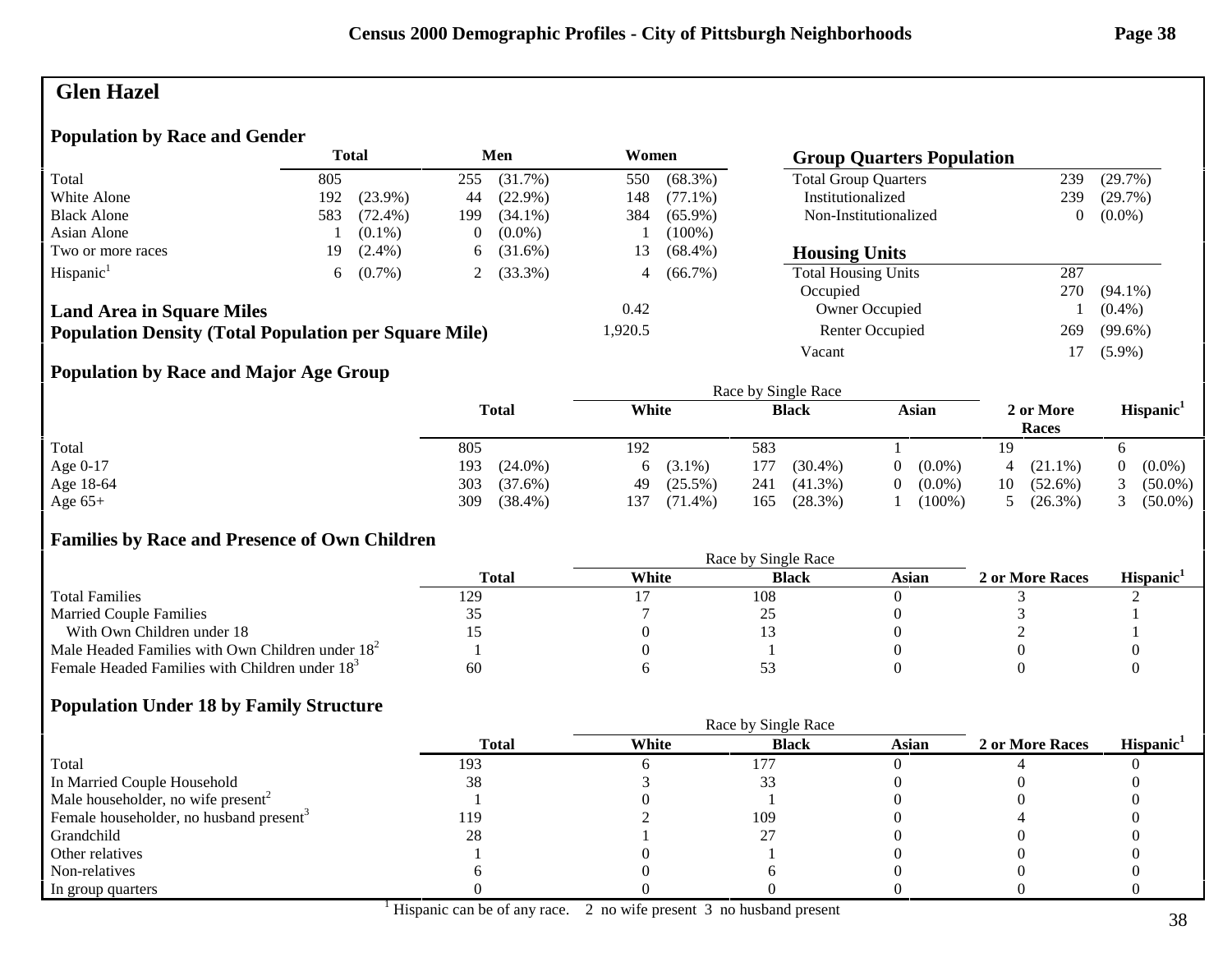# **Golden Triangle**

## **Population by Race and Gender**

|                                                              | <b>Total</b> |            | Men   |            | Women   |            | <b>Group Quarters Population</b> |       |            |
|--------------------------------------------------------------|--------------|------------|-------|------------|---------|------------|----------------------------------|-------|------------|
| Total                                                        | 5,222        |            | 3,582 | $(68.6\%)$ | 640. ا  | $(31.4\%)$ | <b>Total Group Quarters</b>      | 3,577 | $(68.5\%)$ |
| White Alone                                                  | 2.941        | $(56.3\%)$ | .848  | $(62.8\%)$ | 1,093   | $(37.2\%)$ | Institutionalized                | 2,722 | $(52.1\%)$ |
| <b>Black Alone</b>                                           | 2,071        | $(39.7\%)$ | .609  | (77.7%)    | 462     | (22.3%)    | Non-Institutionalized            | 855   | $(16.4\%)$ |
| Asian Alone                                                  | 107          | $(2.0\%)$  | 61    | $(57.0\%)$ | 46      | $(43.0\%)$ |                                  |       |            |
| Two or more races                                            | 57           | $(1.1\%)$  | 33    | $(57.9\%)$ | 24      | $(42.1\%)$ | <b>Housing Units</b>             |       |            |
| Hispanic <sup>1</sup>                                        | 68           | $(1.3\%)$  | 42    | $(61.8\%)$ | 26      | $(38.2\%)$ | <b>Total Housing Units</b>       | 1,623 |            |
|                                                              |              |            |       |            |         |            | Occupied                         | .264  | $(77.9\%)$ |
| <b>Land Area in Square Miles</b>                             |              |            |       |            | 0.66    |            | Owner Occupied                   | 295   | $(23.3\%)$ |
| <b>Population Density (Total Population per Square Mile)</b> |              |            |       |            | 7,873.5 |            | Renter Occupied                  | 969   | $(76.7\%)$ |
|                                                              |              |            |       |            |         |            | Vacant                           | 359   | $(22.1\%)$ |

## **Population by Race and Major Age Group**

|           |                   |                     | Race by Single Race |                  |                    |                       |
|-----------|-------------------|---------------------|---------------------|------------------|--------------------|-----------------------|
|           | <b>Total</b>      | White               | <b>Black</b>        | Asian            | 2 or More<br>Races | Hispanic <sup>1</sup> |
| Total     | 5,222             | 2,941               | 2.071               | 107              |                    | 68                    |
| Age 0-17  | $(1.7\%)$<br>91   | $(0.9\%)$<br>25     | $50(2.4\%)$         | $(9.3\%)$<br>10  | $(7.0\%)$          | 2 $(2.9\%)$           |
| Age 18-64 | (87.5%)<br>4,567  | $(83.8\%)$<br>2,464 | $(92.5\%)$<br>.916  | $(86.9\%)$<br>93 | 52<br>$(91.2\%)$   | $(92.6\%)$<br>63      |
| Age $65+$ | $(10.8\%)$<br>564 | $(15.4\%)$<br>452   | 105<br>$(5.1\%)$    | $(3.7\%)$<br>4   | $1.8\%)$           | $(4.4\%)$             |

#### **Families by Race and Presence of Own Children**

|                                                            | Race by Single Race |       |              |       |                 |                 |  |
|------------------------------------------------------------|---------------------|-------|--------------|-------|-----------------|-----------------|--|
|                                                            | Total               | White | <b>Black</b> | Asian | 2 or More Races | <b>Hispanic</b> |  |
| <b>Total Families</b>                                      | 210                 | 170   |              |       |                 |                 |  |
| <b>Married Couple Families</b>                             | 162                 | 140   |              |       |                 |                 |  |
| With Own Children under 18                                 |                     |       |              |       |                 |                 |  |
| Male Headed Families with Own Children under $182$         |                     |       |              |       |                 |                 |  |
| Female Headed Families with Children under 18 <sup>3</sup> |                     |       |              |       |                 |                 |  |

|                                                     | <b>Total</b> | White | <b>Black</b> | <b>Asian</b> | 2 or More Races | Hispanic <sup>1</sup> |
|-----------------------------------------------------|--------------|-------|--------------|--------------|-----------------|-----------------------|
| Total                                               |              | 25    | 50           |              |                 |                       |
| In Married Couple Household                         |              |       |              |              |                 |                       |
| Male householder, no wife present <sup>2</sup>      |              |       |              |              |                 |                       |
| Female householder, no husband present <sup>3</sup> |              |       |              |              |                 |                       |
| Grandchild                                          |              |       |              |              |                 |                       |
| Other relatives                                     |              |       |              |              |                 |                       |
| Non-relatives                                       |              |       |              |              |                 |                       |
| In group quarters                                   |              |       | 40           |              |                 |                       |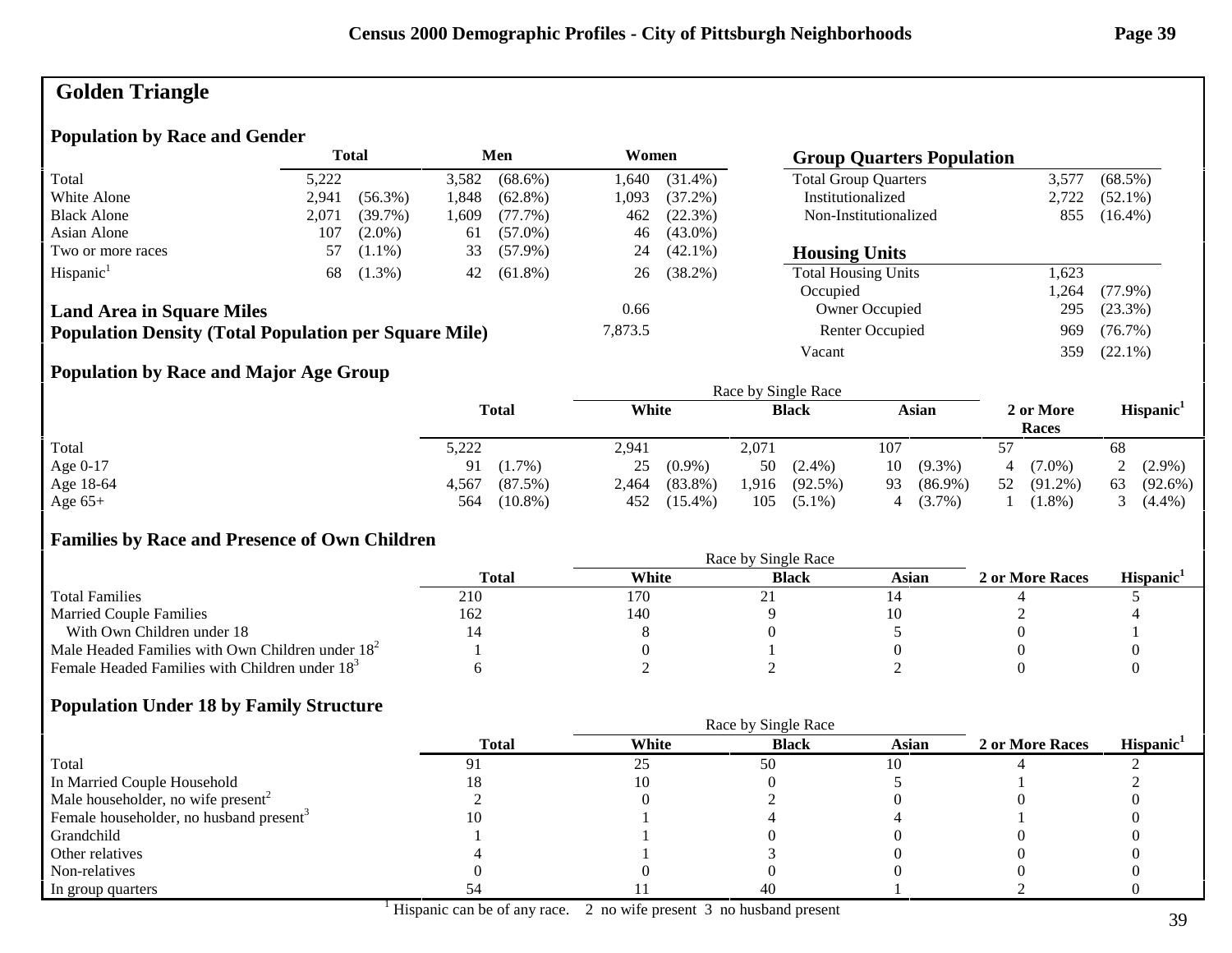# **Greenfield**

## **Population by Race and Gender**

|                                                              |       | <b>Total</b> |       | Men        | Women    |            | <b>Group Quarters Population</b> |                |             |
|--------------------------------------------------------------|-------|--------------|-------|------------|----------|------------|----------------------------------|----------------|-------------|
| Total                                                        | 7,832 |              | 3.709 | $(47.4\%)$ | 4,123    | $(52.6\%)$ | <b>Total Group Quarters</b>      | 6              | $(0.1\%)$   |
| White Alone                                                  | 7,312 | $(93.4\%)$   | 3,450 | $(47.2\%)$ | 3,862    | $(52.8\%)$ | Institutionalized                | $\overline{0}$ | $(0.0\%)$   |
| <b>Black Alone</b>                                           | 203   | $(2.6\%)$    | 100   | $(49.3\%)$ | 103      | $(50.7\%)$ | Non-Institutionalized            |                | 6 $(0.1\%)$ |
| Asian Alone                                                  | 176   | $(2.2\%)$    | 89    | $(50.6\%)$ | 87       | $(49.4\%)$ |                                  |                |             |
| Two or more races                                            | 91    | $(1.2\%)$    | 49    | $(53.8\%)$ | 42       | $(46.2\%)$ | <b>Housing Units</b>             |                |             |
| Hispanic <sup>1</sup>                                        | 111   | $(1.4\%)$    | 56    | $(50.5\%)$ | 55       | $(49.5\%)$ | <b>Total Housing Units</b>       | 3,873          |             |
|                                                              |       |              |       |            |          |            | Occupied                         | 3.614          | $(93.3\%)$  |
| <b>Land Area in Square Miles</b>                             |       |              |       |            | 0.78     |            | Owner Occupied                   | 2,421          | $(67.0\%)$  |
| <b>Population Density (Total Population per Square Mile)</b> |       |              |       |            | 10,040.0 |            | Renter Occupied                  | 1,193          | $(33.0\%)$  |
|                                                              |       |              |       |            |          |            | Vacant                           | 259            | $(6.7\%)$   |
|                                                              |       |              |       |            |          |            |                                  |                |             |

## **Population by Race and Major Age Group**

|            |                     |                     | Race by Single Race |                   |                    |                       |
|------------|---------------------|---------------------|---------------------|-------------------|--------------------|-----------------------|
|            | <b>Total</b>        | White               | <b>Black</b>        | Asian             | 2 or More<br>Races | Hispanic <sup>1</sup> |
| Total      | 7,832               | 7,312               | 203                 | 176               |                    | 111                   |
| Age $0-17$ | 334ء<br>$(17.0\%)$  | .195<br>$(16.3\%)$  | $(25.1\%)$<br>51    | (22.7%)<br>40     | 34<br>$(37.4\%)$   | 30<br>$(27.0\%)$      |
| Age 18-64  | $(63.7\%)$<br>4,988 | $(63.5\%)$<br>4,644 | 133<br>$(65.5\%)$   | 125<br>$(71.0\%)$ | 52<br>$(57.1\%)$   | $(64.0\%)$<br>71      |
| Age $65+$  | $(19.3\%)$<br>.510  | $(20.1\%)$<br>1,473 | $(9.4\%)$<br>19     | $(6.3\%)$         | $(5.5\%)$          | 10<br>$(9.0\%)$       |

## **Families by Race and Presence of Own Children**

|                                                            | <b>Total</b> | White | <b>Black</b> | Asian | 2 or More Races | <b>Hispanic</b> |
|------------------------------------------------------------|--------------|-------|--------------|-------|-----------------|-----------------|
| <b>Total Families</b>                                      | 2,089        | 1.983 | 4.1          |       |                 |                 |
| <b>Married Couple Families</b>                             | .505         | 1,438 | --           |       |                 | 10              |
| With Own Children under 18                                 | 543          | 507   |              |       |                 |                 |
| Male Headed Families with Own Children under $182$         | 38           | 33    |              |       |                 |                 |
| Female Headed Families with Children under 18 <sup>3</sup> | 179          | 158   |              |       |                 |                 |

|                                                     |              | Race by Single Race |              |              |                 |                       |
|-----------------------------------------------------|--------------|---------------------|--------------|--------------|-----------------|-----------------------|
|                                                     | <b>Total</b> | White               | <b>Black</b> | <b>Asian</b> | 2 or More Races | Hispanic <sup>1</sup> |
| Total                                               | 1,334        | 1,195               |              | 40           |                 | 30                    |
| In Married Couple Household                         | 935          | 859                 | າາ           | 29           | 20              |                       |
| Male householder, no wife present <sup>2</sup>      |              | 47                  |              |              |                 |                       |
| Female householder, no husband present <sup>3</sup> | 258          | 216                 | 22           |              |                 |                       |
| Grandchild                                          | 59           | 53                  |              |              |                 |                       |
| Other relatives                                     |              |                     |              |              |                 |                       |
| Non-relatives                                       | I b          |                     |              |              |                 |                       |
| In group quarters                                   |              |                     |              |              |                 |                       |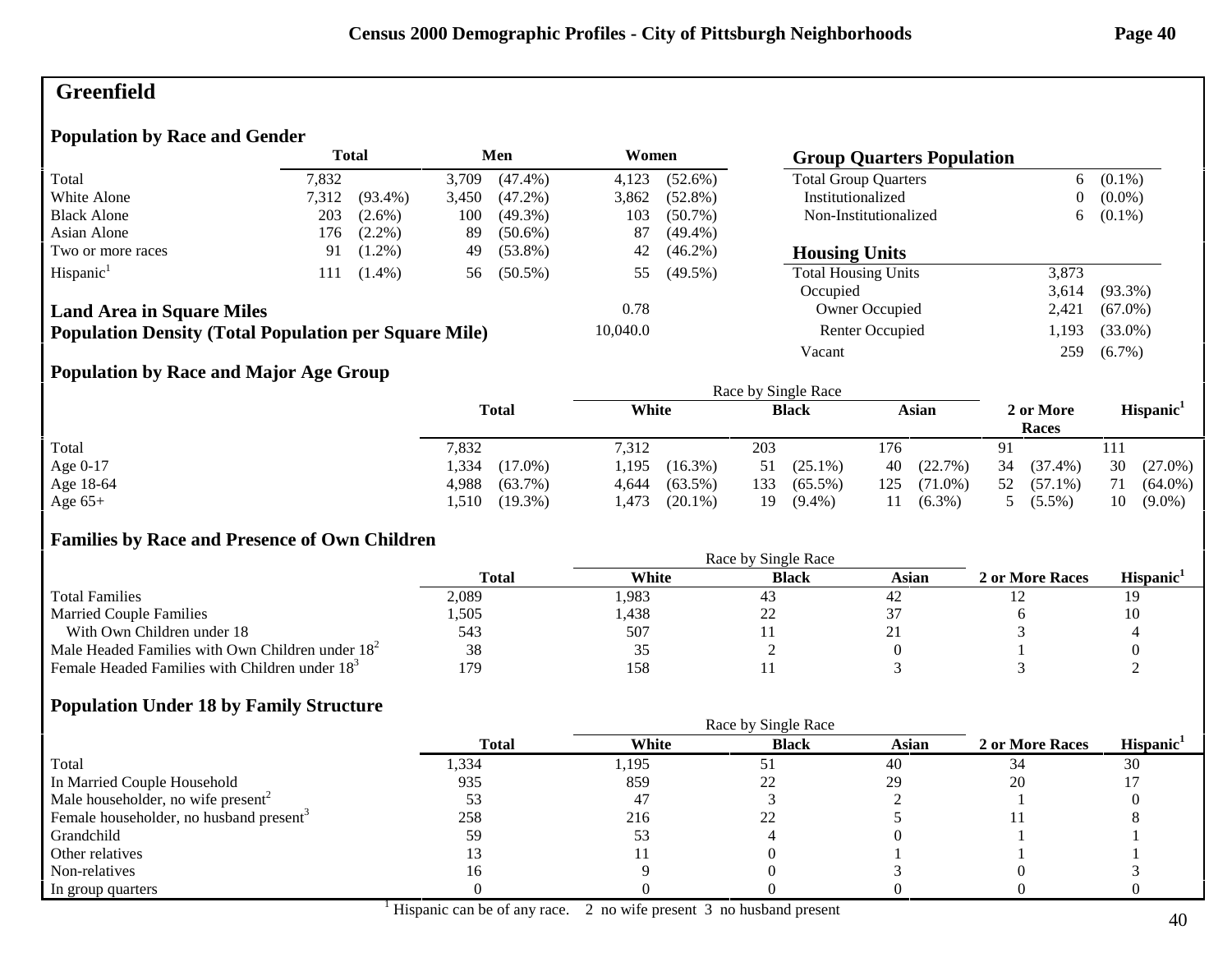# **Hays**

## **Population by Race and Gender**

|                                                              |     | Total      |     | Men        | Women |            | <b>Group Quarters Population</b> |     |            |
|--------------------------------------------------------------|-----|------------|-----|------------|-------|------------|----------------------------------|-----|------------|
| Total                                                        | 457 |            | 232 | $(50.8\%)$ | 225   | $(49.2\%)$ | <b>Total Group Quarters</b>      | 0   | $(0.0\%)$  |
| White Alone                                                  | 449 | $(98.2\%)$ | 230 | $(51.2\%)$ | 219   | $(48.8\%)$ | Institutionalized                | 0   | $(0.0\%)$  |
| <b>Black Alone</b>                                           |     | $(0.2\%)$  |     | $(0.0\%)$  |       | $(100\%)$  | Non-Institutionalized            | 0   | $(0.0\%)$  |
| Asian Alone                                                  |     | $(0.4\%)$  |     | $(50.0\%)$ |       | $(50.0\%)$ |                                  |     |            |
| Two or more races                                            |     | $(1.1\%)$  |     | $(20.0\%)$ | 4     | $(80.0\%)$ | <b>Housing Units</b>             |     |            |
| Hispanic <sup>1</sup>                                        |     | $(0.2\%)$  |     | $(100\%)$  | 0     | $(0.0\%)$  | <b>Total Housing Units</b>       | 228 |            |
|                                                              |     |            |     |            |       |            | Occupied                         | 203 | $(89.0\%)$ |
| <b>Land Area in Square Miles</b>                             |     |            |     |            | 1.76  |            | Owner Occupied                   | 146 | $(71.9\%)$ |
| <b>Population Density (Total Population per Square Mile)</b> |     |            |     |            | 259.8 |            | Renter Occupied                  | 57  | $(28.1\%)$ |
|                                                              |     |            |     |            |       |            | Vacant                           | 25  | $(11.0\%)$ |

## **Population by Race and Major Age Group**

|            |                   |                   | Race by Single Race   |           |                    |                       |
|------------|-------------------|-------------------|-----------------------|-----------|--------------------|-----------------------|
|            | Total             | White             | <b>Black</b>          | Asian     | 2 or More<br>Races | Hispanic <sup>1</sup> |
| Total      | 457               | 449               |                       |           |                    |                       |
| Age $0-17$ | $(17.7\%)$<br>81  | 78<br>$(17.4\%)$  | $(0.0\%)$<br>$\Omega$ | $(0.0\%)$ | $(60.0\%)$         | $(0.0\%)$<br>$\Omega$ |
| Age 18-64  | 289<br>$(63.2\%)$ | 284<br>$(63.3\%)$ | $(100\%)$             | $(100\%)$ | $(40.0\%)$         | $(100\%)$             |
| Age $65+$  | $(19.0\%)$<br>87  | $(19.4\%)$<br>87  | $(0.0\%)$<br>$\Omega$ | $(0.0\%)$ | $(0.0\%)$          | $(0.0\%)$             |

## **Families by Race and Presence of Own Children**

|                                                            | Total | White | <b>Black</b> | Asian | 2 or More Races | <b>Hispanic</b> |
|------------------------------------------------------------|-------|-------|--------------|-------|-----------------|-----------------|
| <b>Total Families</b>                                      |       | 120   |              |       |                 |                 |
| <b>Married Couple Families</b>                             | 90    | -89   |              |       |                 |                 |
| With Own Children under 18                                 | 28    | ∸.    |              |       |                 |                 |
| Male Headed Families with Own Children under $182$         |       |       |              |       |                 |                 |
| Female Headed Families with Children under 18 <sup>3</sup> |       |       |              |       |                 |                 |

|                                                     | <b>Total</b> | White | <b>Black</b> | Asian | 2 or More Races | Hispanic <sup>1</sup> |
|-----------------------------------------------------|--------------|-------|--------------|-------|-----------------|-----------------------|
| Total                                               |              | 78    |              |       |                 |                       |
| In Married Couple Household                         |              |       |              |       |                 |                       |
| Male householder, no wife present <sup>2</sup>      |              |       |              |       |                 |                       |
| Female householder, no husband present <sup>3</sup> |              |       |              |       |                 |                       |
| Grandchild                                          |              |       |              |       |                 |                       |
| Other relatives                                     |              |       |              |       |                 |                       |
| Non-relatives                                       |              |       |              |       |                 |                       |
| In group quarters                                   |              |       |              |       |                 |                       |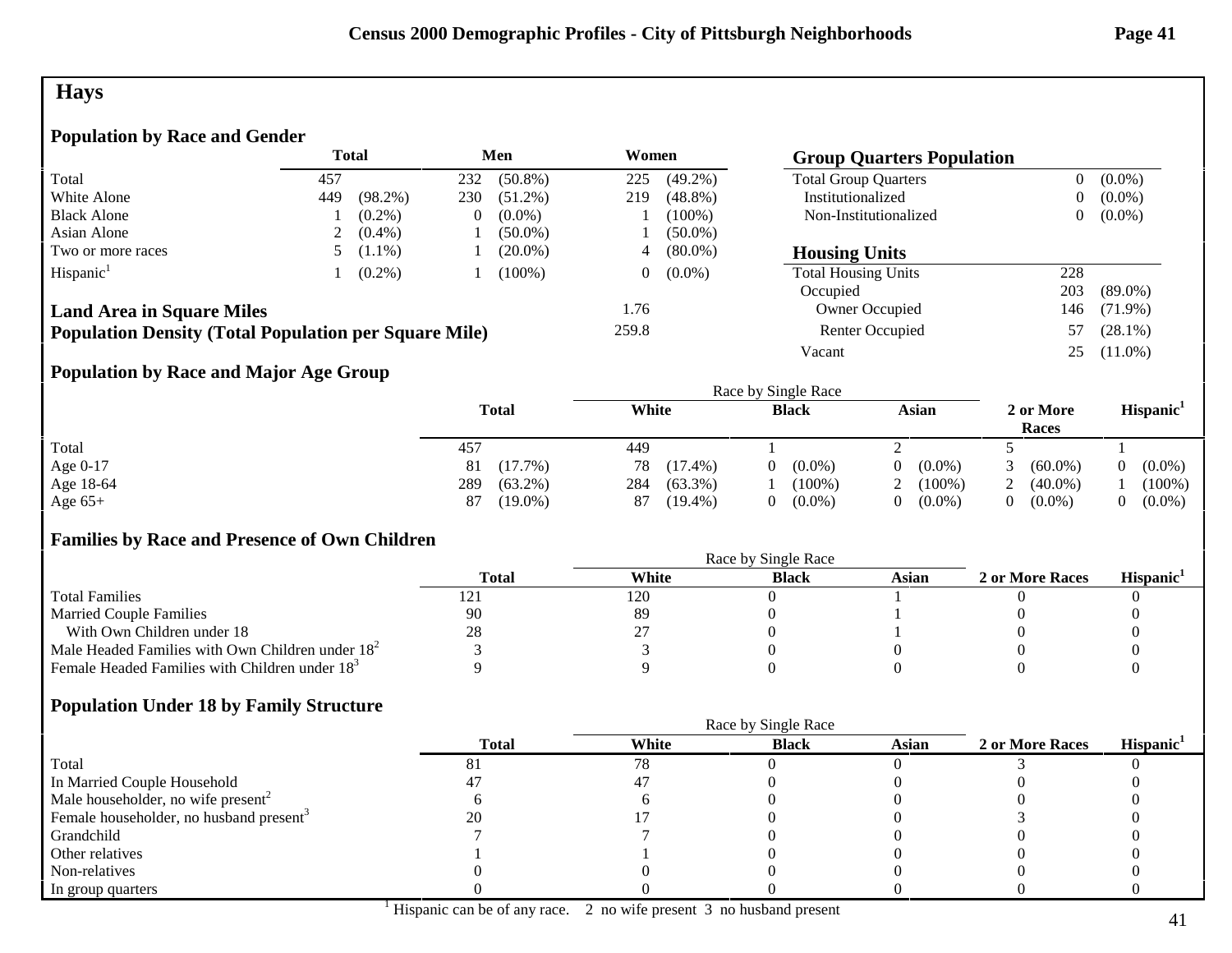## **Hazelwood**

## **Population by Race and Gender**

|                                                              | <b>Total</b> |            | Men   |            | Women   |            | <b>Group Quarters Population</b> |                |            |
|--------------------------------------------------------------|--------------|------------|-------|------------|---------|------------|----------------------------------|----------------|------------|
| Total                                                        | 5,334        |            | 2,442 | $(45.8\%)$ | 2,892   | $(54.2\%)$ | <b>Total Group Quarters</b>      | $\overline{0}$ | $(0.0\%)$  |
| White Alone                                                  | 3,349        | $(62.8\%)$ | .561  | $(46.6\%)$ | l.788   | $(53.4\%)$ | Institutionalized                | 0              | $(0.0\%)$  |
| <b>Black Alone</b>                                           | .835         | $(34.4\%)$ | 805   | $(43.9\%)$ | 1,030   | $(56.1\%)$ | Non-Institutionalized            | 0              | $(0.0\%)$  |
| Asian Alone                                                  | 31           | $(0.6\%)$  | 14    | $(45.2\%)$ |         | $(54.8\%)$ |                                  |                |            |
| Two or more races                                            |              | $(1.4\%)$  | 38    | $(49.4\%)$ | 39      | $(50.6\%)$ | <b>Housing Units</b>             |                |            |
| Hispanic <sup>1</sup>                                        | 68           | $(1.3\%)$  | 35    | $(51.5\%)$ | 33      | $(48.5\%)$ | <b>Total Housing Units</b>       | 2.746          |            |
|                                                              |              |            |       |            |         |            | Occupied                         | 2.289          | $(83.4\%)$ |
| <b>Land Area in Square Miles</b>                             |              |            |       |            | 1.63    |            | Owner Occupied                   | .489           | $(65.1\%)$ |
| <b>Population Density (Total Population per Square Mile)</b> |              |            |       |            | 3,267.1 |            | Renter Occupied                  | 800            | $(34.9\%)$ |
|                                                              |              |            |       |            |         |            | Vacant                           | 457            | $(16.6\%)$ |

## **Population by Race and Major Age Group**

|           |                     |                    | Race by Single Race |                             |                    |                       |
|-----------|---------------------|--------------------|---------------------|-----------------------------|--------------------|-----------------------|
|           | <b>Total</b>        | White              | <b>Black</b>        | Asian                       | 2 or More<br>Races | Hispanic <sup>1</sup> |
| Total     | 5,334               | 3,349              | ,835                |                             |                    | 68                    |
| Age 0-17  | 1.334<br>$(25.0\%)$ | $(17.2\%)$<br>577  | 702<br>(38.3%)      | $(16.1\%)$<br>$\mathcal{D}$ | 30<br>$(39.0\%)$   | 21<br>$(30.9\%)$      |
| Age 18-64 | 3,035<br>$(56.9\%)$ | .997<br>$(59.6\%)$ | 960<br>$(52.3\%)$   | $(67.7\%)$<br>21            | 39<br>$(50.6\%)$   | 39<br>$(57.4\%)$      |
| Age $65+$ | $(18.1\%)$<br>965   | $(23.1\%)$<br>775  | 173<br>$(9.4\%)$    | $(16.1\%)$<br>$\mathcal{L}$ | $(10.4\%)$         | $(11.8\%)$            |

## **Families by Race and Presence of Own Children**

|                                                            | Total | White | <b>Black</b>    | Asian | 2 or More Races | <b>Hispanic</b> |
|------------------------------------------------------------|-------|-------|-----------------|-------|-----------------|-----------------|
| <b>Total Families</b>                                      | ∠رر⊾  | 874   | 45 <sub>1</sub> |       |                 |                 |
| <b>Married Couple Families</b>                             | 725   | 554   | 156             |       |                 |                 |
| With Own Children under 18                                 | 268   | 187   |                 |       |                 |                 |
| Male Headed Families with Own Children under $182$         |       | 41    | ∠ ⊥             |       |                 |                 |
| Female Headed Families with Children under 18 <sup>3</sup> | 286   | 102   |                 |       |                 |                 |

|                                                     |              |       | Race by Single Race |              |                 |                       |
|-----------------------------------------------------|--------------|-------|---------------------|--------------|-----------------|-----------------------|
|                                                     | <b>Total</b> | White | <b>Black</b>        | <b>Asian</b> | 2 or More Races | Hispanic <sup>1</sup> |
| Total                                               | 1,334        | 577   | 702                 |              | 30              | $\angle$              |
| In Married Couple Household                         | 528          | 343   | 171                 |              |                 |                       |
| Male householder, no wife present <sup>2</sup>      | 76           | 33    | 39                  |              |                 |                       |
| Female householder, no husband present <sup>3</sup> | 554          | 137   | 384                 |              | 19              |                       |
| Grandchild                                          | 115          | 41    |                     |              |                 |                       |
| Other relatives                                     | 36           |       |                     |              |                 |                       |
| Non-relatives                                       |              |       |                     |              |                 |                       |
| In group quarters                                   |              |       |                     |              |                 |                       |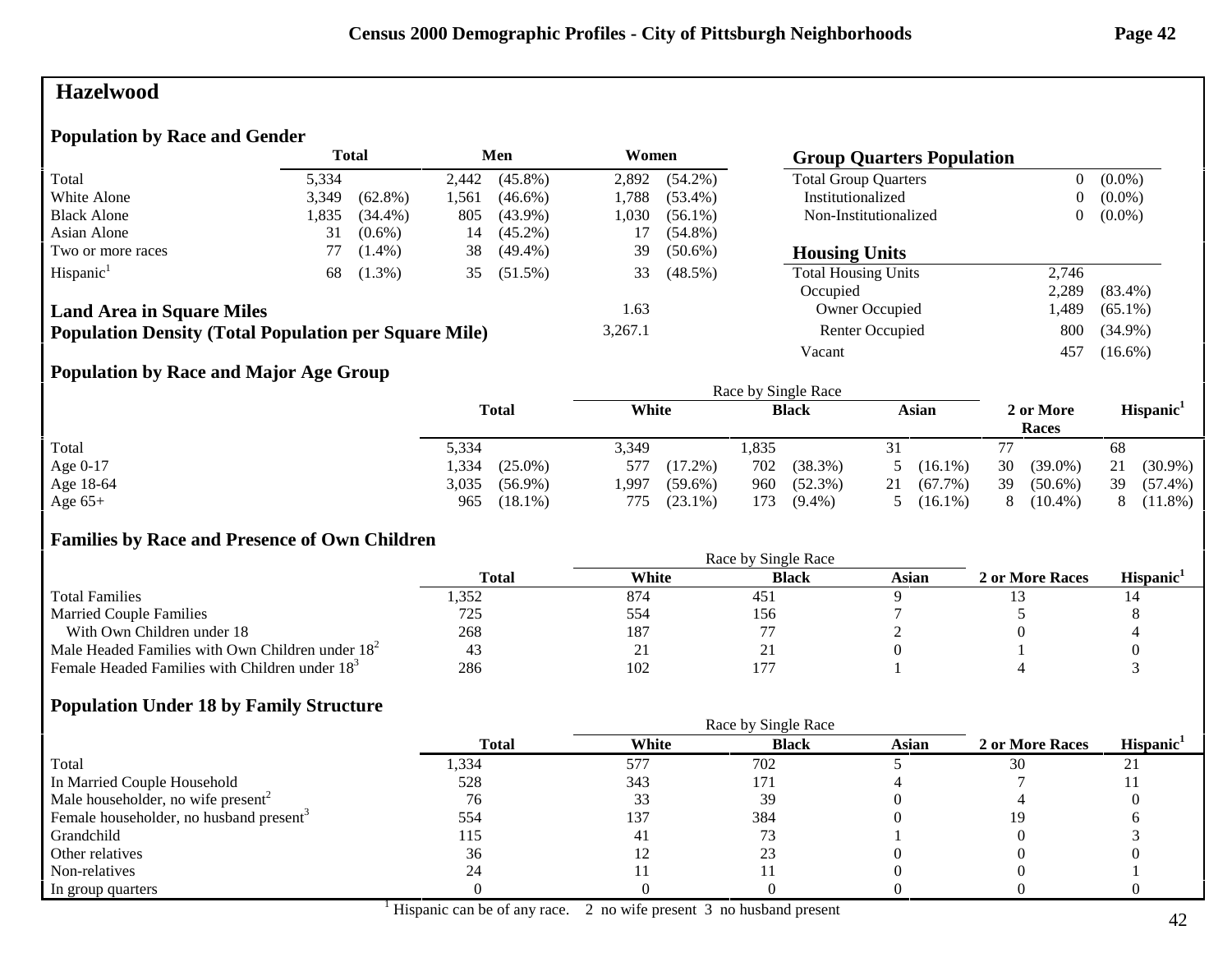# **Highland Park**

## **Population by Race and Gender**

|                                                              |       | <b>Total</b> |       | Men        | Women   |            | <b>Group Quarters Population</b> |       |            |
|--------------------------------------------------------------|-------|--------------|-------|------------|---------|------------|----------------------------------|-------|------------|
| Total                                                        | 6.749 |              | 3,126 | $(46.3\%)$ | 3,623   | $(53.7\%)$ | <b>Total Group Quarters</b>      | 21    | $(0.3\%)$  |
| White Alone                                                  | 4,411 | $(65.4\%)$   | 2,073 | $(47.0\%)$ | 2,338   | $(53.0\%)$ | Institutionalized                | 0     | $(0.0\%)$  |
| <b>Black Alone</b>                                           | 1,991 | (29.5%)      | 898   | $(45.1\%)$ | 1,093   | $(54.9\%)$ | Non-Institutionalized            | 21    | $(0.3\%)$  |
| Asian Alone                                                  | 127   | $(1.9\%)$    | 48    | $(37.8\%)$ | 79      | $(62.2\%)$ |                                  |       |            |
| Two or more races                                            | 159   | $(2.4\%)$    | 81    | $(50.9\%)$ | 78      | $(49.1\%)$ | <b>Housing Units</b>             |       |            |
| Hispanic <sup>1</sup>                                        | 123   | $(1.8\%)$    | 51    | $(41.5\%)$ | 72      | $(58.5\%)$ | <b>Total Housing Units</b>       | 3,396 |            |
|                                                              |       |              |       |            |         |            | Occupied                         | 3.109 | $(91.5\%)$ |
| <b>Land Area in Square Miles</b>                             |       |              |       |            | 1.11    |            | Owner Occupied                   | .566  | $(50.4\%)$ |
| <b>Population Density (Total Population per Square Mile)</b> |       |              |       |            | 6,063.0 |            | Renter Occupied                  | 1,543 | $(49.6\%)$ |
|                                                              |       |              |       |            |         |            | Vacant                           | 287   | $(8.5\%)$  |

## **Population by Race and Major Age Group**

|           |              |                     |            |       | Race by Single Race |    |            |     |                    |          |                       |
|-----------|--------------|---------------------|------------|-------|---------------------|----|------------|-----|--------------------|----------|-----------------------|
|           | <b>Total</b> | White               |            |       | <b>Black</b>        |    | Asian      |     | 2 or More<br>Races |          | Hispanic <sup>1</sup> |
| Total     | 6,749        | 4,411               |            | 1,991 |                     |    |            | 159 |                    | 123      |                       |
| Age 0-17  | 458. ،       | $(21.6\%)$<br>705   | $(16.0\%)$ | 637   | $(32.0\%)$          | 25 | (19.7%)    | 67  | $(42.1\%)$         | 42       | $(34.1\%)$            |
| Age 18-64 | 4,383        | $(64.9\%)$<br>2,900 | $(65.7\%)$ | 1,272 | $(63.9\%)$          |    | 96 (75.6%) | 81  | $(50.9\%)$         | 77       | $(62.6\%)$            |
| Age $65+$ | 908          | $(13.5\%)$<br>806   | (18.3%)    | 82    | $(4.1\%)$           | 6. | $(4.7\%)$  |     | $(6.9\%)$          | $\Delta$ | $(3.3\%)$             |

## **Families by Race and Presence of Own Children**

|                                                            | Race by Single Race |       |              |       |                 |                 |  |  |
|------------------------------------------------------------|---------------------|-------|--------------|-------|-----------------|-----------------|--|--|
|                                                            | <b>Total</b>        | White | <b>Black</b> | Asian | 2 or More Races | <b>Hispanic</b> |  |  |
| <b>Total Families</b>                                      | 551. ا              | .114  | 477          | رے    | 26              | <u>_</u>        |  |  |
| <b>Married Couple Families</b>                             | .105                | 867   | 197          | 20    |                 |                 |  |  |
| With Own Children under 18                                 | 470                 | 333   |              |       |                 | 10              |  |  |
| Male Headed Families with Own Children under $182$         |                     | 41    |              |       |                 |                 |  |  |
| Female Headed Families with Children under 18 <sup>3</sup> | 248                 | 68    | 176          |       |                 |                 |  |  |

|                                                     |              | Race by Single Race |              |       |                 |                       |
|-----------------------------------------------------|--------------|---------------------|--------------|-------|-----------------|-----------------------|
|                                                     | <b>Total</b> | White               | <b>Black</b> | Asian | 2 or More Races | Hispanic <sup>1</sup> |
| Total                                               | l,458        | 705                 | 637          | 25    |                 | 42                    |
| In Married Couple Household                         | 837          | 559                 | 211          |       |                 | 24                    |
| Male householder, no wife present <sup>2</sup>      |              | 32                  | 43           |       |                 |                       |
| Female householder, no husband present <sup>3</sup> | 409          | 76                  | 305          |       |                 |                       |
| Grandchild                                          |              | 29                  | 48           |       |                 |                       |
| Other relatives                                     | 30           |                     |              |       |                 |                       |
| Non-relatives                                       |              |                     |              |       |                 |                       |
| In group quarters                                   |              |                     |              |       |                 |                       |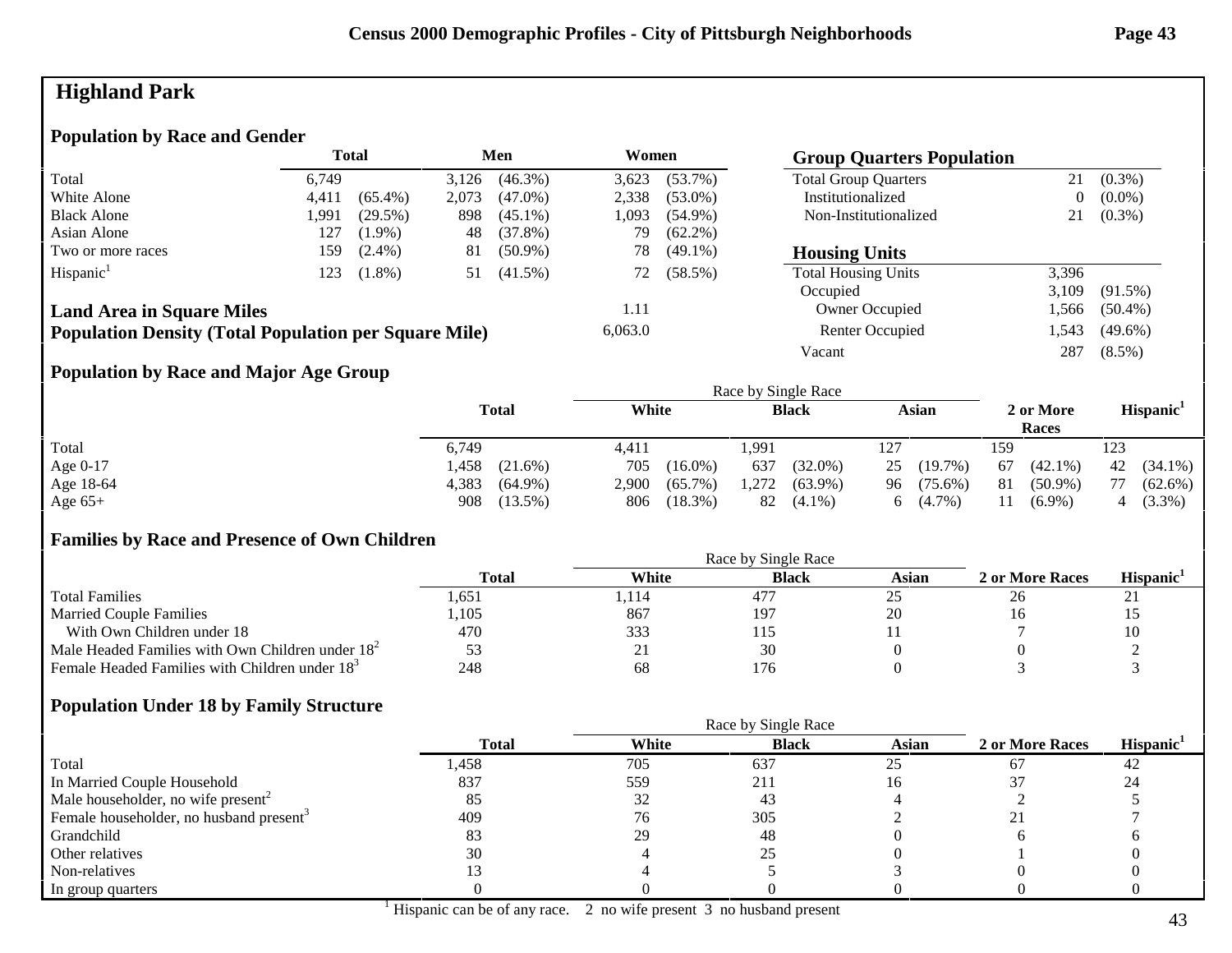# **Homewood North**

#### **Population by Race and Gender**

|                                                              |       | <b>Total</b> |      | Men        | Women    |            | <b>Group Quarters Population</b> |       |            |
|--------------------------------------------------------------|-------|--------------|------|------------|----------|------------|----------------------------------|-------|------------|
| Total                                                        | 4.522 |              | .970 | $(43.6\%)$ | 2,552    | $(56.4\%)$ | <b>Total Group Quarters</b>      | 8     | $(0.2\%)$  |
| White Alone                                                  | 53    | $(1.2\%)$    | 23   | $(43.4\%)$ | 30       | $(56.6\%)$ | Institutionalized                | 0     | $(0.0\%)$  |
| <b>Black Alone</b>                                           | 4.366 | $(96.6\%)$   | .899 | $(43.5\%)$ | 2,467    | $(56.5\%)$ | Non-Institutionalized            | 8.    | $(0.2\%)$  |
| Asian Alone                                                  | 6     | $(0.1\%)$    | 4    | $(66.7\%)$ | ∠        | $(33.3\%)$ |                                  |       |            |
| Two or more races                                            | 63    | $(1.4\%)$    | 31   | $(49.2\%)$ | 32       | $(50.8\%)$ | <b>Housing Units</b>             |       |            |
| Hispanic <sup>1</sup>                                        | 36    | $(0.8\%)$    | 16   | $(44.4\%)$ | 20       | $(55.6\%)$ | <b>Total Housing Units</b>       | 2.171 |            |
|                                                              |       |              |      |            |          |            | Occupied                         | 1.740 | $(80.1\%)$ |
| <b>Land Area in Square Miles</b>                             |       |              |      |            | 0.42     |            | Owner Occupied                   | 922   | $(53.0\%)$ |
| <b>Population Density (Total Population per Square Mile)</b> |       |              |      |            | 10,781.9 |            | Renter Occupied                  | 818   | $(47.0\%)$ |
|                                                              |       |              |      |            |          |            | Vacant                           | 431   | $(19.9\%)$ |

## **Population by Race and Major Age Group**

|           |                      |                  | Race by Single Race |                 |                    |                       |
|-----------|----------------------|------------------|---------------------|-----------------|--------------------|-----------------------|
|           | <b>Total</b>         | White            | <b>Black</b>        | Asian           | 2 or More<br>Races | Hispanic <sup>1</sup> |
| Total     | 4,522                | 53               | 4.366               |                 | 63                 | 36                    |
| Age 0-17  | $(32.8\%)$<br>485. ا | $(34.0\%)$<br>18 | 1,437<br>$(32.9\%)$ | $(33.3\%)$      | 18<br>$(28.6\%)$   | 15<br>$(41.7\%)$      |
| Age 18-64 | $(51.2\%)$<br>2,317  | $(52.8\%)$<br>28 | 2,228<br>$(51.0\%)$ | $(66.7\%)$<br>4 | 37<br>(58.7%)      | $(47.2\%)$            |
| Age $65+$ | 720<br>$(15.9\%)$    | $(13.2\%)$       | 701<br>$(16.1\%)$   | $(0.0\%)$       | $(12.7\%)$         | $(11.1\%)$            |

#### **Families by Race and Presence of Own Children**

|                                                            | Total | White | <b>Black</b> | Asian | 2 or More Races | <b>Hispanic</b> |
|------------------------------------------------------------|-------|-------|--------------|-------|-----------------|-----------------|
| <b>Total Families</b>                                      | . 169 |       | 1,136        |       |                 |                 |
| <b>Married Couple Families</b>                             | 359   |       | 346          |       |                 |                 |
| With Own Children under 18                                 | 127   |       | 123          |       |                 |                 |
| Male Headed Families with Own Children under $182$         | 49    |       | 4            |       |                 |                 |
| Female Headed Families with Children under 18 <sup>3</sup> | 403   |       | 392          |       |                 |                 |

|                                                     |              | Race by Single Race |              |              |                 |                       |  |  |
|-----------------------------------------------------|--------------|---------------------|--------------|--------------|-----------------|-----------------------|--|--|
|                                                     | <b>Total</b> | White               | <b>Black</b> | <b>Asian</b> | 2 or More Races | Hispanic <sup>1</sup> |  |  |
| Total                                               | l,485        | 18                  | 1,437        |              | 18              |                       |  |  |
| In Married Couple Household                         | 272          |                     | 258          |              |                 |                       |  |  |
| Male householder, no wife present <sup>2</sup>      | 74           |                     |              |              |                 |                       |  |  |
| Female householder, no husband present <sup>3</sup> | 810          |                     | 789          |              |                 |                       |  |  |
| Grandchild                                          | 245          |                     | 236          |              |                 |                       |  |  |
| Other relatives                                     |              |                     |              |              |                 |                       |  |  |
| Non-relatives                                       | 26           |                     |              |              |                 |                       |  |  |
| In group quarters                                   |              |                     |              |              |                 |                       |  |  |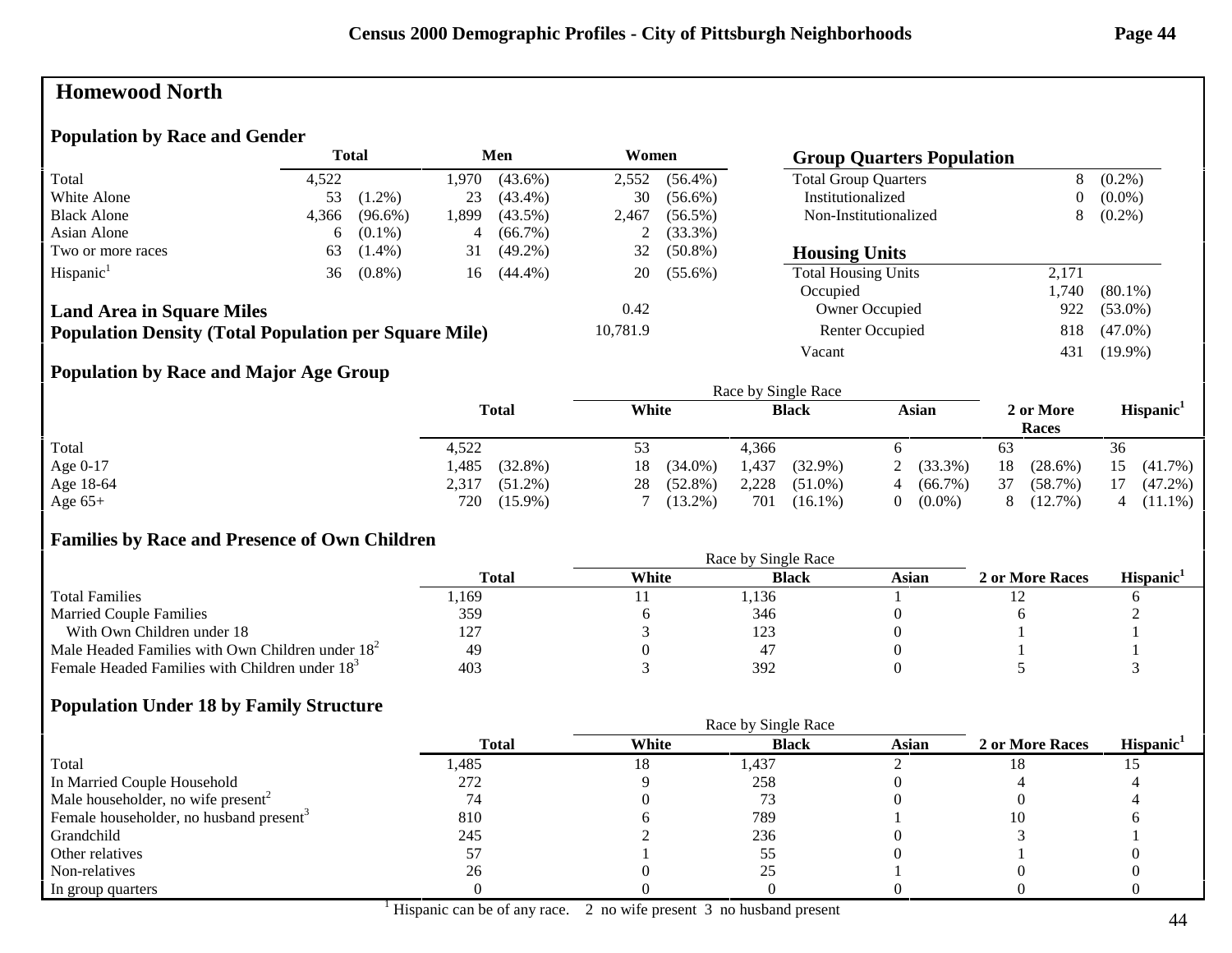## **Homewood South**

#### **Population by Race and Gender**

|                                                              |       | Total      |      | Men        | Women   |            | <b>Group Quarters Population</b> |       |            |
|--------------------------------------------------------------|-------|------------|------|------------|---------|------------|----------------------------------|-------|------------|
| Total                                                        | 3.647 |            | .573 | $(43.1\%)$ | 2.074   | $(56.9\%)$ | <b>Total Group Quarters</b>      | 0     | $(0.0\%)$  |
| White Alone                                                  | 31    | $(0.9\%)$  | 8    | $(25.8\%)$ | 23      | $(74.2\%)$ | Institutionalized                | 0     | $(0.0\%)$  |
| <b>Black Alone</b>                                           | 3,536 | $(97.0\%)$ | .533 | $(43.4\%)$ | 2,003   | $(56.6\%)$ | Non-Institutionalized            | 0     | $(0.0\%)$  |
| Asian Alone                                                  | 4     | $(0.1\%)$  |      | $(75.0\%)$ |         | $(25.0\%)$ |                                  |       |            |
| Two or more races                                            | 57    | $(1.6\%)$  | 23   | $(40.4\%)$ | 34      | $(59.6\%)$ | <b>Housing Units</b>             |       |            |
| Hispanic <sup>1</sup>                                        | 29    | $(0.8\%)$  | 11   | $(37.9\%)$ | 18      | $(62.1\%)$ | <b>Total Housing Units</b>       | 2.047 |            |
|                                                              |       |            |      |            |         |            | Occupied                         | .608  | $(78.6\%)$ |
| <b>Land Area in Square Miles</b>                             |       |            |      |            | 0.40    |            | Owner Occupied                   | 604   | (37.6%)    |
| <b>Population Density (Total Population per Square Mile)</b> |       |            |      |            | 9,110.9 |            | Renter Occupied                  | 1,004 | $(62.4\%)$ |
|                                                              |       |            |      |            |         |            | Vacant                           | 439   | $(21.4\%)$ |

## **Population by Race and Major Age Group**

|            |                    |                  | Race by Single Race |                 |                    |                       |
|------------|--------------------|------------------|---------------------|-----------------|--------------------|-----------------------|
|            | <b>Total</b>       | White            | <b>Black</b>        | Asian           | 2 or More<br>Races | Hispanic <sup>1</sup> |
| Total      | 3,647              | 31               | 3,536               |                 |                    | 29                    |
| Age $0-17$ | ,099<br>$(30.1\%)$ | $(3.2\%)$        | 1,078<br>$(30.5\%)$ | $(75.0\%)$<br>3 | 13<br>$(22.8\%)$   | 10<br>$(34.5\%)$      |
| Age 18-64  | .831<br>$(50.2\%)$ | $(58.1\%)$<br>18 | 1,767<br>$(50.0\%)$ | $(25.0\%)$      | 34<br>$(59.6\%)$   | $(37.9\%)$            |
| Age $65+$  | $(19.7\%)$<br>717  | (38.7%)<br>12    | 691<br>$(19.5\%)$   | $(0.0\%)$       | 10<br>$(17.5\%)$   | (27.6%)               |

## **Families by Race and Presence of Own Children**

|                                                            | Race by Single Race |       |              |       |                 |                 |  |  |
|------------------------------------------------------------|---------------------|-------|--------------|-------|-----------------|-----------------|--|--|
|                                                            | <b>Total</b>        | White | <b>Black</b> | Asian | 2 or More Races | <b>Hispanic</b> |  |  |
| <b>Total Families</b>                                      | 887                 |       | 856          |       |                 |                 |  |  |
| <b>Married Couple Families</b>                             | 232                 |       | 227          |       |                 |                 |  |  |
| With Own Children under 18                                 |                     |       | 70           |       |                 |                 |  |  |
| Male Headed Families with Own Children under $182$         | 39                  |       |              |       |                 |                 |  |  |
| Female Headed Families with Children under 18 <sup>3</sup> |                     |       | 338          |       |                 |                 |  |  |

|                                                     |              | Race by Single Race |              |              |                 |                       |  |  |
|-----------------------------------------------------|--------------|---------------------|--------------|--------------|-----------------|-----------------------|--|--|
|                                                     | <b>Total</b> | White               | <b>Black</b> | <b>Asian</b> | 2 or More Races | Hispanic <sup>1</sup> |  |  |
| Total                                               | 1,099        |                     | 1,078        |              |                 |                       |  |  |
| In Married Couple Household                         | 145          |                     | 145          |              |                 |                       |  |  |
| Male householder, no wife present <sup>2</sup>      |              |                     |              |              |                 |                       |  |  |
| Female householder, no husband present <sup>3</sup> | 690          |                     | 673          |              | 10              |                       |  |  |
| Grandchild                                          | 131          |                     | 128          |              |                 |                       |  |  |
| Other relatives                                     |              |                     |              |              |                 |                       |  |  |
| Non-relatives                                       |              |                     |              |              |                 |                       |  |  |
| In group quarters                                   |              |                     |              |              |                 |                       |  |  |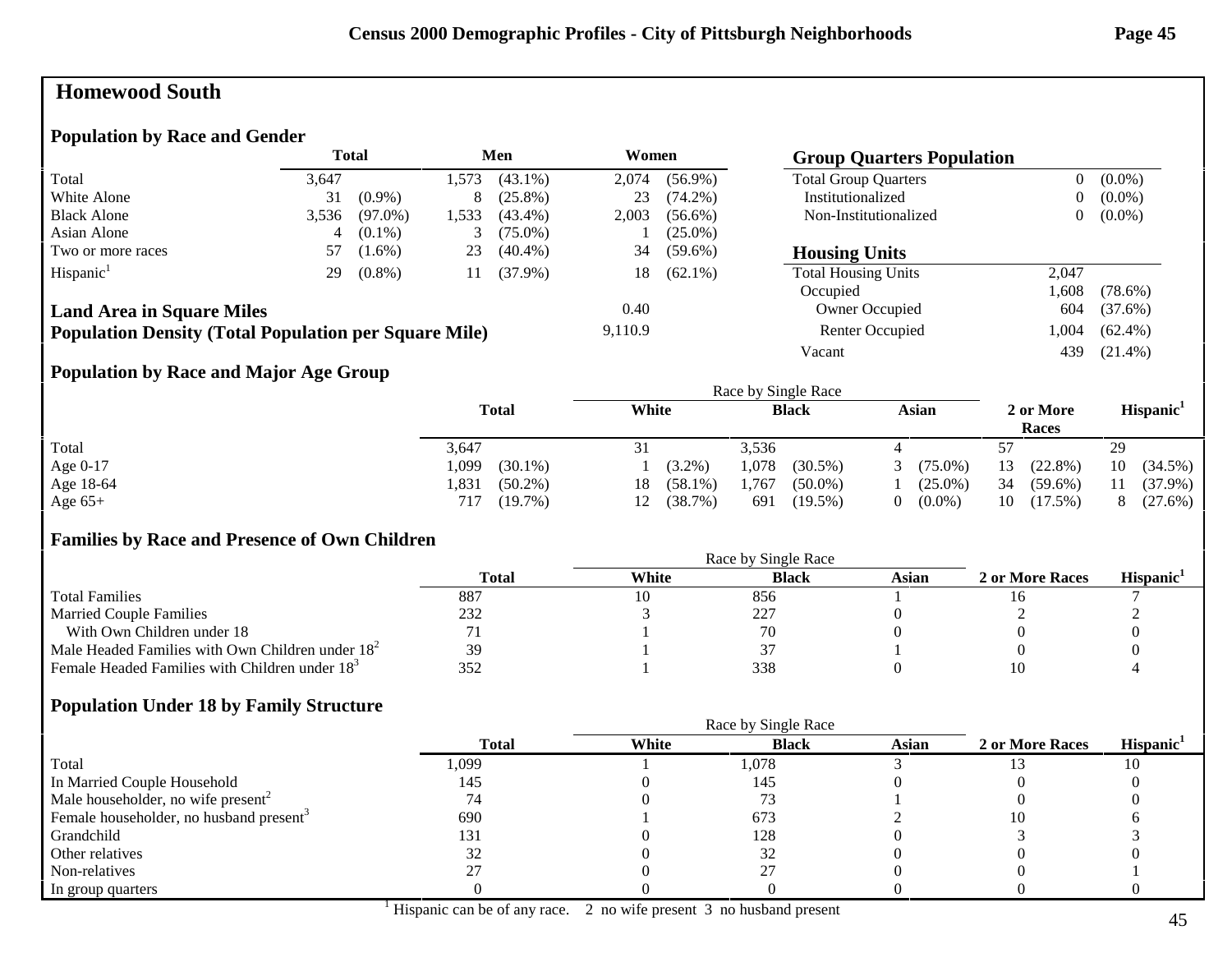# **Homewood West**

#### **Population by Race and Gender**

|                                                              |       | <b>Total</b> |     | Men        | Women   |            | <b>Group Quarters Population</b> |                |            |
|--------------------------------------------------------------|-------|--------------|-----|------------|---------|------------|----------------------------------|----------------|------------|
| Total                                                        | 1.114 |              | 530 | $(47.6\%)$ | 584     | $(52.4\%)$ | <b>Total Group Quarters</b>      | $\overline{0}$ | $(0.0\%)$  |
| White Alone                                                  | 33    | $(3.0\%)$    | 16  | $(48.5\%)$ |         | $(51.5\%)$ | Institutionalized                | 0              | $(0.0\%)$  |
| <b>Black Alone</b>                                           | 1.047 | $(94.0\%)$   | 500 | $(47.8\%)$ | 547     | $(52.2\%)$ | Non-Institutionalized            | 0              | $(0.0\%)$  |
| Asian Alone                                                  |       | $(0.4\%)$    |     | $(25.0\%)$ |         | $(75.0\%)$ |                                  |                |            |
| Two or more races                                            |       | $(1.5\%)$    | 6.  | $(35.3\%)$ | 11      | $(64.7\%)$ | <b>Housing Units</b>             |                |            |
| Hispanic <sup>1</sup>                                        | 10    | $(0.9\%)$    |     | $(50.0\%)$ |         | $(50.0\%)$ | <b>Total Housing Units</b>       | 583            |            |
|                                                              |       |              |     |            |         |            | Occupied                         | 462            | $(79.2\%)$ |
| <b>Land Area in Square Miles</b>                             |       |              |     |            | 0.19    |            | Owner Occupied                   | 235            | $(50.9\%)$ |
| <b>Population Density (Total Population per Square Mile)</b> |       |              |     |            | 5,727.7 |            | Renter Occupied                  | 227            | $(49.1\%)$ |
|                                                              |       |              |     |            |         |            | Vacant                           | 121            | $(20.8\%)$ |

## **Population by Race and Major Age Group**

|            |                   |                  | Race by Single Race |                                 |                    |                       |
|------------|-------------------|------------------|---------------------|---------------------------------|--------------------|-----------------------|
|            | <b>Total</b>      | White            | <b>Black</b>        | Asian                           | 2 or More<br>Races | Hispanic <sup>1</sup> |
| Total      | .114              | 33               | 1,047               |                                 |                    | 10                    |
| Age $0-17$ | 294<br>$(26.4\%)$ | $(12.1\%)$       | 281<br>$(26.8\%)$   | $(0.0\%)$<br>$\left( 0 \right)$ | $(29.4\%)$         | $(10.0\%)$            |
| Age 18-64  | 619<br>$(55.6\%)$ | $(75.8\%)$<br>25 | 572<br>$(54.6\%)$   | $(100\%)$<br>4                  | $(58.8\%)$<br>10   | $(80.0\%)$            |
| Age $65+$  | $(18.0\%)$<br>201 | $(12.1\%)$<br>4  | $(18.5\%)$<br>194   | $(0.0\%)$                       | 2 $(11.8\%)$       | $(10.0\%)$            |

## **Families by Race and Presence of Own Children**

|                                                            | Race by Single Race |       |              |       |                 |                 |  |  |
|------------------------------------------------------------|---------------------|-------|--------------|-------|-----------------|-----------------|--|--|
|                                                            | Total               | White | <b>Black</b> | Asian | 2 or More Races | <b>Hispanic</b> |  |  |
| <b>Total Families</b>                                      | 278                 |       | 260          |       |                 |                 |  |  |
| <b>Married Couple Families</b>                             | 106                 |       |              |       |                 |                 |  |  |
| With Own Children under 18                                 | 30                  |       | 20           |       |                 |                 |  |  |
| Male Headed Families with Own Children under $182$         |                     |       |              |       |                 |                 |  |  |
| Female Headed Families with Children under 18 <sup>3</sup> |                     |       |              |       |                 |                 |  |  |

|                                                     |              | Race by Single Race |              |              |                 |                       |  |
|-----------------------------------------------------|--------------|---------------------|--------------|--------------|-----------------|-----------------------|--|
|                                                     | <b>Total</b> | White               | <b>Black</b> | <b>Asian</b> | 2 or More Races | Hispanic <sup>1</sup> |  |
| Total                                               | 294          |                     | 281          |              |                 |                       |  |
| In Married Couple Household                         | 69           |                     | 62           |              |                 |                       |  |
| Male householder, no wife present <sup>2</sup>      |              |                     |              |              |                 |                       |  |
| Female householder, no husband present <sup>3</sup> | 141          |                     | 138          |              |                 |                       |  |
| Grandchild                                          |              |                     | 50           |              |                 |                       |  |
| Other relatives                                     |              |                     |              |              |                 |                       |  |
| Non-relatives                                       |              |                     |              |              |                 |                       |  |
| In group quarters                                   |              |                     |              |              |                 |                       |  |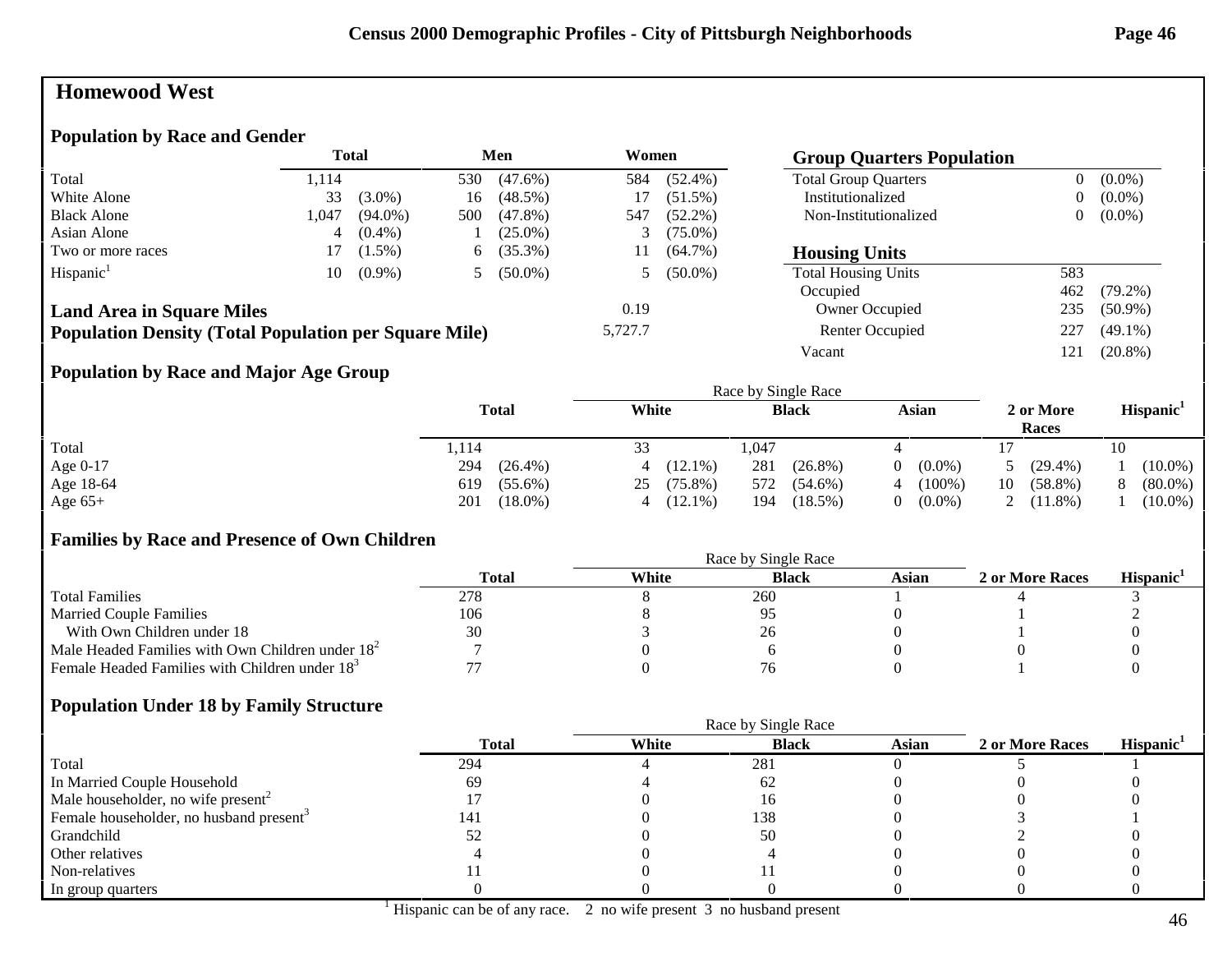# **Knoxville**

## **Population by Race and Gender**

|                                                              |       | <b>Total</b> |       | Men        | Women    | <b>Group Quarters Population</b> |                             |       |            |
|--------------------------------------------------------------|-------|--------------|-------|------------|----------|----------------------------------|-----------------------------|-------|------------|
| Total                                                        | 4.432 |              | 2,052 | $(46.3\%)$ | 2,380    | $(53.7\%)$                       | <b>Total Group Quarters</b> | 16    | $(0.4\%)$  |
| White Alone                                                  | 2,784 | $(62.8\%)$   | 1.311 | $(47.1\%)$ | 1,473    | $(52.9\%)$                       | Institutionalized           | 0     | $(0.0\%)$  |
| <b>Black Alone</b>                                           | 1,481 | $(33.4\%)$   | 666   | $(45.0\%)$ | 815      | $(55.0\%)$                       | Non-Institutionalized       | 16    | $(0.4\%)$  |
| Asian Alone                                                  | 49    | $(1.1\%)$    | 23    | $(46.9\%)$ | 26       | $(53.1\%)$                       |                             |       |            |
| Two or more races                                            | 76    | $(1.7\%)$    | 34    | $(44.7\%)$ | 42       | $(55.3\%)$                       | <b>Housing Units</b>        |       |            |
| Hispanic <sup>1</sup>                                        | 41    | $(0.9\%)$    | 14    | $(34.1\%)$ |          | $(65.9\%)$                       | <b>Total Housing Units</b>  | 1.923 |            |
|                                                              |       |              |       |            |          |                                  | Occupied                    | .684  | $(87.6\%)$ |
| <b>Land Area in Square Miles</b>                             |       |              |       |            | 0.31     |                                  | Owner Occupied              | .140  | $(67.7\%)$ |
| <b>Population Density (Total Population per Square Mile)</b> |       |              |       |            | 14,509.8 |                                  | Renter Occupied             | 544   | $(32.3\%)$ |
|                                                              |       |              |       |            |          |                                  | Vacant                      | 239   | $(12.4\%)$ |

## **Population by Race and Major Age Group**

|            |                     |                    | Race by Single Race |                  |                    |                       |
|------------|---------------------|--------------------|---------------------|------------------|--------------------|-----------------------|
|            | <b>Total</b>        | White              | <b>Black</b>        | Asian            | 2 or More<br>Races | Hispanic <sup>1</sup> |
| Total      | 4,432               | 2,784              | .481                | 49               | 76                 | 41                    |
| Age $0-17$ | 1,260<br>$(28.4\%)$ | 603<br>(21.7%)     | 582<br>$(39.3\%)$   | $(22.4\%)$<br>11 | 43<br>$(56.6\%)$   | $(41.5\%)$            |
| Age 18-64  | $(57.7\%)$<br>2,556 | $(60.3\%)$<br>.679 | 793<br>$(53.5\%)$   | $(67.3\%)$<br>33 | 31<br>$(40.8\%)$   | 23<br>$(56.1\%)$      |
| Age $65+$  | 616 (13.9%)         | $(18.0\%)$<br>502  | 106<br>$(7.2\%)$    | $(10.2\%)$       | $(2.6\%)$          | $(2.4\%)$             |

## **Families by Race and Presence of Own Children**

|                                                            | Race by Single Race |       |              |       |                 |                       |  |
|------------------------------------------------------------|---------------------|-------|--------------|-------|-----------------|-----------------------|--|
|                                                            | <b>Total</b>        | White | <b>Black</b> | Asian | 2 or More Races | Hispanic <sup>1</sup> |  |
| <b>Total Families</b>                                      | .095                | 712   | 353          |       | 10              |                       |  |
| <b>Married Couple Families</b>                             | 559                 | 406   | 138          |       |                 |                       |  |
| With Own Children under 18                                 | 236                 | 154   |              |       |                 |                       |  |
| Male Headed Families with Own Children under $182$         | 49                  | 32    |              |       |                 |                       |  |
| Female Headed Families with Children under 18 <sup>3</sup> | 247                 | 106   | 135          |       |                 |                       |  |

|                                                     |              | Race by Single Race |              |       |                 |                       |
|-----------------------------------------------------|--------------|---------------------|--------------|-------|-----------------|-----------------------|
|                                                     | <b>Total</b> | White               | <b>Black</b> | Asian | 2 or More Races | Hispanic <sup>1</sup> |
| Total                                               | 1,260        | 603                 | 582          |       | 43              |                       |
| In Married Couple Household                         | 483          | 297                 | 166          |       |                 |                       |
| Male householder, no wife present <sup>2</sup>      | 74           | 39                  | 28           |       |                 |                       |
| Female householder, no husband present <sup>3</sup> | 515          | 199                 | 283          |       |                 |                       |
| Grandchild                                          | 119          | 50                  | 61           |       |                 |                       |
| Other relatives                                     |              |                     |              |       |                 |                       |
| Non-relatives                                       | 39           |                     |              |       |                 |                       |
| In group quarters                                   |              |                     |              |       |                 |                       |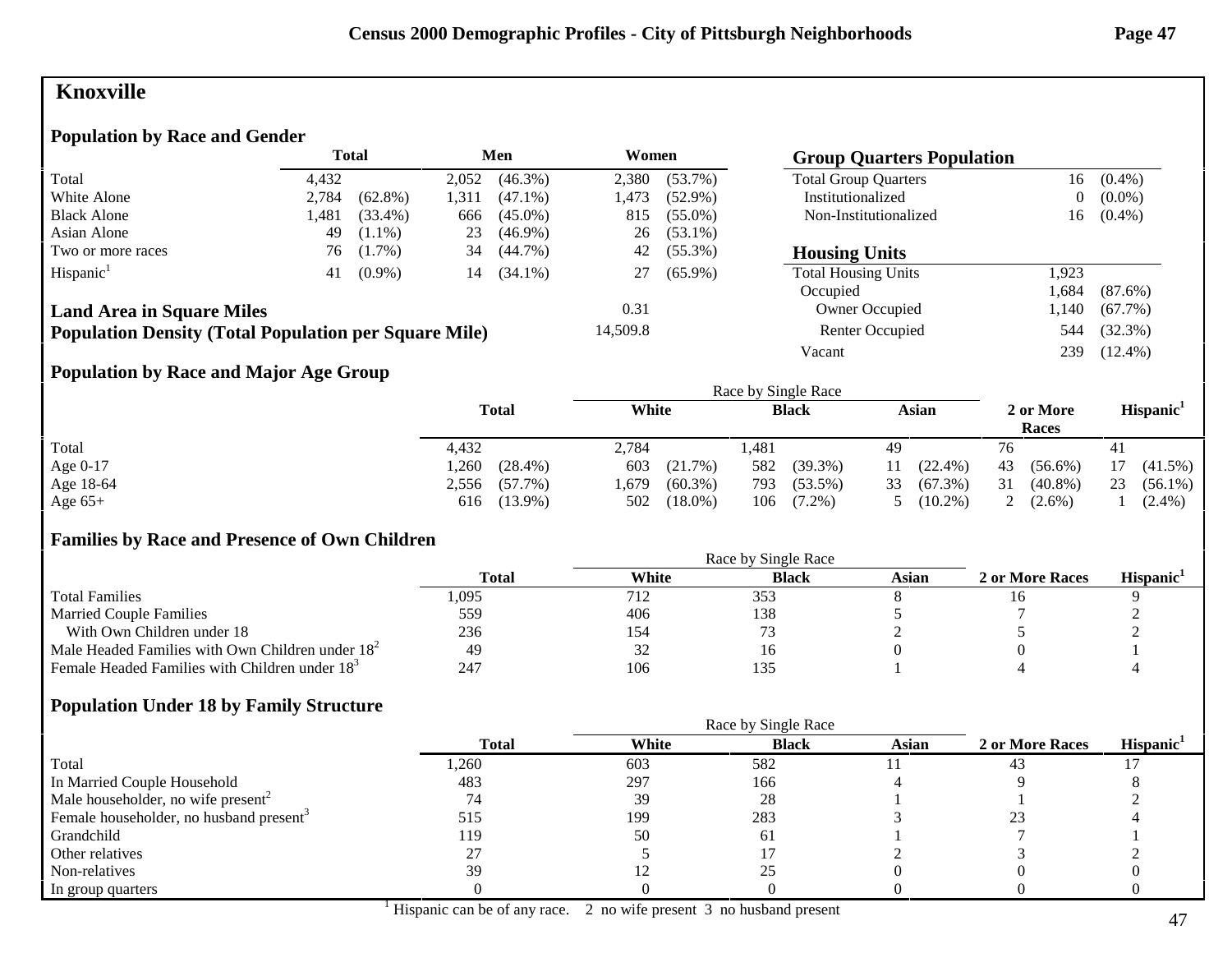## **Larimer**

## **Population by Race and Gender**

|                                                              |       | <b>Total</b><br>Men |      |            | Women   |            | <b>Group Quarters Population</b> |       |            |
|--------------------------------------------------------------|-------|---------------------|------|------------|---------|------------|----------------------------------|-------|------------|
| Total                                                        | 2,602 |                     | .105 | $(42.5\%)$ | l.497   | $(57.5\%)$ | <b>Total Group Quarters</b>      | 206   | $(7.9\%)$  |
| White Alone                                                  | 221   | $(8.5\%)$           | 64   | $(29.0\%)$ | 157     | $(71.0\%)$ | Institutionalized                | 206   | $(7.9\%)$  |
| <b>Black Alone</b>                                           | 2,287 | $(87.9\%)$          | .000 | $(43.7\%)$ | 1,287   | $(56.3\%)$ | Non-Institutionalized            | 0     | $(0.0\%)$  |
| Asian Alone                                                  |       | $(0.7\%)$           | 11   | $(64.7\%)$ | 6       | $(35.3\%)$ |                                  |       |            |
| Two or more races                                            | 52    | $(2.0\%)$           | 21   | $(40.4\%)$ | 31      | $(59.6\%)$ | <b>Housing Units</b>             |       |            |
| Hispanic <sup>1</sup>                                        | 37    | $(1.4\%)$           |      | $(45.9\%)$ | 20      | $(54.1\%)$ | <b>Total Housing Units</b>       | 1.428 |            |
|                                                              |       |                     |      |            |         |            | Occupied                         | .005  | $(70.4\%)$ |
| <b>Land Area in Square Miles</b>                             |       |                     |      |            | 0.44    |            | Owner Occupied                   | 431   | $(42.9\%)$ |
| <b>Population Density (Total Population per Square Mile)</b> |       |                     |      |            | 5,901.6 |            | Renter Occupied                  | 574   | $(57.1\%)$ |
|                                                              |       |                     |      |            |         |            | Vacant                           | 423   | $(29.6\%)$ |

## **Population by Race and Major Age Group**

|            |                    |                   | Race by Single Race |                 |                    |                       |
|------------|--------------------|-------------------|---------------------|-----------------|--------------------|-----------------------|
|            | <b>Total</b>       | White             | <b>Black</b>        | Asian           | 2 or More<br>Races | Hispanic <sup>1</sup> |
| Total      | 2,602              | 221               | 2,287               |                 | 52                 |                       |
| Age $0-17$ | 707<br>$(27.2\%)$  | $(11.8\%)$<br>26  | (28.3%)<br>647      | $(47.1\%)$<br>8 | (32.7%)<br>17      | (29.7%)<br>11         |
| Age 18-64  | $(48.3\%)$<br>.257 | $(29.0\%)$<br>64  | 1,146<br>$(50.1\%)$ | $(47.1\%)$<br>8 | 28<br>$(53.8\%)$   | $(35.1\%)$<br>13      |
| Age $65+$  | 638<br>$(24.5\%)$  | 131<br>$(59.3\%)$ | 494<br>$(21.6\%)$   | $(5.9\%)$       | $(13.5\%)$         | $(35.1\%)$            |

## **Families by Race and Presence of Own Children**

|                                                            | Race by Single Race |       |              |       |                 |                       |  |  |
|------------------------------------------------------------|---------------------|-------|--------------|-------|-----------------|-----------------------|--|--|
|                                                            | <b>Total</b>        | White | <b>Black</b> | Asian | 2 or More Races | Hispanic <sup>1</sup> |  |  |
| <b>Total Families</b>                                      | 558                 | 23    | 51           |       |                 |                       |  |  |
| <b>Married Couple Families</b>                             |                     |       | 154          |       |                 |                       |  |  |
| With Own Children under 18                                 |                     |       | 58           |       |                 |                       |  |  |
| Male Headed Families with Own Children under $182$         | 26                  |       | ت            |       |                 |                       |  |  |
| Female Headed Families with Children under 18 <sup>3</sup> | 156                 |       | 148          |       |                 |                       |  |  |

|                                                     |              | Race by Single Race |              |              |                 |                       |  |
|-----------------------------------------------------|--------------|---------------------|--------------|--------------|-----------------|-----------------------|--|
|                                                     | <b>Total</b> | White               | <b>Black</b> | <b>Asian</b> | 2 or More Races | Hispanic <sup>1</sup> |  |
| Total                                               | 707          | 26                  | 647          |              |                 |                       |  |
| In Married Couple Household                         | 132          |                     | 120          |              |                 |                       |  |
| Male householder, no wife present <sup>2</sup>      | 44           |                     | 4.           |              |                 |                       |  |
| Female householder, no husband present <sup>3</sup> | 326          |                     | 317          |              |                 |                       |  |
| Grandchild                                          | 106          |                     | 102          |              |                 |                       |  |
| Other relatives                                     | 36           |                     | 36           |              |                 |                       |  |
| Non-relatives                                       |              |                     | າາ           |              |                 |                       |  |
| In group quarters                                   | 39           | 24                  |              |              |                 |                       |  |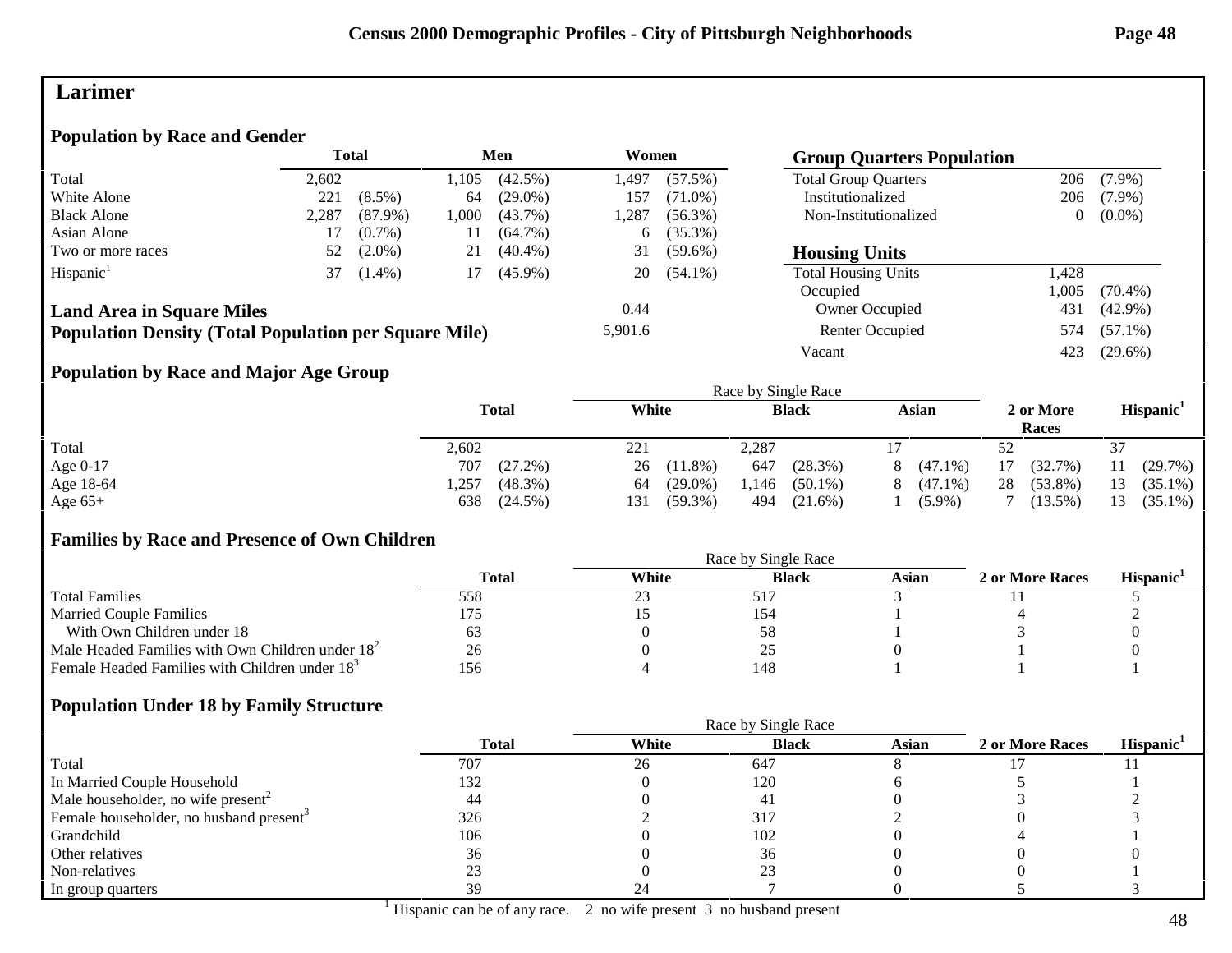## **Lincoln Place**

#### **Population by Race and Gender**

|                                                              |       | <b>Total</b> |       | Men        | Women   |            | <b>Group Quarters Population</b> |      |            |
|--------------------------------------------------------------|-------|--------------|-------|------------|---------|------------|----------------------------------|------|------------|
| Total                                                        | 3.671 |              | .756  | $(47.8\%)$ | 1.915   | $(52.2\%)$ | <b>Total Group Quarters</b>      |      | $(0.0\%)$  |
| White Alone                                                  | 3,623 | $(98.7\%)$   | 1,732 | $(47.8\%)$ | 1,891   | $(52.2\%)$ | Institutionalized                |      | $(0.0\%)$  |
| <b>Black Alone</b>                                           | 18    | $(0.5\%)$    | 10    | $(55.6\%)$ | 8       | $(44.4\%)$ | Non-Institutionalized            | 0    | $(0.0\%)$  |
| Asian Alone                                                  |       | $(0.3\%)$    | 4     | $(36.4\%)$ |         | $(63.6\%)$ |                                  |      |            |
| Two or more races                                            | 16    | $(0.4\%)$    | 8     |            |         |            | <b>Housing Units</b>             |      |            |
| Hispanic <sup>1</sup>                                        | 25    | $(0.7\%)$    | 10    | $(40.0\%)$ | 15      | $(60.0\%)$ | <b>Total Housing Units</b>       | .619 |            |
|                                                              |       |              |       |            |         |            | Occupied                         | .540 | $(95.1\%)$ |
| <b>Land Area in Square Miles</b>                             |       |              |       |            | 0.97    |            | <b>Owner Occupied</b>            | .344 | $(87.3\%)$ |
| <b>Population Density (Total Population per Square Mile)</b> |       |              |       |            | 3,773.8 |            | Renter Occupied                  | 196  | $(12.7\%)$ |
|                                                              |       |              |       |            |         |            | Vacant                           | 79   | $(4.9\%)$  |

## **Population by Race and Major Age Group**

|            |                     |                   |                 | Race by Single Race |            |                    |    |                       |
|------------|---------------------|-------------------|-----------------|---------------------|------------|--------------------|----|-----------------------|
|            | <b>Total</b>        | White             |                 | <b>Black</b>        | Asian      | 2 or More<br>Races |    | Hispanic <sup>1</sup> |
| Total      | 3,671               | 3,623             |                 |                     |            | 16                 | 25 |                       |
| Age $0-17$ | 769                 | $(20.9\%)$<br>748 | $(20.6\%)$<br>Q | $(50.0\%)$          | $(45.5\%)$ |                    |    | $(28.0\%)$            |
| Age 18-64  | 2,186<br>$(59.5\%)$ | 2,160             | $(59.6\%)$<br>Q | $(50.0\%)$          | $(45.5\%)$ | 10                 |    | $(56.0\%)$            |
| Age $65+$  | $(19.5\%)$<br>716   | 715               | (19.7%)<br>0.   | $(0.0\%)$           | $(9.1\%)$  |                    |    | $(16.0\%)$            |

## **Families by Race and Presence of Own Children**

|                                                            | Total | White | <b>Black</b> | Asian | 2 or More Races | <b>Hispanic</b> |
|------------------------------------------------------------|-------|-------|--------------|-------|-----------------|-----------------|
| <b>Total Families</b>                                      | .035  | 1,027 |              |       |                 |                 |
| <b>Married Couple Families</b>                             | 806   | 799   |              |       |                 |                 |
| With Own Children under 18                                 | 320   | 316   |              |       |                 |                 |
| Male Headed Families with Own Children under $182$         |       | ∠.    |              |       |                 |                 |
| Female Headed Families with Children under 18 <sup>3</sup> |       | 60    |              |       |                 |                 |

|                                                     |              | Race by Single Race |              |       |                 |                       |
|-----------------------------------------------------|--------------|---------------------|--------------|-------|-----------------|-----------------------|
|                                                     | <b>Total</b> | White               | <b>Black</b> | Asian | 2 or More Races | Hispanic <sup>1</sup> |
| Total                                               | 769          | 748                 |              |       |                 |                       |
| In Married Couple Household                         | 581          | 564                 |              |       |                 |                       |
| Male householder, no wife present <sup>2</sup>      | 44           | 44                  |              |       |                 |                       |
| Female householder, no husband present <sup>3</sup> |              |                     |              |       |                 |                       |
| Grandchild                                          | 30           | 28                  |              |       |                 |                       |
| Other relatives                                     |              |                     |              |       |                 |                       |
| Non-relatives                                       |              |                     |              |       |                 |                       |
| In group quarters                                   |              |                     |              |       |                 |                       |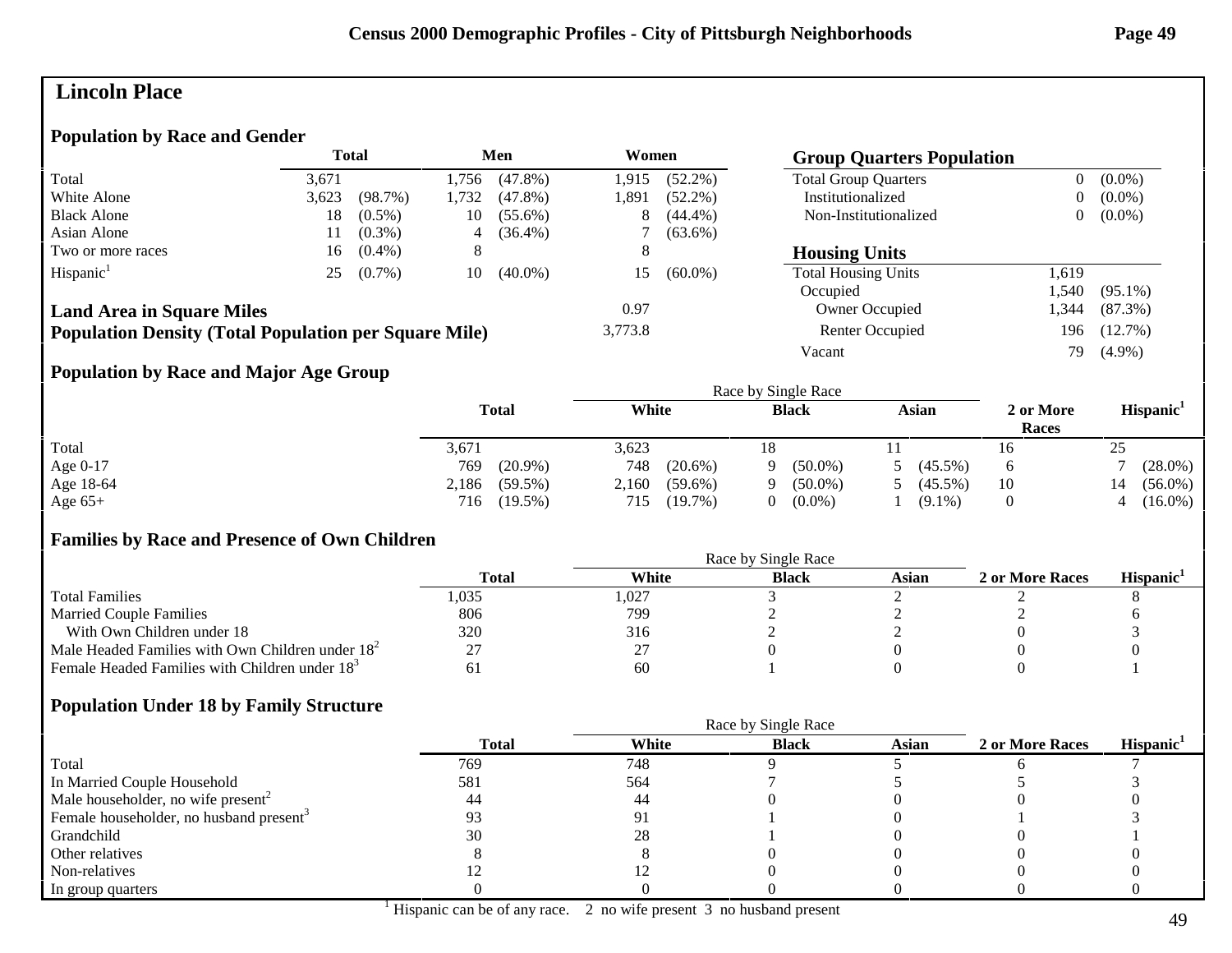## **Lincoln-Larimer**

#### **Population by Race and Gender**

|                                                              |       | <b>Total</b> |       | Men        | Women   |            | <b>Group Quarters Population</b> |       |            |
|--------------------------------------------------------------|-------|--------------|-------|------------|---------|------------|----------------------------------|-------|------------|
| Total                                                        | 5,550 |              | 2,584 | $(46.6\%)$ | 2,966   | $(53.4\%)$ | <b>Total Group Quarters</b>      | 765   | $(13.8\%)$ |
| White Alone                                                  | 463   | $(8.3\%)$    | 316   | $(68.3\%)$ | 147     | (31.7%)    | Institutionalized                | 459   | $(8.3\%)$  |
| <b>Black Alone</b>                                           | 4.924 | (88.7%)      | 2,189 | $(44.5\%)$ | 2,735   | $(55.5\%)$ | Non-Institutionalized            | 306   | $(5.5\%)$  |
| Asian Alone                                                  | 6     | $(0.1\%)$    |       | $(50.0\%)$ |         | $(50.0\%)$ |                                  |       |            |
| Two or more races                                            | 121   | $(2.2\%)$    | 58    | $(47.9\%)$ | 63      | $(52.1\%)$ | <b>Housing Units</b>             |       |            |
| Hispanic <sup>1</sup>                                        | 55    | $(1.0\%)$    | 26    | $(47.3\%)$ | 29      | $(52.7\%)$ | <b>Total Housing Units</b>       | 2,319 |            |
|                                                              |       |              |       |            |         |            | Occupied                         | 2.004 | $(86.4\%)$ |
| <b>Land Area in Square Miles</b>                             |       |              |       |            | 1.75    |            | Owner Occupied                   | .,299 | $(64.8\%)$ |
| <b>Population Density (Total Population per Square Mile)</b> |       |              |       |            | 3,164.1 |            | Renter Occupied                  | 705   | $(35.2\%)$ |
|                                                              |       |              |       |            |         |            | Vacant                           | 315   | $(13.6\%)$ |

## **Population by Race and Major Age Group**

|           |                     |                   | Race by Single Race |                 |                    |                       |
|-----------|---------------------|-------------------|---------------------|-----------------|--------------------|-----------------------|
|           | <b>Total</b>        | White             | <b>Black</b>        | Asian           | 2 or More<br>Races | Hispanic <sup>1</sup> |
| Total     | 5,550               | 463               | 4.924               |                 | 121                | 55                    |
| Age 0-17  | $(26.4\%)$<br>.463  | $(11.7\%)$<br>54  | 1,340<br>$(27.2\%)$ | $(33.3\%)$<br>2 | 57<br>$(47.1\%)$   | 20<br>$(36.4\%)$      |
| Age 18-64 | 2,855<br>$(51.4\%)$ | $(38.0\%)$<br>176 | 2,597<br>(52.7%)    | $(16.7\%)$      | 57<br>$(47.1\%)$   | 31<br>$(56.4\%)$      |
| Age $65+$ | $(22.2\%)$<br>.232  | $(50.3\%)$<br>233 | 987<br>$(20.0\%)$   | $(50.0\%)$      | $(5.8\%)$          | $(7.3\%)$             |

## **Families by Race and Presence of Own Children**

|                                                            | Total                    | White | <b>Black</b> | Asian | 2 or More Races | <b>Hispanic</b> |
|------------------------------------------------------------|--------------------------|-------|--------------|-------|-----------------|-----------------|
| <b>Total Families</b>                                      | $\pm$ , $\angle$ 1 $\pm$ | 43    | 1,211        |       |                 |                 |
| <b>Married Couple Families</b>                             | 542                      | ل ک   | 510          |       |                 |                 |
| With Own Children under 18                                 | 131                      |       | 126          |       |                 |                 |
| Male Headed Families with Own Children under $182$         |                          |       |              |       |                 |                 |
| Female Headed Families with Children under 18 <sup>3</sup> | 337                      |       | 320          |       |                 |                 |

#### **Population Under 18 by Family Structure**

|                                                     | <b>Total</b> | White | <b>Black</b> | Asian | 2 or More Races | Hispanic <sup>1</sup> |
|-----------------------------------------------------|--------------|-------|--------------|-------|-----------------|-----------------------|
| Total                                               | l,463        | 54    | 1,340        |       |                 | 20                    |
| In Married Couple Household                         | 271          |       | 248          |       |                 |                       |
| Male householder, no wife present <sup>2</sup>      |              |       | 69           |       |                 |                       |
| Female householder, no husband present <sup>3</sup> | 616          |       | 584          |       |                 |                       |
| Grandchild                                          | 224          |       | 218          |       |                 |                       |
| Other relatives                                     | JΖ           |       | 50           |       |                 |                       |
| Non-relatives                                       | 48           |       | 44           |       |                 |                       |
| In group quarters                                   | 180          | 38    | 127          |       |                 |                       |

<sup>1</sup> Hispanic can be of any race. 2 no wife present 3 no husband present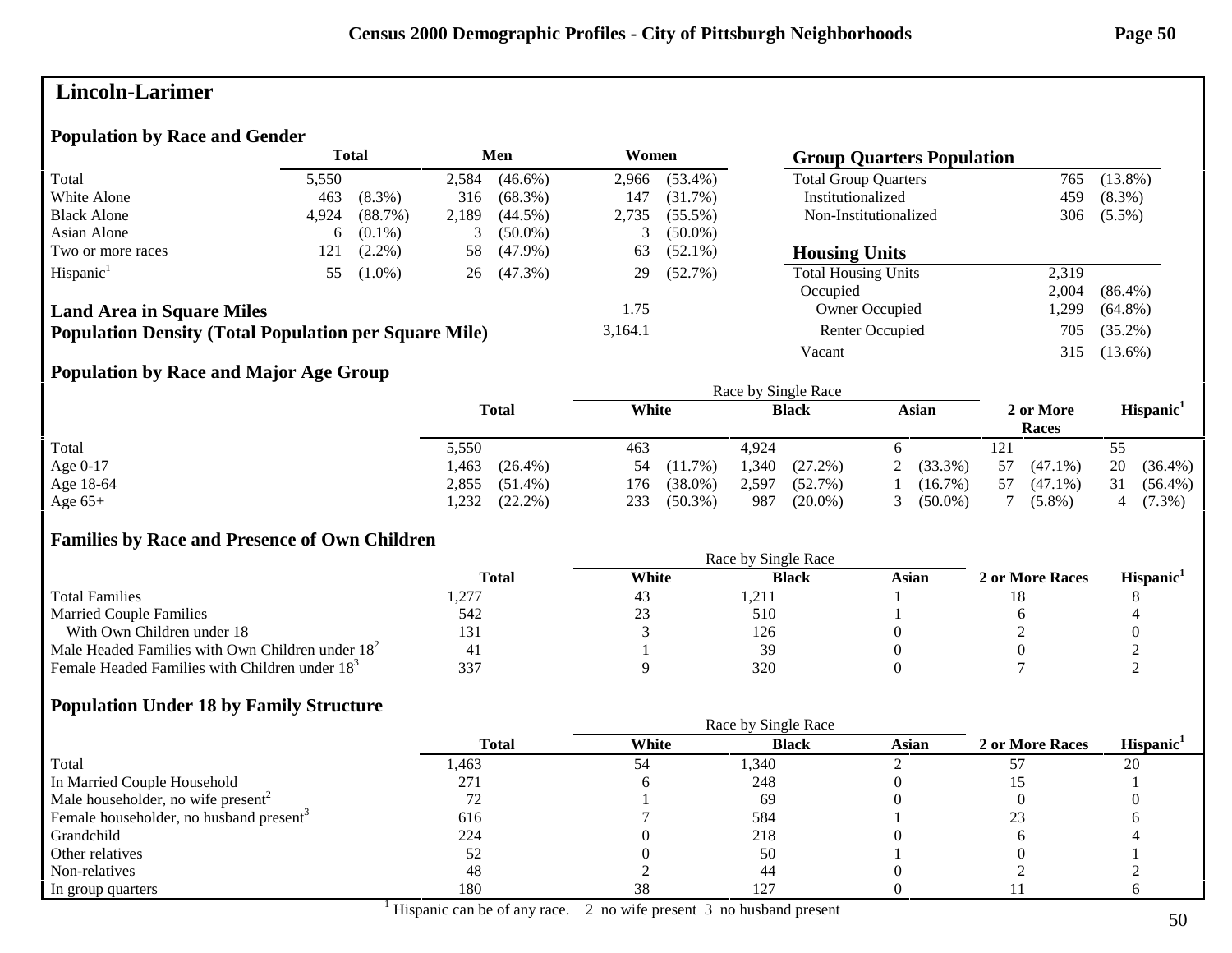# **Lower Lawrenceville**

## **Population by Race and Gender**

|                                                              | <b>Total</b> |            |      | Men<br>Women |         |            | <b>Group Quarters Population</b> |       |            |
|--------------------------------------------------------------|--------------|------------|------|--------------|---------|------------|----------------------------------|-------|------------|
| Total                                                        | 2,585        |            | ,250 | $(48.4\%)$   | 1,335   | $(51.6\%)$ | <b>Total Group Quarters</b>      | 31    | $(1.2\%)$  |
| White Alone                                                  | .866         | $(72.2\%)$ | 924  | $(49.5\%)$   | 942     | $(50.5\%)$ | Institutionalized                | 0     | $(0.0\%)$  |
| <b>Black Alone</b>                                           | 583          | (22.6%)    | 255  | $(43.7\%)$   | 328     | $(56.3\%)$ | Non-Institutionalized            | 31    | $(1.2\%)$  |
| Asian Alone                                                  | 50           | $(1.9\%)$  | 26   | $(52.0\%)$   | 24      | $(48.0\%)$ |                                  |       |            |
| Two or more races                                            | 75           | $(2.9\%)$  | 42   | $(56.0\%)$   | 33      | $(44.0\%)$ | <b>Housing Units</b>             |       |            |
| Hispanic <sup>1</sup>                                        | 21           | $(0.8\%)$  | 12   | $(57.1\%)$   | 9       | $(42.9\%)$ | <b>Total Housing Units</b>       | 1,448 |            |
|                                                              |              |            |      |              |         |            | Occupied                         | .252  | $(86.5\%)$ |
| <b>Land Area in Square Miles</b>                             |              |            |      |              | 0.41    |            | Owner Occupied                   | 528   | $(42.2\%)$ |
| <b>Population Density (Total Population per Square Mile)</b> |              |            |      |              | 6,362.4 |            | Renter Occupied                  | 724   | $(57.8\%)$ |
|                                                              |              |            |      |              |         |            | Vacant                           | 196   | $(13.5\%)$ |

## **Population by Race and Major Age Group**

|            |                     |                    | Race by Single Race |                  |                    |                       |
|------------|---------------------|--------------------|---------------------|------------------|--------------------|-----------------------|
|            | <b>Total</b>        | White              | <b>Black</b>        | Asian            | 2 or More<br>Races | Hispanic <sup>1</sup> |
| Total      | 2,585               | .866               | 583                 | 50               |                    | 21                    |
| Age $0-17$ | $(21.5\%)$<br>556   | 298<br>$(16.0\%)$  | 209<br>$(35.8\%)$   | $(20.0\%)$<br>10 | 36<br>$(48.0\%)$   | $(38.1\%)$            |
| Age 18-64  | $(60.9\%)$<br>1,575 | ,150<br>$(61.6\%)$ | 343<br>$(58.8\%)$   | 38<br>$(76.0\%)$ | $(48.0\%)$<br>36   | 13<br>$(61.9\%)$      |
| Age $65+$  | 454<br>$(17.6\%)$   | $(22.4\%)$<br>418  | $(5.3\%)$<br>31     | $(4.0\%)$        | $(4.0\%)$          | $(0.0\%)$             |

#### **Families by Race and Presence of Own Children**

|                                                            | Total | White | <b>Black</b> | Asian | 2 or More Races | <b>Hispanic</b> |
|------------------------------------------------------------|-------|-------|--------------|-------|-----------------|-----------------|
| <b>Total Families</b>                                      | 562   | 403   | 135          |       |                 |                 |
| <b>Married Couple Families</b>                             | 279   | 241   |              |       |                 |                 |
| With Own Children under 18                                 | 109   | 86    |              |       |                 |                 |
| Male Headed Families with Own Children under $182$         |       |       |              |       |                 |                 |
| Female Headed Families with Children under 18 <sup>3</sup> | 142   | 54    |              |       |                 |                 |

|                                                     |              | Race by Single Race |              |       |                 |                       |  |  |
|-----------------------------------------------------|--------------|---------------------|--------------|-------|-----------------|-----------------------|--|--|
|                                                     | <b>Total</b> | White               | <b>Black</b> | Asian | 2 or More Races | Hispanic <sup>1</sup> |  |  |
| Total                                               | 556          | 298                 | 209          | 10    | 36              |                       |  |  |
| In Married Couple Household                         | 216          | 172                 | 24           |       |                 |                       |  |  |
| Male householder, no wife present <sup>2</sup>      |              |                     |              |       |                 |                       |  |  |
| Female householder, no husband present <sup>3</sup> | 242          | 68                  | 156          |       | 1 O             |                       |  |  |
| Grandchild                                          | 40           |                     |              |       |                 |                       |  |  |
| Other relatives                                     |              |                     |              |       |                 |                       |  |  |
| Non-relatives                                       |              |                     |              |       |                 |                       |  |  |
| In group quarters                                   |              |                     |              |       |                 |                       |  |  |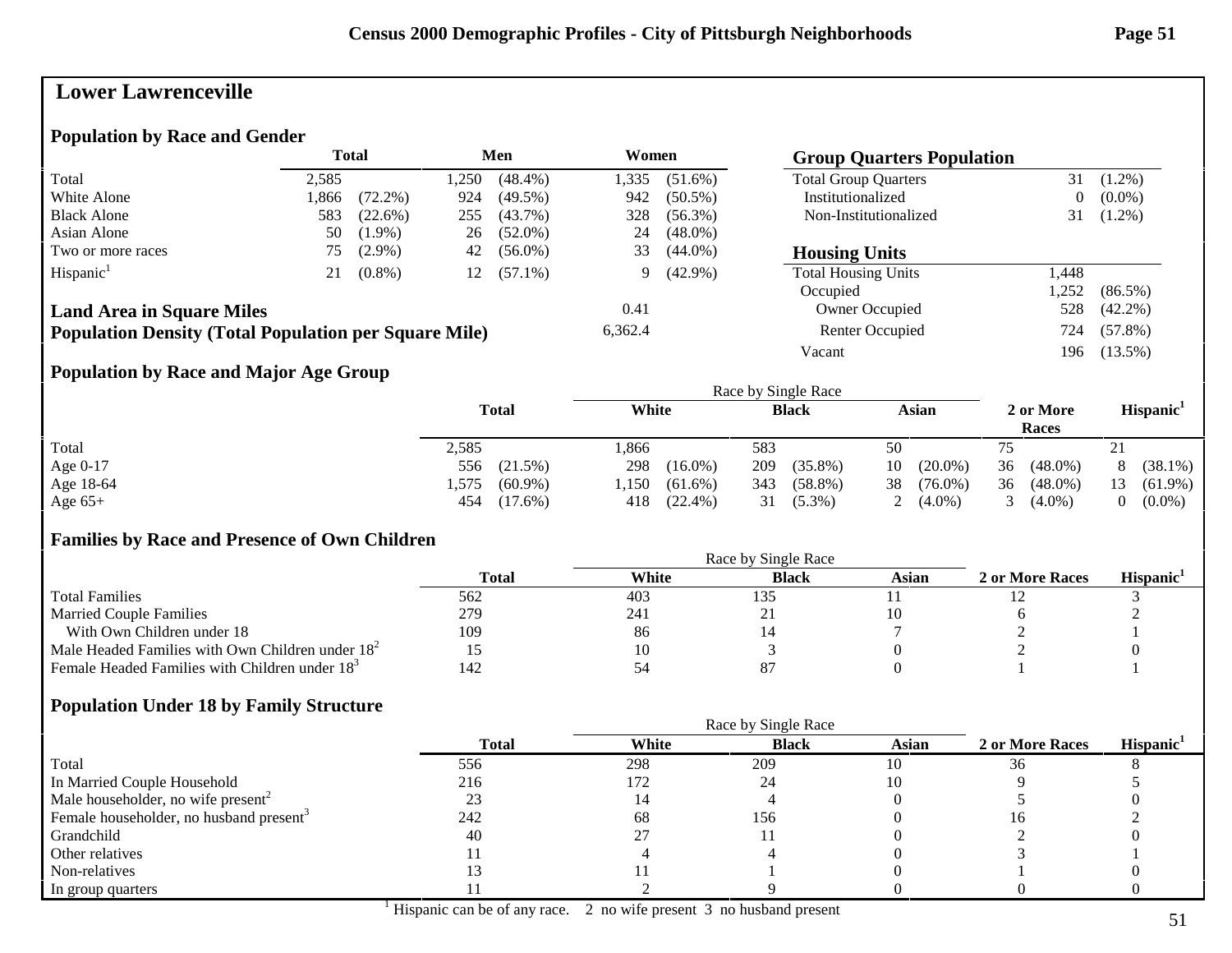## **Manchester**

#### **Population by Race and Gender**

|                                                              | <b>Total</b><br>Men |            |      |            |         | Women      |                             | <b>Group Quarters Population</b> |            |  |
|--------------------------------------------------------------|---------------------|------------|------|------------|---------|------------|-----------------------------|----------------------------------|------------|--|
| Total                                                        | 2.506               |            | .088 | $(43.4\%)$ | l.418   | $(56.6\%)$ | <b>Total Group Quarters</b> | 39                               | $(1.6\%)$  |  |
| White Alone                                                  | 303                 | $(12.1\%)$ | 148  | $(48.8\%)$ | 155     | $(51.2\%)$ | Institutionalized           | $\overline{0}$                   | $(0.0\%)$  |  |
| <b>Black Alone</b>                                           | 2.143               | $(85.5\%)$ | 917  | $(42.8\%)$ | 1,226   | $(57.2\%)$ | Non-Institutionalized       | 39                               | $(1.6\%)$  |  |
| Asian Alone                                                  |                     | $(0.3\%)$  | 4    | $(57.1\%)$ |         | $(42.9\%)$ |                             |                                  |            |  |
| Two or more races                                            | 43                  | $(1.7\%)$  | 13   | $(30.2\%)$ | 30      | $(69.8\%)$ | <b>Housing Units</b>        |                                  |            |  |
| Hispanic <sup>1</sup>                                        | 16                  | $(0.6\%)$  |      | $(31.3\%)$ | 11      | $(68.8\%)$ | <b>Total Housing Units</b>  | 1,348                            |            |  |
|                                                              |                     |            |      |            |         |            | Occupied                    | .084                             | $(80.4\%)$ |  |
| <b>Land Area in Square Miles</b>                             |                     |            |      |            | 0.27    |            | Owner Occupied              | 472                              | $(43.5\%)$ |  |
| <b>Population Density (Total Population per Square Mile)</b> |                     |            |      |            | 9,235.9 |            | Renter Occupied             | 612                              | $(56.5\%)$ |  |
|                                                              |                     |            |      |            |         |            | Vacant                      | 264                              | $(19.6\%)$ |  |

## **Population by Race and Major Age Group**

|            |                    |                   | Race by Single Race |                       |                    |                       |
|------------|--------------------|-------------------|---------------------|-----------------------|--------------------|-----------------------|
|            | <b>Total</b>       | White             | <b>Black</b>        | Asian                 | 2 or More<br>Races | Hispanic <sup>1</sup> |
| Total      | 2,506              | 303               | 2.143               |                       | 43                 | 16                    |
| Age $0-17$ | (27.7%)<br>694     | 20<br>$(6.6\%)$   | $(30.6\%)$<br>655   | $(0.0\%)$<br>$\Omega$ | $(37.2\%)$<br>16   | $(6.3\%)$             |
| Age 18-64  | $(58.8\%)$<br>.473 | $(71.3\%)$<br>216 | 1,219<br>$(56.9\%)$ | $(100\%)$             | 24<br>$(55.8\%)$   | $(81.3\%)$            |
| Age $65+$  | 339<br>$(13.5\%)$  | $(22.1\%)$<br>67  | 269<br>$(12.6\%)$   | $(0.0\%)$             | $(7.0\%)$          | $(12.5\%)$            |

## **Families by Race and Presence of Own Children**

|                                                            | Race by Single Race |       |              |       |                 |                 |  |
|------------------------------------------------------------|---------------------|-------|--------------|-------|-----------------|-----------------|--|
|                                                            | Total               | White | <b>Black</b> | Asian | 2 or More Races | <b>Hispanic</b> |  |
| <b>Total Families</b>                                      | 598                 | سے ب  | 536          |       |                 |                 |  |
| <b>Married Couple Families</b>                             | 224                 | ىدر   | 188          |       |                 |                 |  |
| With Own Children under 18                                 | 83                  |       |              |       |                 |                 |  |
| Male Headed Families with Own Children under $182$         | ۱Q                  |       |              |       |                 |                 |  |
| Female Headed Families with Children under 18 <sup>3</sup> | 76                  |       | 167          |       |                 |                 |  |

|                                                     |              | Race by Single Race |              |       |                 |                       |  |  |
|-----------------------------------------------------|--------------|---------------------|--------------|-------|-----------------|-----------------------|--|--|
|                                                     | <b>Total</b> | White               | <b>Black</b> | Asian | 2 or More Races | Hispanic <sup>1</sup> |  |  |
| Total                                               | 694          | 20                  | 655          |       |                 |                       |  |  |
| In Married Couple Household                         | 138          |                     | 126          |       |                 |                       |  |  |
| Male householder, no wife present <sup>2</sup>      |              |                     | 30           |       |                 |                       |  |  |
| Female householder, no husband present <sup>3</sup> | 346          |                     | 328          |       |                 |                       |  |  |
| Grandchild                                          | 140          |                     | 132          |       |                 |                       |  |  |
| Other relatives                                     | 20           |                     | 20           |       |                 |                       |  |  |
| Non-relatives                                       |              |                     |              |       |                 |                       |  |  |
| In group quarters                                   |              |                     |              |       |                 |                       |  |  |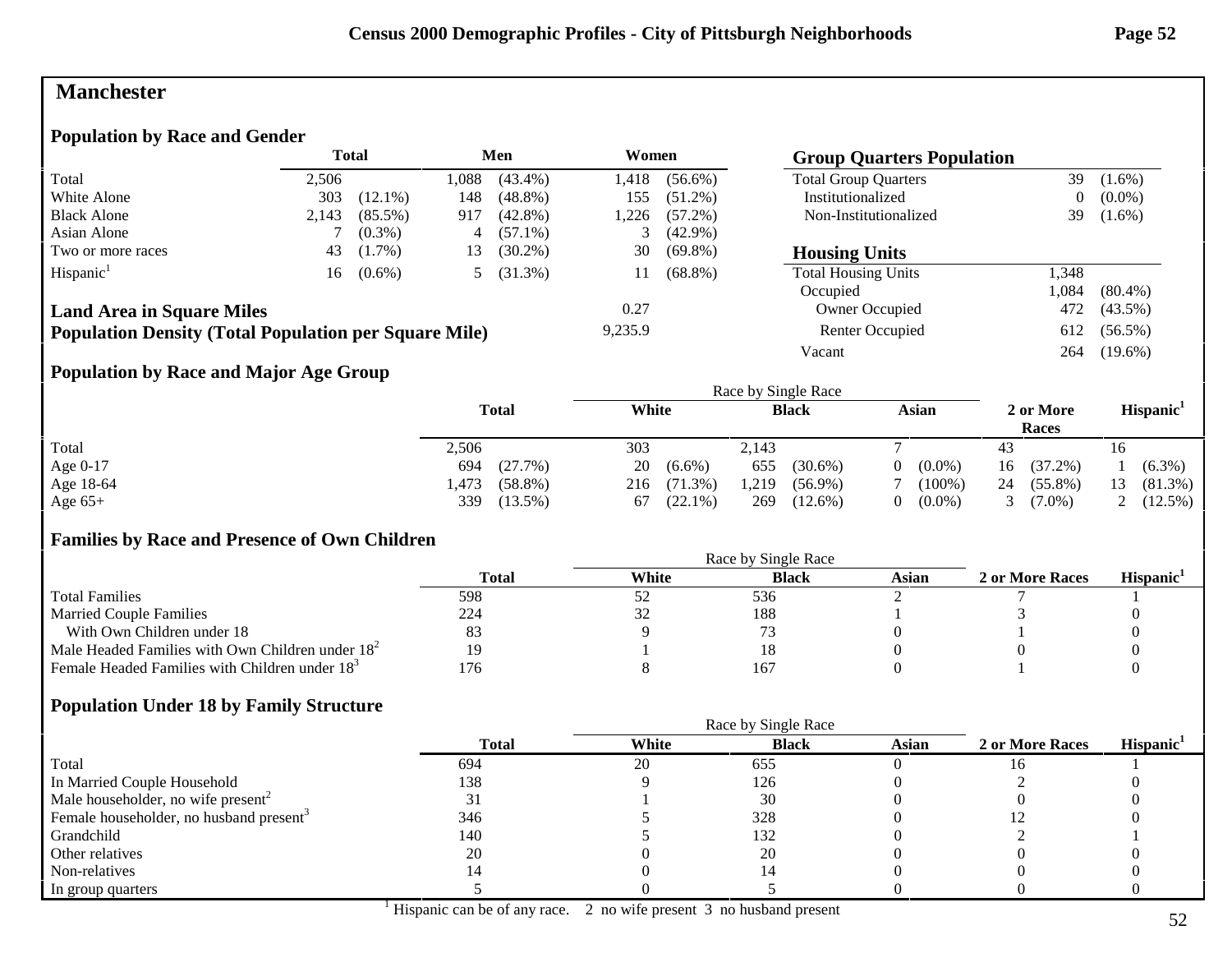## **Marshall-Shade.**

#### **Population by Race and Gender**

|                                                              | <b>Total</b><br>Men |            |       | Women      |         | <b>Group Quarters Population</b> |                             |        |            |
|--------------------------------------------------------------|---------------------|------------|-------|------------|---------|----------------------------------|-----------------------------|--------|------------|
| Total                                                        | 6.951               |            | 4,262 | $(61.3\%)$ | 2,689   | (38.7%)                          | <b>Total Group Quarters</b> | .814   | $(26.1\%)$ |
| White Alone                                                  | 4,585               | $(66.0\%)$ | 2,498 | $(54.5\%)$ | 2,087   | $(45.5\%)$                       | Institutionalized           | .797.ء | $(25.9\%)$ |
| <b>Black Alone</b>                                           | 2,142               | $(30.8\%)$ | 1,624 | $(75.8\%)$ | 518     | $(24.2\%)$                       | Non-Institutionalized       |        | $(0.2\%)$  |
| Asian Alone                                                  | 13                  | $(0.2\%)$  | -9    | $(69.2\%)$ | 4       | $(30.8\%)$                       |                             |        |            |
| Two or more races                                            | 104                 | $(1.5\%)$  | 43    | $(41.3\%)$ | 61      | (58.7%)                          | <b>Housing Units</b>        |        |            |
| Hispanic <sup>1</sup>                                        | 135                 | $(1.9\%)$  | 116   | $(85.9\%)$ | 19      | $(14.1\%)$                       | <b>Total Housing Units</b>  | 2,448  |            |
|                                                              |                     |            |       |            |         |                                  | Occupied                    | 2,128  | $(86.9\%)$ |
| <b>Land Area in Square Miles</b>                             |                     |            |       |            | 1.25    |                                  | <b>Owner Occupied</b>       | l.471  | $(69.1\%)$ |
| <b>Population Density (Total Population per Square Mile)</b> |                     |            |       |            | 5,544.6 |                                  | Renter Occupied             | 657    | $(30.9\%)$ |
|                                                              |                     |            |       |            |         |                                  | Vacant                      | 320    | $(13.1\%)$ |

## **Population by Race and Major Age Group**

|            |                     |                     | Race by Single Race |                  |                    |                       |
|------------|---------------------|---------------------|---------------------|------------------|--------------------|-----------------------|
|            | <b>Total</b>        | White               | <b>Black</b>        | Asian            | 2 or More<br>Races | Hispanic <sup>1</sup> |
| Total      | 6,951               | 4,585               | 2,142               |                  | 104                | 135                   |
| Age $0-17$ | ,302<br>(18.7%)     | 867<br>$(18.9\%)$   | 359<br>$(16.8\%)$   | 2 $(15.4\%)$     | $(49.0\%)$<br>51   | 13<br>$(9.6\%)$       |
| Age 18-64  | $(69.0\%)$<br>4,796 | $(63.5\%)$<br>2,913 | 1,738<br>$(81.1\%)$ | $(84.6\%)$<br>11 | 50<br>$(48.1\%)$   | 121<br>$(89.6\%)$     |
| Age $65+$  | $(12.3\%)$<br>853   | 805<br>$(17.6\%)$   | $(2.1\%)$<br>45     | $(0.0\%)$        | $(2.9\%)$          | $(0.7\%)$             |

#### **Families by Race and Presence of Own Children**

|                                                            | Total | White | <b>Black</b> | Asian | 2 or More Races | <b>Hispanic</b> |
|------------------------------------------------------------|-------|-------|--------------|-------|-----------------|-----------------|
| <b>Total Families</b>                                      | 348.، | l.087 | 238          |       |                 |                 |
| <b>Married Couple Families</b>                             | 756   | 664   | 85           |       |                 |                 |
| With Own Children under 18                                 | 314   | 247   | 62           |       |                 |                 |
| Male Headed Families with Own Children under $182$         |       | 3.    |              |       |                 |                 |
| Female Headed Families with Children under 18 <sup>3</sup> | 263   | 151   | 100          |       |                 |                 |

|                                                     |              |       | Race by Single Race |              |                 |                       |
|-----------------------------------------------------|--------------|-------|---------------------|--------------|-----------------|-----------------------|
|                                                     | <b>Total</b> | White | <b>Black</b>        | <b>Asian</b> | 2 or More Races | Hispanic <sup>1</sup> |
| Total                                               | 1,302        | 867   | 359                 |              |                 |                       |
| In Married Couple Household                         | 577          | 449   | 109                 |              |                 |                       |
| Male householder, no wife present <sup>2</sup>      | 69           | 46    |                     |              |                 |                       |
| Female householder, no husband present <sup>3</sup> | 485          | 263   | 182                 |              |                 |                       |
| Grandchild                                          | 110          |       | 32                  |              |                 |                       |
| Other relatives                                     |              | 20    |                     |              |                 |                       |
| Non-relatives                                       | 30           |       |                     |              |                 |                       |
| In group quarters                                   |              |       |                     |              |                 |                       |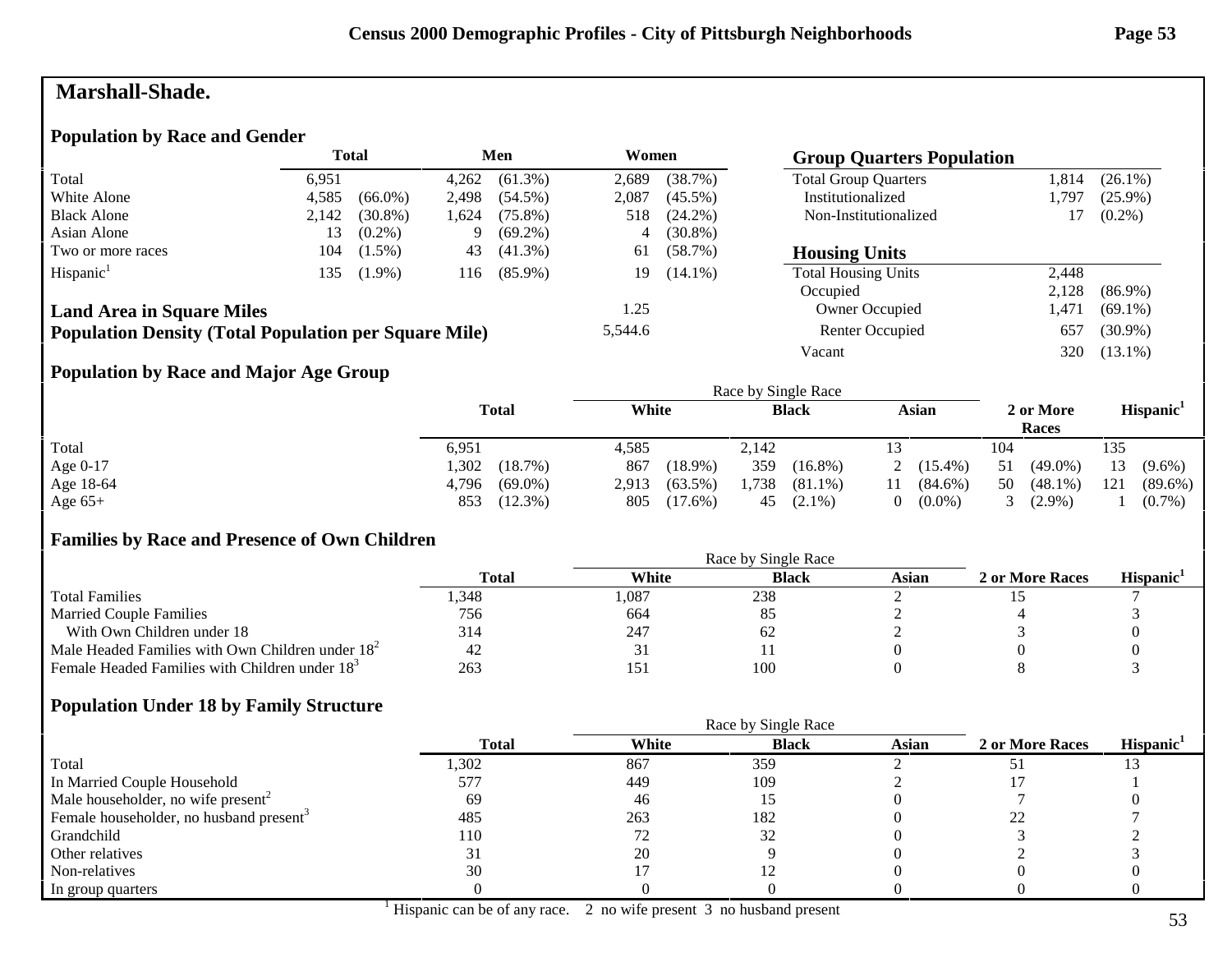# **Middle Hill**

#### **Population by Race and Gender**

|                                                              |       | Total      |       | Men        | Women   |            | <b>Group Quarters Population</b> |       |            |
|--------------------------------------------------------------|-------|------------|-------|------------|---------|------------|----------------------------------|-------|------------|
| Total                                                        | 2.143 |            | l.015 | $(47.4\%)$ | .128    | $(52.6\%)$ | <b>Total Group Quarters</b>      |       | $(3.3\%)$  |
| White Alone                                                  | 45    | $(2.1\%)$  |       | $(37.8\%)$ | 28      | $(62.2\%)$ | Institutionalized                | 4     | $(0.2\%)$  |
| <b>Black Alone</b>                                           | 2.075 | $(96.8\%)$ | 987   | $(47.6\%)$ | 088.ا   | $(52.4\%)$ | Non-Institutionalized            | 67    | $(3.1\%)$  |
| Asian Alone                                                  |       | $(0.1\%)$  |       | $(0.0\%)$  | ∠       | $(100\%)$  |                                  |       |            |
| Two or more races                                            | 10    | $(0.5\%)$  |       | $(50.0\%)$ |         | $(50.0\%)$ | <b>Housing Units</b>             |       |            |
| Hispanic <sup>1</sup>                                        |       | $(0.3\%)$  |       | $(71.4\%)$ |         | $(28.6\%)$ | <b>Total Housing Units</b>       | 1,334 |            |
|                                                              |       |            |       |            |         |            | Occupied                         | 983   | $(73.7\%)$ |
| <b>Land Area in Square Miles</b>                             |       |            |       |            | 0.31    |            | Owner Occupied                   | 436   | $(44.4\%)$ |
| <b>Population Density (Total Population per Square Mile)</b> |       |            |       |            | 7,012.5 |            | Renter Occupied                  | 547   | $(55.6\%)$ |
|                                                              |       |            |       |            |         |            | Vacant                           | 351   | $(26.3\%)$ |

## **Population by Race and Major Age Group**

|           |                    | Race by Single Race |                     |                       |                    |                       |  |
|-----------|--------------------|---------------------|---------------------|-----------------------|--------------------|-----------------------|--|
|           | <b>Total</b>       | White               | <b>Black</b>        | Asian                 | 2 or More<br>Races | Hispanic <sup>1</sup> |  |
| Total     | 2,143              | 45                  | 2,075               |                       | 10                 |                       |  |
| Age 0-17  | $(21.0\%)$<br>450  | $5(11.1\%)$         | 438<br>$(21.1\%)$   | $(0.0\%)$<br>$\Omega$ | $(10.0\%)$         | 2 $(28.6\%)$          |  |
| Age 18-64 | $(57.7\%)$<br>.236 | $(68.9\%)$<br>31    | 1,192<br>$(57.4\%)$ | $(100\%)$             | $(60.0\%)$         | $(42.9\%)$            |  |
| Age $65+$ | $(21.3\%)$<br>457  | $(20.0\%)$          | 445<br>$(21.4\%)$   | $(0.0\%)$             | $(30.0\%)$         | (28.6%)               |  |

## **Families by Race and Presence of Own Children**

|                                                            | Total | White | <b>Black</b>             | Asian | 2 or More Races | <b>Hispanic</b> |
|------------------------------------------------------------|-------|-------|--------------------------|-------|-----------------|-----------------|
| <b>Total Families</b>                                      | 508   |       | 494                      |       |                 |                 |
| <b>Married Couple Families</b>                             | 162   |       | 156                      |       |                 |                 |
| With Own Children under 18                                 |       |       |                          |       |                 |                 |
| Male Headed Families with Own Children under $182$         | --    |       | $\overline{\phantom{a}}$ |       |                 |                 |
| Female Headed Families with Children under 18 <sup>3</sup> |       |       | 148                      |       |                 |                 |

|                                                     |              | Race by Single Race |              |              |                 |                       |  |  |
|-----------------------------------------------------|--------------|---------------------|--------------|--------------|-----------------|-----------------------|--|--|
|                                                     | <b>Total</b> | White               | <b>Black</b> | <b>Asian</b> | 2 or More Races | Hispanic <sup>1</sup> |  |  |
| Total                                               | 450          |                     | 438          |              |                 |                       |  |  |
| In Married Couple Household                         | 69           |                     | -64          |              |                 |                       |  |  |
| Male householder, no wife present <sup>2</sup>      |              |                     |              |              |                 |                       |  |  |
| Female householder, no husband present <sup>3</sup> | 249          |                     | 244          |              |                 |                       |  |  |
| Grandchild                                          | 62           |                     | -62          |              |                 |                       |  |  |
| Other relatives                                     | 20           |                     |              |              |                 |                       |  |  |
| Non-relatives                                       | I b          |                     |              |              |                 |                       |  |  |
| In group quarters                                   |              |                     |              |              |                 |                       |  |  |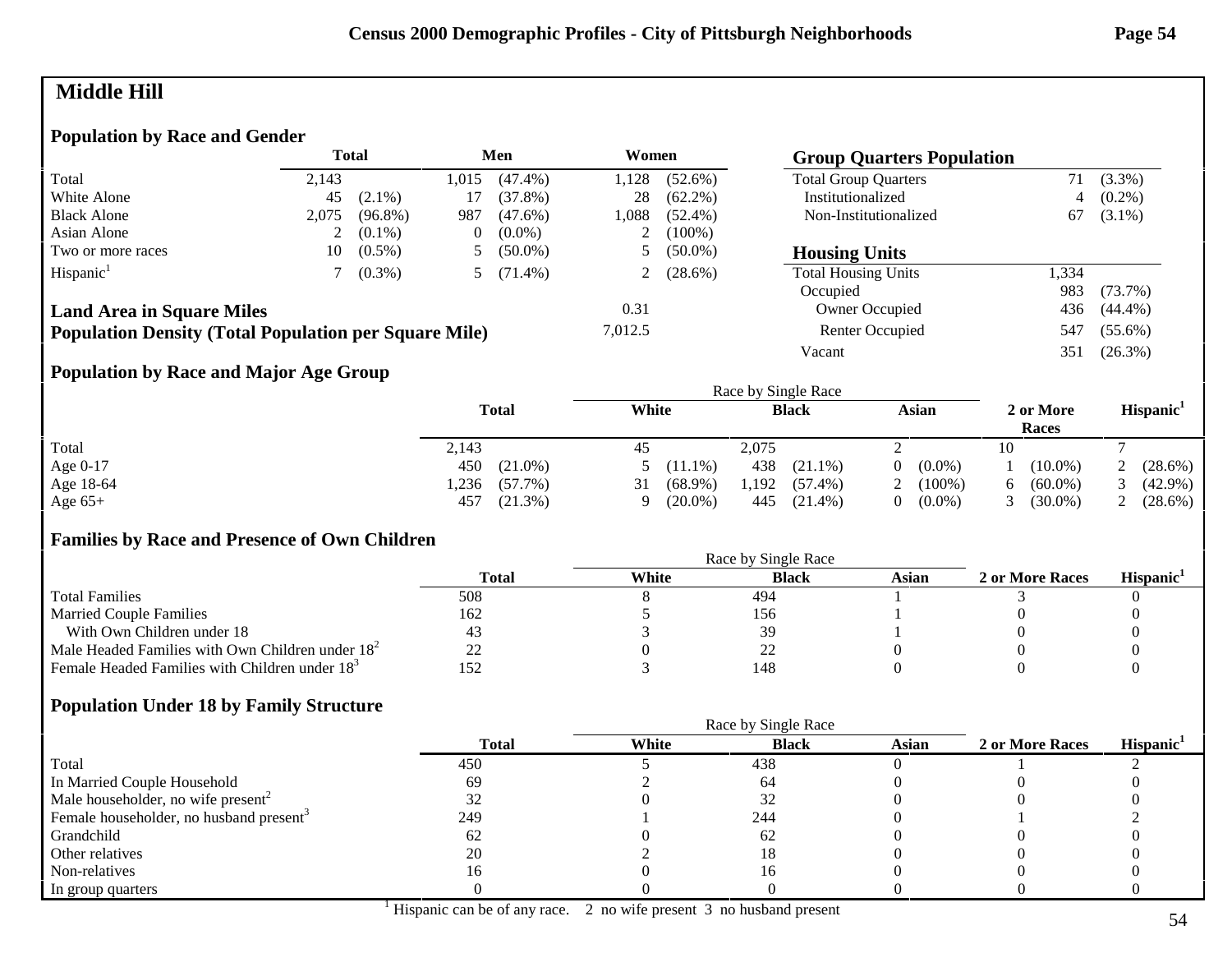# **Morningside**

## **Population by Race and Gender**

|                                                              | <b>Total</b><br>Men |            |                | Women      |         | <b>Group Quarters Population</b> |                             |       |            |
|--------------------------------------------------------------|---------------------|------------|----------------|------------|---------|----------------------------------|-----------------------------|-------|------------|
| Total                                                        | 3.549               |            | .598           | $(45.0\%)$ | 1,951   | $(55.0\%)$                       | <b>Total Group Quarters</b> |       | $(0.1\%)$  |
| White Alone                                                  | 3,123               | $(88.0\%)$ | .420           | $(45.5\%)$ | 1.703   | $(54.5\%)$                       | Institutionalized           | 0     | $(0.0\%)$  |
| <b>Black Alone</b>                                           | 351                 | $(9.9\%)$  | 144            | $(41.0\%)$ | 207     | $(59.0\%)$                       | Non-Institutionalized       |       | $(0.1\%)$  |
| Asian Alone                                                  | 11                  | $(0.3\%)$  | $\overline{L}$ | $(18.2\%)$ | 9       | $(81.8\%)$                       |                             |       |            |
| Two or more races                                            | 44                  | $(1.2\%)$  | 22             |            | 22      |                                  | <b>Housing Units</b>        |       |            |
| Hispanic <sup>1</sup>                                        | 45                  | $(1.3\%)$  | 19             | $(42.2\%)$ | 26      | $(57.8\%)$                       | <b>Total Housing Units</b>  | 1.679 |            |
|                                                              |                     |            |                |            |         |                                  | Occupied                    | .540  | $(91.7\%)$ |
| <b>Land Area in Square Miles</b>                             |                     |            |                |            | 0.37    |                                  | Owner Occupied              | .040  | $(67.5\%)$ |
| <b>Population Density (Total Population per Square Mile)</b> |                     |            |                |            | 9,624.3 |                                  | Renter Occupied             | 500   | (32.5%)    |
|                                                              |                     |            |                |            |         |                                  | Vacant                      | 139   | $(8.3\%)$  |

## **Population by Race and Major Age Group**

|           |                     |                    | Race by Single Race |              |                    |                       |
|-----------|---------------------|--------------------|---------------------|--------------|--------------------|-----------------------|
|           | <b>Total</b>        | White              | <b>Black</b>        | Asian        | 2 or More<br>Races | Hispanic <sup>1</sup> |
| Total     | 3,549               | 3,123              | 351                 |              | 44                 | 45                    |
| Age 0-17  | 700<br>$(19.7\%)$   | $(17.8\%)$<br>556  | 120<br>$(34.2\%)$   | (27.3%)<br>3 | $(31.8\%)$<br>14   | (33.3%)<br>15         |
| Age 18-64 | $(63.2\%)$<br>2,242 | .986<br>$(63.6\%)$ | 213<br>$(60.7\%)$   | (72.7%)<br>8 | 22<br>$(50.0\%)$   | 24<br>$(53.3\%)$      |
| Age $65+$ | $(17.1\%)$<br>607   | 581<br>$(18.6\%)$  | 18 -<br>$(5.1\%)$   | $(0.0\%)$    | $(18.2\%)$         | $(13.3\%)$<br>რ.      |

## **Families by Race and Presence of Own Children**

|                                                            | Race by Single Race |       |              |       |                 |                 |  |
|------------------------------------------------------------|---------------------|-------|--------------|-------|-----------------|-----------------|--|
|                                                            | Total               | White | <b>Black</b> | Asian | 2 or More Races | <b>Hispanic</b> |  |
| <b>Total Families</b>                                      | 952                 | 848   | 89           |       |                 |                 |  |
| <b>Married Couple Families</b>                             | 637                 | 598   | 28           |       |                 |                 |  |
| With Own Children under 18                                 | 237                 | 216   |              |       |                 |                 |  |
| Male Headed Families with Own Children under $182$         | 29                  | ∠     |              |       |                 |                 |  |
| Female Headed Families with Children under 18 <sup>3</sup> | 112                 | 76    |              |       |                 |                 |  |

|                                                     |              | Race by Single Race |              |              |                 |                       |  |
|-----------------------------------------------------|--------------|---------------------|--------------|--------------|-----------------|-----------------------|--|
|                                                     | <b>Total</b> | White               | <b>Black</b> | <b>Asian</b> | 2 or More Races | Hispanic <sup>1</sup> |  |
| Total                                               | 700          | 556                 | 120          |              |                 |                       |  |
| In Married Couple Household                         | 429          | 381                 |              |              |                 |                       |  |
| Male householder, no wife present <sup>2</sup>      | 39           | 27                  |              |              |                 |                       |  |
| Female householder, no husband present <sup>3</sup> | 168          | 101                 | 65           |              |                 |                       |  |
| Grandchild                                          | 50           | 35                  |              |              |                 |                       |  |
| Other relatives                                     |              |                     |              |              |                 |                       |  |
| Non-relatives                                       |              |                     |              |              |                 |                       |  |
| In group quarters                                   |              |                     |              |              |                 |                       |  |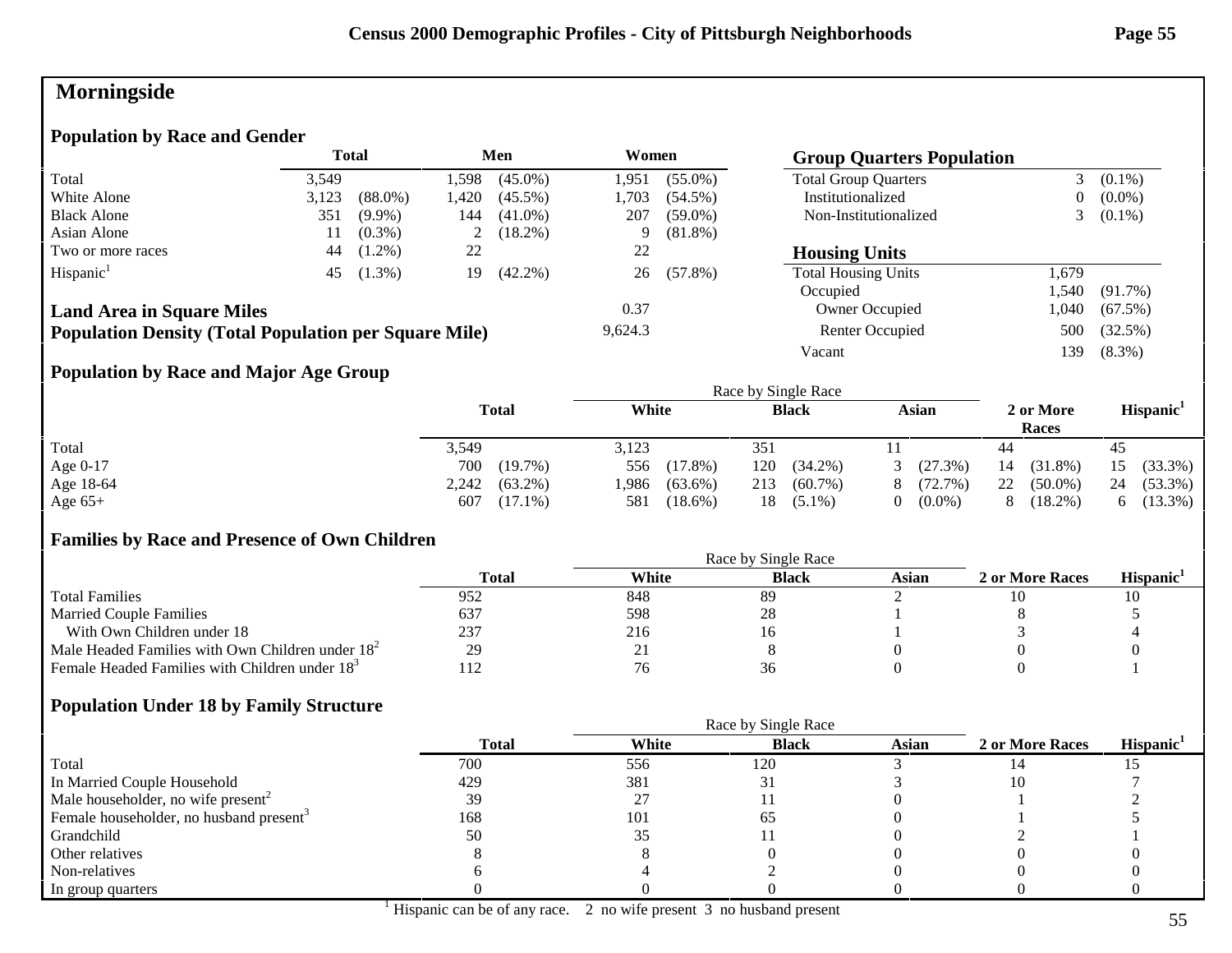# **Mount Oliver**

## **Population by Race and Gender**

|                                                              | <b>Total</b><br>Men |            | Women          |            |          |            |                             |     | <b>Group Quarters Population</b> |  |  |
|--------------------------------------------------------------|---------------------|------------|----------------|------------|----------|------------|-----------------------------|-----|----------------------------------|--|--|
| Total                                                        | 584                 |            | 272            | $(46.6\%)$ | 312      | $(53.4\%)$ | <b>Total Group Quarters</b> |     | $(0.0\%)$                        |  |  |
| White Alone                                                  | 464                 | $(79.5\%)$ | 212            | $(45.7\%)$ | 252      | $(54.3\%)$ | Institutionalized           |     | $(0.0\%)$                        |  |  |
| <b>Black Alone</b>                                           | 113                 | $(19.3\%)$ | 55             | (48.7%)    | 58       | $(51.3\%)$ | Non-Institutionalized       |     | $(0.0\%)$                        |  |  |
| Asian Alone                                                  |                     | $(0.0\%)$  | $\theta$       |            |          |            |                             |     |                                  |  |  |
| Two or more races                                            | 6.                  | $(1.0\%)$  | 4              | $(66.7\%)$ | ∠        | $(33.3\%)$ | <b>Housing Units</b>        |     |                                  |  |  |
| Hispanic <sup>1</sup>                                        |                     | $(0.0\%)$  | $\overline{0}$ |            | $\Omega$ |            | <b>Total Housing Units</b>  | 246 |                                  |  |  |
|                                                              |                     |            |                |            |          |            | Occupied                    | 216 | $(87.8\%)$                       |  |  |
| <b>Land Area in Square Miles</b>                             |                     |            |                |            | 0.11     |            | Owner Occupied              | 163 | $(75.5\%)$                       |  |  |
| <b>Population Density (Total Population per Square Mile)</b> |                     |            |                |            | 5,413.0  |            | Renter Occupied             | 53  | $(24.5\%)$                       |  |  |
|                                                              |                     |            |                |            |          |            | Vacant                      | 30  | $(12.2\%)$                       |  |  |

## **Population by Race and Major Age Group**

|           | <b>Total</b>      | White             | <b>Black</b>     | <b>Asian</b> | 2 or More<br>Races | Hispanic <sup>1</sup> |
|-----------|-------------------|-------------------|------------------|--------------|--------------------|-----------------------|
| Total     | 584               | 464               | 113              |              |                    |                       |
| Age 0-17  | $(26.9\%)$<br>157 | $(22.4\%)$<br>104 | $(45.1\%)$       | $\theta$     | $(33.3\%)$         | $\theta$              |
| Age 18-64 | 359<br>$(61.5\%)$ | 297<br>$(64.0\%)$ | $(50.4\%)$<br>57 | $\theta$     | $(66.7\%)$<br>4    | $\theta$              |
| Age $65+$ | $(11.6\%)$<br>68  | $(13.6\%)$<br>63  | $(4.4\%)$        |              | $(0.0\%)$          |                       |

#### **Families by Race and Presence of Own Children**

|                                                            | Race by Single Race |       |              |       |                 |                 |  |  |
|------------------------------------------------------------|---------------------|-------|--------------|-------|-----------------|-----------------|--|--|
|                                                            | <b>Total</b>        | White | <b>Black</b> | Asian | 2 or More Races | <b>Hispanic</b> |  |  |
| <b>Total Families</b>                                      |                     | 121   | 26           |       |                 |                 |  |  |
| <b>Married Couple Families</b>                             | 86                  |       |              |       |                 |                 |  |  |
| With Own Children under 18                                 | 48                  | 39    |              |       |                 |                 |  |  |
| Male Headed Families with Own Children under $182$         |                     |       |              |       |                 |                 |  |  |
| Female Headed Families with Children under 18 <sup>3</sup> | 26                  |       |              |       |                 |                 |  |  |

|                                                     | <b>Total</b> | White | <b>Black</b> | <b>Asian</b> | 2 or More Races | Hispanic <sup>1</sup> |
|-----------------------------------------------------|--------------|-------|--------------|--------------|-----------------|-----------------------|
| Total                                               |              | 104   |              |              |                 |                       |
| In Married Couple Household                         | 90           | 69    |              |              |                 |                       |
| Male householder, no wife present <sup>2</sup>      |              |       |              |              |                 |                       |
| Female householder, no husband present <sup>3</sup> |              |       |              |              |                 |                       |
| Grandchild                                          |              |       |              |              |                 |                       |
| Other relatives                                     |              |       |              |              |                 |                       |
| Non-relatives                                       |              |       |              |              |                 |                       |
| In group quarters                                   |              |       |              |              |                 |                       |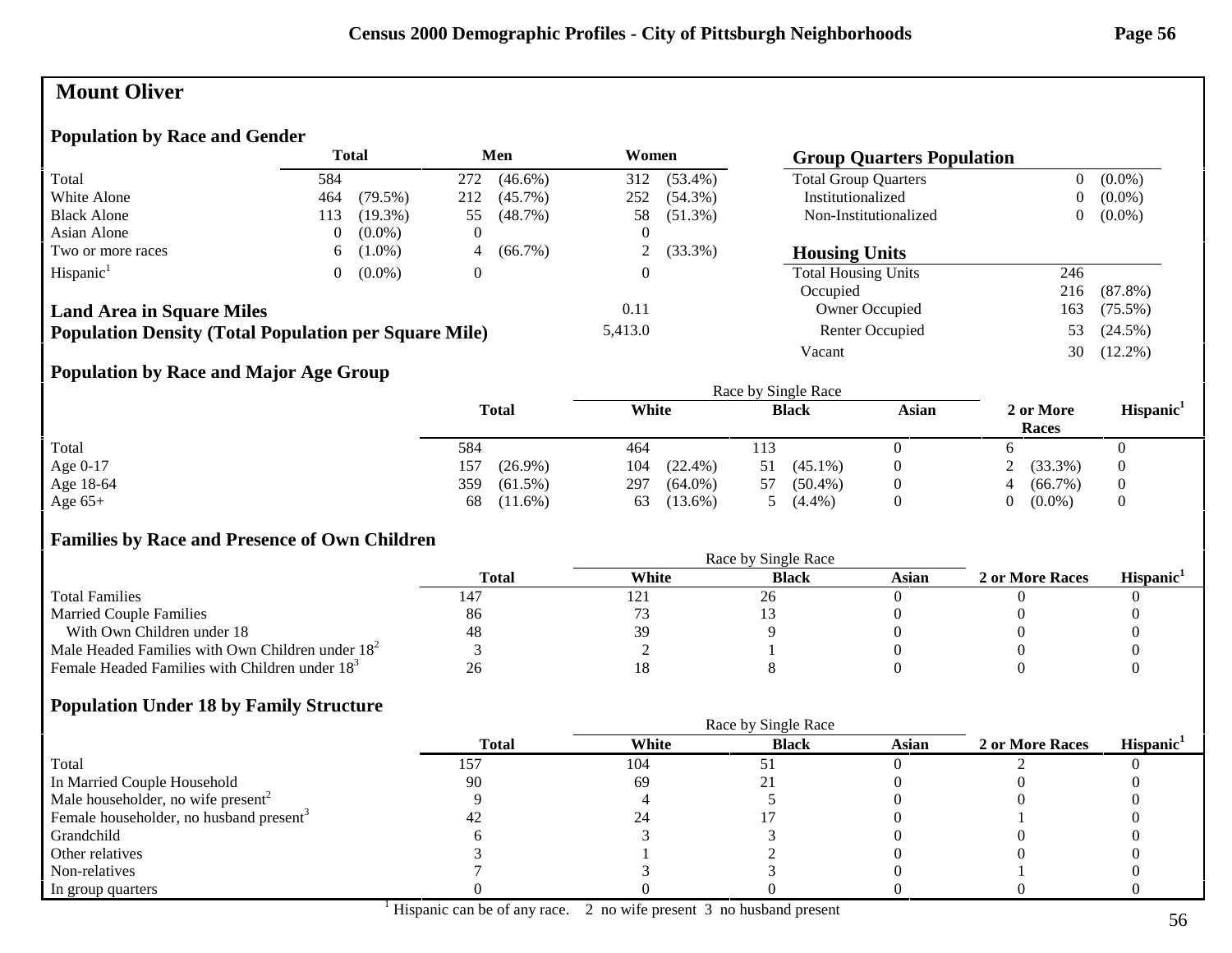# **Mount Washington**

## **Population by Race and Gender**

|                                                              | <b>Total</b><br>Men<br>Women |            |       |            |         | <b>Group Quarters Population</b> |                             |                |            |
|--------------------------------------------------------------|------------------------------|------------|-------|------------|---------|----------------------------------|-----------------------------|----------------|------------|
| Total                                                        | 9,878                        |            | 4,885 | $(49.5\%)$ | 4,993   | $(50.5\%)$                       | <b>Total Group Quarters</b> | 10             | $(0.1\%)$  |
| White Alone                                                  | 9,027                        | $(91.4\%)$ | 4,460 | $(49.4\%)$ | 4,567   | $(50.6\%)$                       | Institutionalized           | $\overline{0}$ | $(0.0\%)$  |
| <b>Black Alone</b>                                           | 632                          | $(6.4\%)$  | 315   | $(49.8\%)$ | 317     | $(50.2\%)$                       | Non-Institutionalized       | 10             | $(0.1\%)$  |
| Asian Alone                                                  | 61                           | $(0.6\%)$  | 30    | $(49.2\%)$ | 31      | $(50.8\%)$                       |                             |                |            |
| Two or more races                                            | 103                          | $(1.0\%)$  | 51    | $(49.5\%)$ | 52      | $(50.5\%)$                       | <b>Housing Units</b>        |                |            |
| Hispanic <sup>1</sup>                                        | 79                           | $(0.8\%)$  | 46    | $(58.2\%)$ | 33      | $(41.8\%)$                       | <b>Total Housing Units</b>  | 5,251          |            |
|                                                              |                              |            |       |            |         |                                  | Occupied                    | 4.719          | $(89.9\%)$ |
| <b>Land Area in Square Miles</b>                             |                              |            |       |            | 1.17    |                                  | Owner Occupied              | 2,562          | $(54.3\%)$ |
| <b>Population Density (Total Population per Square Mile)</b> |                              |            |       |            | 8,475.2 |                                  | Renter Occupied             | 2.157          | $(45.7\%)$ |
|                                                              |                              |            |       |            |         |                                  | Vacant                      | 532            | $(10.1\%)$ |

## **Population by Race and Major Age Group**

|            |                     |                     | Race by Single Race |                  |                    |                       |
|------------|---------------------|---------------------|---------------------|------------------|--------------------|-----------------------|
|            | <b>Total</b>        | White               | <b>Black</b>        | Asian            | 2 or More<br>Races | Hispanic <sup>1</sup> |
| Total      | 9,878               | 9,027               | 632                 | 61               | 103                |                       |
| Age $0-17$ | ,603<br>$(16.2\%)$  | 1,323<br>$(14.7\%)$ | 212<br>$(33.5\%)$   | 7(11.5%)         | $(44.7\%)$<br>46   | (17.7%)               |
| Age 18-64  | 6,693<br>$(67.8\%)$ | $(68.3\%)$<br>6,168 | 387<br>$(61.2\%)$   | $(75.4\%)$<br>46 | $(50.5\%)$<br>52   | (78.5%)<br>62         |
| Age $65+$  | ,582<br>$(16.0\%)$  | $(17.0\%)$<br>.536  | 33<br>$(5.2\%)$     | $(13.1\%)$       | $(4.9\%)$          | $(3.8\%)$             |

#### **Families by Race and Presence of Own Children**

|                                                            | Total | White | <b>Black</b> | Asian | 2 or More Races | <b>Hispanic</b> |
|------------------------------------------------------------|-------|-------|--------------|-------|-----------------|-----------------|
| <b>Total Families</b>                                      | 2,195 | 2,033 | 131          |       |                 |                 |
| <b>Married Couple Families</b>                             | 1,445 | ,375  | ◡            |       |                 |                 |
| With Own Children under 18                                 | 472   | 440   | 28           |       |                 |                 |
| Male Headed Families with Own Children under $182$         | 63    | IJ    |              |       |                 |                 |
| Female Headed Families with Children under 18 <sup>3</sup> | 268   | 206   |              |       |                 |                 |

|                                                     |              | Race by Single Race |              |       |                 |                       |
|-----------------------------------------------------|--------------|---------------------|--------------|-------|-----------------|-----------------------|
|                                                     | <b>Total</b> | White               | <b>Black</b> | Asian | 2 or More Races | Hispanic <sup>1</sup> |
| Total                                               | 1,603        | 1,323               | 212          |       | 46              |                       |
| In Married Couple Household                         | 845          | 768                 | 54           |       |                 |                       |
| Male householder, no wife present <sup>2</sup>      | 94           | 78                  |              |       |                 |                       |
| Female householder, no husband present <sup>3</sup> | 462          | 303                 | 129          |       |                 |                       |
| Grandchild                                          | 152          | 133                 |              |       |                 |                       |
| Other relatives                                     | 26           | 18                  |              |       |                 |                       |
| Non-relatives                                       | 24           | 23                  |              |       |                 |                       |
| In group quarters                                   |              |                     |              |       |                 |                       |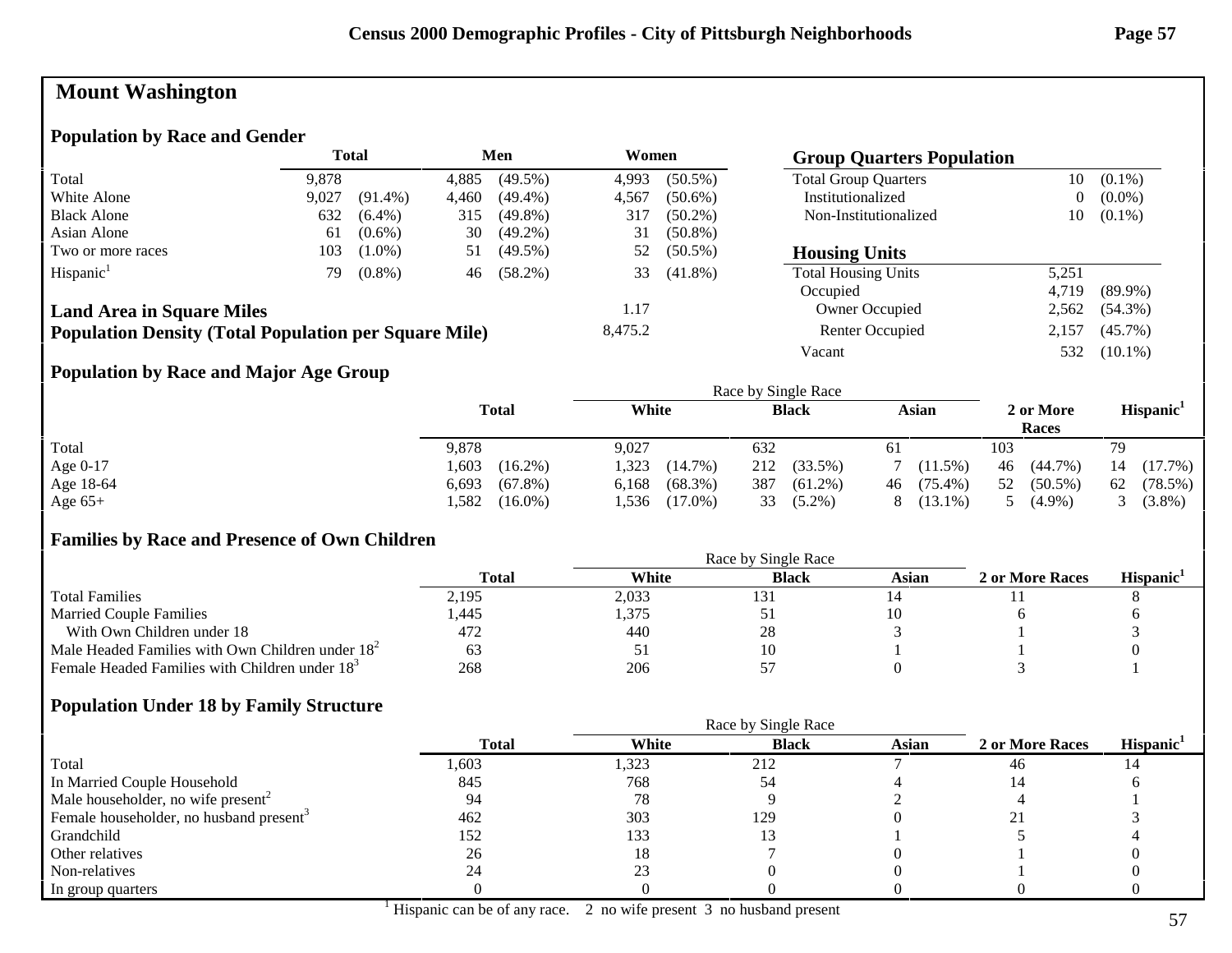## **New Homestead**

#### **Population by Race and Gender**

|                                                              | <b>Total</b><br>Men<br>Women<br><b>Group Quarters Population</b> |            |          |            |         |            |                             |                |            |
|--------------------------------------------------------------|------------------------------------------------------------------|------------|----------|------------|---------|------------|-----------------------------|----------------|------------|
| Total                                                        | 937                                                              |            | 476      | $(50.8\%)$ | 461     | $(49.2\%)$ | <b>Total Group Quarters</b> | $\overline{0}$ | $(0.0\%)$  |
| White Alone                                                  | 812                                                              | $(86.7\%)$ | 411      | $(50.6\%)$ | 401     | $(49.4\%)$ | Institutionalized           | 0              | $(0.0\%)$  |
| <b>Black Alone</b>                                           | 88                                                               | $(9.4\%)$  | 48       | $(54.5\%)$ | 40      | $(45.5\%)$ | Non-Institutionalized       | $\overline{0}$ | $(0.0\%)$  |
| Asian Alone                                                  |                                                                  | $(0.2\%)$  | $\theta$ | $(0.0\%)$  | ∠       | $(100\%)$  |                             |                |            |
| Two or more races                                            |                                                                  | $(1.8\%)$  | 12       | $(70.6\%)$ |         | $(29.4\%)$ | <b>Housing Units</b>        |                |            |
| Hispanic <sup>1</sup>                                        |                                                                  | $(0.7\%)$  |          | $(14.3\%)$ | 6.      | $(85.7\%)$ | <b>Total Housing Units</b>  | 387            |            |
|                                                              |                                                                  |            |          |            |         |            | Occupied                    | 374            | $(96.6\%)$ |
| <b>Land Area in Square Miles</b>                             |                                                                  |            |          |            | 0.81    |            | Owner Occupied              | 348            | $(93.0\%)$ |
| <b>Population Density (Total Population per Square Mile)</b> |                                                                  |            |          |            | 1,158.3 |            | Renter Occupied             | 26             | $(7.0\%)$  |
|                                                              |                                                                  |            |          |            |         |            | Vacant                      | 13             | $(3.4\%)$  |

## **Population by Race and Major Age Group**

|            |                   |                   | Race by Single Race |                       |                    |                       |
|------------|-------------------|-------------------|---------------------|-----------------------|--------------------|-----------------------|
|            | Total             | White             | <b>Black</b>        | Asian                 | 2 or More<br>Races | Hispanic <sup>1</sup> |
| Total      | 937               | 812               | 88                  |                       |                    |                       |
| Age $0-17$ | 206<br>$(22.0\%)$ | 172<br>$(21.2\%)$ | $(20.5\%)$<br>18    | $(0.0\%)$<br>$\theta$ | $(52.9\%)$<br>Q    | $(71.4\%)$            |
| Age 18-64  | 549<br>$(58.6\%)$ | 483<br>$(59.5\%)$ | $(53.4\%)$<br>47    | $(100\%)$             | $(41.2\%)$         | $(28.6\%)$            |
| Age $65+$  | 182<br>$(19.4\%)$ | $(19.3\%)$<br>157 | 23<br>$(26.1\%)$    | $(0.0\%)$             | $(5.9\%)$          | $(0.0\%)$             |

#### **Families by Race and Presence of Own Children**

|                                                            | Race by Single Race |       |              |       |                 |                 |  |
|------------------------------------------------------------|---------------------|-------|--------------|-------|-----------------|-----------------|--|
|                                                            | Total               | White | <b>Black</b> | Asian | 2 or More Races | <b>Hispanic</b> |  |
| <b>Total Families</b>                                      | 276                 | 245   |              |       |                 |                 |  |
| <b>Married Couple Families</b>                             | 209                 | 191   |              |       |                 |                 |  |
| With Own Children under 18                                 | 80                  |       |              |       |                 |                 |  |
| Male Headed Families with Own Children under $182$         |                     |       |              |       |                 |                 |  |
| Female Headed Families with Children under 18 <sup>3</sup> |                     |       |              |       |                 |                 |  |

|                                                     |              |       | Race by Single Race |              |                 |                       |
|-----------------------------------------------------|--------------|-------|---------------------|--------------|-----------------|-----------------------|
|                                                     | <b>Total</b> | White | <b>Black</b>        | <b>Asian</b> | 2 or More Races | Hispanic <sup>1</sup> |
| Total                                               | 206          | 172   |                     |              |                 |                       |
| In Married Couple Household                         | 154          | 137   |                     |              |                 |                       |
| Male householder, no wife present <sup>2</sup>      |              |       |                     |              |                 |                       |
| Female householder, no husband present <sup>3</sup> |              | 20    |                     |              |                 |                       |
| Grandchild                                          |              |       |                     |              |                 |                       |
| Other relatives                                     |              |       |                     |              |                 |                       |
| Non-relatives                                       |              |       |                     |              |                 |                       |
| In group quarters                                   |              |       |                     |              |                 |                       |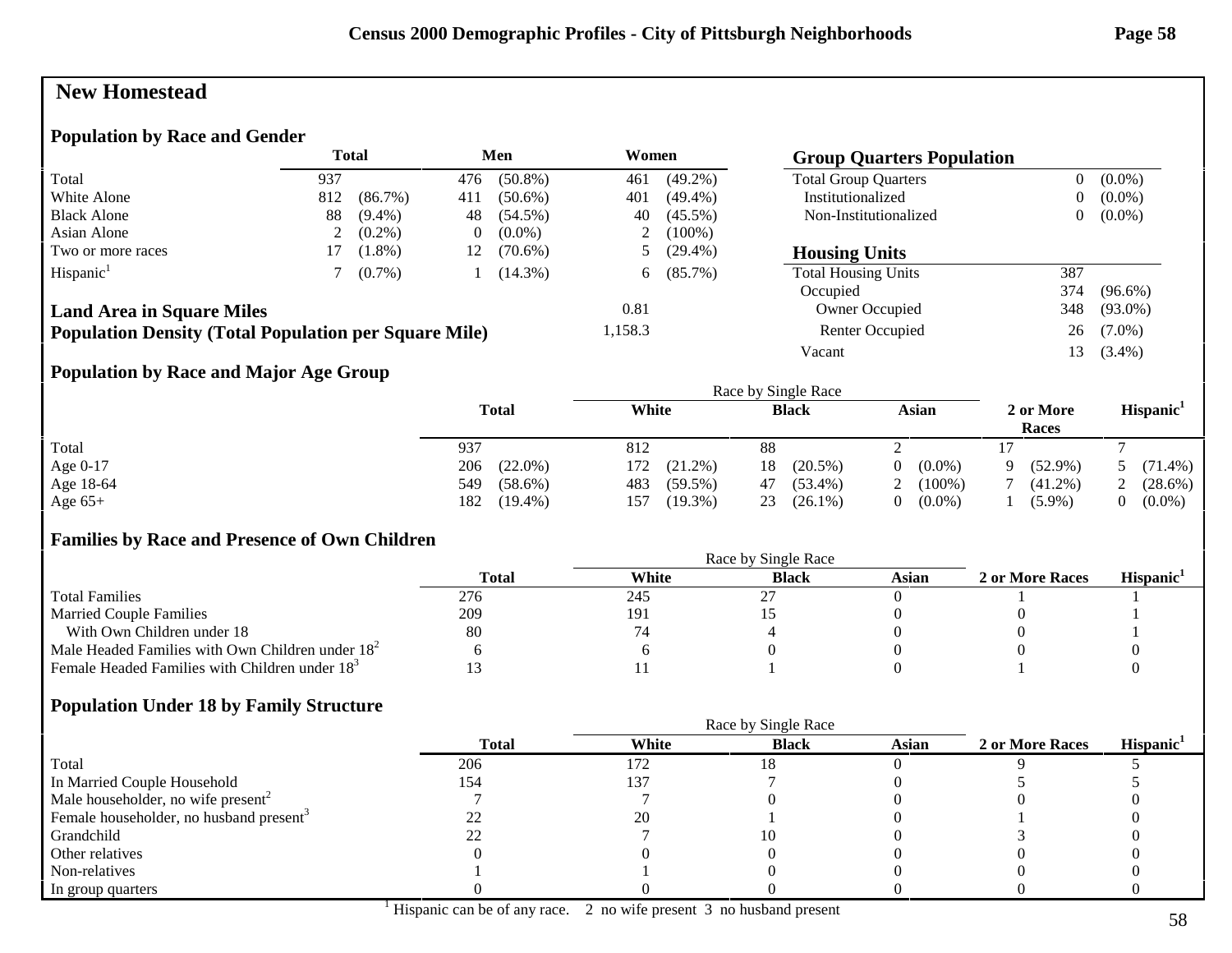## **North Oakland**

#### **Population by Race and Gender**

|                                                              |       | <b>Total</b> |       | Men        | Women    |            | <b>Group Quarters Population</b> |       |            |
|--------------------------------------------------------------|-------|--------------|-------|------------|----------|------------|----------------------------------|-------|------------|
| Total                                                        | 9.857 |              | 4.471 | $(45.4\%)$ | 5,386    | $(54.6\%)$ | <b>Total Group Quarters</b>      | 4,372 | $(44.4\%)$ |
| White Alone                                                  | 7,420 | $(75.3\%)$   | 3,285 | $(44.3\%)$ | 4,135    | $(55.7\%)$ | Institutionalized                | 12    | $(0.1\%)$  |
| <b>Black Alone</b>                                           | 1,031 | $(10.5\%)$   | 408   | $(39.6\%)$ | 623      | $(60.4\%)$ | Non-Institutionalized            | 4,360 | $(44.2\%)$ |
| Asian Alone                                                  | 1,138 | $(11.5\%)$   | 632   | $(55.5\%)$ | 506      | $(44.5\%)$ |                                  |       |            |
| Two or more races                                            | 166   | $(1.7\%)$    | 90    | $(54.2\%)$ | 76       | $(45.8\%)$ | <b>Housing Units</b>             |       |            |
| Hispanic <sup>1</sup>                                        | 189   | $(1.9\%)$    | 104   | $(55.0\%)$ | 85       | $(45.0\%)$ | <b>Total Housing Units</b>       | 4,003 |            |
|                                                              |       |              |       |            |          |            | Occupied                         | 3,638 | $(90.9\%)$ |
| <b>Land Area in Square Miles</b>                             |       |              |       |            | 0.51     |            | Owner Occupied                   | 883   | $(24.3\%)$ |
| <b>Population Density (Total Population per Square Mile)</b> |       |              |       |            | 19,507.6 |            | Renter Occupied                  | 2,755 | $(75.7\%)$ |
|                                                              |       |              |       |            |          |            | Vacant                           | 365   | $(9.1\%)$  |

## **Population by Race and Major Age Group**

|           |                     |                     | Race by Single Race |                    |                    |                       |
|-----------|---------------------|---------------------|---------------------|--------------------|--------------------|-----------------------|
|           | <b>Total</b>        | White               | <b>Black</b>        | Asian              | 2 or More<br>Races | Hispanic <sup>1</sup> |
| Total     | 9,857               | 7,420               | 1.031               | ,138               | 166                | 189                   |
| Age 0-17  | 158<br>$(1.6\%)$    | $(1.0\%)$<br>75     | 33<br>$(3.2\%)$     | 43<br>$(3.8\%)$    | $(4.2\%)$          | 6 $(3.2\%)$           |
| Age 18-64 | 8,343<br>$(84.6\%)$ | $(83.0\%)$<br>6,162 | 851<br>(82.5%)      | .073<br>$(94.3\%)$ | $(94.0\%)$<br>156  | 176<br>$(93.1\%)$     |
| Age $65+$ | $(13.8\%)$<br>.356  | $(15.9\%)$<br>1,183 | $(14.3\%)$<br>147   | 22<br>$(1.9\%)$    | $(1.8\%)$          | $(3.7\%)$             |

## **Families by Race and Presence of Own Children**

|                                                            | Race by Single Race |       |              |       |                 |                       |  |  |
|------------------------------------------------------------|---------------------|-------|--------------|-------|-----------------|-----------------------|--|--|
|                                                            | <b>Total</b>        | White | <b>Black</b> | Asian | 2 or More Races | Hispanic <sup>1</sup> |  |  |
| <b>Total Families</b>                                      | 723                 | 529   | 49           | 128   |                 |                       |  |  |
| <b>Married Couple Families</b>                             | 576                 | 446   | 20           | 102   |                 |                       |  |  |
| With Own Children under 18                                 |                     | 26    |              |       |                 |                       |  |  |
| Male Headed Families with Own Children under $182$         |                     |       |              |       |                 |                       |  |  |
| Female Headed Families with Children under 18 <sup>3</sup> |                     |       |              |       |                 |                       |  |  |

|                                                     |              | Race by Single Race |              |       |                 |                       |  |
|-----------------------------------------------------|--------------|---------------------|--------------|-------|-----------------|-----------------------|--|
|                                                     | <b>Total</b> | White               | <b>Black</b> | Asian | 2 or More Races | Hispanic <sup>1</sup> |  |
| Total                                               | 158          |                     | 33           | 43    |                 |                       |  |
| In Married Couple Household                         | 86           | 38                  |              |       |                 |                       |  |
| Male householder, no wife present <sup>2</sup>      |              |                     |              |       |                 |                       |  |
| Female householder, no husband present <sup>3</sup> |              |                     |              |       |                 |                       |  |
| Grandchild                                          |              |                     |              |       |                 |                       |  |
| Other relatives                                     |              |                     |              |       |                 |                       |  |
| Non-relatives                                       |              |                     |              |       |                 |                       |  |
| In group quarters                                   | ۷Õ           |                     |              |       |                 |                       |  |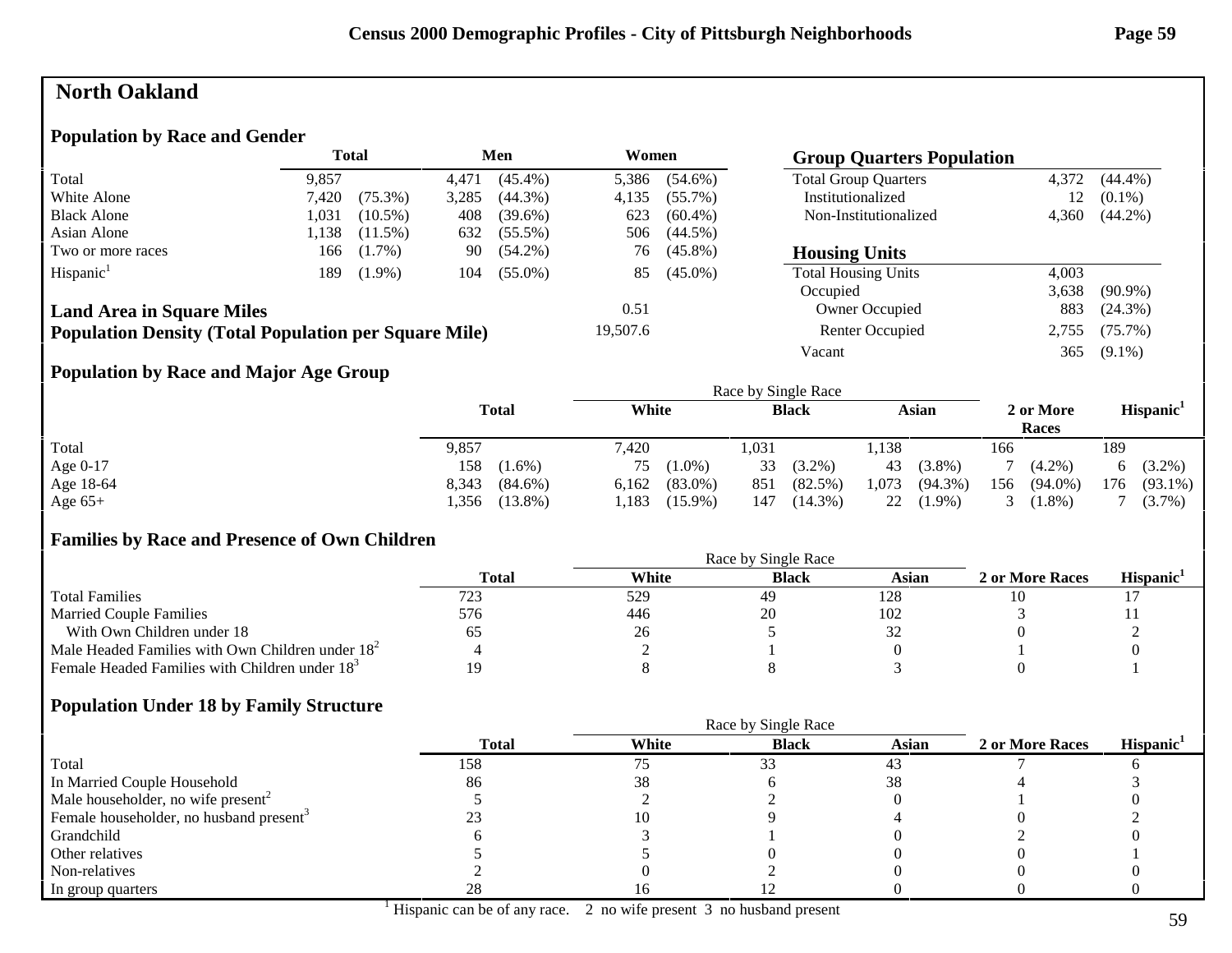## **North Shore**

## **Population by Race and Gender**

|                                                              |     | <b>Total</b> |     | Men          | Women |            | <b>Group Quarters Population</b> |     |            |
|--------------------------------------------------------------|-----|--------------|-----|--------------|-------|------------|----------------------------------|-----|------------|
| Total                                                        | 270 |              | 177 | $(65.6\%)$   | 93    | $(34.4\%)$ | <b>Total Group Quarters</b>      | 42  | $(15.6\%)$ |
| White Alone                                                  | 226 | $(83.7\%)$   | 147 | $(65.0\%)$   | 79    | $(35.0\%)$ | Institutionalized                | 42  | $(15.6\%)$ |
| <b>Black Alone</b>                                           | 23  | $(8.5\%)$    | 20  | $(87.0\%)$   |       | $(13.0\%)$ | Non-Institutionalized            | 0   | $(0.0\%)$  |
| Asian Alone                                                  |     | $(4.4\%)$    |     | $(41.7\%)$   |       | $(58.3\%)$ |                                  |     |            |
| Two or more races                                            | 9   | $(3.3\%)$    |     | $(55.6\%)$   | 4     | $(44.4\%)$ | <b>Housing Units</b>             |     |            |
| Hispanic <sup>1</sup>                                        |     | $(1.1\%)$    |     | 2 $(66.7\%)$ |       | $(33.3\%)$ | <b>Total Housing Units</b>       | 251 |            |
|                                                              |     |              |     |              |       |            | Occupied                         | 154 | $(61.4\%)$ |
| <b>Land Area in Square Miles</b>                             |     |              |     |              | 0.39  |            | Owner Occupied                   | 12  | $(7.8\%)$  |
| <b>Population Density (Total Population per Square Mile)</b> |     |              |     |              | 689.9 |            | Renter Occupied                  | 142 | $(92.2\%)$ |
|                                                              |     |              |     |              |       |            | Vacant                           | 97  | $(38.6\%)$ |

## **Population by Race and Major Age Group**

|            |                   |                   | Race by Single Race |                       |                             |                       |
|------------|-------------------|-------------------|---------------------|-----------------------|-----------------------------|-----------------------|
|            | <b>Total</b>      | White             | <b>Black</b>        | Asian                 | 2 or More<br>Races          | Hispanic <sup>1</sup> |
| Total      | 270               | 226               | 23                  | 12                    |                             |                       |
| Age $0-17$ | $(7.8\%)$<br>21   | $(8.0\%)$<br>18   | $(4.3\%)$           | $(8.3\%)$             | $(11.1\%)$                  | $(0.0\%)$             |
| Age 18-64  | 239<br>$(88.5\%)$ | 198<br>$(87.6\%)$ | $(95.7\%)$<br>22    | $(91.7\%)$<br>11      | $(88.9\%)$<br>8             | $(100\%)$             |
| Age $65+$  | $10(3.7\%)$       | $(4.4\%)$<br>10   | $(0.0\%)$<br>0.     | $(0.0\%)$<br>$\Omega$ | $(0.0\%)$<br>$\overline{0}$ | $(0.0\%)$             |

## **Families by Race and Presence of Own Children**

|                                                            | Race by Single Race |       |              |       |                 |                 |  |  |
|------------------------------------------------------------|---------------------|-------|--------------|-------|-----------------|-----------------|--|--|
|                                                            | Total               | White | <b>Black</b> | Asian | 2 or More Races | <b>Hispanic</b> |  |  |
| <b>Total Families</b>                                      | 38                  | 33    |              |       |                 |                 |  |  |
| <b>Married Couple Families</b>                             |                     | 28    |              |       |                 |                 |  |  |
| With Own Children under 18                                 |                     |       |              |       |                 |                 |  |  |
| Male Headed Families with Own Children under $182$         |                     |       |              |       |                 |                 |  |  |
| Female Headed Families with Children under 18 <sup>3</sup> |                     |       |              |       |                 |                 |  |  |

|                                                     | <b>Total</b> | White | <b>Black</b> | Asian | 2 or More Races | Hispanic <sup>1</sup> |
|-----------------------------------------------------|--------------|-------|--------------|-------|-----------------|-----------------------|
| Total                                               |              |       |              |       |                 |                       |
| In Married Couple Household                         |              |       |              |       |                 |                       |
| Male householder, no wife present <sup>2</sup>      |              |       |              |       |                 |                       |
| Female householder, no husband present <sup>3</sup> |              |       |              |       |                 |                       |
| Grandchild                                          |              |       |              |       |                 |                       |
| Other relatives                                     |              |       |              |       |                 |                       |
| Non-relatives                                       |              |       |              |       |                 |                       |
| In group quarters                                   |              |       |              |       |                 |                       |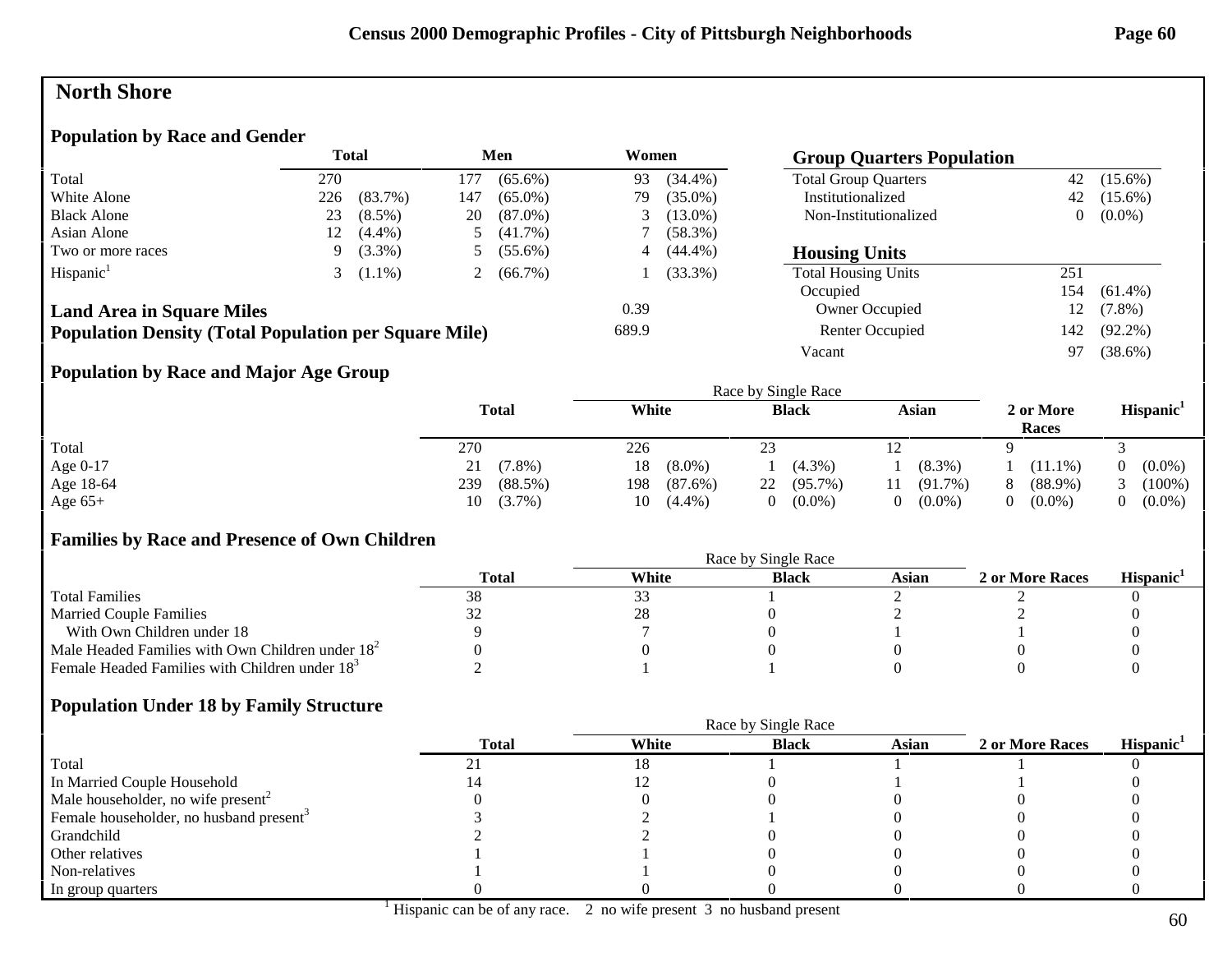# **Northview Heights**

## **Population by Race and Gender**

|                                                              |       | Total      |       | Men        | Women   |            | <b>Group Quarters Population</b> |                |            |
|--------------------------------------------------------------|-------|------------|-------|------------|---------|------------|----------------------------------|----------------|------------|
| Total                                                        | 2,526 |            | 0.009 | $(39.9\%)$ | .517    | $(60.1\%)$ | <b>Total Group Quarters</b>      | 0              | $(0.0\%)$  |
| White Alone                                                  | 56    | $(2.2\%)$  | 19    | $(33.9\%)$ | 37      | $(66.1\%)$ | Institutionalized                | $\overline{0}$ | $(0.0\%)$  |
| <b>Black Alone</b>                                           | 2,427 | $(96.1\%)$ | 973   | $(40.1\%)$ | l.454   | $(59.9\%)$ | Non-Institutionalized            | $\overline{0}$ | $(0.0\%)$  |
| Asian Alone                                                  |       | $(0.0\%)$  |       |            |         |            |                                  |                |            |
| Two or more races                                            | 25    | $(1.0\%)$  |       | $(28.0\%)$ | 18      | $(72.0\%)$ | <b>Housing Units</b>             |                |            |
| Hispanic <sup>1</sup>                                        | 28    | $(1.1\%)$  |       | $(39.3\%)$ | 17      | $(60.7\%)$ | <b>Total Housing Units</b>       | 879            |            |
|                                                              |       |            |       |            |         |            | Occupied                         | 744            | $(84.6\%)$ |
| <b>Land Area in Square Miles</b>                             |       |            |       |            | 0.30    |            | Owner Occupied                   | 25             | $(3.4\%)$  |
| <b>Population Density (Total Population per Square Mile)</b> |       |            |       |            | 8,483.1 |            | Renter Occupied                  | 719            | $(96.6\%)$ |
|                                                              |       |            |       |            |         |            | Vacant                           | 135            | $(15.4\%)$ |

## **Population by Race and Major Age Group**

|            |                     |                  | Race by Single Race |       |                    |                       |
|------------|---------------------|------------------|---------------------|-------|--------------------|-----------------------|
|            | <b>Total</b>        | White            | <b>Black</b>        | Asian | 2 or More<br>Races | Hispanic <sup>1</sup> |
| Total      | 2,526               | 56               | 2.427               |       | 25                 | 28                    |
| Age $0-17$ | $(58.3\%)$<br>1,472 | $(16.1\%)$<br>Q  | 1,435<br>$(59.1\%)$ |       | $(64.0\%)$<br>16   | $(64.3\%)$<br>18      |
| Age 18-64  | 939<br>$(37.2\%)$   | 34<br>$(60.7\%)$ | 895<br>$(36.9\%)$   |       | $6(24.0\%)$        | $(35.7\%)$<br>10      |
| Age $65+$  | $(4.6\%)$<br>115    | $(23.2\%)$       | $(4.0\%)$<br>97     |       | $(12.0\%)$         | $(0.0\%)$             |

#### **Families by Race and Presence of Own Children**

|                                                            | Race by Single Race |       |              |       |                 |                 |  |
|------------------------------------------------------------|---------------------|-------|--------------|-------|-----------------|-----------------|--|
|                                                            | Total               | White | <b>Black</b> | Asian | 2 or More Races | <b>Hispanic</b> |  |
| <b>Total Families</b>                                      | 613                 | ∠∠    | 582          |       |                 |                 |  |
| <b>Married Couple Families</b>                             |                     |       | 4:           |       |                 |                 |  |
| With Own Children under 18                                 |                     |       |              |       |                 |                 |  |
| Male Headed Families with Own Children under $182$         |                     |       |              |       |                 |                 |  |
| Female Headed Families with Children under 18 <sup>3</sup> | 449                 |       | 433          |       |                 |                 |  |

|                                                     |              | Race by Single Race |              |              |                 |                       |  |
|-----------------------------------------------------|--------------|---------------------|--------------|--------------|-----------------|-----------------------|--|
|                                                     | <b>Total</b> | White               | <b>Black</b> | <b>Asian</b> | 2 or More Races | Hispanic <sup>1</sup> |  |
| Total                                               | l,472        |                     | 1,435        |              | 10              |                       |  |
| In Married Couple Household                         | 90           |                     | 82           |              |                 |                       |  |
| Male householder, no wife present <sup>2</sup>      | 4.           |                     | 46           |              |                 |                       |  |
| Female householder, no husband present <sup>3</sup> | l.170        |                     | 1,145        |              |                 |                       |  |
| Grandchild                                          | 114          |                     | 113          |              |                 |                       |  |
| Other relatives                                     | 26           |                     | 26           |              |                 |                       |  |
| Non-relatives                                       |              |                     | າາ           |              |                 |                       |  |
| In group quarters                                   |              |                     |              |              |                 |                       |  |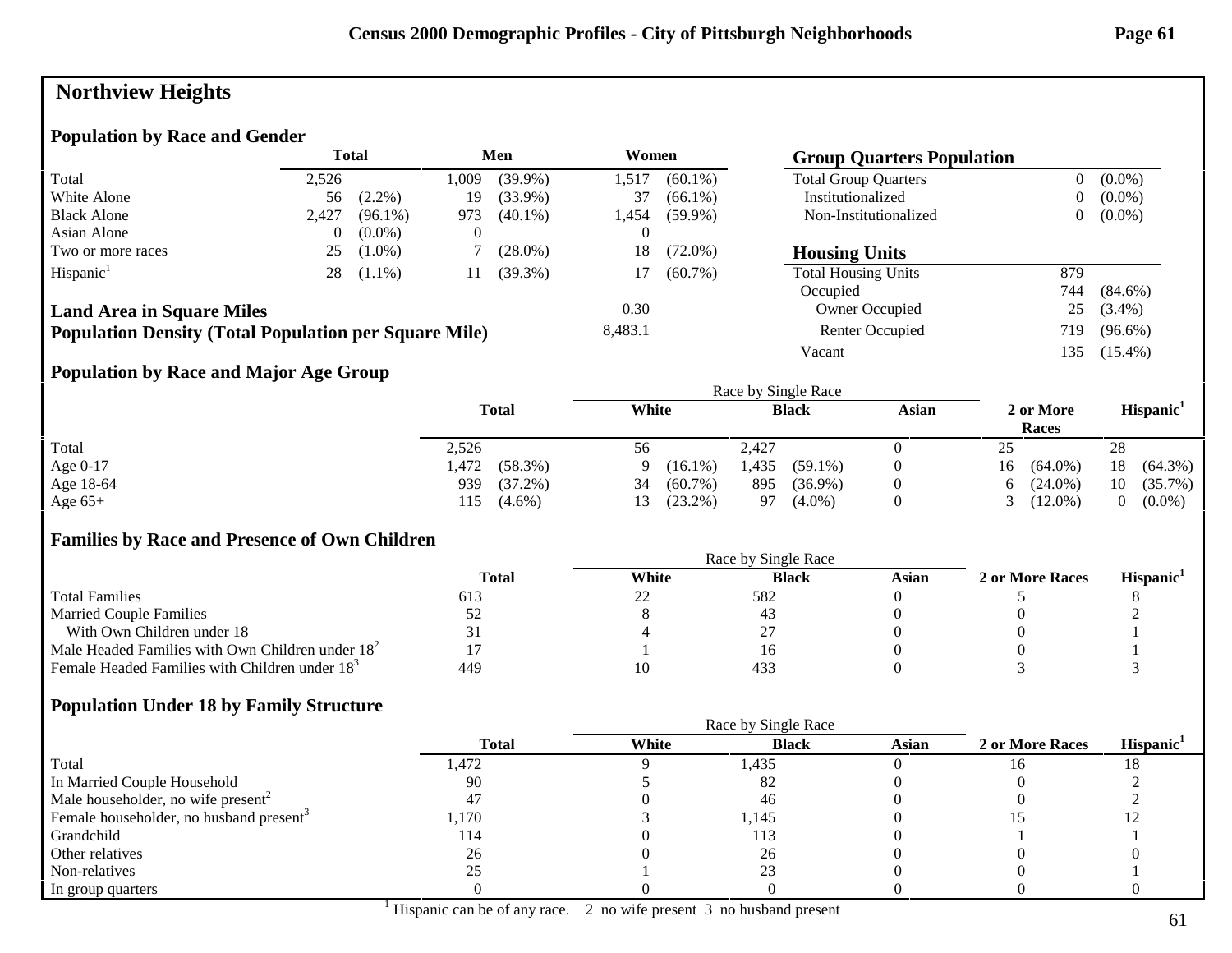## **Oakwood**

## **Population by Race and Gender**

|                                                              | <b>Total</b> |           | Men |            | Women   |            | <b>Group Quarters Population</b> |                |            |
|--------------------------------------------------------------|--------------|-----------|-----|------------|---------|------------|----------------------------------|----------------|------------|
| Total                                                        | .028         |           | 448 | $(43.6\%)$ | 580     | $(56.4\%)$ | <b>Total Group Quarters</b>      | $\overline{0}$ | $(0.0\%)$  |
| White Alone                                                  | 953          | (92.7%)   | 415 | $(43.5\%)$ | 538     | $(56.5\%)$ | Institutionalized                | 0              | $(0.0\%)$  |
| <b>Black Alone</b>                                           | 38           | $(3.7\%)$ | 15  | (39.5%)    | 23      | $(60.5\%)$ | Non-Institutionalized            | $\overline{0}$ | $(0.0\%)$  |
| Asian Alone                                                  | 16           | $(1.6\%)$ | 8   | $(50.0\%)$ | 8.      | $(50.0\%)$ |                                  |                |            |
| Two or more races                                            | 12           | $(1.2\%)$ | O   |            | 6       |            | <b>Housing Units</b>             |                |            |
| Hispanic <sup>1</sup>                                        |              | $(0.5\%)$ |     | $(60.0\%)$ |         | $(40.0\%)$ | <b>Total Housing Units</b>       | 551            |            |
|                                                              |              |           |     |            |         |            | Occupied                         | 523            | $(94.9\%)$ |
| <b>Land Area in Square Miles</b>                             |              |           |     |            | 0.27    |            | Owner Occupied                   | 255            | $(48.8\%)$ |
| <b>Population Density (Total Population per Square Mile)</b> |              |           |     |            | 3,812.8 |            | Renter Occupied                  | 268            | $(51.2\%)$ |
|                                                              |              |           |     |            |         |            | Vacant                           | 28             | $(5.1\%)$  |

## **Population by Race and Major Age Group**

|           |                   |                   | Race by Single Race |                             |                    |                       |
|-----------|-------------------|-------------------|---------------------|-----------------------------|--------------------|-----------------------|
|           | <b>Total</b>      | White             | <b>Black</b>        | Asian                       | 2 or More<br>Races | Hispanic <sup>1</sup> |
| Total     | ,028              | 953               | 38                  | 16                          |                    |                       |
| Age 0-17  | $(17.2\%)$<br>177 | 155<br>$(16.3\%)$ | $(15.8\%)$<br>6     | $(31.3\%)$<br>$\mathcal{L}$ | $(58.3\%)$         | $(0.0\%)$             |
| Age 18-64 | 584<br>$(56.8\%)$ | 539<br>$(56.6\%)$ | $(68.4\%)$<br>26    | $(68.8\%)$                  | $(25.0\%)$         | $(60.0\%)$            |
| Age $65+$ | $(26.0\%)$<br>267 | $(27.2\%)$<br>259 | $(15.8\%)$<br>6     | $(0.0\%)$                   | $(16.7\%)$<br>∠    | $(40.0\%)$            |

## **Families by Race and Presence of Own Children**

|                                                            | Race by Single Race |       |              |       |                 |                 |  |
|------------------------------------------------------------|---------------------|-------|--------------|-------|-----------------|-----------------|--|
|                                                            | Total               | White | <b>Black</b> | Asian | 2 or More Races | <b>Hispanic</b> |  |
| <b>Total Families</b>                                      | 251                 | 235   |              |       |                 |                 |  |
| <b>Married Couple Families</b>                             | 202                 | 189   |              |       |                 |                 |  |
| With Own Children under 18                                 |                     | OJ.   |              |       |                 |                 |  |
| Male Headed Families with Own Children under $182$         |                     |       |              |       |                 |                 |  |
| Female Headed Families with Children under 18 <sup>3</sup> |                     |       |              |       |                 |                 |  |

|                                                     | <b>Total</b> | White | <b>Black</b> | <b>Asian</b> | 2 or More Races | Hispanic <sup>1</sup> |
|-----------------------------------------------------|--------------|-------|--------------|--------------|-----------------|-----------------------|
| Total                                               |              | 155   |              |              |                 |                       |
| In Married Couple Household                         | 131          | 116   |              |              |                 |                       |
| Male householder, no wife present <sup>2</sup>      |              |       |              |              |                 |                       |
| Female householder, no husband present <sup>3</sup> |              |       |              |              |                 |                       |
| Grandchild                                          |              |       |              |              |                 |                       |
| Other relatives                                     |              |       |              |              |                 |                       |
| Non-relatives                                       |              |       |              |              |                 |                       |
| In group quarters                                   |              |       |              |              |                 |                       |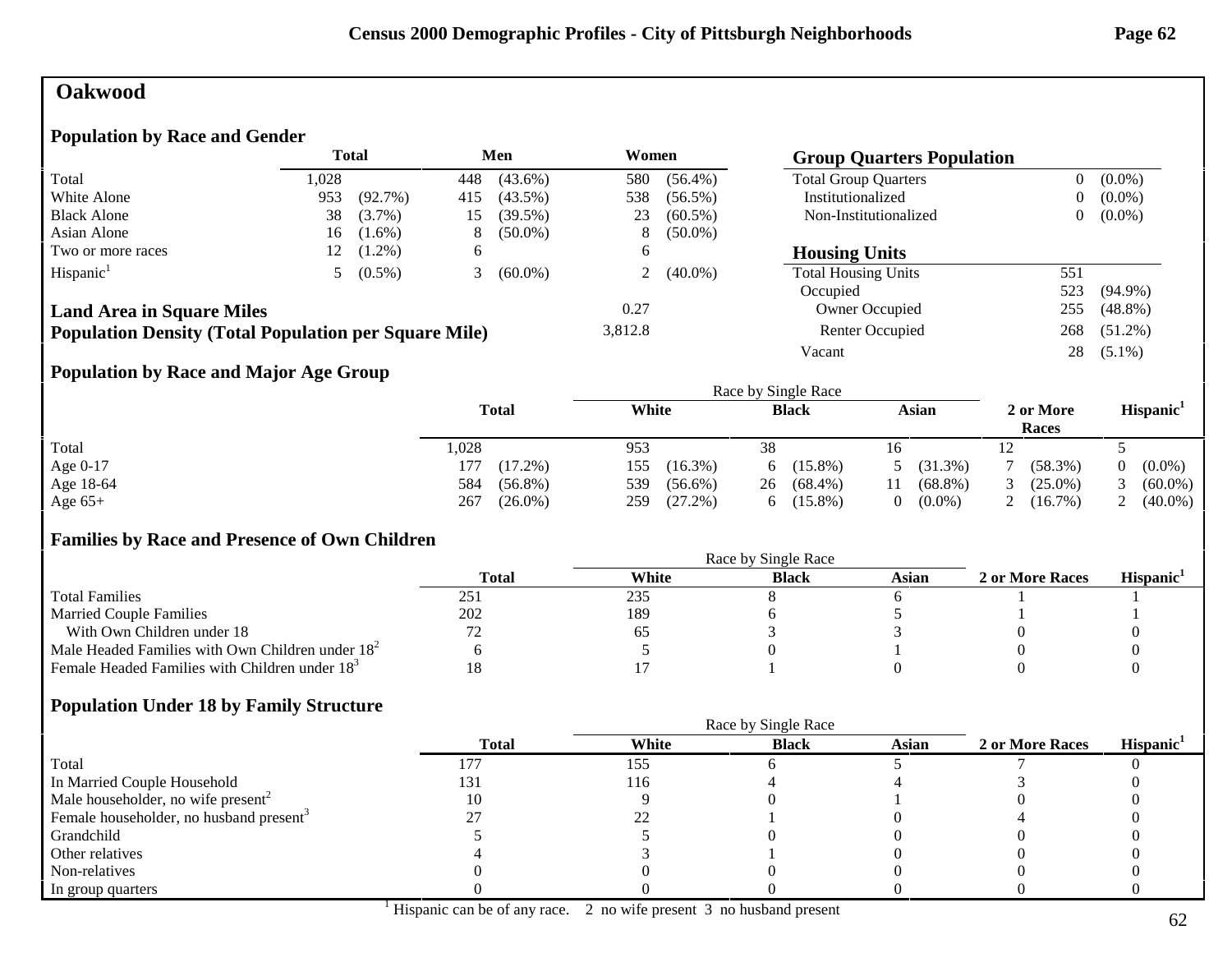## **Overbrook**

## **Population by Race and Gender**

|                                                              | <b>Total</b><br>Men<br>Women<br><b>Group Quarters Population</b> |            |       |            |         |            |                             |                |            |
|--------------------------------------------------------------|------------------------------------------------------------------|------------|-------|------------|---------|------------|-----------------------------|----------------|------------|
| Total                                                        | 4.041                                                            |            | .954  | $(48.4\%)$ | 2,087   | $(51.6\%)$ | <b>Total Group Quarters</b> | 36             | $(0.9\%)$  |
| White Alone                                                  | 3,907                                                            | $(96.7\%)$ | l.891 | $(48.4\%)$ | 2,016   | $(51.6\%)$ | Institutionalized           | $\overline{0}$ | $(0.0\%)$  |
| <b>Black Alone</b>                                           | 73                                                               | $(1.8\%)$  | 33    | $(45.2\%)$ | 40      | $(54.8\%)$ | Non-Institutionalized       | 36             | $(0.9\%)$  |
| Asian Alone                                                  | 26                                                               | $(0.6\%)$  | 13    | $(50.0\%)$ | 13      | $(50.0\%)$ |                             |                |            |
| Two or more races                                            | 28                                                               | $(0.7\%)$  | 14    | $(50.0\%)$ | 14      | $(50.0\%)$ | <b>Housing Units</b>        |                |            |
| Hispanic <sup>1</sup>                                        | 28                                                               | $(0.7\%)$  | 14    | $(50.0\%)$ | 14      | $(50.0\%)$ | <b>Total Housing Units</b>  | 1.726          |            |
|                                                              |                                                                  |            |       |            |         |            | Occupied                    | .639           | $(95.0\%)$ |
| <b>Land Area in Square Miles</b>                             |                                                                  |            |       |            | 0.84    |            | Owner Occupied              | .394           | $(85.1\%)$ |
| <b>Population Density (Total Population per Square Mile)</b> |                                                                  |            |       |            | 4,826.5 |            | Renter Occupied             | 245            | $(14.9\%)$ |
|                                                              |                                                                  |            |       |            |         |            | Vacant                      | 87             | $(5.0\%)$  |

## **Population by Race and Major Age Group**

|           |                     |                     | Race by Single Race |                   |                    |                       |
|-----------|---------------------|---------------------|---------------------|-------------------|--------------------|-----------------------|
|           | <b>Total</b>        | White               | <b>Black</b>        | Asian             | 2 or More<br>Races | Hispanic <sup>1</sup> |
| Total     | 4,041               | 3,907               | 73                  | 26                | 28                 | 28                    |
| Age 0-17  | 800<br>$(19.8\%)$   | $(19.1\%)$<br>745   | 33<br>$(45.2\%)$    | 3(11.5%)          | $(57.1\%)$<br>16   | $(42.9\%)$<br>12      |
| Age 18-64 | $(61.1\%)$<br>2,471 | 2,399<br>$(61.4\%)$ | $(53.4\%)$<br>39    | $(73.1\%)$<br>19. | $(35.7\%)$<br>10   | 12<br>$(42.9\%)$      |
| Age $65+$ | 770<br>$(19.1\%)$   | $(19.5\%)$<br>763   | $(1.4\%)$           | $(15.4\%)$<br>4   | 2 $(7.1\%)$        | $(14.3\%)$            |

## **Families by Race and Presence of Own Children**

|                                                            | Total | White | <b>Black</b> | Asian | 2 or More Races | <b>Hispanic</b> |
|------------------------------------------------------------|-------|-------|--------------|-------|-----------------|-----------------|
| <b>Total Families</b>                                      | .135  | ,106  | 20           |       |                 |                 |
| <b>Married Couple Families</b>                             | 864   | 847   |              |       |                 |                 |
| With Own Children under 18                                 | 310   | 302   |              |       |                 |                 |
| Male Headed Families with Own Children under $182$         | 30    | 29    |              |       |                 |                 |
| Female Headed Families with Children under 18 <sup>3</sup> |       | 68    |              |       |                 |                 |

|                                                     |              | Race by Single Race |              |              |                 |                       |
|-----------------------------------------------------|--------------|---------------------|--------------|--------------|-----------------|-----------------------|
|                                                     | <b>Total</b> | White               | <b>Black</b> | <b>Asian</b> | 2 or More Races | Hispanic <sup>1</sup> |
| Total                                               | 800          | 745                 | 33           |              |                 |                       |
| In Married Couple Household                         | 557          | 529                 |              |              |                 |                       |
| Male householder, no wife present <sup>2</sup>      | 4.           | 44                  |              |              |                 |                       |
| Female householder, no husband present <sup>3</sup> | 131          | 112                 |              |              |                 |                       |
| Grandchild                                          | 56           | $\mathfrak{1}$      |              |              |                 |                       |
| Other relatives                                     |              |                     |              |              |                 |                       |
| Non-relatives                                       |              |                     |              |              |                 |                       |
| In group quarters                                   |              |                     |              |              |                 |                       |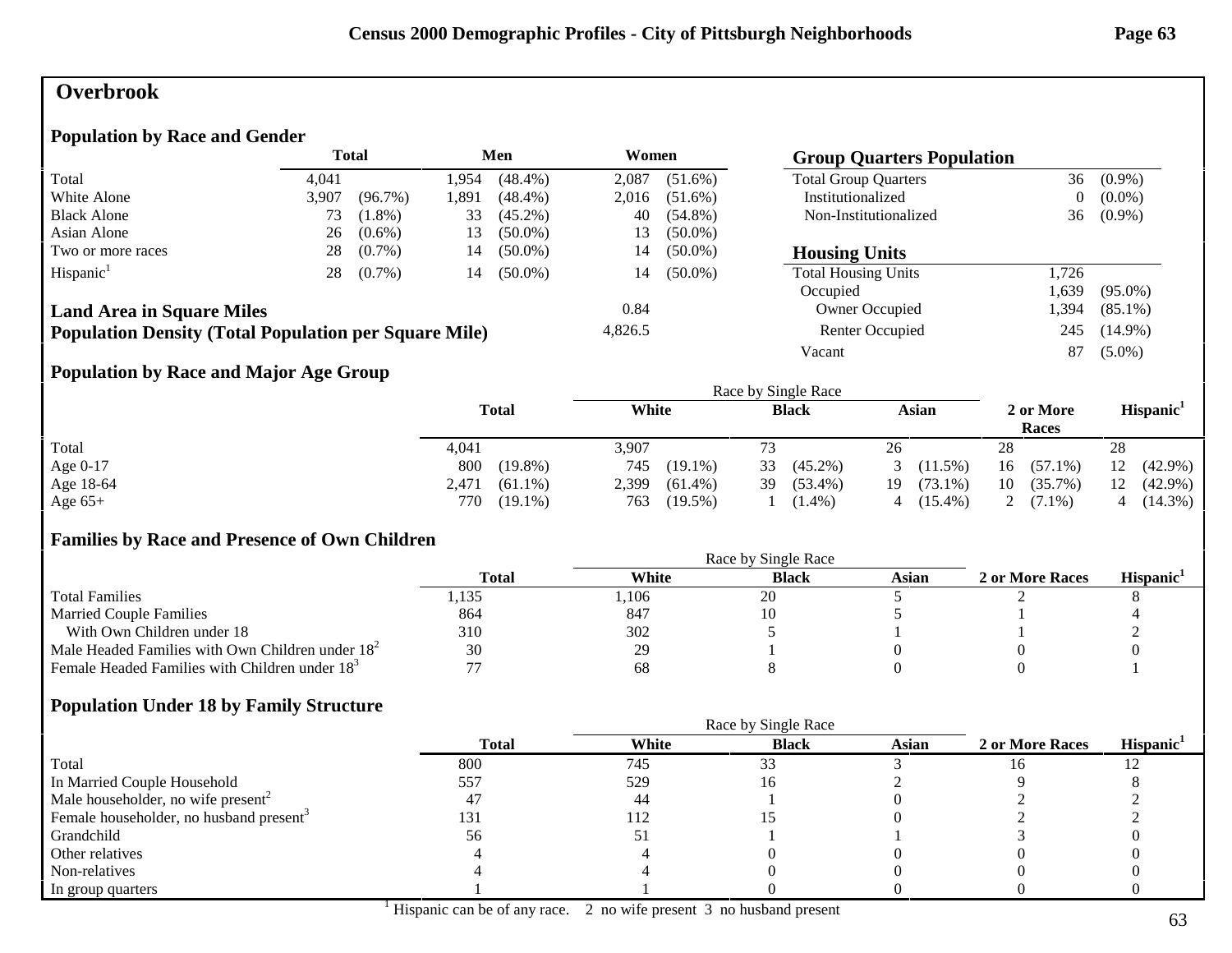# **Perry North**

## **Population by Race and Gender**

|                                                              | <b>Total</b> |            | Men   |            | Women   |            | <b>Group Quarters Population</b> |       |            |
|--------------------------------------------------------------|--------------|------------|-------|------------|---------|------------|----------------------------------|-------|------------|
| Total                                                        | 4.669        |            | 2,234 | $(47.8\%)$ | 2,435   | $(52.2\%)$ | <b>Total Group Quarters</b>      | 67    | $(1.4\%)$  |
| White Alone                                                  | 3,382        | $(72.4\%)$ | 1,618 | $(47.8\%)$ | .764    | $(52.2\%)$ | Institutionalized                | 21    | $(0.4\%)$  |
| <b>Black Alone</b>                                           | 1,115        | $(23.9\%)$ | 535   | $(48.0\%)$ | 580     | $(52.0\%)$ | Non-Institutionalized            | 46    | $(1.0\%)$  |
| Asian Alone                                                  | 30           | $(0.6\%)$  | 12    | $(40.0\%)$ | 18      | $(60.0\%)$ |                                  |       |            |
| Two or more races                                            | 106          | $(2.3\%)$  | 53    |            | 53      |            | <b>Housing Units</b>             |       |            |
| Hispanic <sup>1</sup>                                        | 55           | $(1.2\%)$  | 23    | $(41.8\%)$ | 32      | $(58.2\%)$ | <b>Total Housing Units</b>       | 2.116 |            |
|                                                              |              |            |       |            |         |            | Occupied                         | .885  | $(89.1\%)$ |
| <b>Land Area in Square Miles</b>                             |              |            |       |            | 1.22    |            | Owner Occupied                   | .323  | $(70.2\%)$ |
| <b>Population Density (Total Population per Square Mile)</b> |              |            |       |            | 3,829.7 |            | Renter Occupied                  | 562   | $(29.8\%)$ |
|                                                              |              |            |       |            |         |            | Vacant                           | 231   | $(10.9\%)$ |

## **Population by Race and Major Age Group**

|           |                     |                     | Race by Single Race |                  |                    |                       |
|-----------|---------------------|---------------------|---------------------|------------------|--------------------|-----------------------|
|           | <b>Total</b>        | White               | <b>Black</b>        | Asian            | 2 or More<br>Races | Hispanic <sup>1</sup> |
| Total     | 4.669               | 3,382               | 1.115               | 30               | 106                | 55                    |
| Age 0-17  | $(24.1\%)$<br>.126  | 637<br>$(18.8\%)$   | 401<br>$(36.0\%)$   | $(30.0\%)$       | 59<br>$(55.7\%)$   | 22<br>$(40.0\%)$      |
| Age 18-64 | 2,878<br>$(61.6\%)$ | $(63.3\%)$<br>2,140 | 665<br>$(59.6\%)$   | $(60.0\%)$<br>18 | $(37.7\%)$<br>40   | 31<br>$(56.4\%)$      |
| Age $65+$ | $(14.2\%)$<br>665   | $(17.9\%)$<br>605   | $(4.4\%)$<br>49     | $(10.0\%)$       | $(6.6\%)$          | $(3.6\%)$             |

## **Families by Race and Presence of Own Children**

|                                                            | Race by Single Race |       |              |       |                 |                 |  |
|------------------------------------------------------------|---------------------|-------|--------------|-------|-----------------|-----------------|--|
|                                                            | Total               | White | <b>Black</b> | Asian | 2 or More Races | <b>Hispanic</b> |  |
| <b>Total Families</b>                                      | 1.17'               | 863   | 297          |       |                 |                 |  |
| <b>Married Couple Families</b>                             |                     | 605   | 152          |       |                 |                 |  |
| With Own Children under 18                                 | 343                 | 249   | 86           |       |                 |                 |  |
| Male Headed Families with Own Children under $182$         |                     | 29    |              |       |                 |                 |  |
| Female Headed Families with Children under 18 <sup>3</sup> | 184                 | 86    | 98           |       |                 |                 |  |

|                                                     |              | Race by Single Race |              |              |                 |                                |
|-----------------------------------------------------|--------------|---------------------|--------------|--------------|-----------------|--------------------------------|
|                                                     | <b>Total</b> | White               | <b>Black</b> | <b>Asian</b> | 2 or More Races | Hispanic <sup>1</sup>          |
| Total                                               | l,126        | 637                 | 401          |              | 59              | າາ<br>$\overline{\phantom{a}}$ |
| In Married Couple Household                         | 626          | 422                 | 152          |              |                 |                                |
| Male householder, no wife present <sup>2</sup>      |              | 47                  |              |              |                 |                                |
| Female householder, no husband present <sup>3</sup> | 346          | 128                 | 192          |              |                 |                                |
| Grandchild                                          |              | 29                  |              |              |                 |                                |
| Other relatives                                     |              |                     |              |              |                 |                                |
| Non-relatives                                       |              |                     |              |              |                 |                                |
| In group quarters                                   |              |                     |              |              |                 |                                |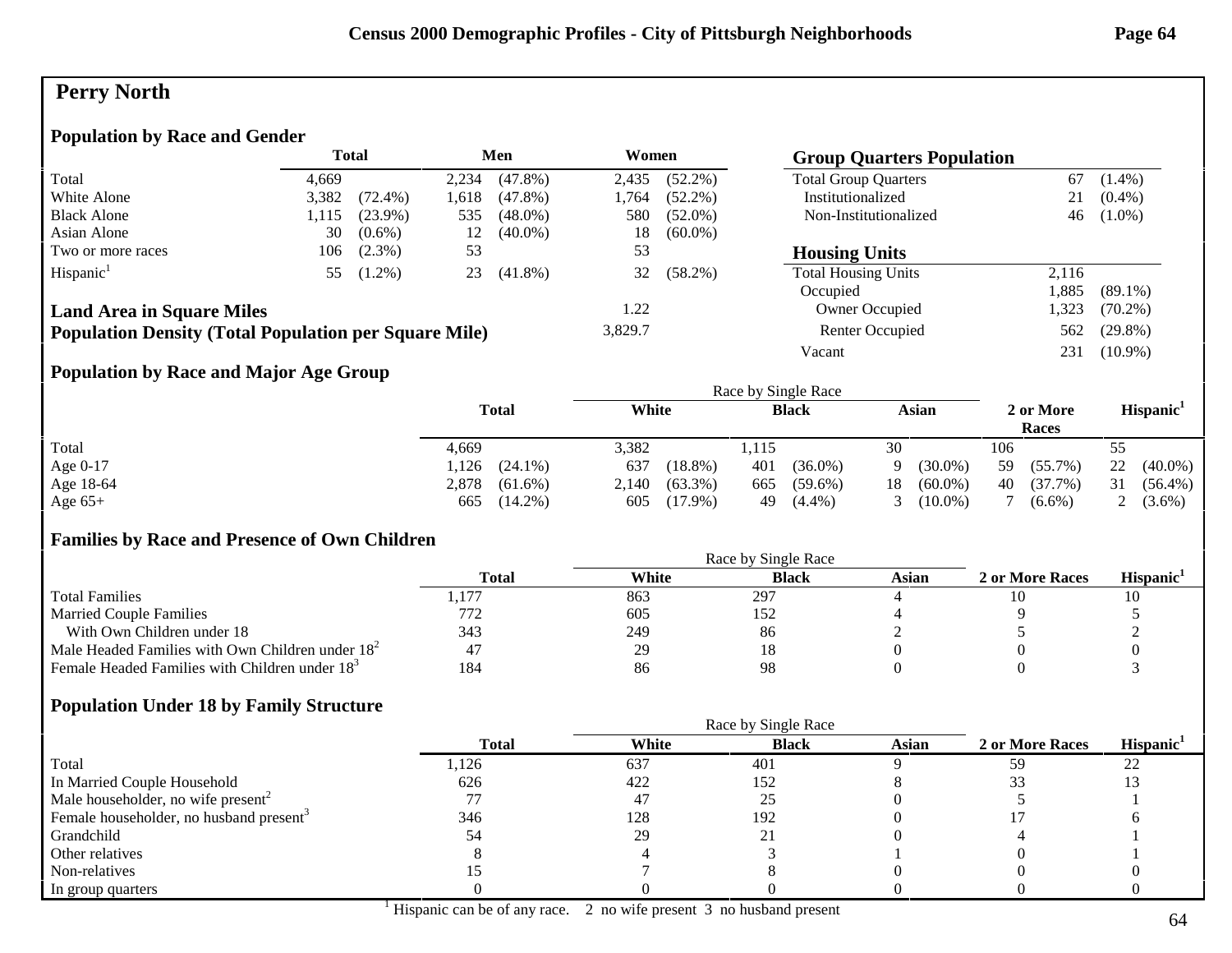# **Perry South**

## **Population by Race and Gender**

|                                                              |       | <b>Total</b> |       | Men        | Women   |            | <b>Group Quarters Population</b> |                |            |
|--------------------------------------------------------------|-------|--------------|-------|------------|---------|------------|----------------------------------|----------------|------------|
| Total                                                        | 5.276 |              | 2,424 | $(45.9\%)$ | 2,852   | $(54.1\%)$ | <b>Total Group Quarters</b>      | 149            | $(2.8\%)$  |
| White Alone                                                  | 1,653 | $(31.3\%)$   | 809   | $(48.9\%)$ | 844     | $(51.1\%)$ | Institutionalized                | $\overline{0}$ | $(0.0\%)$  |
| <b>Black Alone</b>                                           | 3,430 | $(65.0\%)$   | l.527 | $(44.5\%)$ | 1,903   | $(55.5\%)$ | Non-Institutionalized            | 149            | $(2.8\%)$  |
| Asian Alone                                                  | 30    | $(0.6\%)$    | 14    | $(46.7\%)$ | 16      | $(53.3\%)$ |                                  |                |            |
| Two or more races                                            | 129   | $(2.4\%)$    | 61    | $(47.3\%)$ | 68      | $(52.7\%)$ | <b>Housing Units</b>             |                |            |
| Hispanic <sup>1</sup>                                        |       | 56 (1.1%)    | 26    | $(46.4\%)$ | 30      | $(53.6\%)$ | <b>Total Housing Units</b>       | 2.612          |            |
|                                                              |       |              |       |            |         |            | Occupied                         | 2.087          | $(79.9\%)$ |
| <b>Land Area in Square Miles</b>                             |       |              |       |            | 0.92    |            | Owner Occupied                   | . 179          | $(56.5\%)$ |
| <b>Population Density (Total Population per Square Mile)</b> |       |              |       |            | 5,751.6 |            | Renter Occupied                  | 908            | $(43.5\%)$ |
|                                                              |       |              |       |            |         |            | Vacant                           | 525            | $(20.1\%)$ |

## **Population by Race and Major Age Group**

|           |                     |                   | Race by Single Race |                  |                    |                       |
|-----------|---------------------|-------------------|---------------------|------------------|--------------------|-----------------------|
|           | <b>Total</b>        | White             | <b>Black</b>        | Asian            | 2 or More<br>Races | Hispanic <sup>1</sup> |
| Total     | 5,276               | .653              | 3.430               | 30               | 129                | 56                    |
| Age 0-17  | $(29.3\%)$<br>l.545 | 275<br>$(16.6\%)$ | 1,190<br>(34.7%)    | $(20.0\%)$<br>6  | 60<br>$(46.5\%)$   | 22<br>$(39.3\%)$      |
| Age 18-64 | 2,928<br>$(55.5\%)$ | (58.5%)<br>967    | ,867<br>$(54.4\%)$  | $(66.7\%)$<br>20 | $(44.2\%)$<br>57   | 29<br>$(51.8\%)$      |
| Age $65+$ | 803<br>$(15.2\%)$   | $(24.9\%)$<br>411 | 373<br>$(10.9\%)$   | $(13.3\%)$<br>4  | 12<br>$(9.3\%)$    | $(8.9\%)$             |

## **Families by Race and Presence of Own Children**

|                                                            | Race by Single Race |       |              |       |                 |                       |  |
|------------------------------------------------------------|---------------------|-------|--------------|-------|-----------------|-----------------------|--|
|                                                            | <b>Total</b>        | White | <b>Black</b> | Asian | 2 or More Races | Hispanic <sup>1</sup> |  |
| <b>Total Families</b>                                      | 231. ا              | 367   | 828          |       | 20              |                       |  |
| <b>Married Couple Families</b>                             | 521                 | 217   | 291          |       |                 |                       |  |
| With Own Children under 18                                 | 212                 | 67    | 138          |       |                 |                       |  |
| Male Headed Families with Own Children under $182$         | 43                  |       | 29           |       |                 |                       |  |
| Female Headed Families with Children under 18 <sup>3</sup> | 370                 | 49    | 306          |       |                 |                       |  |

|                                                     |              | Race by Single Race |              |              |                 |                       |
|-----------------------------------------------------|--------------|---------------------|--------------|--------------|-----------------|-----------------------|
|                                                     | <b>Total</b> | White               | <b>Black</b> | <b>Asian</b> | 2 or More Races | Hispanic <sup>1</sup> |
| Total                                               | 1,545        | 275                 | 1,190        |              | 60              | 22                    |
| In Married Couple Household                         | 427          | 134                 | 278          |              |                 |                       |
| Male householder, no wife present <sup>2</sup>      |              |                     | 34           |              |                 |                       |
| Female householder, no husband present <sup>3</sup> | 764          | 66                  | 658          |              | 28              |                       |
| Grandchild                                          | 185          | 32                  | 140          |              | 10              |                       |
| Other relatives                                     | 36           |                     |              |              |                 |                       |
| Non-relatives                                       | 49           |                     | 42           |              |                 |                       |
| In group quarters                                   |              |                     |              |              |                 |                       |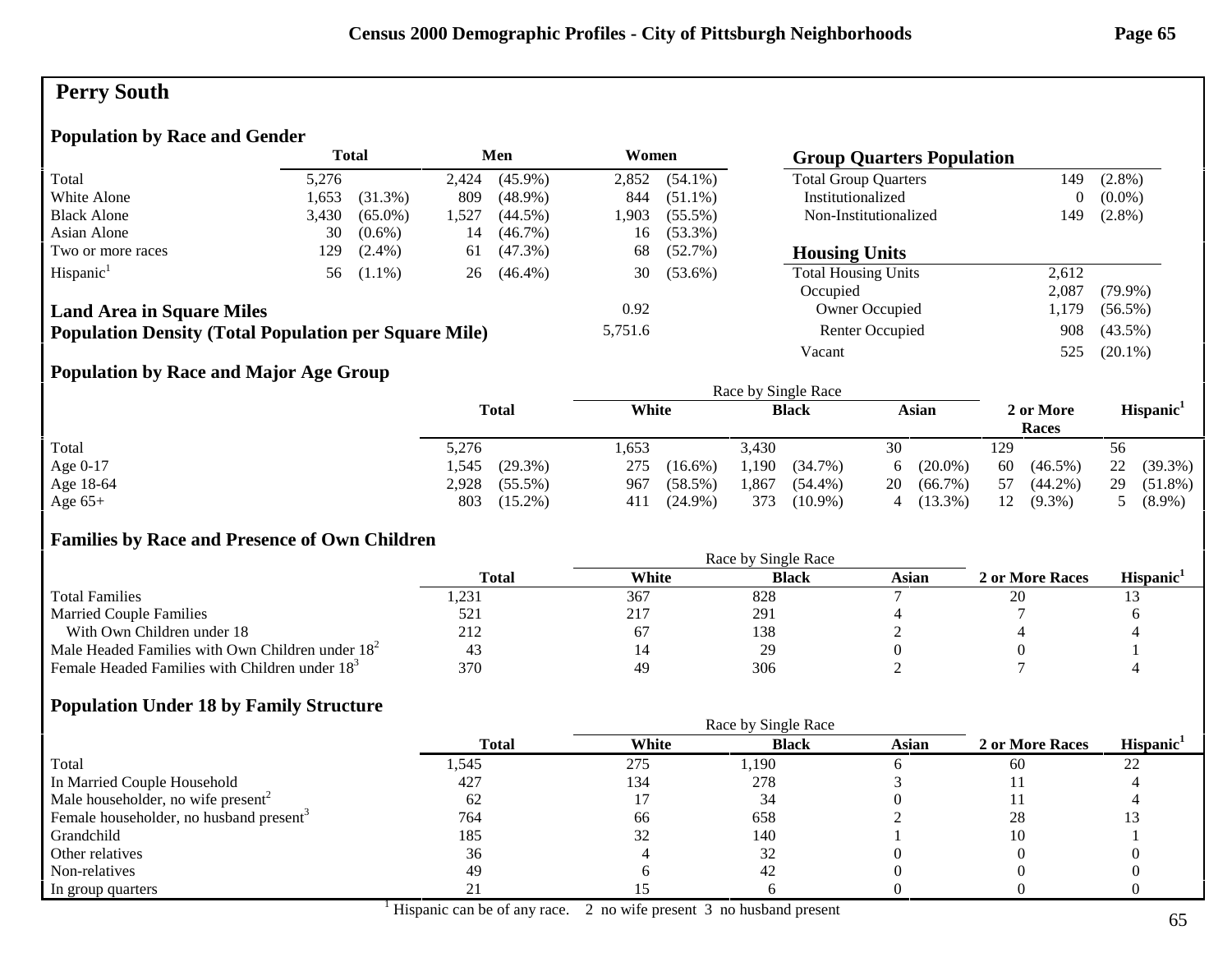## **Point Breeze**

#### **Population by Race and Gender**

|                                                              | <b>Total</b> |            | Men   |            | Women   |            | <b>Group Quarters Population</b> |       |            |
|--------------------------------------------------------------|--------------|------------|-------|------------|---------|------------|----------------------------------|-------|------------|
| Total                                                        | 5,665        |            | 2.713 | $(47.9\%)$ | 2.952   | $(52.1\%)$ | <b>Total Group Quarters</b>      | 22    | $(0.4\%)$  |
| White Alone                                                  | 5,073        | $(89.5\%)$ | 2,434 | $(48.0\%)$ | 2,639   | $(52.0\%)$ | Institutionalized                | 0     | $(0.0\%)$  |
| <b>Black Alone</b>                                           | 333          | $(5.9\%)$  | 145   | $(43.5\%)$ | 188     | $(56.5\%)$ | Non-Institutionalized            | 22    | $(0.4\%)$  |
| Asian Alone                                                  | 147          | $(2.6\%)$  | 76    | $(51.7\%)$ | 71      | $(48.3\%)$ |                                  |       |            |
| Two or more races                                            | 81           | $(1.4\%)$  | 43    | $(53.1\%)$ | 38      | $(46.9\%)$ | <b>Housing Units</b>             |       |            |
| Hispanic <sup>1</sup>                                        | 80           | $(1.4\%)$  | 36    | $(45.0\%)$ | 44      | $(55.0\%)$ | <b>Total Housing Units</b>       | 2,565 |            |
|                                                              |              |            |       |            |         |            | Occupied                         | 2.441 | $(95.2\%)$ |
| <b>Land Area in Square Miles</b>                             |              |            |       |            | 1.02    |            | Owner Occupied                   | 1,718 | $(70.4\%)$ |
| <b>Population Density (Total Population per Square Mile)</b> |              |            |       |            | 5,550.7 |            | Renter Occupied                  | 723   | $(29.6\%)$ |
|                                                              |              |            |       |            |         |            | Vacant                           | l 24  | $(4.8\%)$  |

## **Population by Race and Major Age Group**

|           |                     |                     | Race by Single Race |                   |                    |                       |
|-----------|---------------------|---------------------|---------------------|-------------------|--------------------|-----------------------|
|           | <b>Total</b>        | White               | <b>Black</b>        | Asian             | 2 or More<br>Races | Hispanic <sup>1</sup> |
| Total     | 5,665               | 5,073               | 333                 | 147               | 81                 | 80                    |
| Age 0-17  | $(22.2\%)$<br>.256  | .098<br>$(21.6\%)$  | $(20.1\%)$<br>67    | $(23.8\%)$<br>35  | 42<br>$(51.9\%)$   | $(23.8\%)$<br>19      |
| Age 18-64 | $(64.4\%)$<br>3,647 | $(63.9\%)$<br>3,244 | $(73.3\%)$<br>244   | 105<br>$(71.4\%)$ | 38<br>$(46.9\%)$   | 57<br>$(71.3\%)$      |
| Age $65+$ | 762<br>$(13.5\%)$   | 731<br>$(14.4\%)$   | 22<br>$(6.6\%)$     | $(4.8\%)$         | $(1.2\%)$          | $(5.0\%)$             |

## **Families by Race and Presence of Own Children**

|                                                            | Race by Single Race |       |              |       |                 |                 |  |
|------------------------------------------------------------|---------------------|-------|--------------|-------|-----------------|-----------------|--|
|                                                            | Total               | White | <b>Black</b> | Asian | 2 or More Races | <b>Hispanic</b> |  |
| <b>Total Families</b>                                      | .502                | .378  | 70           |       |                 |                 |  |
| <b>Married Couple Families</b>                             | .246                | .161  | 39           |       |                 |                 |  |
| With Own Children under 18                                 | 571                 | 527   | 20           |       |                 |                 |  |
| Male Headed Families with Own Children under $182$         | 18                  |       |              |       |                 |                 |  |
| Female Headed Families with Children under 18 <sup>3</sup> | 102                 | -85   |              |       |                 |                 |  |

|                                                     |              |       | Race by Single Race |       |                 |                       |
|-----------------------------------------------------|--------------|-------|---------------------|-------|-----------------|-----------------------|
|                                                     | <b>Total</b> | White | <b>Black</b>        | Asian | 2 or More Races | Hispanic <sup>1</sup> |
| Total                                               | 1,256        | .098  | 67                  | 35    | -42             |                       |
| In Married Couple Household                         | 1,024        | 922   | 29                  |       |                 |                       |
| Male householder, no wife present <sup>2</sup>      |              | 22    |                     |       |                 |                       |
| Female householder, no husband present <sup>3</sup> | 165          | 129   |                     |       |                 |                       |
| Grandchild                                          |              |       |                     |       |                 |                       |
| Other relatives                                     |              |       |                     |       |                 |                       |
| Non-relatives                                       |              |       |                     |       |                 |                       |
| In group quarters                                   |              |       |                     |       |                 |                       |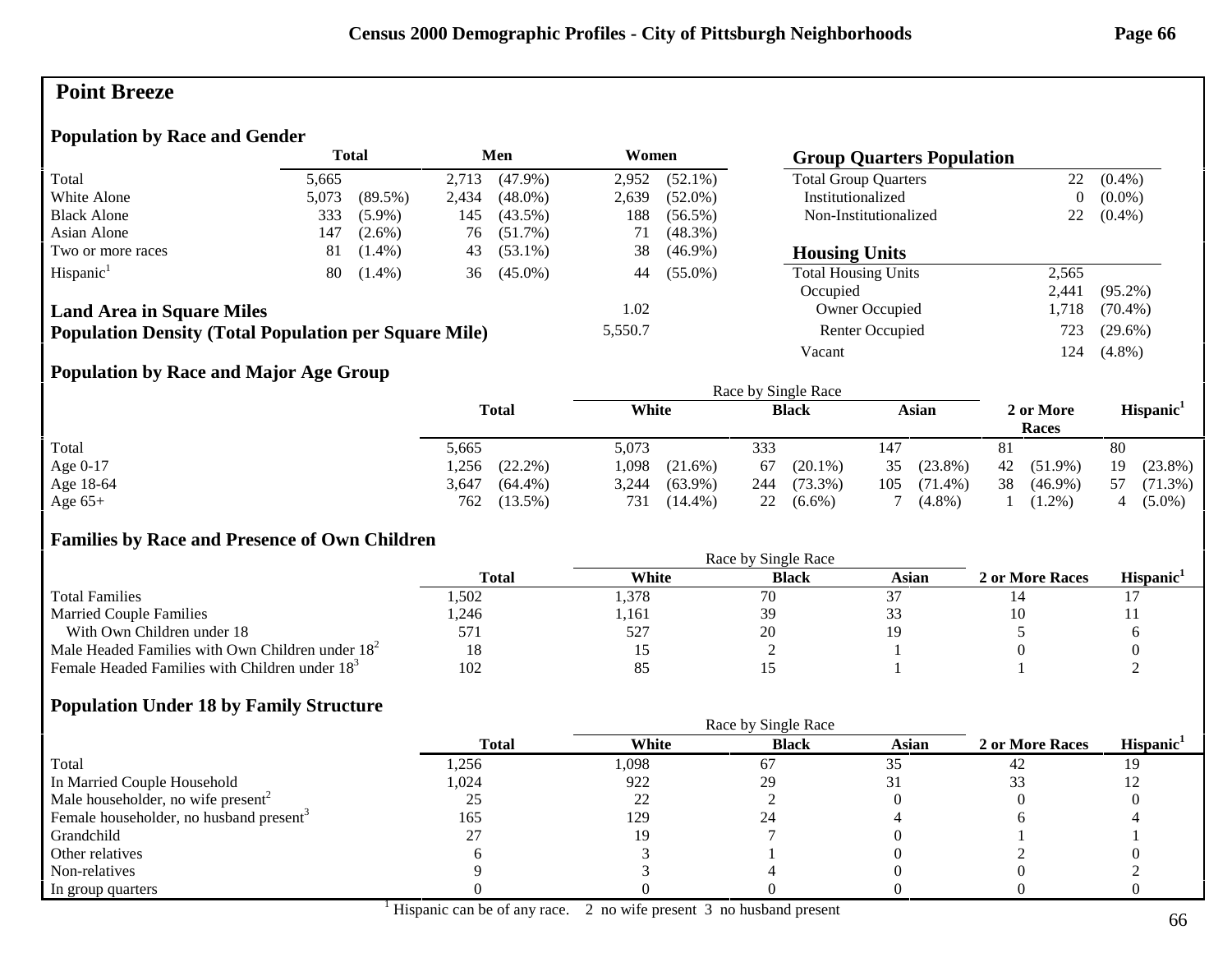# **Point Breeze North**

#### **Population by Race and Gender**

|                                                              | <b>Total</b> |            | Men  |            | Women   |            |                             |       | <b>Group Quarters Population</b> |  |  |
|--------------------------------------------------------------|--------------|------------|------|------------|---------|------------|-----------------------------|-------|----------------------------------|--|--|
| Total                                                        | 2,304        |            | .054 | $(45.7\%)$ | .250    | $(54.3\%)$ | <b>Total Group Quarters</b> | 43    | $(1.9\%)$                        |  |  |
| White Alone                                                  | 634          | (27.5%)    | 298  | $(47.0\%)$ | 336     | $(53.0\%)$ | Institutionalized           | 15.   | $(0.7\%)$                        |  |  |
| <b>Black Alone</b>                                           | .564         | $(67.9\%)$ | 703  | $(44.9\%)$ | 861     | $(55.1\%)$ | Non-Institutionalized       | 28    | $(1.2\%)$                        |  |  |
| Asian Alone                                                  | 37           | $(1.6\%)$  | 17   | $(45.9\%)$ | 20      | $(54.1\%)$ |                             |       |                                  |  |  |
| Two or more races                                            | 51           | $(2.2\%)$  | 28   | $(54.9\%)$ | 23      | $(45.1\%)$ | <b>Housing Units</b>        |       |                                  |  |  |
| Hispanic <sup>1</sup>                                        | 27           | $(1.2\%)$  | 14   | $(51.9\%)$ | 13      | $(48.1\%)$ | <b>Total Housing Units</b>  | ,208  |                                  |  |  |
|                                                              |              |            |      |            |         |            | Occupied                    | l.057 | $(87.5\%)$                       |  |  |
| <b>Land Area in Square Miles</b>                             |              |            |      |            | 0.30    |            | Owner Occupied              | 360   | $(34.1\%)$                       |  |  |
| <b>Population Density (Total Population per Square Mile)</b> |              |            |      |            | 7,622.1 |            | Renter Occupied             | 697   | $(65.9\%)$                       |  |  |
|                                                              |              |            |      |            |         |            | Vacant                      | 151   | $(12.5\%)$                       |  |  |

## **Population by Race and Major Age Group**

|            |                     |                   | Race by Single Race |                  |                    |                       |
|------------|---------------------|-------------------|---------------------|------------------|--------------------|-----------------------|
|            | <b>Total</b>        | White             | <b>Black</b>        | Asian            | 2 or More<br>Races | Hispanic <sup>1</sup> |
| Total      | 2,304               | 634               | .564                |                  |                    | 27                    |
| Age $0-17$ | 489<br>$(21.2\%)$   | $(10.7\%)$<br>68  | 389<br>$(24.9\%)$   | $(32.4\%)$<br>12 | $(33.3\%)$<br>17   | $(14.8\%)$            |
| Age 18-64  | 1,532<br>$(66.5\%)$ | 472<br>$(74.4\%)$ | 995<br>$(63.6\%)$   | $(64.9\%)$<br>24 | 27<br>$(52.9\%)$   | (77.8%)<br>21         |
| Age $65+$  | 283<br>$(12.3\%)$   | $(14.8\%)$<br>94  | 180<br>$(11.5\%)$   | $(2.7\%)$        | $(13.7\%)$         | $(7.4\%)$             |

#### **Families by Race and Presence of Own Children**

|                                                            | Race by Single Race |       |              |       |                 |                       |  |
|------------------------------------------------------------|---------------------|-------|--------------|-------|-----------------|-----------------------|--|
|                                                            | <b>Total</b>        | White | <b>Black</b> | Asian | 2 or More Races | Hispanic <sup>1</sup> |  |
| <b>Total Families</b>                                      | 542                 | 142   | 380          |       |                 |                       |  |
| <b>Married Couple Families</b>                             | 267                 | 103   | 154          |       |                 |                       |  |
| With Own Children under 18                                 |                     | 30    | 56           |       |                 |                       |  |
| Male Headed Families with Own Children under $182$         | ∠ ⊥                 |       |              |       |                 |                       |  |
| Female Headed Families with Children under 18 <sup>3</sup> | 134                 |       | 18،          |       |                 |                       |  |

#### **Population Under 18 by Family Structure**

|                                                     |              |       | Race by Single Race |       |                 |                       |
|-----------------------------------------------------|--------------|-------|---------------------|-------|-----------------|-----------------------|
|                                                     | <b>Total</b> | White | <b>Black</b>        | Asian | 2 or More Races | Hispanic <sup>1</sup> |
| Total                                               | 489          | 68    | 389                 |       |                 |                       |
| In Married Couple Household                         | 163          | 44    | 108                 |       |                 |                       |
| Male householder, no wife present <sup>2</sup>      |              |       |                     |       |                 |                       |
| Female householder, no husband present <sup>3</sup> | 220          |       | 195                 |       |                 |                       |
| Grandchild                                          |              |       | Ć.                  |       |                 |                       |
| Other relatives                                     |              |       |                     |       |                 |                       |
| Non-relatives                                       |              |       |                     |       |                 |                       |
| In group quarters                                   |              |       |                     |       |                 |                       |

<sup>1</sup> Hispanic can be of any race. 2 no wife present 3 no husband present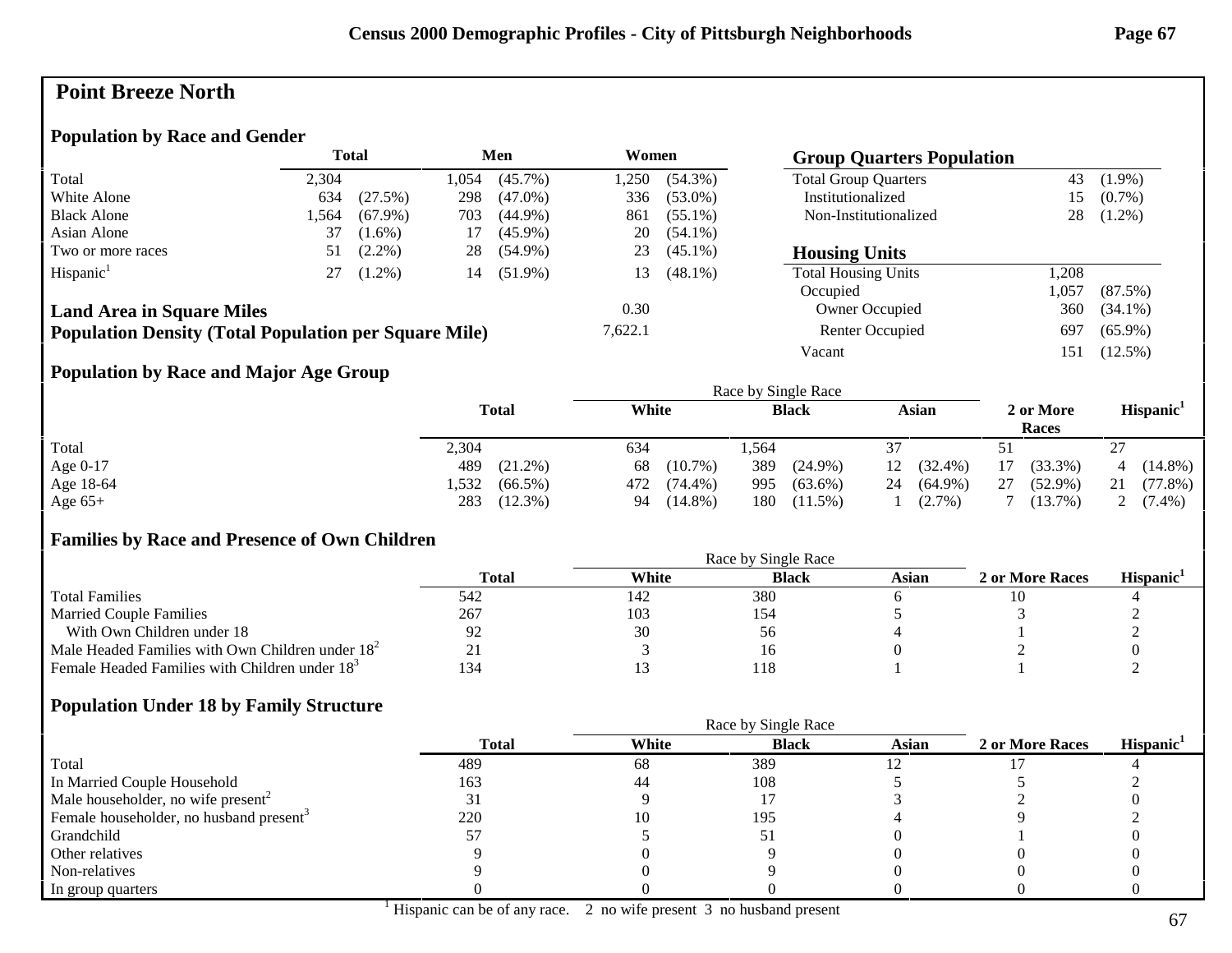# **Polish Hill**

## **Population by Race and Gender**

|                                                              |      | <b>Total</b> |     | Men        | Women   |            | <b>Group Quarters Population</b> |                |            |
|--------------------------------------------------------------|------|--------------|-----|------------|---------|------------|----------------------------------|----------------|------------|
| Total                                                        | .488 |              | 695 | $(46.7\%)$ | 793     | $(53.3\%)$ | <b>Total Group Quarters</b>      | $\overline{0}$ | $(0.0\%)$  |
| White Alone                                                  | .247 | $(83.8\%)$   | 586 | $(47.0\%)$ | 661     | $(53.0\%)$ | Institutionalized                | 0              | $(0.0\%)$  |
| <b>Black Alone</b>                                           | 178  | $(12.0\%)$   | 84  | $(47.2\%)$ | 94      | $(52.8\%)$ | Non-Institutionalized            | 0              | $(0.0\%)$  |
| Asian Alone                                                  | 15.  | $(1.0\%)$    |     | $(33.3\%)$ | 10      | $(66.7\%)$ |                                  |                |            |
| Two or more races                                            | 38   | $(2.6\%)$    | 19  | $(50.0\%)$ | 19      | $(50.0\%)$ | <b>Housing Units</b>             |                |            |
| Hispanic <sup>1</sup>                                        | 28   | $(1.9\%)$    | 12  | $(42.9\%)$ | 16      | $(57.1\%)$ | <b>Total Housing Units</b>       | 928            |            |
|                                                              |      |              |     |            |         |            | Occupied                         | 778            | $(83.8\%)$ |
| <b>Land Area in Square Miles</b>                             |      |              |     |            | 0.28    |            | Owner Occupied                   | 391            | $(50.3\%)$ |
| <b>Population Density (Total Population per Square Mile)</b> |      |              |     |            | 5,407.3 |            | Renter Occupied                  | 387            | $(49.7\%)$ |
|                                                              |      |              |     |            |         |            | Vacant                           | 150            | $(16.2\%)$ |

## **Population by Race and Major Age Group**

|            |                   |                   | Race by Single Race |                       |                    |                       |
|------------|-------------------|-------------------|---------------------|-----------------------|--------------------|-----------------------|
|            | <b>Total</b>      | White             | <b>Black</b>        | Asian                 | 2 or More<br>Races | Hispanic <sup>1</sup> |
| Total      | ,488              | ,247              | 178                 |                       | 38                 | 28                    |
| Age $0-17$ | 262 (17.6%)       | 187<br>$(15.0\%)$ | $(31.5\%)$<br>56    | $(6.7\%)$             | (39.5%)<br>15      | 6 $(21.4\%)$          |
| Age 18-64  | 910<br>$(61.2\%)$ | $(62.1\%)$<br>774 | $(54.5\%)$<br>97    | $(93.3\%)$<br>14      | 19<br>$(50.0\%)$   | $(64.3\%)$<br>18      |
| Age $65+$  | $(21.2\%)$<br>316 | $(22.9\%)$<br>286 | $(14.0\%)$<br>25    | $(0.0\%)$<br>$\Omega$ | $(10.5\%)$         | $(14.3\%)$            |

## **Families by Race and Presence of Own Children**

|                                                            | Race by Single Race |       |              |       |                 |                 |  |  |
|------------------------------------------------------------|---------------------|-------|--------------|-------|-----------------|-----------------|--|--|
|                                                            | <b>Total</b>        | White | <b>Black</b> | Asian | 2 or More Races | <b>Hispanic</b> |  |  |
| <b>Total Families</b>                                      | 342                 | 286   | 40           |       |                 |                 |  |  |
| <b>Married Couple Families</b>                             | 186                 | 175   |              |       |                 |                 |  |  |
| With Own Children under 18                                 | 64                  | 59    |              |       |                 |                 |  |  |
| Male Headed Families with Own Children under $182$         |                     |       |              |       |                 |                 |  |  |
| Female Headed Families with Children under 18 <sup>3</sup> | 62                  | 39    |              |       |                 |                 |  |  |

|                                                     | <b>Total</b> | White | <b>Black</b> | <b>Asian</b> | 2 or More Races | Hispanic <sup>1</sup> |
|-----------------------------------------------------|--------------|-------|--------------|--------------|-----------------|-----------------------|
| Total                                               | 262          | 187   | 56           |              |                 |                       |
| In Married Couple Household                         | 116          | 101   |              |              |                 |                       |
| Male householder, no wife present <sup>2</sup>      |              |       |              |              |                 |                       |
| Female householder, no husband present <sup>3</sup> | 100          | 54    | 39           |              |                 |                       |
| Grandchild                                          |              |       |              |              |                 |                       |
| Other relatives                                     |              |       |              |              |                 |                       |
| Non-relatives                                       |              |       |              |              |                 |                       |
| In group quarters                                   |              |       |              |              |                 |                       |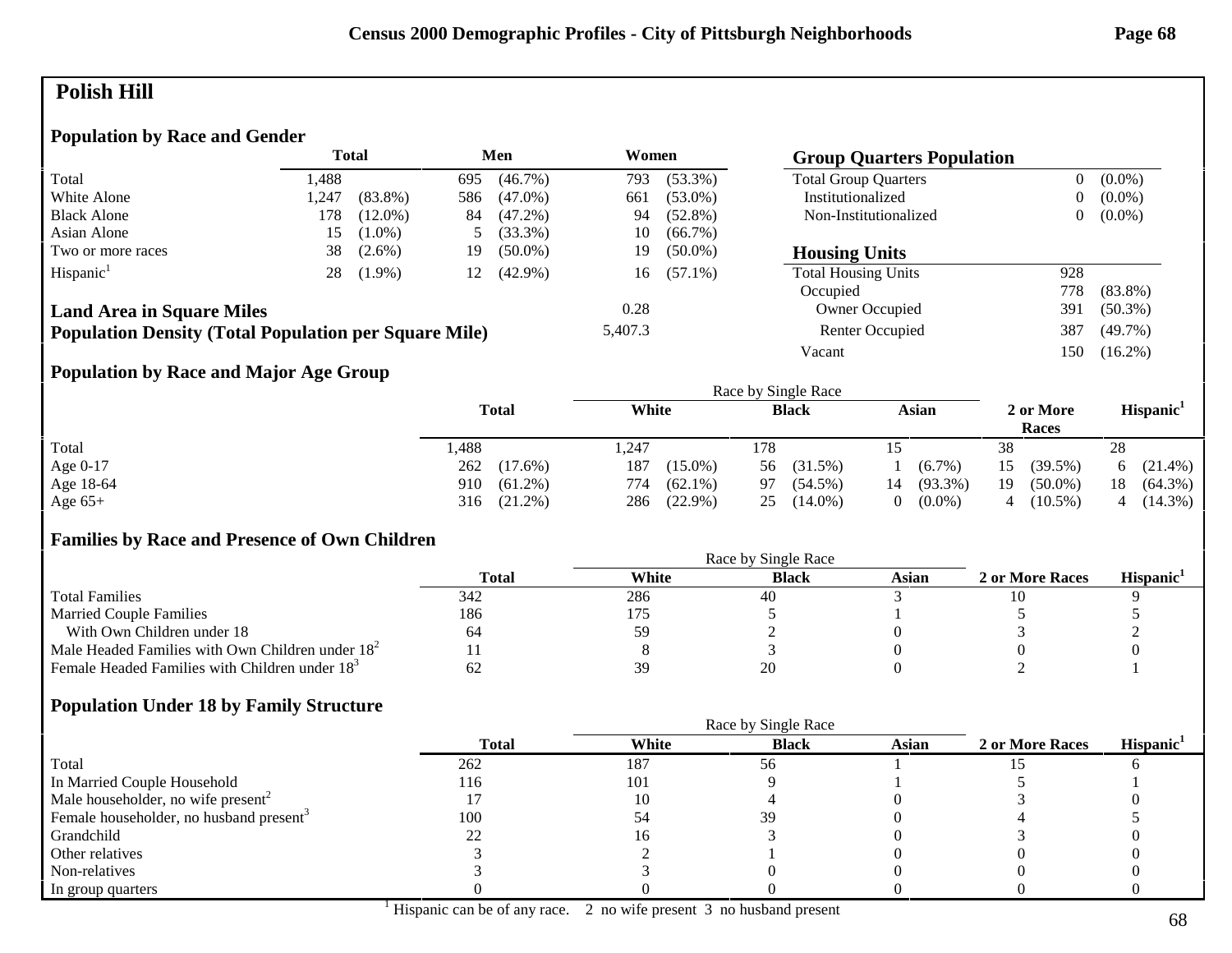# **Regent Square**

## **Population by Race and Gender**

|                                                              |       | <b>Total</b> |     | Men        | Women   |            | <b>Group Quarters Population</b> |     |            |
|--------------------------------------------------------------|-------|--------------|-----|------------|---------|------------|----------------------------------|-----|------------|
| Total                                                        | 1.131 |              | 509 | $(45.0\%)$ | 622     | $(55.0\%)$ | <b>Total Group Quarters</b>      | 0   | $(0.0\%)$  |
| White Alone                                                  | 1,062 | $(93.9\%)$   | 480 | $(45.2\%)$ | 582     | $(54.8\%)$ | Institutionalized                | 0   | $(0.0\%)$  |
| <b>Black Alone</b>                                           | 35    | $(3.1\%)$    | 10  | $(28.6\%)$ | 25      | $(71.4\%)$ | Non-Institutionalized            | 0   | $(0.0\%)$  |
| Asian Alone                                                  |       | $(1.5\%)$    | 8   | $(47.1\%)$ | 9.      | $(52.9\%)$ |                                  |     |            |
| Two or more races                                            | 14    | $(1.2\%)$    | 10  | $(71.4\%)$ | 4       | $(28.6\%)$ | <b>Housing Units</b>             |     |            |
| Hispanic <sup>1</sup>                                        | 9     | $(0.8\%)$    | 6.  | $(66.7\%)$ |         | $(33.3\%)$ | <b>Total Housing Units</b>       | 562 |            |
|                                                              |       |              |     |            |         |            | Occupied                         | 543 | $(96.6\%)$ |
| <b>Land Area in Square Miles</b>                             |       |              |     |            | 0.20    |            | Owner Occupied                   | 368 | $(67.8\%)$ |
| <b>Population Density (Total Population per Square Mile)</b> |       |              |     |            | 5,537.0 |            | Renter Occupied                  | 175 | $(32.2\%)$ |
|                                                              |       |              |     |            |         |            | Vacant                           | 19  | $(3.4\%)$  |

## **Population by Race and Major Age Group**

|            |                   |                   | Race by Single Race |                  |                    |                       |
|------------|-------------------|-------------------|---------------------|------------------|--------------------|-----------------------|
|            | <b>Total</b>      | White             | <b>Black</b>        | Asian            | 2 or More<br>Races | Hispanic <sup>1</sup> |
| Total      | 1,131             | 1,062             |                     |                  |                    |                       |
| Age $0-17$ | $(18.8\%)$<br>213 | 185<br>$(17.4\%)$ | $(45.7\%)$<br>16    | $(17.6\%)$<br>3  | $(42.9\%)$<br>6.   | 2 $(22.2\%)$          |
| Age 18-64  | $(66.8\%)$<br>755 | $(67.4\%)$<br>716 | $(51.4\%)$<br>18 -  | $(76.5\%)$<br>13 | $(57.1\%)$<br>8    | (77.8%)               |
| Age $65+$  | 163<br>$(14.4\%)$ | $(15.2\%)$<br>161 | $(2.9\%)$           | $(5.9\%)$        | $(0.0\%)$<br>0     | $(0.0\%)$             |

## **Families by Race and Presence of Own Children**

|                                                            | Race by Single Race |       |              |       |                 |                 |  |  |
|------------------------------------------------------------|---------------------|-------|--------------|-------|-----------------|-----------------|--|--|
|                                                            | Total               | White | <b>Black</b> | Asian | 2 or More Races | <b>Hispanic</b> |  |  |
| <b>Total Families</b>                                      | 294                 | 278   |              |       |                 |                 |  |  |
| <b>Married Couple Families</b>                             | 236                 | 227   |              |       |                 |                 |  |  |
| With Own Children under 18                                 | 87                  | 82    |              |       |                 |                 |  |  |
| Male Headed Families with Own Children under $182$         |                     |       |              |       |                 |                 |  |  |
| Female Headed Families with Children under 18 <sup>3</sup> |                     |       |              |       |                 |                 |  |  |

|                                                     |              | Race by Single Race |              |              |                 |                       |  |
|-----------------------------------------------------|--------------|---------------------|--------------|--------------|-----------------|-----------------------|--|
|                                                     | <b>Total</b> | White               | <b>Black</b> | <b>Asian</b> | 2 or More Races | Hispanic <sup>1</sup> |  |
| Total                                               | 213          | 185                 |              |              |                 |                       |  |
| In Married Couple Household                         | 163          | 149                 |              |              |                 |                       |  |
| Male householder, no wife present <sup>2</sup>      |              |                     |              |              |                 |                       |  |
| Female householder, no husband present <sup>3</sup> |              | 20                  |              |              |                 |                       |  |
| Grandchild                                          |              |                     |              |              |                 |                       |  |
| Other relatives                                     |              |                     |              |              |                 |                       |  |
| Non-relatives                                       |              |                     |              |              |                 |                       |  |
| In group quarters                                   |              |                     |              |              |                 |                       |  |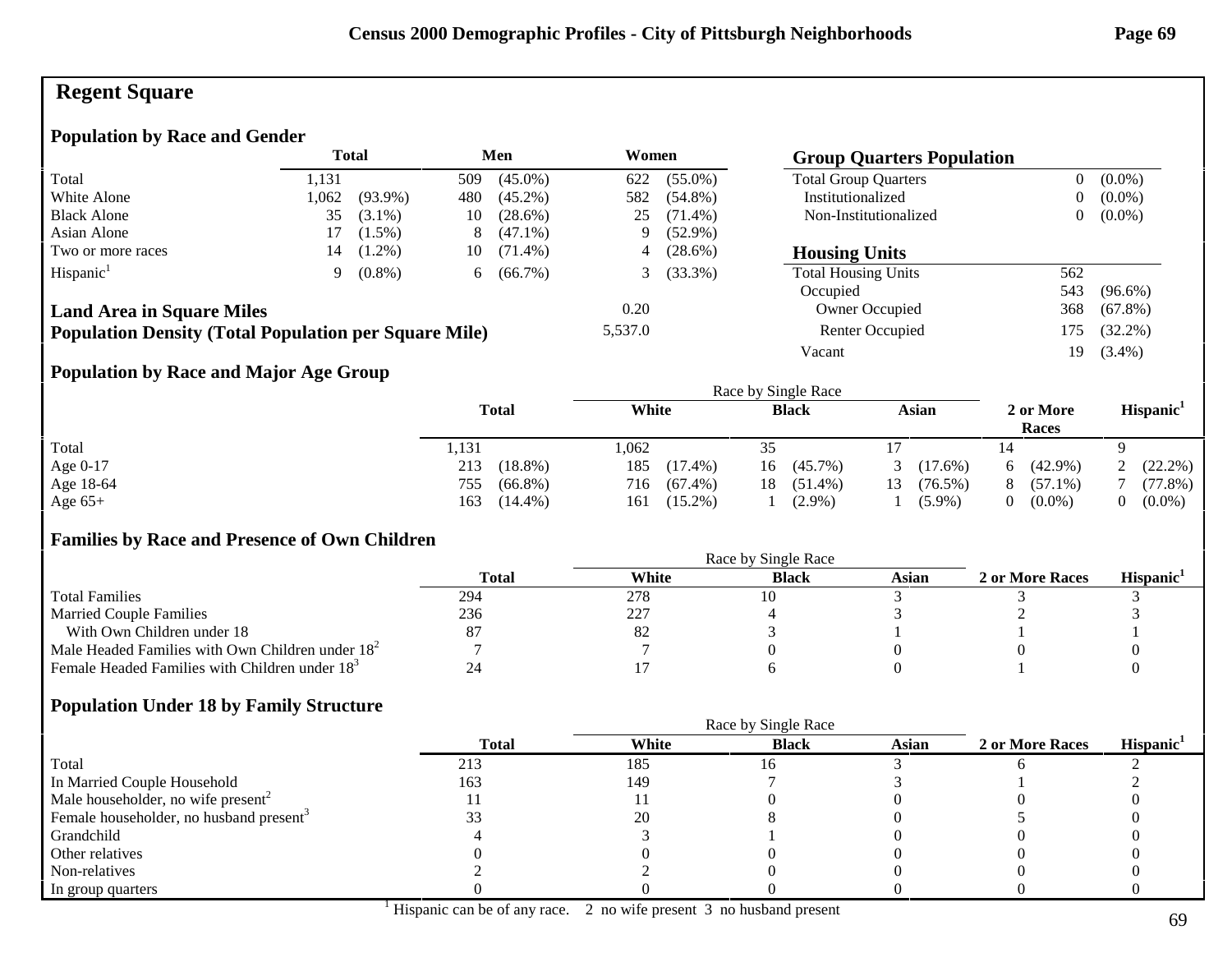# **Ridgemont**

## **Population by Race and Gender**

|                                                              |     | <b>Total</b> |     | Men        | Women   |            | <b>Group Quarters Population</b> |                |            |
|--------------------------------------------------------------|-----|--------------|-----|------------|---------|------------|----------------------------------|----------------|------------|
| Total                                                        | 530 |              | 251 | $(47.4\%)$ | 279     | $(52.6\%)$ | <b>Total Group Quarters</b>      | $\overline{0}$ | $(0.0\%)$  |
| White Alone                                                  | 509 | $(96.0\%)$   | 241 | $(47.3\%)$ | 268     | $(52.7\%)$ | Institutionalized                | 0              | $(0.0\%)$  |
| <b>Black Alone</b>                                           | 9   | $(1.7\%)$    |     | $(44.4\%)$ |         | $(55.6\%)$ | Non-Institutionalized            | 0              | $(0.0\%)$  |
| Asian Alone                                                  |     | $(0.2\%)$    | 0   | $(0.0\%)$  |         | $(100\%)$  |                                  |                |            |
| Two or more races                                            | 6   | $(1.1\%)$    |     | $(83.3\%)$ |         | $(16.7\%)$ | <b>Housing Units</b>             |                |            |
| Hispanic <sup>1</sup>                                        |     | $(1.7\%)$    |     | $(33.3\%)$ | 6       | $(66.7\%)$ | <b>Total Housing Units</b>       | 233            |            |
|                                                              |     |              |     |            |         |            | Occupied                         | 231            | $(99.1\%)$ |
| <b>Land Area in Square Miles</b>                             |     |              |     |            | 0.37    |            | Owner Occupied                   | 205            | (88.7%)    |
| <b>Population Density (Total Population per Square Mile)</b> |     |              |     |            | 1,424.5 |            | Renter Occupied                  | 26             | $(11.3\%)$ |
|                                                              |     |              |     |            |         |            | Vacant                           |                | $(0.9\%)$  |

## **Population by Race and Major Age Group**

|            |                   |                   | Race by Single Race |           |                    |                       |
|------------|-------------------|-------------------|---------------------|-----------|--------------------|-----------------------|
|            | <b>Total</b>      | White             | <b>Black</b>        | Asian     | 2 or More<br>Races | Hispanic <sup>1</sup> |
| Total      | 530               | 509               |                     |           |                    |                       |
| Age $0-17$ | 87<br>$(16.4\%)$  | 78<br>$(15.3\%)$  | $(33.3\%)$          | $(100\%$  | $(50.0\%)$         | $(33.3\%)$            |
| Age 18-64  | 320<br>$(60.4\%)$ | $(60.5\%)$<br>308 | $(66.7\%)$<br>6.    | $(0.0\%)$ | $(50.0\%)$         | $(55.6\%)$            |
| Age $65+$  | $(23.2\%)$<br>123 | $(24.2\%)$<br>123 | $(0.0\%)$<br>0.     | $(0.0\%)$ | $(0.0\%)$          | $(11.1\%)$            |

## **Families by Race and Presence of Own Children**

|                                                            | Race by Single Race |       |              |       |                 |                 |  |  |
|------------------------------------------------------------|---------------------|-------|--------------|-------|-----------------|-----------------|--|--|
|                                                            | Total               | White | <b>Black</b> | Asian | 2 or More Races | <b>Hispanic</b> |  |  |
| <b>Total Families</b>                                      | 158                 | 153   |              |       |                 |                 |  |  |
| <b>Married Couple Families</b>                             | 120                 | 118   |              |       |                 |                 |  |  |
| With Own Children under 18                                 | 40                  | 40    |              |       |                 |                 |  |  |
| Male Headed Families with Own Children under $182$         |                     |       |              |       |                 |                 |  |  |
| Female Headed Families with Children under 18 <sup>3</sup> |                     |       |              |       |                 |                 |  |  |

|                                                     |              | Race by Single Race |              |              |                 |                       |  |  |
|-----------------------------------------------------|--------------|---------------------|--------------|--------------|-----------------|-----------------------|--|--|
|                                                     | <b>Total</b> | White               | <b>Black</b> | <b>Asian</b> | 2 or More Races | Hispanic <sup>1</sup> |  |  |
| Total                                               |              | 78                  |              |              |                 |                       |  |  |
| In Married Couple Household                         | эŏ           |                     |              |              |                 |                       |  |  |
| Male householder, no wife present <sup>2</sup>      |              |                     |              |              |                 |                       |  |  |
| Female householder, no husband present <sup>3</sup> |              |                     |              |              |                 |                       |  |  |
| Grandchild                                          |              |                     |              |              |                 |                       |  |  |
| Other relatives                                     |              |                     |              |              |                 |                       |  |  |
| Non-relatives                                       |              |                     |              |              |                 |                       |  |  |
| In group quarters                                   |              |                     |              |              |                 |                       |  |  |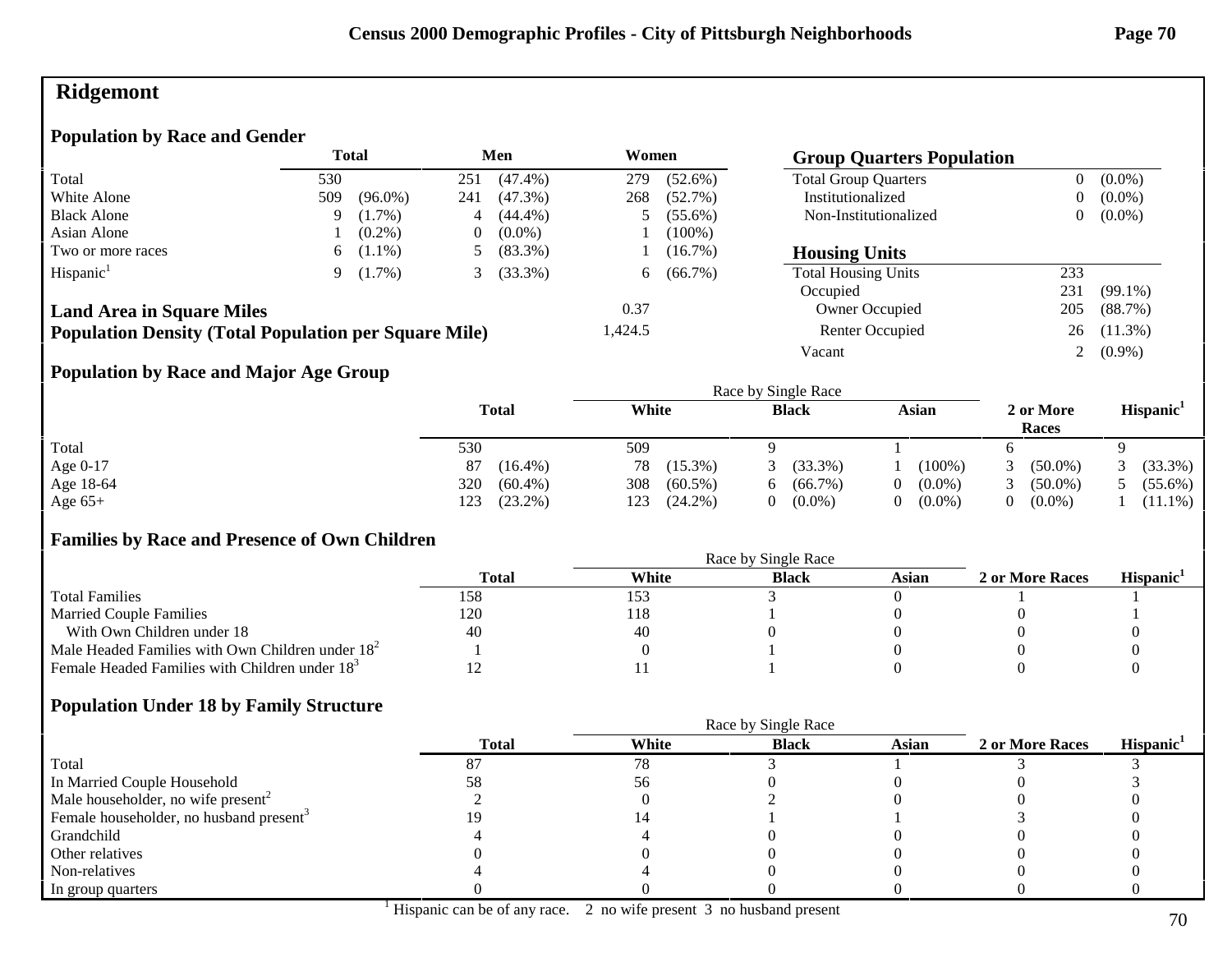## **Saint Clair**

## **Population by Race and Gender**

|                                                              |       | <b>Total</b> |          | Men        | Women   |            | <b>Group Quarters Population</b> |                |            |
|--------------------------------------------------------------|-------|--------------|----------|------------|---------|------------|----------------------------------|----------------|------------|
| Total                                                        | 1.453 |              | 575      | $(39.6\%)$ | 878     | $(60.4\%)$ | <b>Total Group Quarters</b>      | $\overline{0}$ | $(0.0\%)$  |
| White Alone                                                  | 190   | $(13.1\%)$   | 87       | $(45.8\%)$ | 103     | $(54.2\%)$ | Institutionalized                | 0              | $(0.0\%)$  |
| <b>Black Alone</b>                                           | 1,221 | $(84.0\%)$   | 473      | (38.7%)    | 748     | $(61.3\%)$ | Non-Institutionalized            | 0              | $(0.0\%)$  |
| Asian Alone                                                  |       | $(0.0\%)$    | $\theta$ |            | 0       |            |                                  |                |            |
| Two or more races                                            | 26    | $(1.8\%)$    | 10       | (38.5%)    | 16      | $(61.5\%)$ | <b>Housing Units</b>             |                |            |
| Hispanic <sup>1</sup>                                        |       | $(1.2\%)$    | 9        | $(52.9\%)$ | 8       | $(47.1\%)$ | <b>Total Housing Units</b>       | 768            |            |
|                                                              |       |              |          |            |         |            | Occupied                         | 440            | $(57.3\%)$ |
| <b>Land Area in Square Miles</b>                             |       |              |          |            | 0.31    |            | Owner Occupied                   | 91             | $(20.7\%)$ |
| <b>Population Density (Total Population per Square Mile)</b> |       |              |          |            | 4,625.6 |            | Renter Occupied                  | 349            | $(79.3\%)$ |
|                                                              |       |              |          |            |         |            | Vacant                           | 328            | $(42.7\%)$ |

## **Population by Race and Major Age Group**

|            |              |                   |                   | Race by Single Race |       |    |                    |    |                       |
|------------|--------------|-------------------|-------------------|---------------------|-------|----|--------------------|----|-----------------------|
|            | <b>Total</b> | White             |                   | <b>Black</b>        | Asian |    | 2 or More<br>Races |    | Hispanic <sup>1</sup> |
| Total      | 1,453        | 190               | 1,221             |                     |       | 26 |                    |    |                       |
| Age $0-17$ | 754          | $(51.9\%)$<br>41  | 688<br>$(21.6\%)$ | $(56.3\%)$          |       | 15 | $(57.7\%)$         | 10 | $(58.8\%)$            |
| Age 18-64  | 639          | $(44.0\%)$<br>110 | $(57.9\%)$<br>512 | $(41.9\%)$          |       | 11 | $(42.3\%)$         |    | $(41.2\%)$            |
| Age $65+$  | 60           | $(4.1\%)$<br>39   | $(20.5\%)$<br>21  | $(1.7\%)$           |       |    | $(0.0\%)$          |    | $(0.0\%)$             |

## **Families by Race and Presence of Own Children**

|                                                            | Race by Single Race |       |              |       |                 |                 |  |
|------------------------------------------------------------|---------------------|-------|--------------|-------|-----------------|-----------------|--|
|                                                            | Total               | White | <b>Black</b> | Asian | 2 or More Races | <b>Hispanic</b> |  |
| <b>Total Families</b>                                      | 386                 | ر ر   | 323          |       |                 |                 |  |
| <b>Married Couple Families</b>                             |                     | ر ر   |              |       |                 |                 |  |
| With Own Children under 18                                 | 28                  |       |              |       |                 |                 |  |
| Male Headed Families with Own Children under $182$         |                     |       |              |       |                 |                 |  |
| Female Headed Families with Children under 18 <sup>3</sup> | 236                 |       | 222          |       |                 |                 |  |

|                                                     | <b>Total</b> | White | <b>Black</b> | Asian | 2 or More Races | Hispanic <sup>1</sup> |
|-----------------------------------------------------|--------------|-------|--------------|-------|-----------------|-----------------------|
| Total                                               | 754          | 41    | 688          |       |                 |                       |
| In Married Couple Household                         | 88           | 41    | 63           |       |                 |                       |
| Male householder, no wife present <sup>2</sup>      |              |       |              |       |                 |                       |
| Female householder, no husband present <sup>3</sup> | 571          |       | 543          |       |                 |                       |
| Grandchild                                          | 46           |       | 4            |       |                 |                       |
| Other relatives                                     |              |       |              |       |                 |                       |
| Non-relatives                                       | 26           |       | 20           |       |                 |                       |
| In group quarters                                   |              |       |              |       |                 |                       |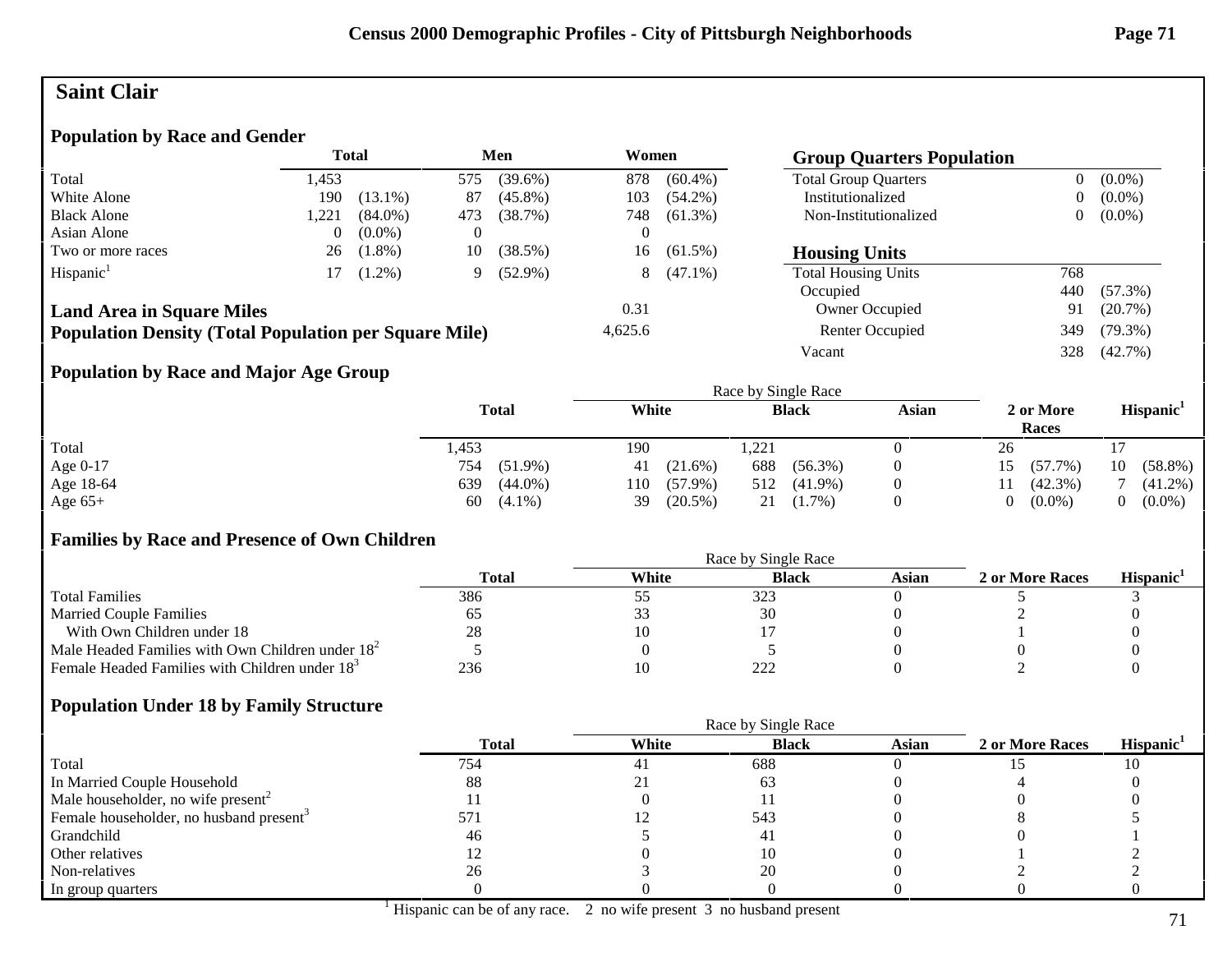# **Shadyside**

## **Population by Race and Gender**

|                                                              | <b>Total</b> |            |       | Men        | Women    |            | <b>Group Quarters Population</b> |       |            |
|--------------------------------------------------------------|--------------|------------|-------|------------|----------|------------|----------------------------------|-------|------------|
| Total                                                        | 13.754       |            | 6.923 | $(50.3\%)$ | 6,831    | $(49.7\%)$ | <b>Total Group Quarters</b>      | 756   | $(5.5\%)$  |
| White Alone                                                  | 10,559       | $(76.8\%)$ | 5,299 | $(50.2\%)$ | 5,260    | $(49.8\%)$ | Institutionalized                | 389   | $(2.8\%)$  |
| <b>Black Alone</b>                                           | 988          | $(7.2\%)$  | 407   | $(41.2\%)$ | 581      | $(58.8\%)$ | Non-Institutionalized            | 367   | $(2.7\%)$  |
| Asian Alone                                                  | 1,732        | $(12.6\%)$ | 957   | $(55.3\%)$ | 775      | $(44.7\%)$ |                                  |       |            |
| Two or more races                                            | 270          | $(2.0\%)$  | 154   | $(57.0\%)$ | 116      | $(43.0\%)$ | <b>Housing Units</b>             |       |            |
| Hispanic <sup>1</sup>                                        | 478          | $(3.5\%)$  | 256   | $(53.6\%)$ | 222      | $(46.4\%)$ | <b>Total Housing Units</b>       | 8.451 |            |
|                                                              |              |            |       |            |          |            | Occupied                         | 7,962 | $(94.2\%)$ |
| <b>Land Area in Square Miles</b>                             |              |            |       |            | 0.92     |            | Owner Occupied                   | 2,078 | $(26.1\%)$ |
| <b>Population Density (Total Population per Square Mile)</b> |              |            |       |            | 14,960.8 |            | Renter Occupied                  | 5,884 | $(73.9\%)$ |
|                                                              |              |            |       |            |          |            | Vacant                           | 489   | $(5.8\%)$  |

## **Population by Race and Major Age Group**

|           |              |            | Race by Single Race |            |                    |                       |
|-----------|--------------|------------|---------------------|------------|--------------------|-----------------------|
|           | <b>Total</b> | White      | <b>Black</b>        | Asian      | 2 or More<br>Races | Hispanic <sup>1</sup> |
| Total     | 13,754       | 10,559     | 988                 | .732       | 270                | 478                   |
| Age 0-17  | 1,103        | 748        | 127                 | 153        | 49                 | $(13.4\%)$            |
|           | $(8.0\%)$    | $(7.1\%)$  | $(12.9\%)$          | $(8.8\%)$  | $(18.1\%)$         | 64                    |
| Age 18-64 | $(78.8\%)$   | (78.5%)    | $(61.8\%)$          | .558       | 211                | 402                   |
|           | 10,842       | 8,288      | 611                 | $(90.0\%)$ | $(78.1\%)$         | $(84.1\%)$            |
| Age $65+$ | ,809         | 1,523      | $(25.3\%)$          | $(1.2\%)$  | 10                 | 12                    |
|           | $(13.2\%)$   | $(14.4\%)$ | 250                 | 21         | $(3.7\%)$          | $(2.5\%)$             |

## **Families by Race and Presence of Own Children**

|                                                            | Total | White          | <b>Black</b> | Asian | 2 or More Races | <b>Hispanic</b> |
|------------------------------------------------------------|-------|----------------|--------------|-------|-----------------|-----------------|
| <b>Total Families</b>                                      | 2,126 | .653           | 120          | 297   |                 | 78              |
| <b>Married Couple Families</b>                             | 1,736 | .,377          | 44           | 269   | 26              | 68              |
| With Own Children under 18                                 | 497   | 358            |              | 110   |                 | ت ک             |
| Male Headed Families with Own Children under $182$         |       | $\gamma$<br>∠∠ |              |       |                 |                 |
| Female Headed Families with Children under 18 <sup>3</sup> | 137   | 70             | 46           |       |                 |                 |

|                                                     |              | Race by Single Race |              |              |                 |                       |
|-----------------------------------------------------|--------------|---------------------|--------------|--------------|-----------------|-----------------------|
|                                                     | <b>Total</b> | White               | <b>Black</b> | <b>Asian</b> | 2 or More Races | Hispanic <sup>1</sup> |
| Total                                               | l, 103       | 748                 | 127          | 153          | 49              | 64                    |
| In Married Couple Household                         | 768          | 568                 |              | 140          | 26              | 53                    |
| Male householder, no wife present <sup>2</sup>      | 34           | 30                  |              |              |                 |                       |
| Female householder, no husband present <sup>3</sup> | 219          | 99                  | Q 1          |              | 20              |                       |
| Grandchild                                          | 30           | 20                  |              |              |                 |                       |
| Other relatives                                     |              |                     |              |              |                 |                       |
| Non-relatives                                       |              |                     |              |              |                 |                       |
| In group quarters                                   |              |                     |              |              |                 |                       |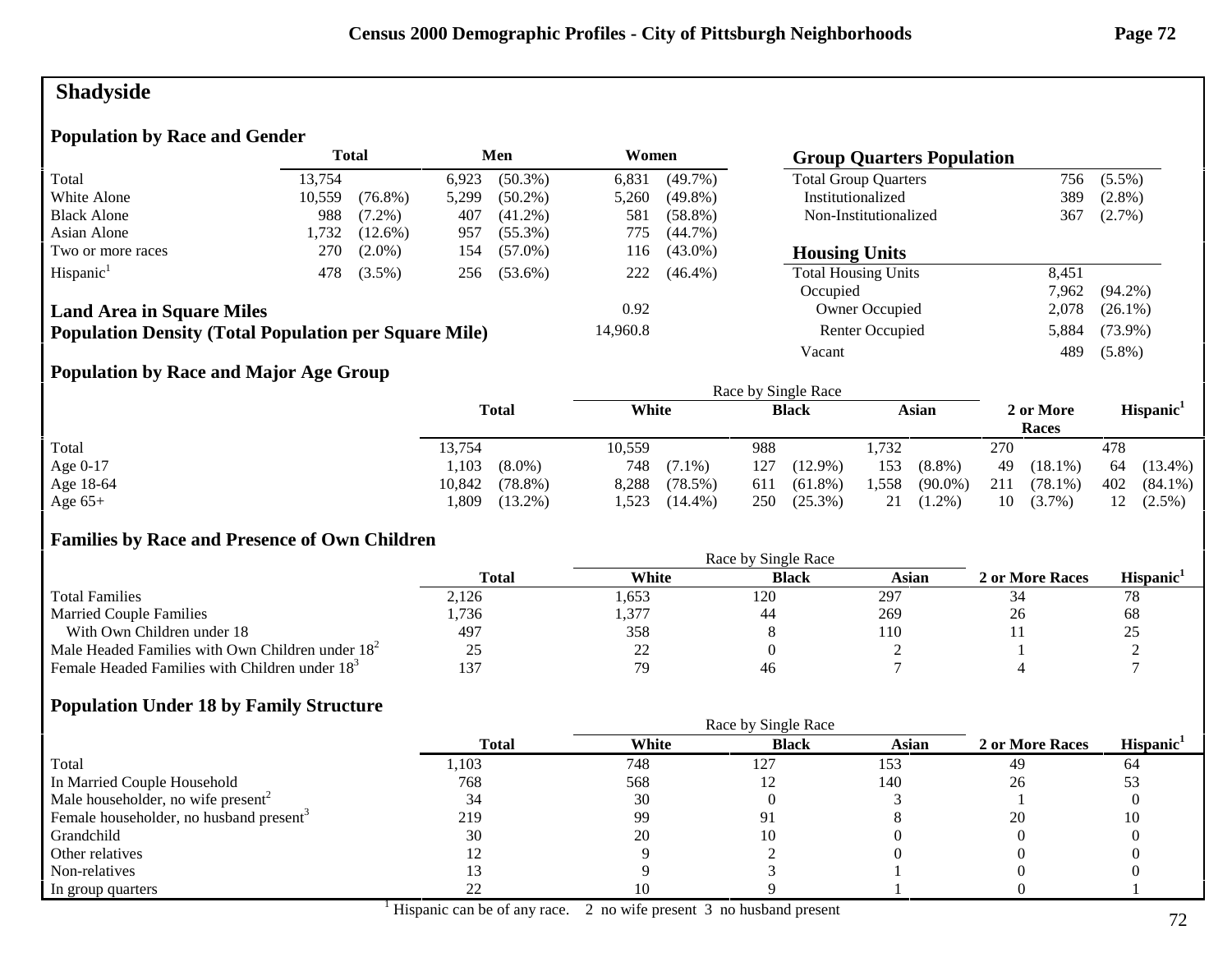# **Sheraden**

# **Population by Race and Gender**

|                                                              | <b>Total</b><br>Men |            |       |            |         | Women      |                             | <b>Group Quarters Population</b> |            |  |
|--------------------------------------------------------------|---------------------|------------|-------|------------|---------|------------|-----------------------------|----------------------------------|------------|--|
| Total                                                        | 6.049               |            | 2,832 | $(46.8\%)$ | 3,217   | $(53.2\%)$ | <b>Total Group Quarters</b> | $\overline{4}$                   | $(0.1\%)$  |  |
| White Alone                                                  | 4,565               | $(75.5\%)$ | 2,147 | $(47.0\%)$ | 2,418   | $(53.0\%)$ | Institutionalized           | $\overline{0}$                   | $(0.0\%)$  |  |
| <b>Black Alone</b>                                           | ,277                | $(21.1\%)$ | 571   | $(44.7\%)$ | 706     | $(55.3\%)$ | Non-Institutionalized       |                                  | $4(0.1\%)$ |  |
| Asian Alone                                                  | 42                  | $(0.7\%)$  | 23    | $(54.8\%)$ | 19      | $(45.2\%)$ |                             |                                  |            |  |
| Two or more races                                            | 121                 | $(2.0\%)$  | 71    | $(58.7\%)$ | 50      | $(41.3\%)$ | <b>Housing Units</b>        |                                  |            |  |
| Hispanic <sup>1</sup>                                        | 55                  | $(0.9\%)$  | 21    | $(38.2\%)$ | 34      | $(61.8\%)$ | <b>Total Housing Units</b>  | 2,621                            |            |  |
|                                                              |                     |            |       |            |         |            | Occupied                    | 2.385                            | $(91.0\%)$ |  |
| <b>Land Area in Square Miles</b>                             |                     |            |       |            | 0.88    |            | Owner Occupied              | .608                             | $(67.4\%)$ |  |
| <b>Population Density (Total Population per Square Mile)</b> |                     |            |       |            | 6,857.7 |            | Renter Occupied             | 777                              | $(32.6\%)$ |  |
|                                                              |                     |            |       |            |         |            | Vacant                      | 236                              | $(9.0\%)$  |  |

## **Population by Race and Major Age Group**

|           |                     |                     | Race by Single Race |                  |                    |                       |
|-----------|---------------------|---------------------|---------------------|------------------|--------------------|-----------------------|
|           | <b>Total</b>        | White               | <b>Black</b>        | Asian            | 2 or More<br>Races | Hispanic <sup>1</sup> |
| Total     | 6,049               | 4.565               | 1,277               | 42               | 121                | 55                    |
| Age 0-17  | $(27.4\%)$<br>.,657 | $(22.2\%)$<br>1,015 | 543<br>$(42.5\%)$   | $(21.4\%)$<br>Q  | $(57.0\%)$<br>69   | 25<br>$(45.5\%)$      |
| Age 18-64 | $(58.8\%)$<br>3,557 | 2,788<br>$(61.1\%)$ | $(52.9\%)$<br>675   | 32<br>$(76.2\%)$ | $(33.9\%)$<br>41   | 30<br>$(54.5\%)$      |
| Age $65+$ | $(13.8\%)$<br>835   | $(16.7\%)$<br>762   | $(4.6\%)$<br>59     | $(2.4\%)$        | $(9.1\%)$<br>11    | $(0.0\%)$             |

#### **Families by Race and Presence of Own Children**

|                                                            | <b>Total</b> | White | <b>Black</b> | Asian | 2 or More Races | <b>Hispanic</b> |
|------------------------------------------------------------|--------------|-------|--------------|-------|-----------------|-----------------|
| <b>Total Families</b>                                      | . .554       | .210  | 309          |       |                 |                 |
| <b>Married Couple Families</b>                             | 927          | 777   | 130          |       |                 |                 |
| With Own Children under 18                                 | 391          | 306   |              |       |                 |                 |
| Male Headed Families with Own Children under $182$         |              | Эź    |              |       |                 |                 |
| Female Headed Families with Children under 18 <sup>3</sup> | 280          | 148   |              |       |                 |                 |

|                                                     |              | Race by Single Race |              |       |                 |                       |
|-----------------------------------------------------|--------------|---------------------|--------------|-------|-----------------|-----------------------|
|                                                     | <b>Total</b> | White               | <b>Black</b> | Asian | 2 or More Races | Hispanic <sup>1</sup> |
| Total                                               | 1,657        | 1,015               | 543          |       | 69              | 25                    |
| In Married Couple Household                         | 766          | 570                 | 160          |       |                 |                       |
| Male householder, no wife present <sup>2</sup>      | 119          | 80                  |              |       |                 |                       |
| Female householder, no husband present <sup>3</sup> | 550          | 227                 | 280          |       |                 |                       |
| Grandchild                                          | 140          | 90                  | 39           |       |                 |                       |
| Other relatives                                     | 38           | 22                  |              |       |                 |                       |
| Non-relatives                                       | -42          | 24                  |              |       |                 |                       |
| In group quarters                                   |              |                     |              |       |                 |                       |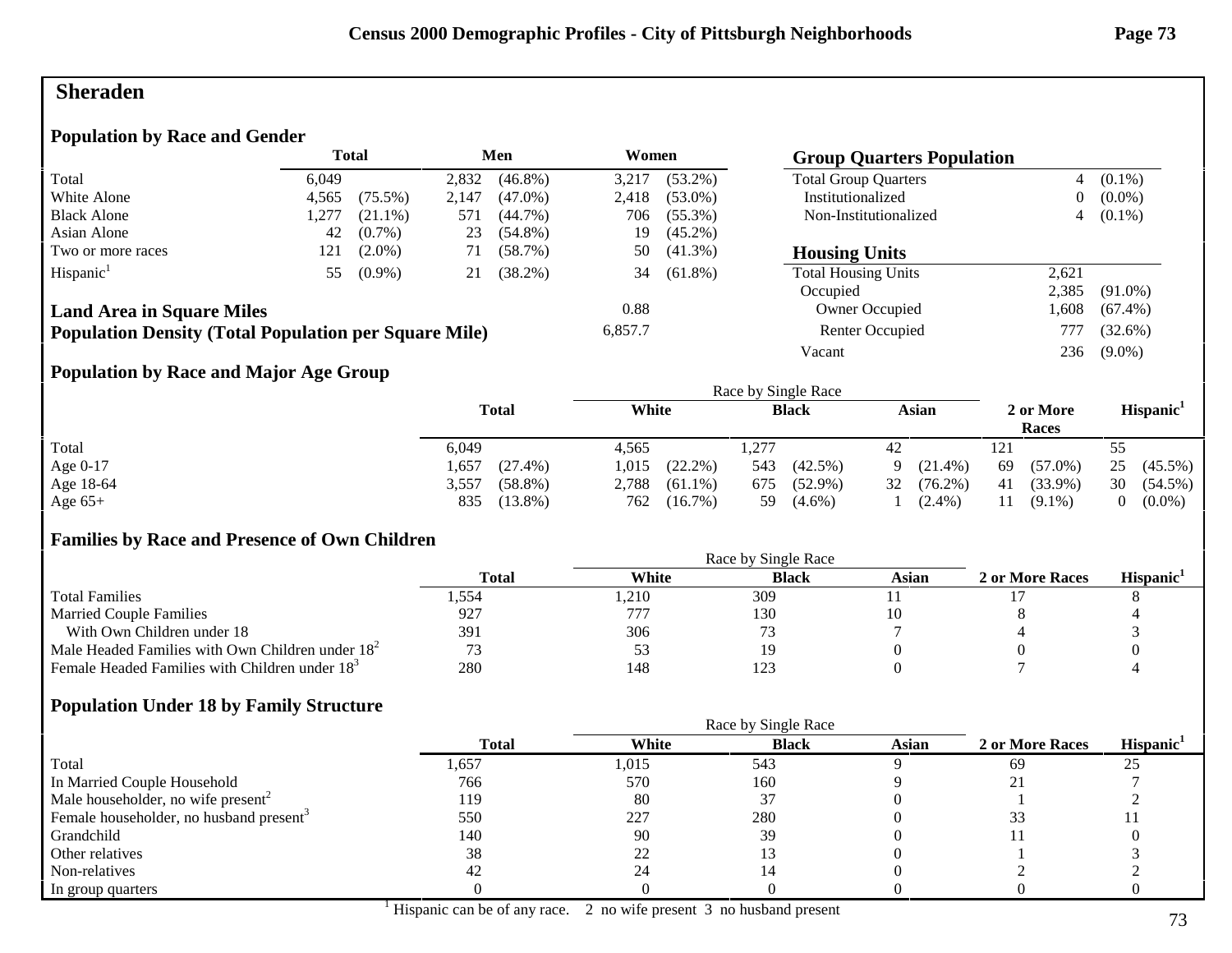# **South Oakland**

#### **Population by Race and Gender**

|                                                              | <b>Total</b><br>Men<br>Women |            |      |            | <b>Group Quarters Population</b> |            |                             |       |            |
|--------------------------------------------------------------|------------------------------|------------|------|------------|----------------------------------|------------|-----------------------------|-------|------------|
| Total                                                        | 3,007                        |            | .569 | $(52.2\%)$ | !438.                            | $(47.8\%)$ | <b>Total Group Quarters</b> | 76    | $(2.5\%)$  |
| White Alone                                                  | 892.ا                        | $(62.9\%)$ | 990  | $(52.3\%)$ | 902                              | $(47.7\%)$ | Institutionalized           | 63    | $(2.1\%)$  |
| <b>Black Alone</b>                                           | 851                          | (28.3%)    | 416  | $(48.9\%)$ | 435                              | $(51.1\%)$ | Non-Institutionalized       | 13.   | $(0.4\%)$  |
| Asian Alone                                                  | 129                          | $(4.3\%)$  | 75   | $(58.1\%)$ | 54                               | $(41.9\%)$ |                             |       |            |
| Two or more races                                            | 108                          | $(3.6\%)$  | 67   | $(62.0\%)$ | 41                               | $(38.0\%)$ | <b>Housing Units</b>        |       |            |
| Hispanic <sup>1</sup>                                        | 45                           | $(1.5\%)$  | 26   | $(57.8\%)$ | 19                               | $(42.2\%)$ | <b>Total Housing Units</b>  | 1,558 |            |
|                                                              |                              |            |      |            |                                  |            | Occupied                    | .398  | $(89.7\%)$ |
| <b>Land Area in Square Miles</b>                             |                              |            |      |            | 0.54                             |            | Owner Occupied              | 649   | $(46.4\%)$ |
| <b>Population Density (Total Population per Square Mile)</b> |                              |            |      |            | 5,585.5                          |            | Renter Occupied             | 749   | $(53.6\%)$ |
|                                                              |                              |            |      |            |                                  |            | Vacant                      | 160   | $(10.3\%)$ |

#### **Population by Race and Major Age Group**

|           |                     |                    | Race by Single Race |                   |                    |                       |
|-----------|---------------------|--------------------|---------------------|-------------------|--------------------|-----------------------|
|           | <b>Total</b>        | White              | <b>Black</b>        | Asian             | 2 or More<br>Races | Hispanic <sup>1</sup> |
| Total     | 3,007               | 1,892              | 851                 | 129               | 108                | 45                    |
| Age 0-17  | 385<br>$(12.8\%)$   | 114<br>$(6.0\%)$   | 218<br>$(25.6\%)$   | $(13.2\%)$<br>17  | 36<br>$(33.3\%)$   | $(20.0\%)$            |
| Age 18-64 | $(72.2\%)$<br>2,170 | $(76.3\%)$<br>.443 | $(62.2\%)$<br>529   | $(82.2\%)$<br>106 | $(61.1\%)$<br>66   | 32<br>$(71.1\%)$      |
| Age $65+$ | 452 (15.0%)         | $(17.7\%)$<br>335  | $(12.2\%)$<br>104   | $(4.7\%)$<br>6.   | $(5.6\%)$<br>O.    | $(8.9\%)$             |

#### **Families by Race and Presence of Own Children**

|                                                            | Race by Single Race |       |              |       |                 |                 |  |  |
|------------------------------------------------------------|---------------------|-------|--------------|-------|-----------------|-----------------|--|--|
|                                                            | Total               | White | <b>Black</b> | Asian | 2 or More Races | <b>Hispanic</b> |  |  |
| <b>Total Families</b>                                      | 547                 | 314   | 182          |       |                 |                 |  |  |
| <b>Married Couple Families</b>                             | 293                 | 187   |              |       |                 |                 |  |  |
| With Own Children under 18                                 | 76                  | 32    |              |       |                 |                 |  |  |
| Male Headed Families with Own Children under $182$         |                     |       |              |       |                 |                 |  |  |
| Female Headed Families with Children under 18 <sup>3</sup> | 88                  |       |              |       |                 |                 |  |  |

|                                                     |              |       | Race by Single Race |              |                 |                       |
|-----------------------------------------------------|--------------|-------|---------------------|--------------|-----------------|-----------------------|
|                                                     | <b>Total</b> | White | <b>Black</b>        | <b>Asian</b> | 2 or More Races | Hispanic <sup>1</sup> |
| Total                                               | 385          | 114   | 218                 |              | 36              |                       |
| In Married Couple Household                         | 140          | 56    |                     |              |                 |                       |
| Male householder, no wife present <sup>2</sup>      |              |       |                     |              |                 |                       |
| Female householder, no husband present <sup>3</sup> | 149          | 30    | 106                 |              |                 |                       |
| Grandchild                                          | 36           |       |                     |              |                 |                       |
| Other relatives                                     |              |       |                     |              |                 |                       |
| Non-relatives                                       | 18           |       |                     |              |                 |                       |
| In group quarters                                   |              |       |                     |              |                 |                       |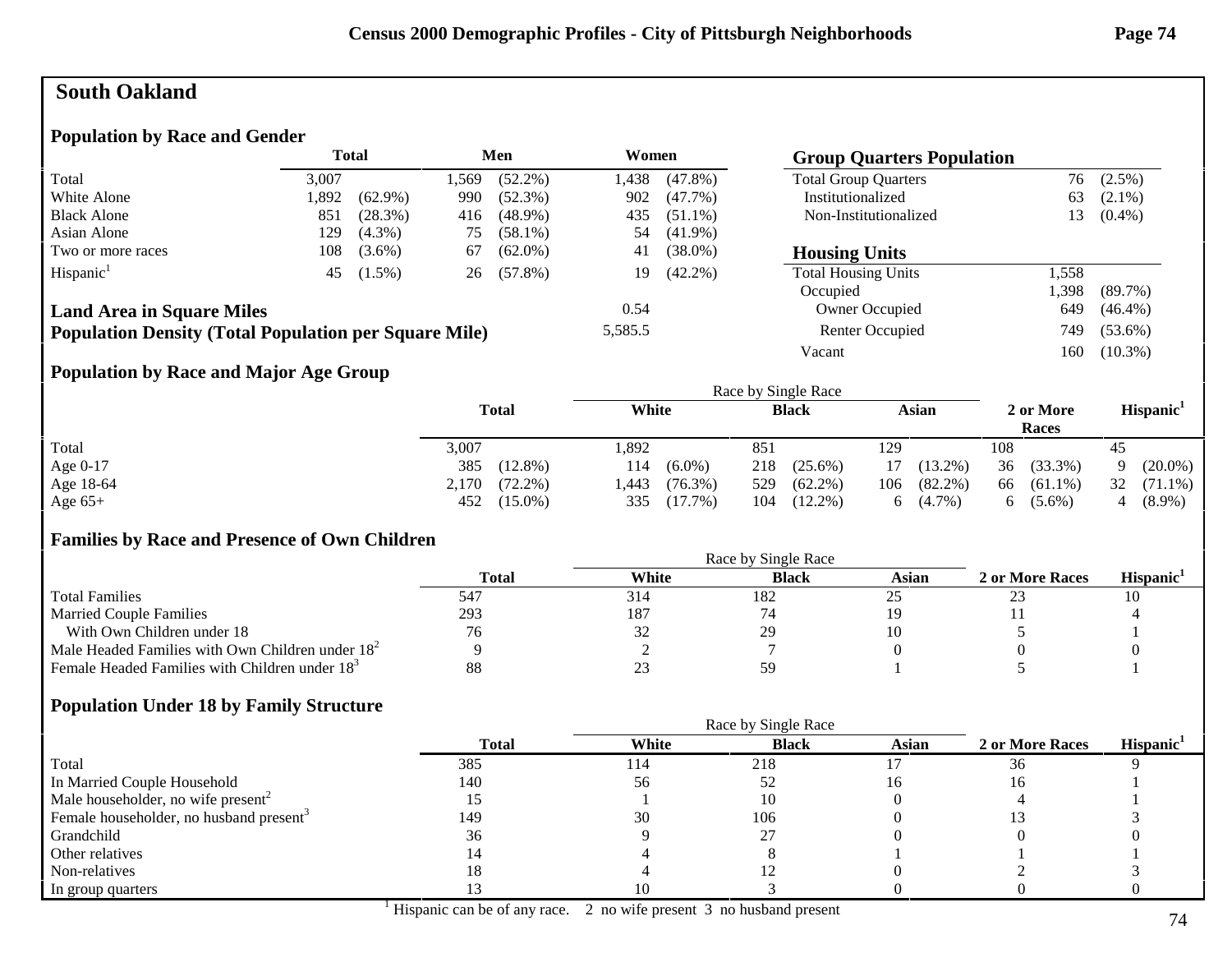# **South Shore**

### **Population by Race and Gender**

|                                                              |    | Total      |    | Men        |       | Women      | <b>Group Quarters Population</b> |                |            |
|--------------------------------------------------------------|----|------------|----|------------|-------|------------|----------------------------------|----------------|------------|
| Total                                                        | 56 |            | 29 | $(51.8\%)$ | 27    | $(48.2\%)$ | <b>Total Group Quarters</b>      | $\overline{0}$ | $(0.0\%)$  |
| White Alone                                                  | 38 | $(67.9\%)$ | 21 | $(55.3\%)$ |       | $(44.7\%)$ | Institutionalized                | 0              | $(0.0\%)$  |
| <b>Black Alone</b>                                           | .3 | $(23.2\%)$ | 6  | $(46.2\%)$ |       | $(53.8\%)$ | Non-Institutionalized            | 0              | $(0.0\%)$  |
| Asian Alone                                                  |    | $(0.0\%)$  |    |            |       |            |                                  |                |            |
| Two or more races                                            |    | $(5.4\%)$  |    | $(66.7\%)$ |       | $(33.3\%)$ | <b>Housing Units</b>             |                |            |
| Hispanic <sup>1</sup>                                        |    | $(0.0\%)$  |    |            |       |            | <b>Total Housing Units</b>       | 40             |            |
|                                                              |    |            |    |            |       |            | Occupied                         | 30             | $(75.0\%)$ |
| <b>Land Area in Square Miles</b>                             |    |            |    |            | 0.22  |            | Owner Occupied                   |                | $(23.3\%)$ |
| <b>Population Density (Total Population per Square Mile)</b> |    |            |    |            | 252.7 |            | Renter Occupied                  | 23             | $(76.7\%)$ |
|                                                              |    |            |    |            |       |            | Vacant                           | 10-            | $(25.0\%)$ |

#### **Population by Race and Major Age Group**

|           |                  | Race by Single Race |                  |          |                    |                       |  |
|-----------|------------------|---------------------|------------------|----------|--------------------|-----------------------|--|
|           | <b>Total</b>     | White               | <b>Black</b>     | Asian    | 2 or More<br>Races | Hispanic <sup>1</sup> |  |
| Total     | 56               | 38                  |                  |          |                    |                       |  |
| Age 0-17  | $(10.7\%)$<br>6. | $(0.0\%)$           | $(46.2\%)$<br>h. |          | $(0.0\%)$          | $\overline{0}$        |  |
| Age 18-64 | $(85.7\%)$<br>48 | $(97.4\%)$<br>37    | $(46.2\%)$<br>h. | $\theta$ | $(100\%)$          | $\theta$              |  |
| Age $65+$ | 2 $(3.6\%)$      | $(2.6\%)$           | $(7.7\%)$        |          | $(0.0\%)$          |                       |  |

#### **Families by Race and Presence of Own Children**

|                                                            | Race by Single Race |       |              |       |                 |                       |  |
|------------------------------------------------------------|---------------------|-------|--------------|-------|-----------------|-----------------------|--|
|                                                            | Total               | White | <b>Black</b> | Asian | 2 or More Races | Hispanic <sup>1</sup> |  |
| <b>Total Families</b>                                      |                     |       |              |       |                 |                       |  |
| <b>Married Couple Families</b>                             |                     |       |              |       |                 |                       |  |
| With Own Children under 18                                 |                     |       |              |       |                 |                       |  |
| Male Headed Families with Own Children under $182$         |                     |       |              |       |                 |                       |  |
| Female Headed Families with Children under 18 <sup>3</sup> |                     |       |              |       |                 |                       |  |

|                                                     | <b>Total</b> | White | <b>Black</b> | <b>Asian</b> | 2 or More Races | Hispanic <sup>1</sup> |
|-----------------------------------------------------|--------------|-------|--------------|--------------|-----------------|-----------------------|
| Total                                               |              |       |              |              |                 |                       |
| In Married Couple Household                         |              |       |              |              |                 |                       |
| Male householder, no wife present <sup>2</sup>      |              |       |              |              |                 |                       |
| Female householder, no husband present <sup>3</sup> |              |       |              |              |                 |                       |
| Grandchild                                          |              |       |              |              |                 |                       |
| Other relatives                                     |              |       |              |              |                 |                       |
| Non-relatives                                       |              |       |              |              |                 |                       |
| In group quarters                                   |              |       |              |              |                 |                       |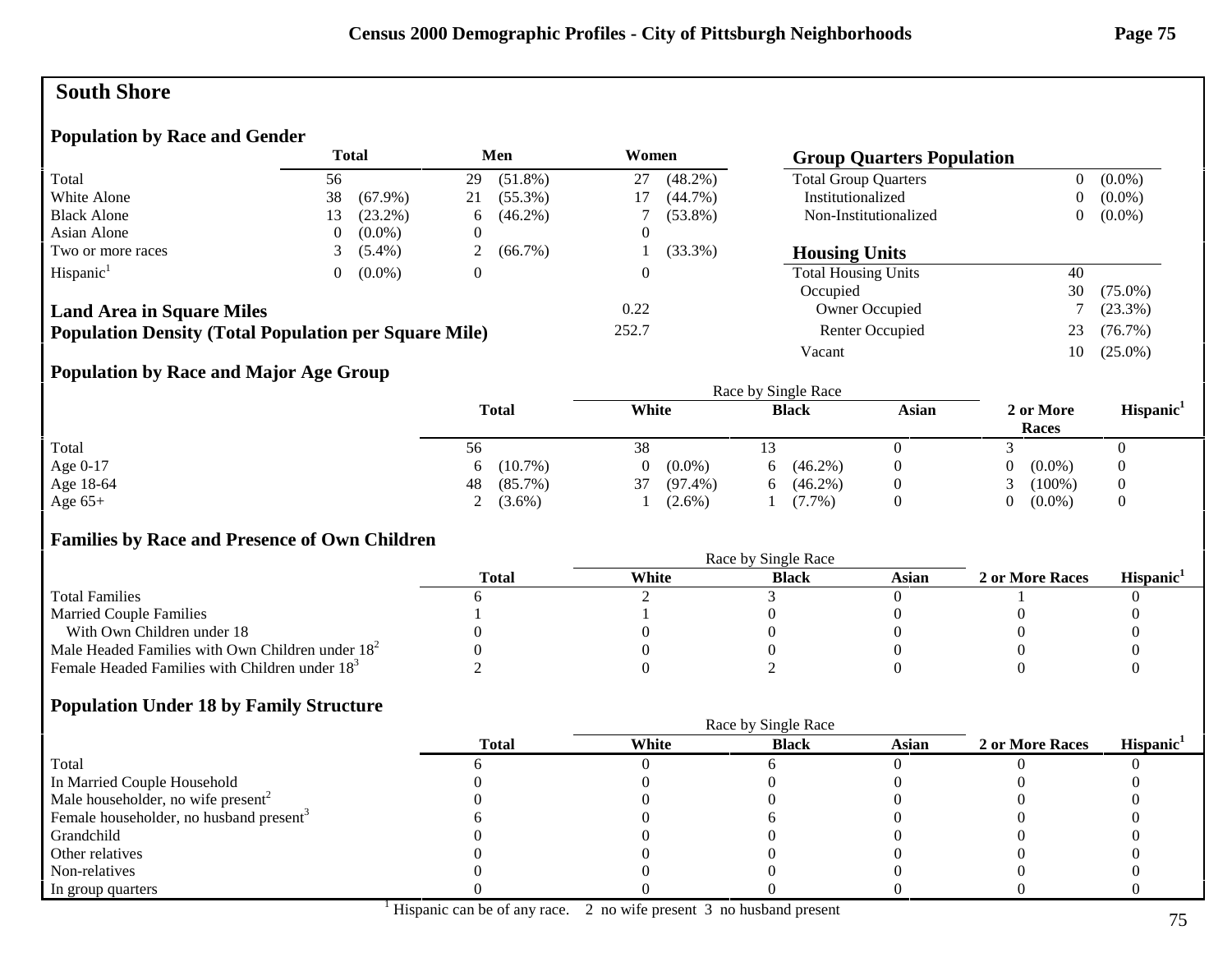# **South Side Flats**

#### **Population by Race and Gender**

|                                                              | <b>Total</b> |            | Men   |            | Women   |            | <b>Group Quarters Population</b> |       |            |
|--------------------------------------------------------------|--------------|------------|-------|------------|---------|------------|----------------------------------|-------|------------|
| Total                                                        | 5.726        |            | 2,828 | $(49.4\%)$ | 2,898   | $(50.6\%)$ | <b>Total Group Quarters</b>      | 173   | $(3.0\%)$  |
| White Alone                                                  | 5,454        | $(95.2\%)$ | 2,681 | $(49.2\%)$ | 2,773   | $(50.8\%)$ | Institutionalized                | 146   | $(2.5\%)$  |
| <b>Black Alone</b>                                           | 147          | $(2.6\%)$  | 81    | $(55.1\%)$ | 66      | $(44.9\%)$ | Non-Institutionalized            |       | $(0.5\%)$  |
| Asian Alone                                                  | 41           | $(0.7\%)$  | 20    | $(48.8\%)$ | 21      | $(51.2\%)$ |                                  |       |            |
| Two or more races                                            | 60           | $(1.0\%)$  | 32    | $(53.3\%)$ | 28      | $(46.7\%)$ | <b>Housing Units</b>             |       |            |
| Hispanic <sup>1</sup>                                        | 74           | $(1.3\%)$  | 39    | (52.7%)    | 35      | $(47.3\%)$ | <b>Total Housing Units</b>       | 3,613 |            |
|                                                              |              |            |       |            |         |            | Occupied                         | 3.134 | (86.7%)    |
| <b>Land Area in Square Miles</b>                             |              |            |       |            | 0.96    |            | Owner Occupied                   | .353  | $(43.2\%)$ |
| <b>Population Density (Total Population per Square Mile)</b> |              |            |       |            | 5,936.4 |            | Renter Occupied                  | 1.781 | $(56.8\%)$ |
|                                                              |              |            |       |            |         |            | Vacant                           | 479   | $(13.3\%)$ |

#### **Population by Race and Major Age Group**

|           |                     |                     | Race by Single Race |                  |                    |                       |
|-----------|---------------------|---------------------|---------------------|------------------|--------------------|-----------------------|
|           | <b>Total</b>        | White               | <b>Black</b>        | Asian            | 2 or More<br>Races | Hispanic <sup>1</sup> |
| Total     | 5,726               | 5,454               | 147                 |                  | 60                 |                       |
| Age 0-17  | 462 (8.1%)          | 423<br>$(7.8\%)$    | $(12.9\%)$<br>19.   | $(4.9\%)$        | 13<br>(21.7%)      | $(14.9\%)$            |
| Age 18-64 | $(69.4\%)$<br>3,975 | $(69.4\%)$<br>3,787 | $(63.9\%)$<br>94    | $(92.7\%)$<br>38 | $(68.3\%)$<br>41   | $(68.9\%)$<br>51      |
| Age $65+$ | ,289<br>(22.5%)     | $(22.8\%)$<br>.244  | $(23.1\%)$<br>34    | $(2.4\%)$        | $(10.0\%)$         | $(16.2\%)$<br>12      |

#### **Families by Race and Presence of Own Children**

|                                                            | Race by Single Race |               |              |       |                 |                       |  |
|------------------------------------------------------------|---------------------|---------------|--------------|-------|-----------------|-----------------------|--|
|                                                            | <b>Total</b>        | White         | <b>Black</b> | Asian | 2 or More Races | Hispanic <sup>1</sup> |  |
| <b>Total Families</b>                                      |                     | 944           |              |       |                 |                       |  |
| <b>Married Couple Families</b>                             | 593                 | 576           |              |       |                 |                       |  |
| With Own Children under 18                                 | 144                 | 136           |              |       |                 |                       |  |
| Male Headed Families with Own Children under $182$         |                     | $\gamma$<br>∸ |              |       |                 |                       |  |
| Female Headed Families with Children under 18 <sup>3</sup> | $\sqrt{4}$          | 69            |              |       |                 |                       |  |

|                                                     |              | Race by Single Race |              |              |                 |                       |  |
|-----------------------------------------------------|--------------|---------------------|--------------|--------------|-----------------|-----------------------|--|
|                                                     | <b>Total</b> | White               | <b>Black</b> | <b>Asian</b> | 2 or More Races | Hispanic <sup>1</sup> |  |
| Total                                               | 462          | 423                 | 19.          |              |                 |                       |  |
| In Married Couple Household                         | 232          | 224                 |              |              |                 |                       |  |
| Male householder, no wife present <sup>2</sup>      | 36           |                     |              |              |                 |                       |  |
| Female householder, no husband present <sup>3</sup> | 105          | 93                  |              |              |                 |                       |  |
| Grandchild                                          |              | IJ                  |              |              |                 |                       |  |
| Other relatives                                     |              |                     |              |              |                 |                       |  |
| Non-relatives                                       |              |                     |              |              |                 |                       |  |
| In group quarters                                   |              |                     |              |              |                 |                       |  |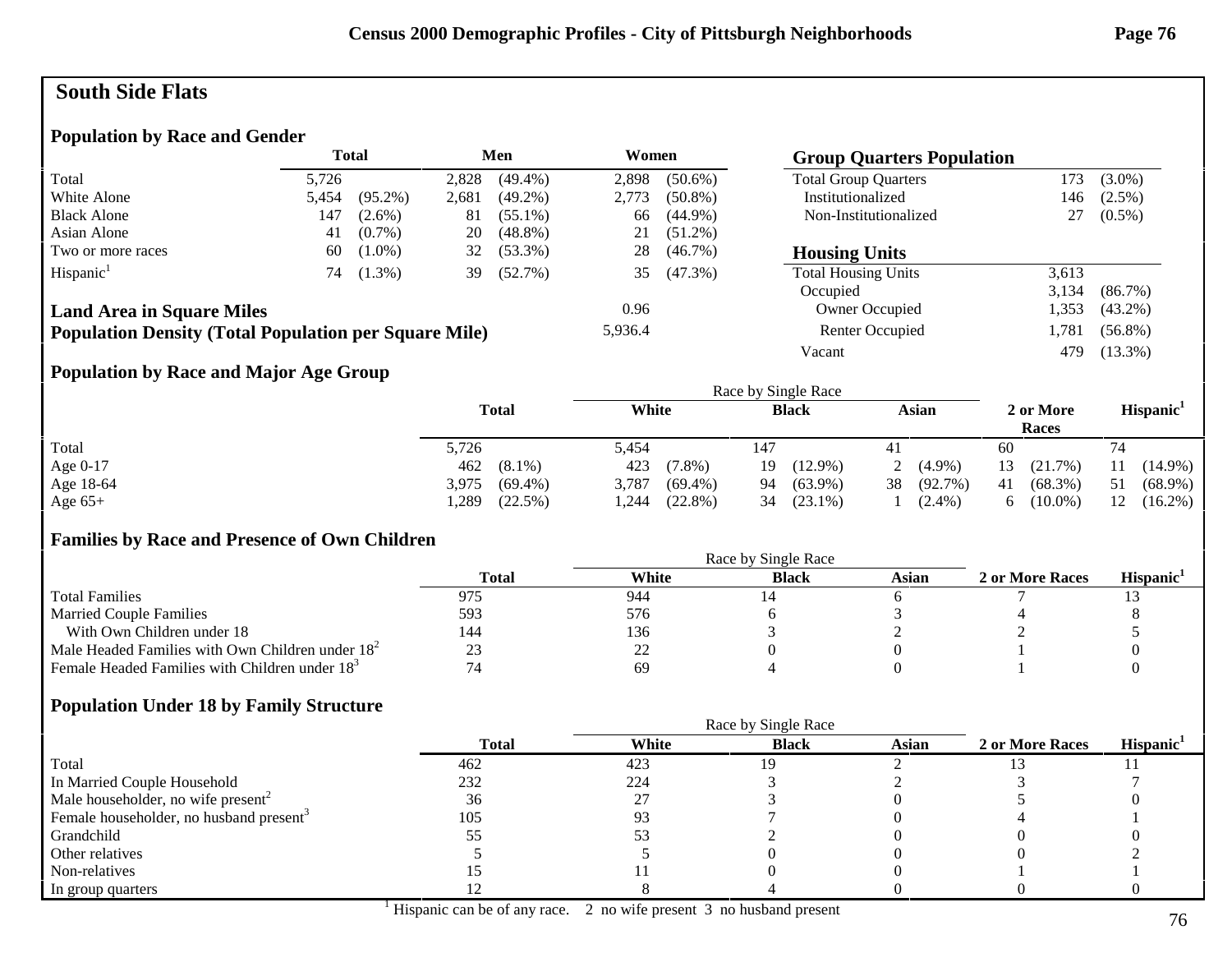# **South Side Slopes**

## **Population by Race and Gender**

|                                                              |       | <b>Total</b> |       | Men        |         | Women<br><b>Group Quarters Population</b> |                             |       |            |
|--------------------------------------------------------------|-------|--------------|-------|------------|---------|-------------------------------------------|-----------------------------|-------|------------|
| Total                                                        | 5,007 |              | 2.513 | $(50.2\%)$ | 2.494   | $(49.8\%)$                                | <b>Total Group Quarters</b> | 51    | $(1.0\%)$  |
| White Alone                                                  | 4,691 | $(93.7\%)$   | 2,362 | $(50.4\%)$ | 2,329   | $(49.6\%)$                                | Institutionalized           | 0     | $(0.0\%)$  |
| <b>Black Alone</b>                                           | 220   | $(4.4\%)$    | 110   | $(50.0\%)$ | 110     | $(50.0\%)$                                | Non-Institutionalized       |       | $(1.0\%)$  |
| Asian Alone                                                  | 22    | $(0.4\%)$    | 9     | $(40.9\%)$ | 13      | $(59.1\%)$                                |                             |       |            |
| Two or more races                                            | 56    | $(1.1\%)$    | 27    | $(48.2\%)$ | 29      | $(51.8\%)$                                | <b>Housing Units</b>        |       |            |
| Hispanic <sup>1</sup>                                        | 36    | $(0.7\%)$    | 10    | $(27.8\%)$ | 26      | $(72.2\%)$                                | <b>Total Housing Units</b>  | 2,580 |            |
|                                                              |       |              |       |            |         |                                           | Occupied                    | 2,260 | $(87.6\%)$ |
| <b>Land Area in Square Miles</b>                             |       |              |       |            | 0.71    |                                           | Owner Occupied              | .440  | $(63.7\%)$ |
| <b>Population Density (Total Population per Square Mile)</b> |       |              |       |            | 7,042.0 |                                           | Renter Occupied             | 820   | $(36.3\%)$ |
|                                                              |       |              |       |            |         |                                           | Vacant                      | 320   | $(12.4\%)$ |

#### **Population by Race and Major Age Group**

|           |                     |                     | Race by Single Race   |                  |                    |                       |
|-----------|---------------------|---------------------|-----------------------|------------------|--------------------|-----------------------|
|           | <b>Total</b>        | White               | <b>Black</b>          | Asian            | 2 or More<br>Races | Hispanic <sup>1</sup> |
| Total     | 5,007               | 4,691               | 220                   | 22               | 56                 | 36                    |
| Age 0-17  | 823<br>$(16.4\%)$   | 709<br>$(15.1\%)$   | $(39.1\%)$<br>86      | $(4.5\%)$        | 20<br>$(35.7\%)$   | $(25.0\%)$            |
| Age 18-64 | 3,267<br>$(65.2\%)$ | 3,085<br>$(65.8\%)$ | 125<br>$(56.8\%)$     | $(90.9\%)$<br>20 | 26<br>$(46.4\%)$   | 24<br>(66.7%)         |
| Age $65+$ | $(18.3\%)$<br>917   | 897<br>$(19.1\%)$   | $(4.1\%)$<br>$\Omega$ | $(4.5\%)$        | $(17.9\%)$<br>10   | $(8.3\%)$             |

#### **Families by Race and Presence of Own Children**

|                                                            | Total | White | <b>Black</b> | Asian | 2 or More Races | <b>Hispanic</b> |
|------------------------------------------------------------|-------|-------|--------------|-------|-----------------|-----------------|
| <b>Total Families</b>                                      | دد 1. | l.089 |              |       |                 |                 |
| <b>Married Couple Families</b>                             | 703   | 678   |              |       |                 |                 |
| With Own Children under 18                                 | 253   | 238   |              |       |                 |                 |
| Male Headed Families with Own Children under $182$         |       | 40    |              |       |                 |                 |
| Female Headed Families with Children under 18 <sup>3</sup> | 112   | 86    |              |       |                 |                 |

|                                                     |              | Race by Single Race |              |       |                 |                       |
|-----------------------------------------------------|--------------|---------------------|--------------|-------|-----------------|-----------------------|
|                                                     | <b>Total</b> | White               | <b>Black</b> | Asian | 2 or More Races | Hispanic <sup>1</sup> |
| Total                                               | 823          | 709                 | 86           |       | 20              |                       |
| In Married Couple Household                         | 451          | 414                 |              |       |                 |                       |
| Male householder, no wife present <sup>2</sup>      | 63           | 56                  |              |       |                 |                       |
| Female householder, no husband present <sup>3</sup> | 184          | 123                 | ر ر          |       |                 |                       |
| Grandchild                                          | 94           | 86                  |              |       |                 |                       |
| Other relatives                                     |              |                     |              |       |                 |                       |
| Non-relatives                                       |              |                     |              |       |                 |                       |
| In group quarters                                   |              |                     |              |       |                 |                       |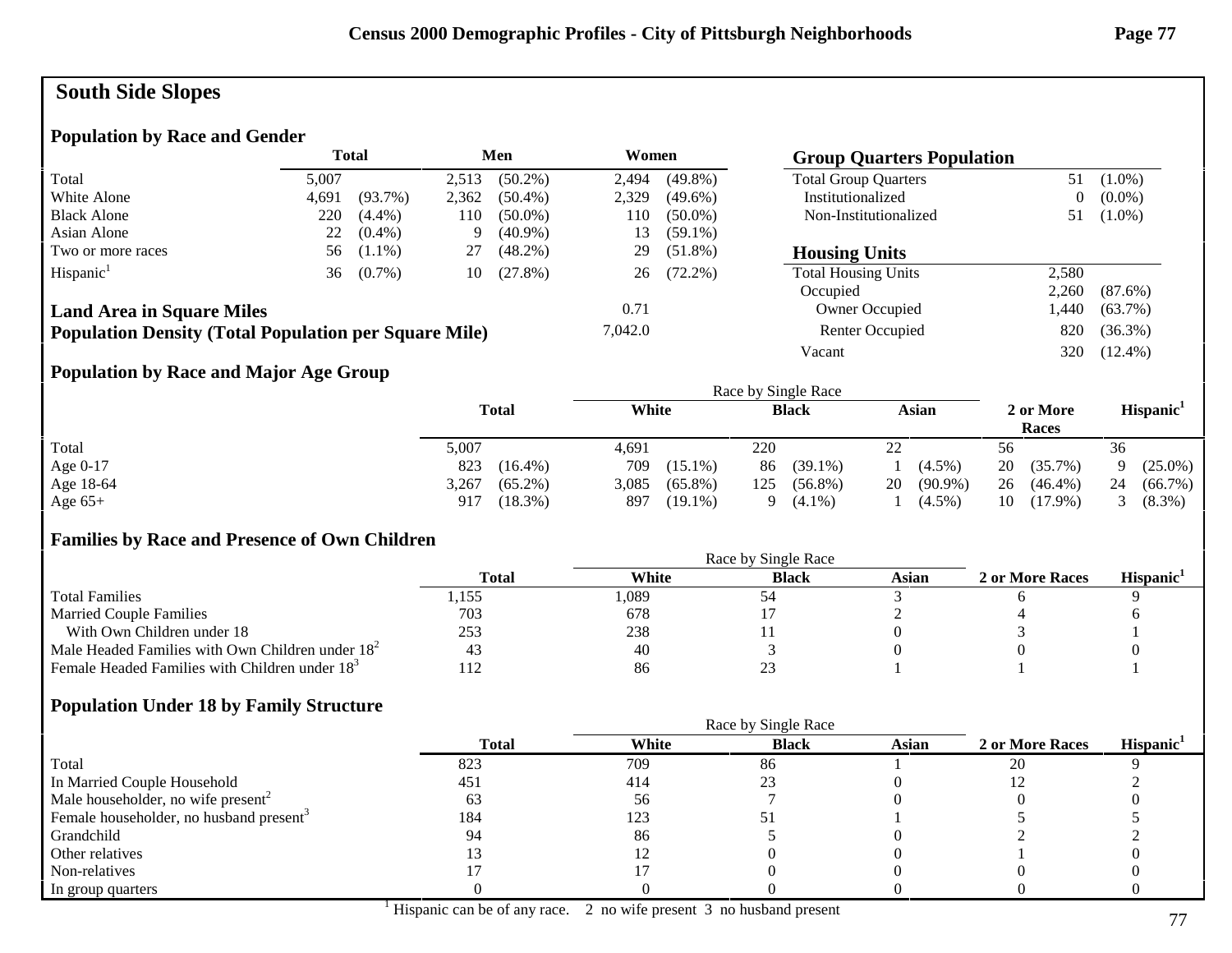# **Spring Garden**

### **Population by Race and Gender**

|                                                              |       | <b>Total</b><br>Men |     |            | Women   |            |                             |     | <b>Group Quarters Population</b> |  |  |
|--------------------------------------------------------------|-------|---------------------|-----|------------|---------|------------|-----------------------------|-----|----------------------------------|--|--|
| Total                                                        | 1.254 |                     | 592 | $(47.2\%)$ | 662     | $(52.8\%)$ | <b>Total Group Quarters</b> | 0   | $(0.0\%)$                        |  |  |
| White Alone                                                  | 1.119 | $(89.2\%)$          | 540 | $(48.3\%)$ | 579     | $(51.7\%)$ | Institutionalized           | 0   | $(0.0\%)$                        |  |  |
| <b>Black Alone</b>                                           | 93    | $(7.4\%)$           | 36  | (38.7%)    | 57      | $(61.3\%)$ | Non-Institutionalized       | 0   | $(0.0\%)$                        |  |  |
| Asian Alone                                                  | 8     | $(0.6\%)$           |     | (37.5%)    |         | $(62.5\%)$ |                             |     |                                  |  |  |
| Two or more races                                            | 28    | $(2.2\%)$           | 10  | $(35.7\%)$ | 18      | $(64.3\%)$ | <b>Housing Units</b>        |     |                                  |  |  |
| Hispanic <sup>1</sup>                                        |       | $(0.3\%)$           |     | $(50.0\%)$ |         | $(50.0\%)$ | <b>Total Housing Units</b>  | 621 |                                  |  |  |
|                                                              |       |                     |     |            |         |            | Occupied                    | 517 | $(83.3\%)$                       |  |  |
| <b>Land Area in Square Miles</b>                             |       |                     |     |            | 0.28    |            | Owner Occupied              | 355 | $(68.7\%)$                       |  |  |
| <b>Population Density (Total Population per Square Mile)</b> |       |                     |     |            | 4,509.8 |            | Renter Occupied             | 162 | $(31.3\%)$                       |  |  |
|                                                              |       |                     |     |            |         |            | Vacant                      | 104 | $(16.7\%)$                       |  |  |

#### **Population by Race and Major Age Group**

|            |                   | Race by Single Race |                  |                 |                       |                       |  |  |
|------------|-------------------|---------------------|------------------|-----------------|-----------------------|-----------------------|--|--|
|            | <b>Total</b>      | White               | <b>Black</b>     | Asian           | 2 or More<br>Races    | Hispanic <sup>1</sup> |  |  |
| Total      | .254              | 119ء                | 93               |                 | 28                    |                       |  |  |
| Age $0-17$ | 288<br>$(23.0\%)$ | 217<br>$(19.4\%)$   | $(44.1\%)$<br>41 | $(50.0\%)$      | 23<br>$(82.1\%)$      | $(25.0\%)$            |  |  |
| Age 18-64  | 780<br>$(62.2\%)$ | $(64.3\%)$<br>720   | $(51.6\%)$<br>48 | $(50.0\%)$<br>4 | $(17.9\%)$            | $(75.0\%)$            |  |  |
| Age $65+$  | 186<br>$(14.8\%)$ | 182<br>$(16.3\%)$   | $(4.3\%)$        | $(0.0\%)$       | $(0.0\%)$<br>$\Omega$ | $(0.0\%)$             |  |  |

#### **Families by Race and Presence of Own Children**

|                                                            | Race by Single Race |       |              |       |                 |                 |  |
|------------------------------------------------------------|---------------------|-------|--------------|-------|-----------------|-----------------|--|
|                                                            | Total               | White | <b>Black</b> | Asian | 2 or More Races | <b>Hispanic</b> |  |
| <b>Total Families</b>                                      | 307                 | 286   | 20           |       |                 |                 |  |
| <b>Married Couple Families</b>                             | 168                 | 163   |              |       |                 |                 |  |
| With Own Children under 18                                 | 7Ý.                 | ີ     |              |       |                 |                 |  |
| Male Headed Families with Own Children under $182$         | 18                  |       |              |       |                 |                 |  |
| Female Headed Families with Children under 18 <sup>3</sup> |                     | 36    |              |       |                 |                 |  |

|                                                     |              | Race by Single Race |              |              |                 |                       |  |
|-----------------------------------------------------|--------------|---------------------|--------------|--------------|-----------------|-----------------------|--|
|                                                     | <b>Total</b> | White               | <b>Black</b> | <b>Asian</b> | 2 or More Races | Hispanic <sup>1</sup> |  |
| Total                                               | 288          | 217                 | 4            |              |                 |                       |  |
| In Married Couple Household                         | 112          | 92                  |              |              |                 |                       |  |
| Male householder, no wife present <sup>2</sup>      | 29           | 28                  |              |              |                 |                       |  |
| Female householder, no husband present <sup>3</sup> | 103          | 6 I                 | 30           |              |                 |                       |  |
| Grandchild                                          |              |                     |              |              |                 |                       |  |
| Other relatives                                     |              |                     |              |              |                 |                       |  |
| Non-relatives                                       |              |                     |              |              |                 |                       |  |
| In group quarters                                   |              |                     |              |              |                 |                       |  |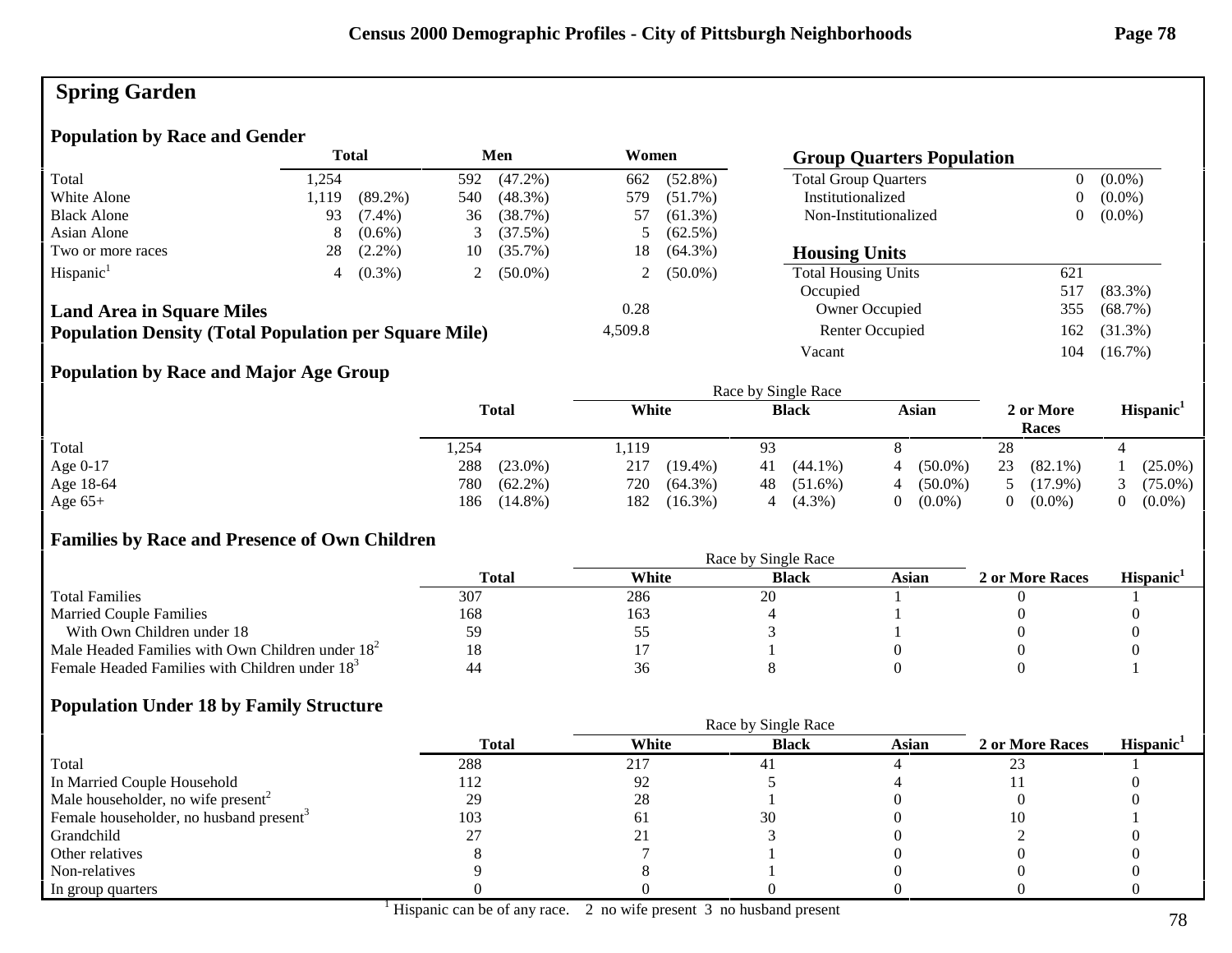# **Spring Hill-CV**

# **Population by Race and Gender**

|                                                              | <b>Total</b> |            |      |            | Men     | Women      |                             |       |            | <b>Group Quarters Population</b> |  |  |
|--------------------------------------------------------------|--------------|------------|------|------------|---------|------------|-----------------------------|-------|------------|----------------------------------|--|--|
| Total                                                        | 3.040        |            | .368 | $(45.0\%)$ | 1,672   | $(55.0\%)$ | <b>Total Group Quarters</b> | 94    | $(3.1\%)$  |                                  |  |  |
| White Alone                                                  | 2,325        | $(76.5\%)$ | .082 | $(46.5\%)$ | 243, ا  | $(53.5\%)$ | Institutionalized           | 94    | $(3.1\%)$  |                                  |  |  |
| <b>Black Alone</b>                                           | 679          | (22.3%)    | 272  | $(40.1\%)$ | 407     | $(59.9\%)$ | Non-Institutionalized       |       | $(0.0\%)$  |                                  |  |  |
| Asian Alone                                                  | 6            | $(0.2\%)$  |      | $(16.7\%)$ |         | $(83.3\%)$ |                             |       |            |                                  |  |  |
| Two or more races                                            | 26           | $(0.9\%)$  | 11   | $(42.3\%)$ | 15      | $(57.7\%)$ | <b>Housing Units</b>        |       |            |                                  |  |  |
| Hispanic <sup>1</sup>                                        |              | $(0.5\%)$  | 4    | (26.7%)    |         | $(73.3\%)$ | <b>Total Housing Units</b>  | 1,392 |            |                                  |  |  |
|                                                              |              |            |      |            |         |            | Occupied                    | 1.270 | $(91.2\%)$ |                                  |  |  |
| <b>Land Area in Square Miles</b>                             |              |            |      |            | 0.61    |            | Owner Occupied              | 793   | $(62.4\%)$ |                                  |  |  |
| <b>Population Density (Total Population per Square Mile)</b> |              |            |      |            | 5,000.4 |            | Renter Occupied             | 477   | $(37.6\%)$ |                                  |  |  |
|                                                              |              |            |      |            |         |            | Vacant                      | 122   | $(8.8\%)$  |                                  |  |  |
|                                                              |              |            |      |            |         |            |                             |       |            |                                  |  |  |

# **Population by Race and Major Age Group**

|            |                    |                    | Race by Single Race |                       |                    |                       |
|------------|--------------------|--------------------|---------------------|-----------------------|--------------------|-----------------------|
|            | <b>Total</b>       | White              | <b>Black</b>        | Asian                 | 2 or More<br>Races | Hispanic <sup>1</sup> |
| Total      | 3,040              | 2,325              | 679                 |                       | 26                 |                       |
| Age $0-17$ | 799<br>$(26.3\%)$  | $(19.5\%)$<br>454  | 329<br>$(48.5\%)$   | (16.7%)               | 13<br>$(50.0\%)$   | (26.7%)<br>$\Delta$   |
| Age 18-64  | $(54.8\%)$<br>.667 | .338<br>$(57.5\%)$ | 310<br>$(45.7\%)$   | $(83.3\%)$            | 12<br>$(46.2\%)$   | $(73.3\%)$            |
| Age $65+$  | $(18.9\%)$<br>574  | $(22.9\%)$<br>533  | $(5.9\%)$<br>40     | $(0.0\%)$<br>$\Omega$ | $(3.8\%)$          | $(0.0\%)$             |

#### **Families by Race and Presence of Own Children**

|                                                            | Race by Single Race |       |              |       |                 |                 |  |  |
|------------------------------------------------------------|---------------------|-------|--------------|-------|-----------------|-----------------|--|--|
|                                                            | Total               | White | <b>Black</b> | Asian | 2 or More Races | <b>Hispanic</b> |  |  |
| <b>Total Families</b>                                      | 794                 | 592   | 190          |       |                 |                 |  |  |
| <b>Married Couple Families</b>                             | 431                 | 398   |              |       |                 |                 |  |  |
| With Own Children under 18                                 |                     | 155   |              |       |                 |                 |  |  |
| Male Headed Families with Own Children under $182$         |                     | 26    |              |       |                 |                 |  |  |
| Female Headed Families with Children under 18 <sup>3</sup> |                     |       | 136          |       |                 |                 |  |  |

|                                                     |              | Race by Single Race |              |              |                 |                       |
|-----------------------------------------------------|--------------|---------------------|--------------|--------------|-----------------|-----------------------|
|                                                     | <b>Total</b> | White               | <b>Black</b> | <b>Asian</b> | 2 or More Races | Hispanic <sup>1</sup> |
| Total                                               | 799          | 454                 | 329          |              |                 |                       |
| In Married Couple Household                         | 324          | 286                 |              |              |                 |                       |
| Male householder, no wife present <sup>2</sup>      | 4.           | 38                  |              |              |                 |                       |
| Female householder, no husband present <sup>3</sup> | 368          | Q.                  | 260          |              |                 |                       |
| Grandchild                                          | 36           | 22                  |              |              |                 |                       |
| Other relatives                                     |              |                     |              |              |                 |                       |
| Non-relatives                                       |              |                     |              |              |                 |                       |
| In group quarters                                   |              |                     |              |              |                 |                       |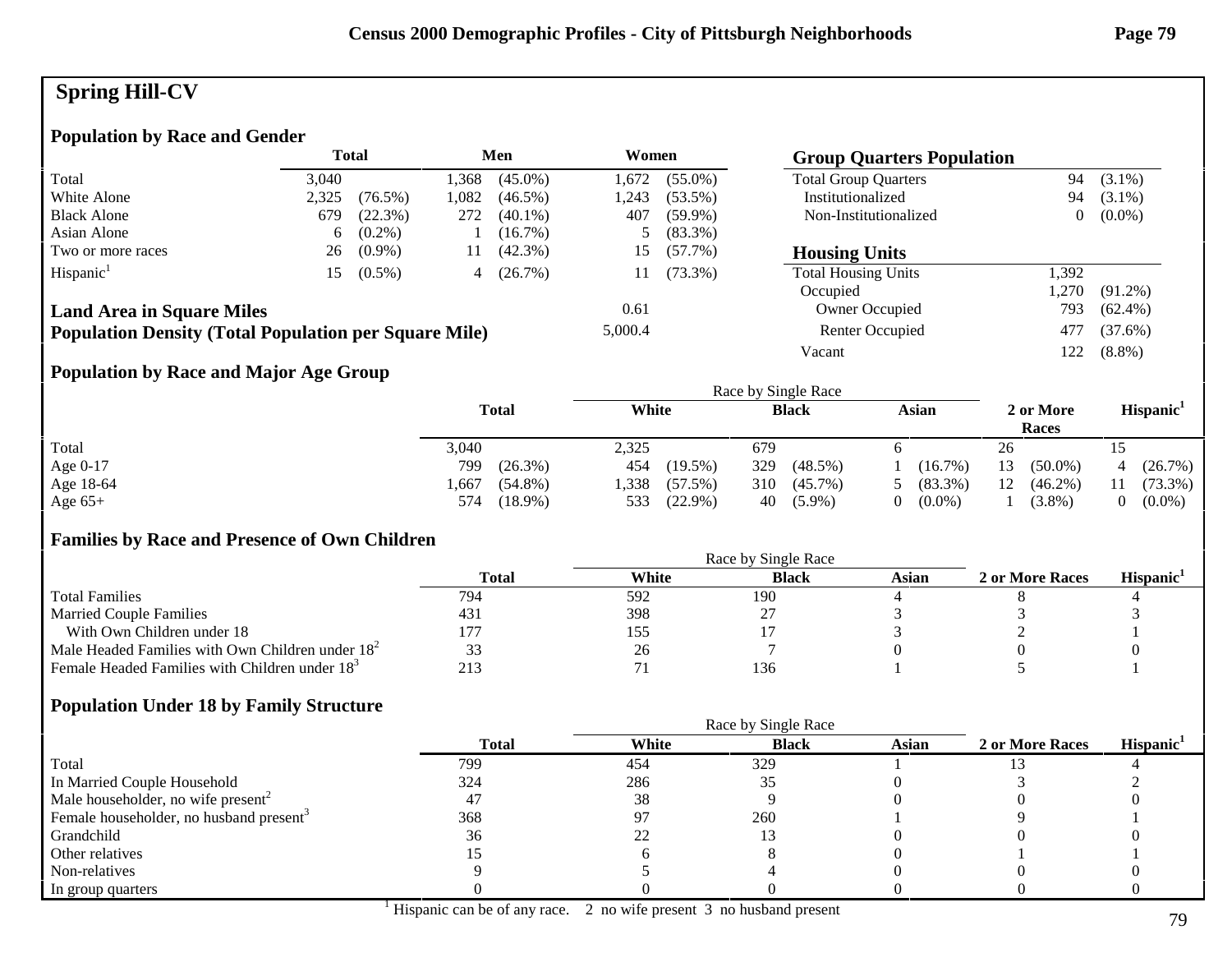# **Squirrel Hill North**

### **Population by Race and Gender**

|                                                              |        | <b>Total</b> |       | Men        | Women   |            | <b>Group Quarters Population</b> |       |            |
|--------------------------------------------------------------|--------|--------------|-------|------------|---------|------------|----------------------------------|-------|------------|
| Total                                                        | 11.395 |              | 6,116 | $(53.7\%)$ | 5,279   | $(46.3\%)$ | <b>Total Group Quarters</b>      | 3,112 | (27.3%)    |
| White Alone                                                  | 8,783  | $(77.1\%)$   | 4,546 | $(51.8\%)$ | 4,237   | $(48.2\%)$ | Institutionalized                | 70    | $(0.6\%)$  |
| <b>Black Alone</b>                                           | 392    | $(3.4\%)$    | 185   | $(47.2\%)$ | 207     | $(52.8\%)$ | Non-Institutionalized            | 3,042 | (26.7%)    |
| Asian Alone                                                  | 1.576  | $(13.8\%)$   | 952   | $(60.4\%)$ | 624     | $(39.6\%)$ |                                  |       |            |
| Two or more races                                            | 204    | $(1.8\%)$    | 130   | $(63.7\%)$ | 74      | $(36.3\%)$ | <b>Housing Units</b>             |       |            |
| Hispanic <sup>1</sup>                                        | 255    | $(2.2\%)$    | 162   | $(63.5\%)$ | 93      | $(36.5\%)$ | <b>Total Housing Units</b>       | 3.969 |            |
|                                                              |        |              |       |            |         |            | Occupied                         | 3.761 | $(94.8\%)$ |
| <b>Land Area in Square Miles</b>                             |        |              |       |            | 1.23    |            | Owner Occupied                   | 2,121 | $(56.4\%)$ |
| <b>Population Density (Total Population per Square Mile)</b> |        |              |       |            | 9,234.1 |            | Renter Occupied                  | .640  | $(43.6\%)$ |
|                                                              |        |              |       |            |         |            | Vacant                           | 208   | $(5.2\%)$  |

## **Population by Race and Major Age Group**

|           |                     |                     | Race by Single Race |                    |                    |                       |
|-----------|---------------------|---------------------|---------------------|--------------------|--------------------|-----------------------|
|           | <b>Total</b>        | White               | <b>Black</b>        | Asian              | 2 or More<br>Races | Hispanic <sup>1</sup> |
| Total     | 11,395              | 8.783               | 392                 | .576               | 204                | 255                   |
| Age 0-17  | 1,430<br>$(12.5\%)$ | .229<br>$(14.0\%)$  | $(10.5\%)$<br>41    | 106<br>$(6.7\%)$   | 37<br>$(18.1\%)$   | 23<br>$(9.0\%)$       |
| Age 18-64 | $(75.4\%)$<br>8,594 | 6,239<br>$(71.0\%)$ | 331<br>$(84.4\%)$   | .445<br>$(91.7\%)$ | 158<br>$(77.5\%)$  | 224<br>$(87.8\%)$     |
| Age $65+$ | $(12.0\%)$<br>.371  | $(15.0\%)$<br>.315  | $20(5.1\%)$         | 25<br>$(1.6\%)$    | Q<br>$(4.4\%)$     | $(3.1\%)$             |

#### **Families by Race and Presence of Own Children**

|                                                            | Race by Single Race |       |              |       |                 |                               |  |
|------------------------------------------------------------|---------------------|-------|--------------|-------|-----------------|-------------------------------|--|
|                                                            | Total               | White | <b>Black</b> | Asian | 2 or More Races | <b>Hispanic</b>               |  |
| <b>Total Families</b>                                      | l.982               | .785  | 30           | 144   |                 | 24                            |  |
| <b>Married Couple Families</b>                             | . 749               | .587  | 20           | 128   |                 | ാ<br>$\overline{\phantom{a}}$ |  |
| With Own Children under 18                                 | 659                 | 577   |              |       |                 |                               |  |
| Male Headed Families with Own Children under $182$         | 18                  |       |              |       |                 |                               |  |
| Female Headed Families with Children under 18 <sup>3</sup> | 86                  | הה    |              |       |                 |                               |  |

|                                                     |              |       | Race by Single Race |              |                 |                       |
|-----------------------------------------------------|--------------|-------|---------------------|--------------|-----------------|-----------------------|
|                                                     | <b>Total</b> | White | <b>Black</b>        | <b>Asian</b> | 2 or More Races | Hispanic <sup>1</sup> |
| Total                                               | 1,430        | ,229  | 41                  | 106          |                 | ل ک                   |
| In Married Couple Household                         | .222         | 1,077 | Iб                  | 86           |                 |                       |
| Male householder, no wife present <sup>2</sup>      | 26           | ን 5   |                     |              |                 |                       |
| Female householder, no husband present <sup>3</sup> | 124          | 98    | Iб                  |              |                 |                       |
| Grandchild                                          |              |       |                     |              |                 |                       |
| Other relatives                                     |              |       |                     |              |                 |                       |
| Non-relatives                                       |              |       |                     |              |                 |                       |
| In group quarters                                   | 26           |       |                     |              |                 |                       |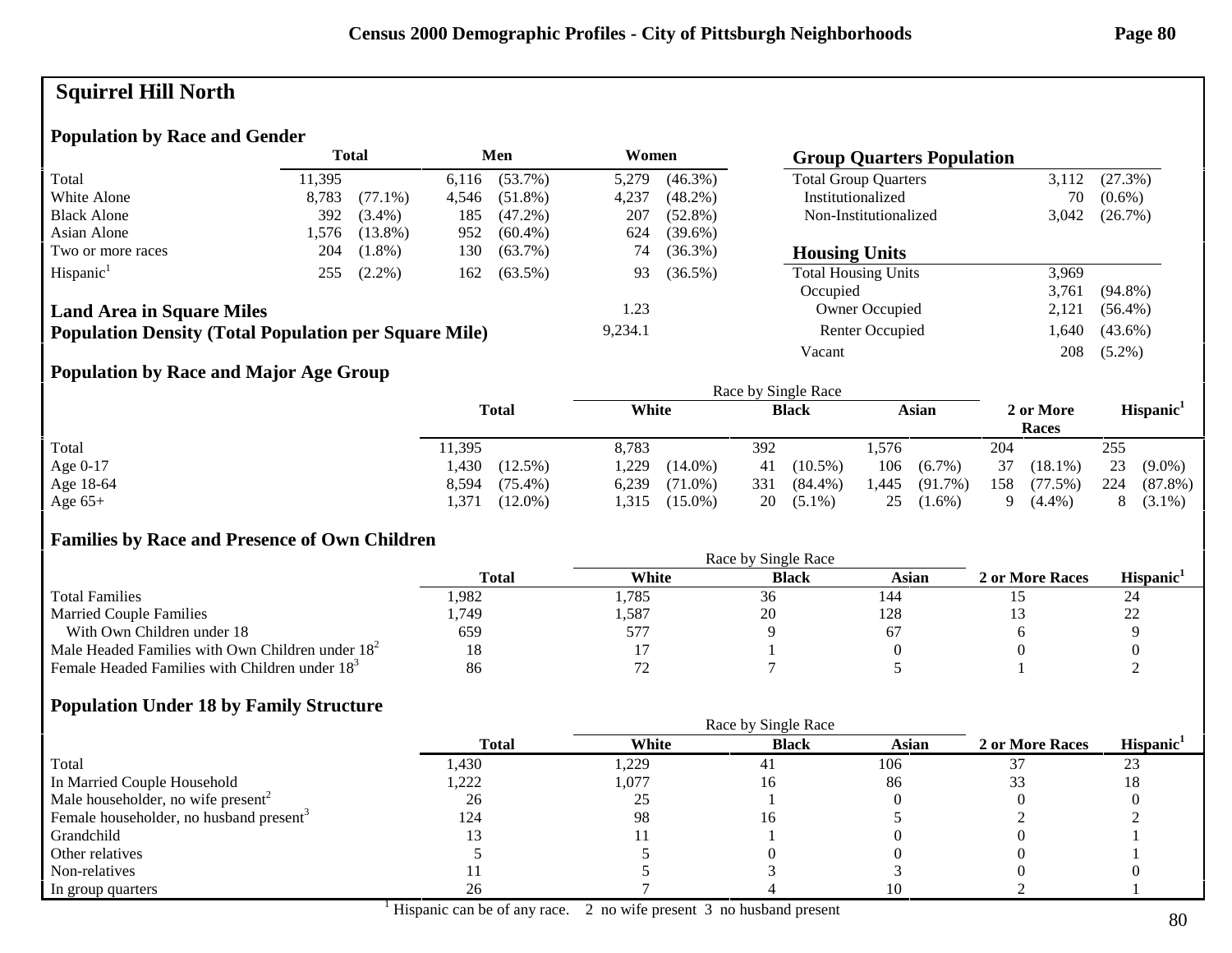# **Squirrel Hill South**

# **Population by Race and Gender**

|                                                              | <b>Total</b><br>Men |           |       | Women      |         |            |                             | <b>Group Quarters Population</b> |            |  |
|--------------------------------------------------------------|---------------------|-----------|-------|------------|---------|------------|-----------------------------|----------------------------------|------------|--|
| Total                                                        | 14.507              |           | 6.876 | $(47.4\%)$ | 7,631   | $(52.6\%)$ | <b>Total Group Quarters</b> | 589                              | $(4.1\%)$  |  |
| White Alone                                                  | 12,687              | (87.5%)   | 5,989 | $(47.2\%)$ | 6,698   | $(52.8\%)$ | Institutionalized           | 578                              | $(4.0\%)$  |  |
| <b>Black Alone</b>                                           | 497                 | $(3.4\%)$ | 227   | $(45.7\%)$ | 270     | $(54.3\%)$ | Non-Institutionalized       |                                  | $(0.1\%)$  |  |
| Asian Alone                                                  | 973                 | $(6.7\%)$ | 490   | $(50.4\%)$ | 483     | $(49.6\%)$ |                             |                                  |            |  |
| Two or more races                                            | 219                 | $(1.5\%)$ | 105   | $(47.9\%)$ | 114     | $(52.1\%)$ | <b>Housing Units</b>        |                                  |            |  |
| Hispanic <sup>1</sup>                                        | 322                 | $(2.2\%)$ | 155   | $(48.1\%)$ | 167     | $(51.9\%)$ | <b>Total Housing Units</b>  | 7.069                            |            |  |
|                                                              |                     |           |       |            |         |            | Occupied                    | 6.783                            | $(96.0\%)$ |  |
| <b>Land Area in Square Miles</b>                             |                     |           |       |            | 2.67    |            | Owner Occupied              | 2,954                            | $(43.6\%)$ |  |
| <b>Population Density (Total Population per Square Mile)</b> |                     |           |       |            | 5,428.5 |            | Renter Occupied             | 3.829                            | $(56.4\%)$ |  |
|                                                              |                     |           |       |            |         |            | Vacant                      | 286                              | $(4.0\%)$  |  |

#### **Population by Race and Major Age Group**

|            |                     |                     | Race by Single Race |                   |                    |                       |
|------------|---------------------|---------------------|---------------------|-------------------|--------------------|-----------------------|
|            | <b>Total</b>        | White               | <b>Black</b>        | Asian             | 2 or More<br>Races | Hispanic <sup>1</sup> |
| Total      | 14,507              | 12,687              | 497                 | 973               | 219                | 322                   |
| Age $0-17$ | $(16.9\%)$<br>2,455 | 2,129<br>$(16.8\%)$ | $(9.3\%)$<br>46     | $(17.7\%)$<br>172 | 74<br>$(33.8\%)$   | 69<br>$(21.4\%)$      |
| Age 18-64  | $(63.4\%)$<br>9.194 | $(62.2\%)$<br>7,895 | 305<br>$(61.4\%)$   | 767<br>$(78.8\%)$ | 138<br>$(63.0\%)$  | 232<br>$(72.0\%)$     |
| Age $65+$  | $(19.7\%)$<br>2,858 | $(21.0\%)$<br>2,663 | $(29.4\%)$<br>146   | 34<br>$(3.5\%)$   | $(3.2\%)$          | 21<br>$(6.5\%)$       |

#### **Families by Race and Presence of Own Children**

|                                                            | Total | White | <b>Black</b> | Asian | 2 or More Races | <b>Hispanic</b> |
|------------------------------------------------------------|-------|-------|--------------|-------|-----------------|-----------------|
| <b>Total Families</b>                                      | 3,216 | 2,887 | 62           | 216   | 36              | O.              |
| <b>Married Couple Families</b>                             | 2,682 | 2,412 | 38           | 197   | ر_              | 54              |
| With Own Children under 18                                 | 1,091 | 963   |              | 96    |                 | 24              |
| Male Headed Families with Own Children under $182$         |       | 34    |              |       |                 |                 |
| Female Headed Families with Children under 18 <sup>3</sup> | 162   | 146   |              |       |                 |                 |

|                                                     |              | Race by Single Race |              |              |                 |                       |
|-----------------------------------------------------|--------------|---------------------|--------------|--------------|-----------------|-----------------------|
|                                                     | <b>Total</b> | White               | <b>Black</b> | <b>Asian</b> | 2 or More Races | Hispanic <sup>1</sup> |
| Total                                               | 2,455        | 2,129               | 46           | 172          |                 | 69                    |
| In Married Couple Household                         | 2,092        | 847,ا               |              | 155          |                 | 54                    |
| Male householder, no wife present <sup>2</sup>      |              | 47                  |              |              |                 |                       |
| Female householder, no husband present <sup>3</sup> | 226          | 186                 |              |              |                 |                       |
| Grandchild                                          | 38           | 19                  |              |              |                 |                       |
| Other relatives                                     |              |                     |              |              |                 |                       |
| Non-relatives                                       | 28           | າາ                  |              |              |                 |                       |
| In group quarters                                   |              |                     |              |              |                 |                       |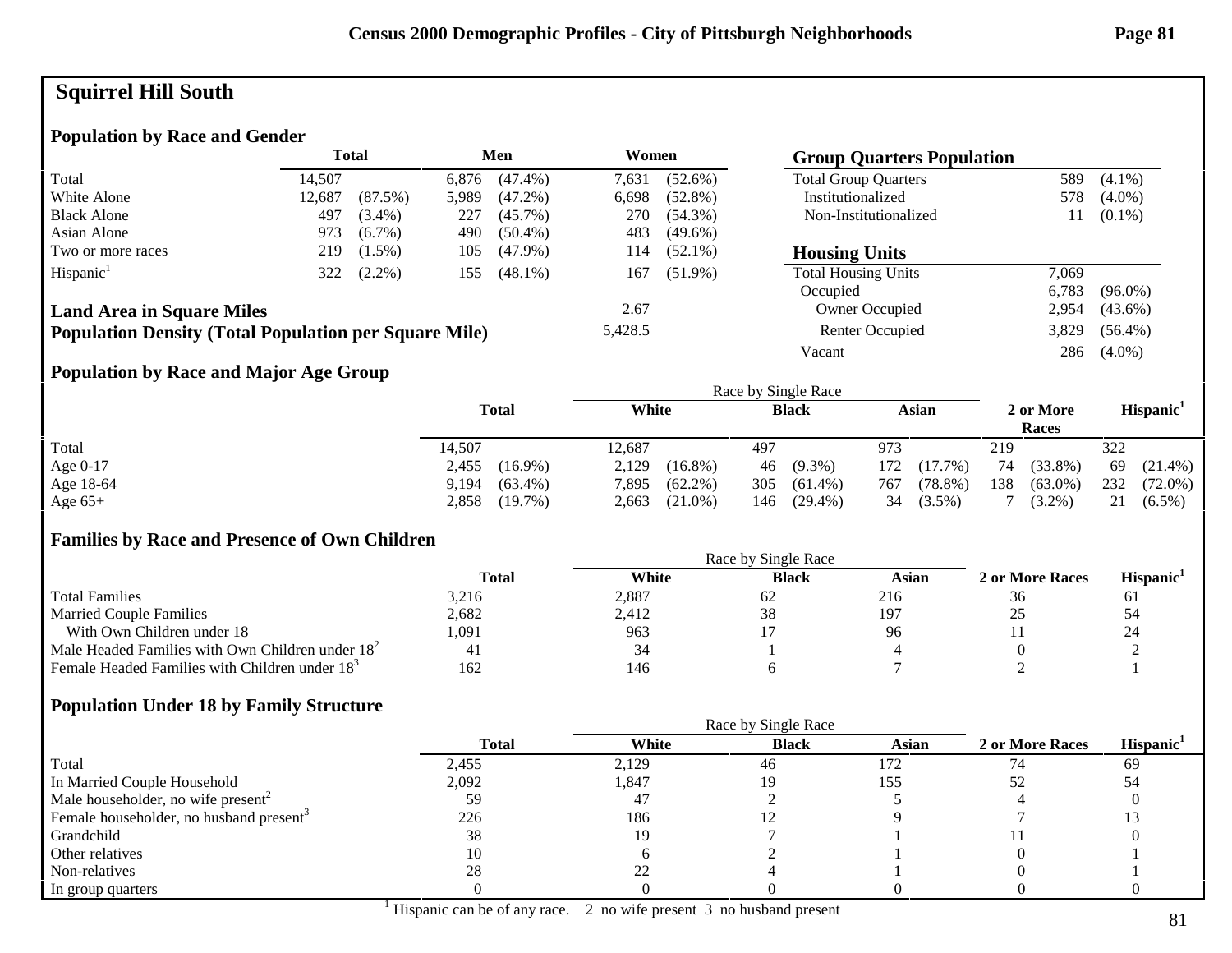# **Stanton Heights**

# **Population by Race and Gender**

|                                                              | <b>Total</b><br>Men |            |       | Women      |         | <b>Group Quarters Population</b> |                             |       |            |
|--------------------------------------------------------------|---------------------|------------|-------|------------|---------|----------------------------------|-----------------------------|-------|------------|
| Total                                                        | 4.842               |            | 2,215 | $(45.7\%)$ | 2,627   | $(54.3\%)$                       | <b>Total Group Quarters</b> | 67    | $(1.4\%)$  |
| White Alone                                                  | 2.975               | $(61.4\%)$ | .365  | $(45.9\%)$ | 1,610   | $(54.1\%)$                       | Institutionalized           | 50    | $(1.0\%)$  |
| <b>Black Alone</b>                                           | 1,735               | $(35.8\%)$ | 791   | $(45.6\%)$ | 944     | $(54.4\%)$                       | Non-Institutionalized       |       | $(0.4\%)$  |
| Asian Alone                                                  | 26                  | $(0.5\%)$  | 11    | $(42.3\%)$ | 15      | $(57.7\%)$                       |                             |       |            |
| Two or more races                                            | 83                  | $(1.7\%)$  | 39    | $(47.0\%)$ | 44      | $(53.0\%)$                       | <b>Housing Units</b>        |       |            |
| Hispanic <sup>1</sup>                                        | 33                  | $(0.7\%)$  | 15    | $(45.5\%)$ | 18      | $(54.5\%)$                       | <b>Total Housing Units</b>  | 2.142 |            |
|                                                              |                     |            |       |            |         |                                  | Occupied                    | 2,042 | $(95.3\%)$ |
| <b>Land Area in Square Miles</b>                             |                     |            |       |            | 0.73    |                                  | Owner Occupied              | .,786 | (87.5%)    |
| <b>Population Density (Total Population per Square Mile)</b> |                     |            |       |            | 6,621.0 |                                  | Renter Occupied             | 256   | $(12.5\%)$ |
|                                                              |                     |            |       |            |         |                                  | Vacant                      | 100   | $(4.7\%)$  |

## **Population by Race and Major Age Group**

|           |                     |                   | Race by Single Race |                       |                    |                       |
|-----------|---------------------|-------------------|---------------------|-----------------------|--------------------|-----------------------|
|           | <b>Total</b>        | White             | <b>Black</b>        | Asian                 | 2 or More<br>Races | Hispanic <sup>1</sup> |
| Total     | 4,842               | 2,975             | 1.735               | 26                    | 83                 | 33                    |
| Age 0-17  | .040<br>$(21.5\%)$  | 480<br>$(16.1\%)$ | $(28.9\%)$<br>501   | $(26.9\%)$            | 37<br>$(44.6\%)$   | $(39.4\%)$<br>13      |
| Age 18-64 | 2,902<br>$(59.9\%)$ | .738<br>(58.4%)   | ,095<br>$(63.1\%)$  | $(73.1\%)$<br>19-     | 42<br>$(50.6\%)$   | $(54.5\%)$<br>18      |
| Age $65+$ | 900<br>$(18.6\%)$   | $(25.4\%)$<br>757 | 139<br>$(8.0\%)$    | $(0.0\%)$<br>$\Omega$ | $(4.8\%)$          | 2 $(6.1\%)$           |

#### **Families by Race and Presence of Own Children**

|                                                            | Total | White | <b>Black</b> | Asian | 2 or More Races | <b>Hispanic</b> |
|------------------------------------------------------------|-------|-------|--------------|-------|-----------------|-----------------|
| <b>Total Families</b>                                      | . 359 | 831   | 508          |       |                 |                 |
| <b>Married Couple Families</b>                             | 933   | 630   | 293          |       |                 |                 |
| With Own Children under 18                                 | 352   | 206   | 138          |       |                 |                 |
| Male Headed Families with Own Children under $182$         |       |       |              |       |                 |                 |
| Female Headed Families with Children under 18 <sup>3</sup> | 145   |       | 105          |       |                 |                 |

|                                                     |              |       | Race by Single Race |              |                 |                       |
|-----------------------------------------------------|--------------|-------|---------------------|--------------|-----------------|-----------------------|
|                                                     | <b>Total</b> | White | <b>Black</b>        | <b>Asian</b> | 2 or More Races | Hispanic <sup>1</sup> |
| Total                                               | 1,040        | 480   | 501                 |              |                 |                       |
| In Married Couple Household                         | 612          | 368   | 221                 |              |                 |                       |
| Male householder, no wife present <sup>2</sup>      | 58           | 22    | 29                  |              |                 |                       |
| Female householder, no husband present <sup>3</sup> | 229          | 47    | 158                 |              |                 |                       |
| Grandchild                                          |              | 36    | JJ                  |              |                 |                       |
| Other relatives                                     |              |       |                     |              |                 |                       |
| Non-relatives                                       |              |       |                     |              |                 |                       |
| In group quarters                                   |              |       |                     |              |                 |                       |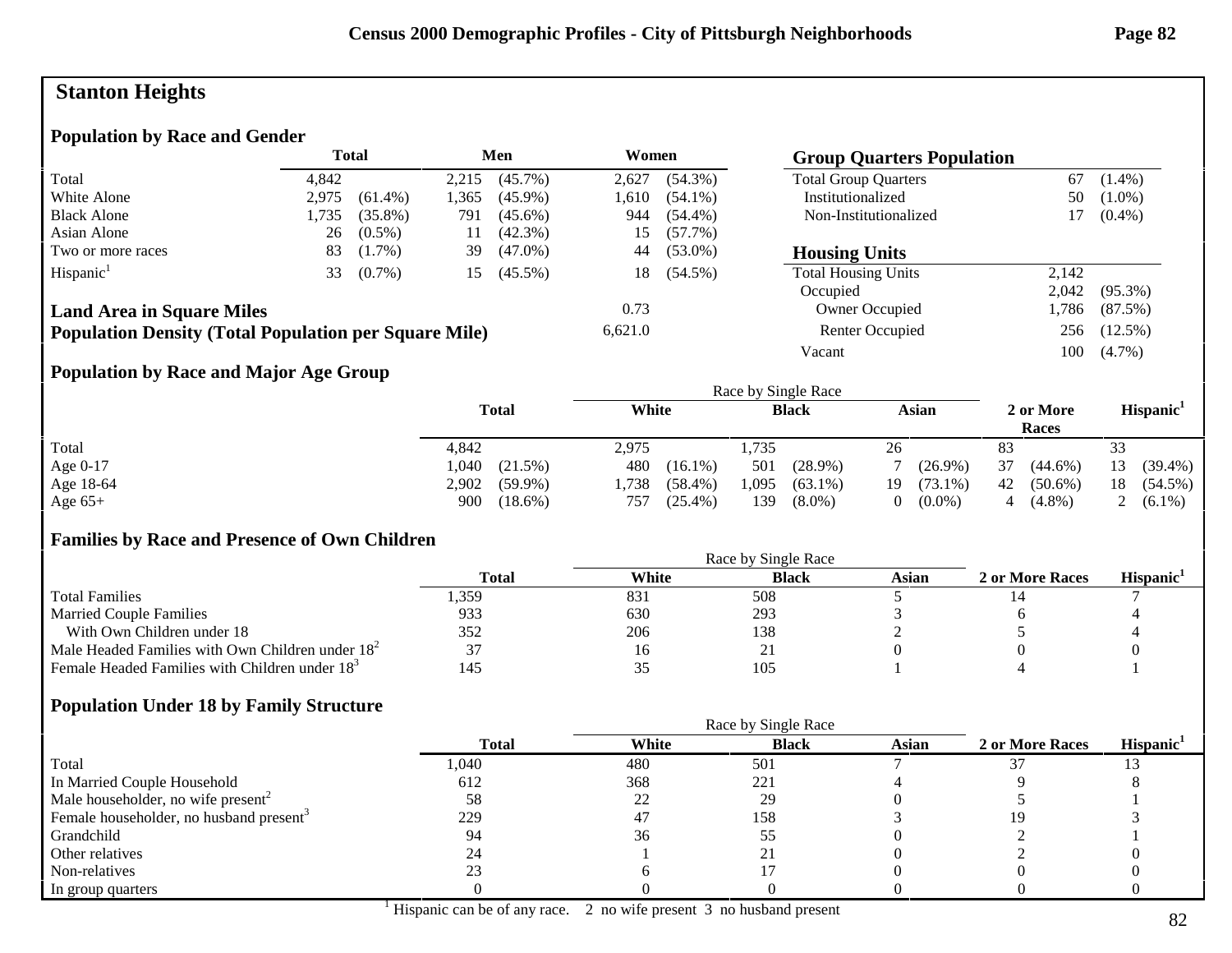# **Strip District**

# **Population by Race and Gender**

| <b>Total</b><br>Men                                          |              | Women<br><b>Group Quarters Population</b> |                  |            |       |            |                             |                |            |
|--------------------------------------------------------------|--------------|-------------------------------------------|------------------|------------|-------|------------|-----------------------------|----------------|------------|
| Total                                                        | 266          |                                           | 126              | $(47.4\%)$ | 140   | $(52.6\%)$ | <b>Total Group Quarters</b> | $\overline{0}$ | $(0.0\%)$  |
| White Alone                                                  | 97           | $(36.5\%)$                                | 51               | $(52.6\%)$ | 46    | $(47.4\%)$ | Institutionalized           | 0              | $(0.0\%)$  |
| <b>Black Alone</b>                                           | 162          | $(60.9\%)$                                | 72               | $(44.4\%)$ | 90    | $(55.6\%)$ | Non-Institutionalized       | 0              | $(0.0\%)$  |
| Asian Alone                                                  | 0            | $(0.0\%)$                                 | $\left( \right)$ |            |       |            |                             |                |            |
| Two or more races                                            | 6.           | $(2.3\%)$                                 |                  | $(50.0\%)$ |       | $(50.0\%)$ | <b>Housing Units</b>        |                |            |
| Hispanic <sup>1</sup>                                        | $\mathbf{Q}$ | $(3.4\%)$                                 |                  | $(22.2\%)$ |       | $(77.8\%)$ | <b>Total Housing Units</b>  | 195            |            |
|                                                              |              |                                           |                  |            |       |            | Occupied                    | 128            | $(65.6\%)$ |
| <b>Land Area in Square Miles</b>                             |              |                                           |                  |            | 0.61  |            | Owner Occupied              | 57             | $(44.5\%)$ |
| <b>Population Density (Total Population per Square Mile)</b> |              |                                           |                  |            | 437.9 |            | Renter Occupied             |                | $(55.5\%)$ |
|                                                              |              |                                           |                  |            |       |            | Vacant                      | 67             | $(34.4\%)$ |

## **Population by Race and Major Age Group**

|           |                   | Race by Single Race |                  |       |                    |                       |  |
|-----------|-------------------|---------------------|------------------|-------|--------------------|-----------------------|--|
|           | <b>Total</b>      | White               | <b>Black</b>     | Asian | 2 or More<br>Races | Hispanic <sup>1</sup> |  |
| Total     | 266               | 97                  | 162              |       |                    |                       |  |
| Age 0-17  | 72 (27.1%)        | $(10.3\%)$<br>10    | (37.7%)<br>61    |       | $(16.7\%)$         | $(0.0\%)$             |  |
| Age 18-64 | $(62.0\%)$<br>165 | $(78.4\%)$<br>76    | $(51.2\%)$<br>83 |       | $(83.3\%)$         | $(66.7\%)$<br>O.      |  |
| Age $65+$ | $(10.9\%)$<br>29  | $(11.3\%)$          | $(11.1\%)$<br>18 |       | $(0.0\%)$          | $(33.3\%)$            |  |

#### **Families by Race and Presence of Own Children**

|                                                            | Race by Single Race |       |              |       |                 |                 |  |  |
|------------------------------------------------------------|---------------------|-------|--------------|-------|-----------------|-----------------|--|--|
|                                                            | Total               | White | <b>Black</b> | Asian | 2 or More Races | <b>Hispanic</b> |  |  |
| <b>Total Families</b>                                      |                     |       |              |       |                 |                 |  |  |
| <b>Married Couple Families</b>                             |                     |       |              |       |                 |                 |  |  |
| With Own Children under 18                                 |                     |       |              |       |                 |                 |  |  |
| Male Headed Families with Own Children under $182$         |                     |       |              |       |                 |                 |  |  |
| Female Headed Families with Children under 18 <sup>3</sup> | 20                  |       |              |       |                 |                 |  |  |

|                                                     |              |       | Race by Single Race |              |                 |                       |
|-----------------------------------------------------|--------------|-------|---------------------|--------------|-----------------|-----------------------|
|                                                     | <b>Total</b> | White | <b>Black</b>        | <b>Asian</b> | 2 or More Races | Hispanic <sup>1</sup> |
| Total                                               |              |       | 0.                  |              |                 |                       |
| In Married Couple Household                         |              |       |                     |              |                 |                       |
| Male householder, no wife present <sup>2</sup>      |              |       |                     |              |                 |                       |
| Female householder, no husband present <sup>3</sup> | 40           |       | 38                  |              |                 |                       |
| Grandchild                                          |              |       |                     |              |                 |                       |
| Other relatives                                     |              |       |                     |              |                 |                       |
| Non-relatives                                       |              |       |                     |              |                 |                       |
| In group quarters                                   |              |       |                     |              |                 |                       |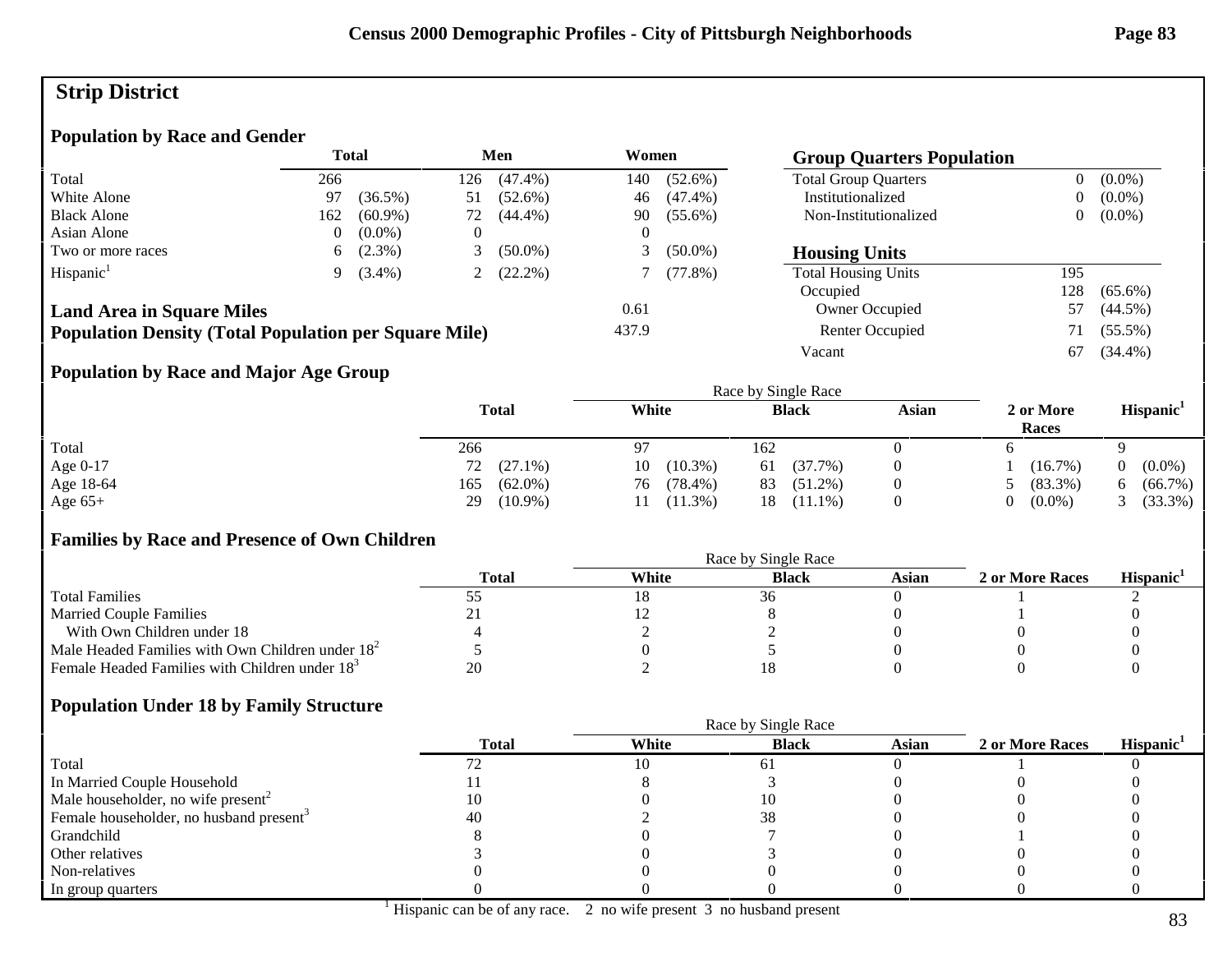# **Summer Hill**

# **Population by Race and Gender**

|                                                              |       | <b>Total</b> |     | Men        | Women   |            | <b>Group Quarters Population</b> |                |            |
|--------------------------------------------------------------|-------|--------------|-----|------------|---------|------------|----------------------------------|----------------|------------|
| Total                                                        | 1.077 |              | 494 | $(45.9\%)$ | 583     | $(54.1\%)$ | <b>Total Group Quarters</b>      | $\overline{0}$ | $(0.0\%)$  |
| White Alone                                                  | 920   | $(85.4\%)$   | 428 | $(46.5\%)$ | 492     | $(53.5\%)$ | Institutionalized                | 0              | $(0.0\%)$  |
| <b>Black Alone</b>                                           | 137   | $(12.7\%)$   | 60  | $(43.8\%)$ | 77      | $(56.2\%)$ | Non-Institutionalized            | 0              | $(0.0\%)$  |
| Asian Alone                                                  |       | $(0.2\%)$    | 0   | $(0.0\%)$  |         | $(100\%)$  |                                  |                |            |
| Two or more races                                            | 15.   | $(1.4\%)$    |     | $(33.3\%)$ | 10      | $(66.7\%)$ | <b>Housing Units</b>             |                |            |
| Hispanic <sup>1</sup>                                        | 6     | $(0.6\%)$    | 4   | $(66.7\%)$ |         | $(33.3\%)$ | <b>Total Housing Units</b>       | 503            |            |
|                                                              |       |              |     |            |         |            | Occupied                         | 476            | $(94.6\%)$ |
| <b>Land Area in Square Miles</b>                             |       |              |     |            | 0.43    |            | Owner Occupied                   | 412            | $(86.6\%)$ |
| <b>Population Density (Total Population per Square Mile)</b> |       |              |     |            | 2,493.1 |            | Renter Occupied                  | 64             | $(13.4\%)$ |
|                                                              |       |              |     |            |         |            | Vacant                           | 27             | $(5.4\%)$  |

## **Population by Race and Major Age Group**

|            |                   | Race by Single Race |                  |            |                    |                       |  |  |
|------------|-------------------|---------------------|------------------|------------|--------------------|-----------------------|--|--|
|            | <b>Total</b>      | White               | <b>Black</b>     | Asian      | 2 or More<br>Races | Hispanic <sup>1</sup> |  |  |
| Total      | .,077             | 920                 | 137              | ∠          |                    |                       |  |  |
| Age $0-17$ | 198<br>$(18.4\%)$ | 160<br>$(17.4\%)$   | $(22.6\%)$<br>31 | $(0.0\%)$  | $(46.7\%)$         | $(50.0\%)$            |  |  |
| Age 18-64  | $(60.2\%)$<br>648 | $(61.0\%)$<br>561   | $(56.2\%)$<br>77 | $(50.0\%)$ | $(40.0\%)$<br>6    | $(50.0\%)$            |  |  |
| Age $65+$  | $(21.4\%)$<br>231 | 199<br>$(21.6\%)$   | $(21.2\%)$<br>29 | $(50.0\%)$ | $(13.3\%)$<br>∸    | $(0.0\%)$             |  |  |

#### **Families by Race and Presence of Own Children**

|                                                            | Race by Single Race |       |              |       |                 |                 |  |
|------------------------------------------------------------|---------------------|-------|--------------|-------|-----------------|-----------------|--|
|                                                            | Total               | White | <b>Black</b> | Asian | 2 or More Races | <b>Hispanic</b> |  |
| <b>Total Families</b>                                      | 312                 | 266   | 44           |       |                 |                 |  |
| <b>Married Couple Families</b>                             | 215                 | 190   |              |       |                 |                 |  |
| With Own Children under 18                                 | ΟI                  | IJ    |              |       |                 |                 |  |
| Male Headed Families with Own Children under $182$         |                     |       |              |       |                 |                 |  |
| Female Headed Families with Children under 18 <sup>3</sup> | 28                  |       |              |       |                 |                 |  |

|                                                     | <b>Total</b> | White | <b>Black</b> | <b>Asian</b> | 2 or More Races | Hispanic <sup>1</sup> |
|-----------------------------------------------------|--------------|-------|--------------|--------------|-----------------|-----------------------|
| Total                                               | 198          | 160   |              |              |                 |                       |
| In Married Couple Household                         | 105          | 92    |              |              |                 |                       |
| Male householder, no wife present <sup>2</sup>      |              |       |              |              |                 |                       |
| Female householder, no husband present <sup>3</sup> | 42           |       |              |              |                 |                       |
| Grandchild                                          |              |       |              |              |                 |                       |
| Other relatives                                     |              |       |              |              |                 |                       |
| Non-relatives                                       |              |       |              |              |                 |                       |
| In group quarters                                   |              |       |              |              |                 |                       |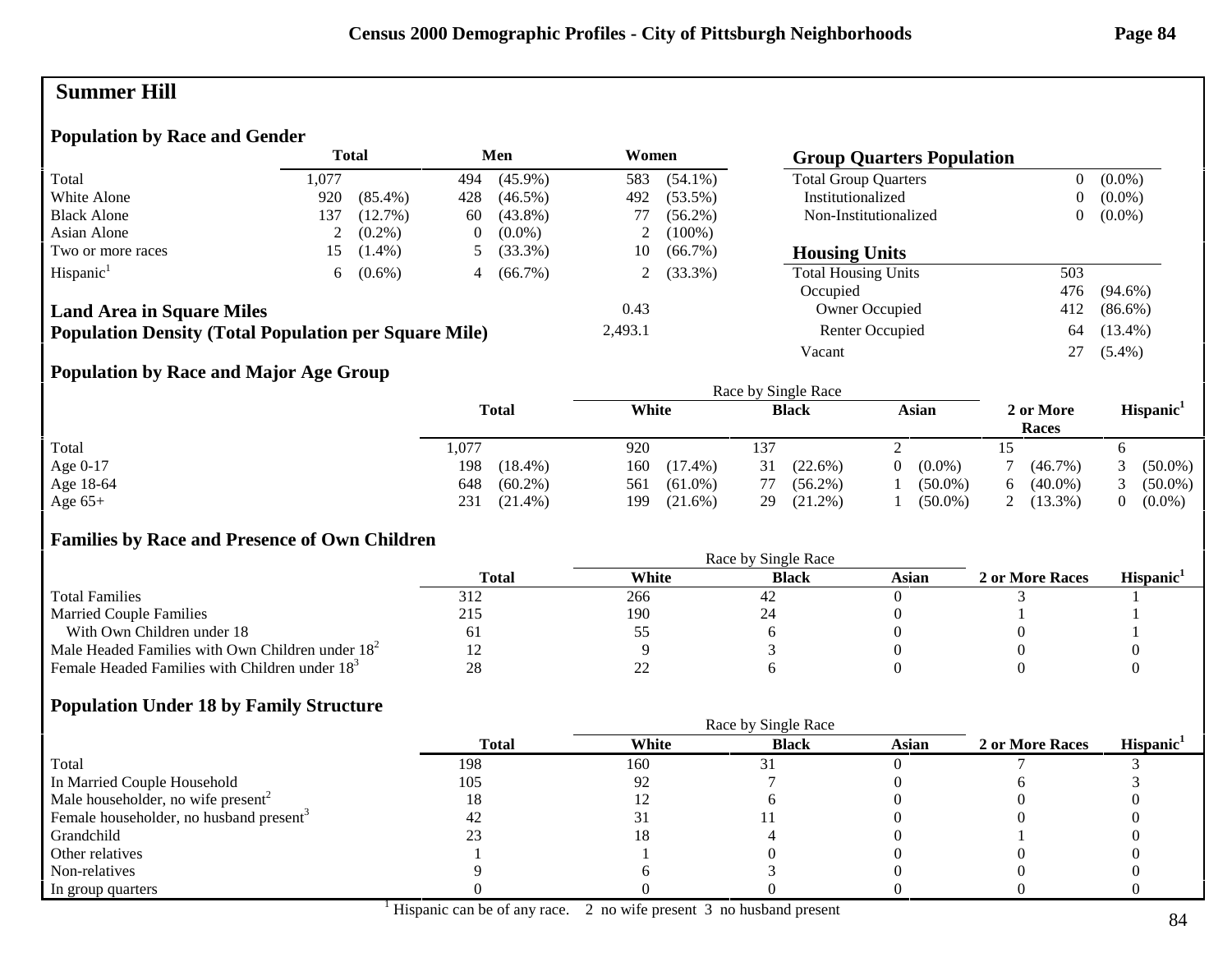# **Swisshelm Park**

#### **Population by Race and Gender**

|                                                              |              | <b>Total</b> |     | Men        | Women   |            | <b>Group Quarters Population</b> |                |            |
|--------------------------------------------------------------|--------------|--------------|-----|------------|---------|------------|----------------------------------|----------------|------------|
| Total                                                        | 1,378        |              | 659 | $(47.8\%)$ | 719     | $(52.2\%)$ | <b>Total Group Quarters</b>      | 2              | $(0.1\%)$  |
| White Alone                                                  | 1,335        | $(96.9\%)$   | 637 | $(47.7\%)$ | 698     | $(52.3\%)$ | Institutionalized                | $\overline{0}$ | $(0.0\%)$  |
| <b>Black Alone</b>                                           | 22           | $(1.6\%)$    | 11  | $(50.0\%)$ | 11      | $(50.0\%)$ | Non-Institutionalized            | ∠              | $(0.1\%)$  |
| Asian Alone                                                  | 9.           | $(0.7\%)$    | 4   | $(44.4\%)$ |         | $(55.6\%)$ |                                  |                |            |
| Two or more races                                            |              | $(0.5\%)$    |     | $(71.4\%)$ |         | $(28.6\%)$ | <b>Housing Units</b>             |                |            |
| Hispanic <sup>1</sup>                                        | <sup>3</sup> | $(0.9\%)$    | 6   | $(46.2\%)$ |         | $(53.8\%)$ | <b>Total Housing Units</b>       | 627            |            |
|                                                              |              |              |     |            |         |            | Occupied                         | 607            | $(96.8\%)$ |
| <b>Land Area in Square Miles</b>                             |              |              |     |            | 0.52    |            | Owner Occupied                   | 533            | $(87.8\%)$ |
| <b>Population Density (Total Population per Square Mile)</b> |              |              |     |            | 2,674.9 |            | Renter Occupied                  | 74             | $(12.2\%)$ |
|                                                              |              |              |     |            |         |            | Vacant                           | 20             | $(3.2\%)$  |

#### **Population by Race and Major Age Group**

|            |                   |                   | Race by Single Race            |            |                       |                       |
|------------|-------------------|-------------------|--------------------------------|------------|-----------------------|-----------------------|
|            | <b>Total</b>      | White             | <b>Black</b>                   | Asian      | 2 or More<br>Races    | Hispanic <sup>1</sup> |
| Total      | .378              | .335              | າາ<br>$\overline{\phantom{a}}$ |            |                       |                       |
| Age $0-17$ | $(18.8\%)$<br>259 | 238<br>$(17.8\%)$ | $(45.5\%)$<br>10               | $(22.2\%)$ | $(85.7\%)$<br>6       | (38.5%)               |
| Age 18-64  | 779<br>$(56.5\%)$ | $(56.9\%)$<br>759 | $(45.5\%)$<br>10               | $(77.8\%)$ | $(14.3\%)$            | $(61.5\%)$<br>$\circ$ |
| Age $65+$  | 340<br>$(24.7\%)$ | $(25.3\%)$<br>338 | $(9.1\%)$                      | $(0.0\%)$  | $(0.0\%)$<br>$\Omega$ | $(0.0\%)$             |

#### **Families by Race and Presence of Own Children**

|                                                            | Race by Single Race |       |              |       |                 |                 |  |  |
|------------------------------------------------------------|---------------------|-------|--------------|-------|-----------------|-----------------|--|--|
|                                                            | <b>Total</b>        | White | <b>Black</b> | Asian | 2 or More Races | <b>Hispanic</b> |  |  |
| <b>Total Families</b>                                      | 400                 | 390   |              |       |                 |                 |  |  |
| <b>Married Couple Families</b>                             |                     | 314   |              |       |                 |                 |  |  |
| With Own Children under 18                                 | 110                 | 106   |              |       |                 |                 |  |  |
| Male Headed Families with Own Children under $182$         |                     |       |              |       |                 |                 |  |  |
| Female Headed Families with Children under 18 <sup>3</sup> | 20                  |       |              |       |                 |                 |  |  |

|                                                     | <b>Total</b> | White | <b>Black</b> | Asian | 2 or More Races | Hispanic <sup>1</sup> |
|-----------------------------------------------------|--------------|-------|--------------|-------|-----------------|-----------------------|
| Total                                               | 259          | 238   | 10           |       |                 |                       |
| In Married Couple Household                         | 203          | 191   |              |       |                 |                       |
| Male householder, no wife present <sup>2</sup>      |              |       |              |       |                 |                       |
| Female householder, no husband present <sup>3</sup> |              | 24    |              |       |                 |                       |
| Grandchild                                          |              |       |              |       |                 |                       |
| Other relatives                                     |              |       |              |       |                 |                       |
| Non-relatives                                       |              |       |              |       |                 |                       |
| In group quarters                                   |              |       |              |       |                 |                       |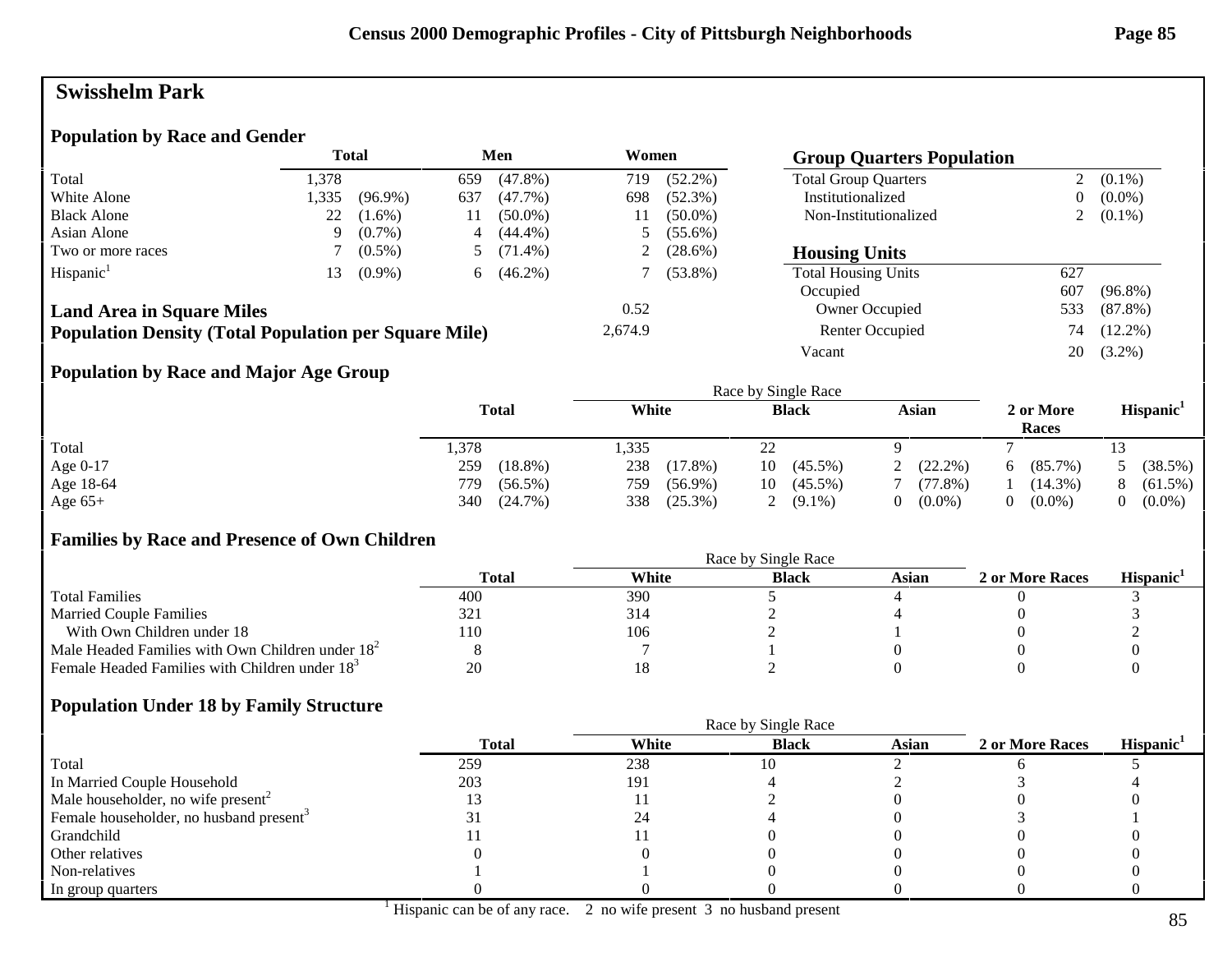# **Terrace Village**

# **Population by Race and Gender**

|                                                              | <b>Total</b> |            | Men  |            | Women   |            |                             |                | <b>Group Quarters Population</b> |  |  |
|--------------------------------------------------------------|--------------|------------|------|------------|---------|------------|-----------------------------|----------------|----------------------------------|--|--|
| Total                                                        | 2,631        |            | .034 | $(39.3\%)$ | .597    | $(60.7\%)$ | <b>Total Group Quarters</b> |                | $(0.1\%)$                        |  |  |
| White Alone                                                  | 68           | $(2.6\%)$  | 37   | $(54.4\%)$ | 31      | $(45.6\%)$ | Institutionalized           | $\overline{0}$ | $(0.0\%)$                        |  |  |
| <b>Black Alone</b>                                           | 2,509        | $(95.4\%)$ | 971  | (38.7%)    | 1,538   | $(61.3\%)$ | Non-Institutionalized       |                | 2 $(0.1\%)$                      |  |  |
| Asian Alone                                                  | 8            | $(0.3\%)$  |      | $(62.5\%)$ |         | (37.5%)    |                             |                |                                  |  |  |
| Two or more races                                            | 35           | $(1.3\%)$  | 20   | $(57.1\%)$ | 15      | $(42.9\%)$ | <b>Housing Units</b>        |                |                                  |  |  |
| Hispanic <sup>1</sup>                                        |              | $(0.6\%)$  | 8.   | $(47.1\%)$ | 9       | $(52.9\%)$ | <b>Total Housing Units</b>  | 2.074          |                                  |  |  |
|                                                              |              |            |      |            |         |            | Occupied                    | .280           | $(61.7\%)$                       |  |  |
| <b>Land Area in Square Miles</b>                             |              |            |      |            | 0.32    |            | <b>Owner Occupied</b>       | 89             | $(7.0\%)$                        |  |  |
| <b>Population Density (Total Population per Square Mile)</b> |              |            |      |            | 8,200.3 |            | Renter Occupied             | 1.191          | $(93.0\%)$                       |  |  |
|                                                              |              |            |      |            |         |            | Vacant                      | 794            | $(38.3\%)$                       |  |  |

# **Population by Race and Major Age Group**

|            |                     |                  | Race by Single Race |                       |                    |                       |
|------------|---------------------|------------------|---------------------|-----------------------|--------------------|-----------------------|
|            | <b>Total</b>        | White            | <b>Black</b>        | Asian                 | 2 or More<br>Races | Hispanic <sup>1</sup> |
| Total      | 2,631               | 68               | 2.509               |                       | 35                 |                       |
| Age $0-17$ | 931<br>$(35.4\%)$   | $(4.4\%)$        | 918<br>$(36.6\%)$   | $(0.0\%)$<br>$\Omega$ | 10<br>$(28.6\%)$   | $(35.3\%)$            |
| Age 18-64  | 1,336<br>$(50.8\%)$ | $(82.4\%)$<br>56 | 1,241<br>$(49.5\%)$ | $(100\%)$<br>8        | 21<br>$(60.0\%)$   | $(58.8\%)$<br>10      |
| Age $65+$  | $(13.8\%)$<br>364   | $(13.2\%)$       | 350<br>$(13.9\%)$   | $(0.0\%)$             | $(11.4\%)$<br>4    | $(5.9\%)$             |

#### **Families by Race and Presence of Own Children**

|                                                            | Race by Single Race |       |              |       |                 |                 |  |
|------------------------------------------------------------|---------------------|-------|--------------|-------|-----------------|-----------------|--|
|                                                            | Total               | White | <b>Black</b> | Asian | 2 or More Races | <b>Hispanic</b> |  |
| <b>Total Families</b>                                      | 652                 |       | 629          |       |                 |                 |  |
| <b>Married Couple Families</b>                             | 84                  |       |              |       |                 |                 |  |
| With Own Children under 18                                 | 28                  |       |              |       |                 |                 |  |
| Male Headed Families with Own Children under $182$         |                     |       |              |       |                 |                 |  |
| Female Headed Families with Children under 18 <sup>3</sup> | 386                 |       | 373          |       |                 |                 |  |

|                                                     |              | Race by Single Race |              |              |                 |                       |  |  |
|-----------------------------------------------------|--------------|---------------------|--------------|--------------|-----------------|-----------------------|--|--|
|                                                     | <b>Total</b> | White               | <b>Black</b> | <b>Asian</b> | 2 or More Races | Hispanic <sup>1</sup> |  |  |
| Total                                               | 931          |                     | 918          |              |                 |                       |  |  |
| In Married Couple Household                         |              |                     | 58           |              |                 |                       |  |  |
| Male householder, no wife present <sup>2</sup>      |              |                     |              |              |                 |                       |  |  |
| Female householder, no husband present <sup>3</sup> | 704          |                     | 697          |              |                 |                       |  |  |
| Grandchild                                          |              |                     |              |              |                 |                       |  |  |
| Other relatives                                     |              |                     |              |              |                 |                       |  |  |
| Non-relatives                                       |              |                     | 20           |              |                 |                       |  |  |
| In group quarters                                   |              |                     |              |              |                 |                       |  |  |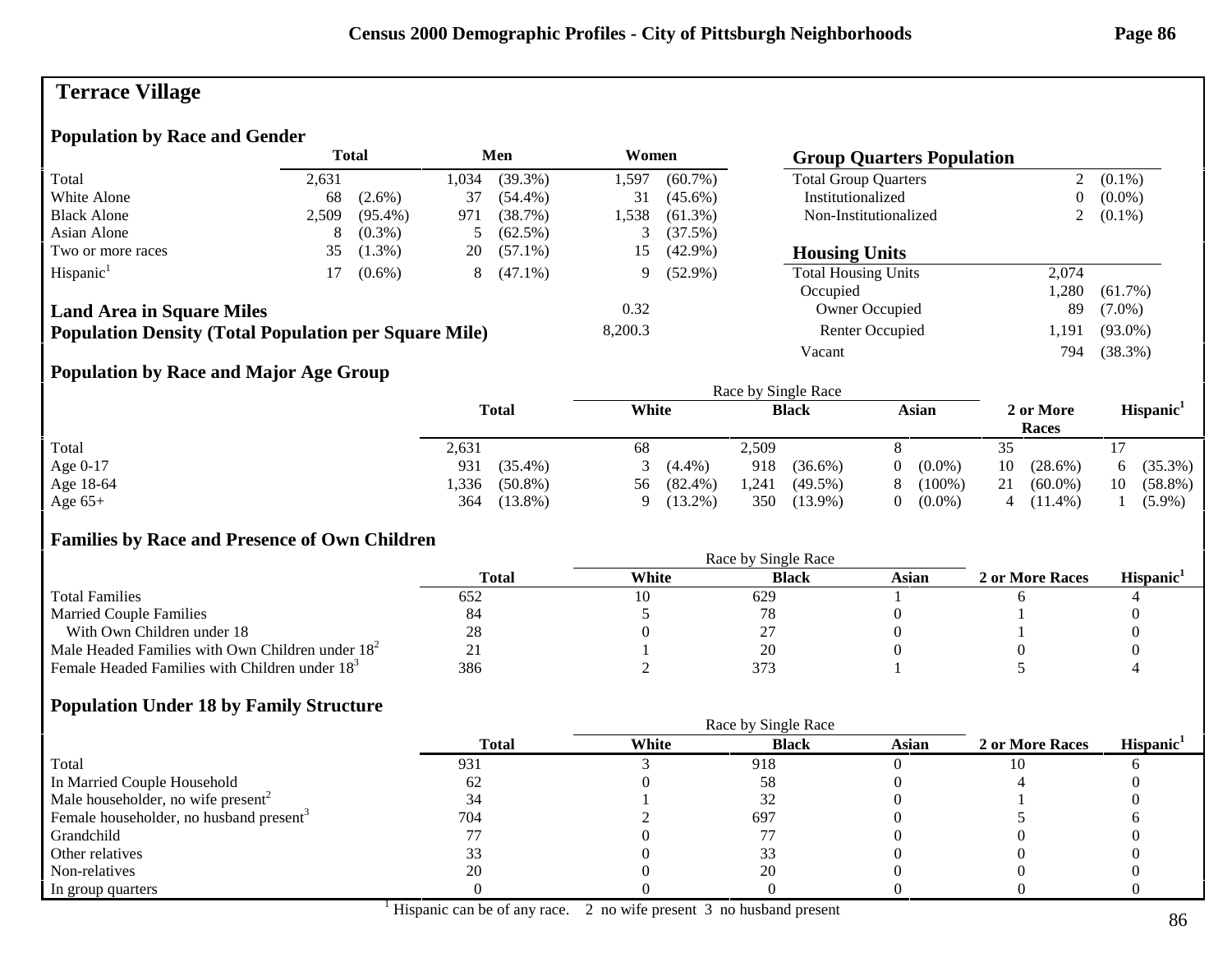# **Troy Hill**

# **Population by Race and Gender**

|                                                              |       | <b>Total</b> |                | Men        | Women   |            | <b>Group Quarters Population</b> |       |            |
|--------------------------------------------------------------|-------|--------------|----------------|------------|---------|------------|----------------------------------|-------|------------|
| Total                                                        | 2.540 |              | .215           | $(47.8\%)$ | 1,325   | $(52.2\%)$ | <b>Total Group Quarters</b>      |       | $(0.3\%)$  |
| White Alone                                                  | 2.471 | $(97.3\%)$   | .175           | $(47.6\%)$ | .296    | $(52.4\%)$ | Institutionalized                | 0     | $(0.0\%)$  |
| <b>Black Alone</b>                                           | 33    | $(1.3\%)$    | 21             | $(63.6\%)$ | 12      | $(36.4\%)$ | Non-Institutionalized            |       | $(0.3\%)$  |
| Asian Alone                                                  |       | $(0.3\%)$    | $\overline{L}$ | $(28.6\%)$ |         | $(71.4\%)$ |                                  |       |            |
| Two or more races                                            | 20    | $(0.8\%)$    | 11             | $(55.0\%)$ | 9       | $(45.0\%)$ | <b>Housing Units</b>             |       |            |
| Hispanic <sup>1</sup>                                        | 28    | $(1.1\%)$    | 17             | $(60.7\%)$ | 11      | $(39.3\%)$ | <b>Total Housing Units</b>       | 1.415 |            |
|                                                              |       |              |                |            |         |            | Occupied                         | .202  | $(84.9\%)$ |
| <b>Land Area in Square Miles</b>                             |       |              |                |            | 0.43    |            | Owner Occupied                   | 740   | $(61.6\%)$ |
| <b>Population Density (Total Population per Square Mile)</b> |       |              |                |            | 5,847.8 |            | Renter Occupied                  | 462   | $(38.4\%)$ |
|                                                              |       |              |                |            |         |            | Vacant                           | 213   | $(15.1\%)$ |

## **Population by Race and Major Age Group**

|            |                    |                    | Race by Single Race |                  |                    |                       |
|------------|--------------------|--------------------|---------------------|------------------|--------------------|-----------------------|
|            | <b>Total</b>       | White              | <b>Black</b>        | Asian            | 2 or More<br>Races | Hispanic <sup>1</sup> |
| Total      | 2,540              | 2,471              |                     |                  | 20                 | 28                    |
| Age $0-17$ | 494<br>$(19.4\%)$  | $(18.9\%)$<br>468  | $(36.4\%)$<br>12    | $(14.3\%)$       | $(55.0\%)$<br>11   | $(42.9\%)$<br>12      |
| Age 18-64  | .578<br>$(62.1\%)$ | $(62.2\%)$<br>536. | $(60.6\%)$<br>20    | $(85.7\%)$<br>6. | $(45.0\%)$         | $(57.1\%)$<br>16      |
| Age $65+$  | 468 (18.4%)        | $(18.9\%)$<br>467  | $(3.0\%)$           | $(0.0\%)$        | $(0.0\%)$          | $(0.0\%)$             |

#### **Families by Race and Presence of Own Children**

|                                                            | Race by Single Race |       |              |       |                 |                 |  |
|------------------------------------------------------------|---------------------|-------|--------------|-------|-----------------|-----------------|--|
|                                                            | Total               | White | <b>Black</b> | Asian | 2 or More Races | <b>Hispanic</b> |  |
| <b>Total Families</b>                                      | 635                 | 623   |              |       |                 |                 |  |
| <b>Married Couple Families</b>                             | 390                 | 382   |              |       |                 |                 |  |
| With Own Children under 18                                 | 141                 | 134   |              |       |                 |                 |  |
| Male Headed Families with Own Children under $182$         |                     | 4     |              |       |                 |                 |  |
| Female Headed Families with Children under 18 <sup>3</sup> | 103                 | 100   |              |       |                 |                 |  |

|                                                     |              | Race by Single Race |              |              |                 |                       |
|-----------------------------------------------------|--------------|---------------------|--------------|--------------|-----------------|-----------------------|
|                                                     | <b>Total</b> | White               | <b>Black</b> | <b>Asian</b> | 2 or More Races | Hispanic <sup>1</sup> |
| Total                                               | 494          | 468                 |              |              |                 |                       |
| In Married Couple Household                         | 247          | 233                 |              |              |                 |                       |
| Male householder, no wife present <sup>2</sup>      |              | 32                  |              |              |                 |                       |
| Female householder, no husband present <sup>3</sup> | 166          | 156                 |              |              |                 |                       |
| Grandchild                                          | 36           | 35                  |              |              |                 |                       |
| Other relatives                                     |              |                     |              |              |                 |                       |
| Non-relatives                                       |              |                     |              |              |                 |                       |
| In group quarters                                   |              |                     |              |              |                 |                       |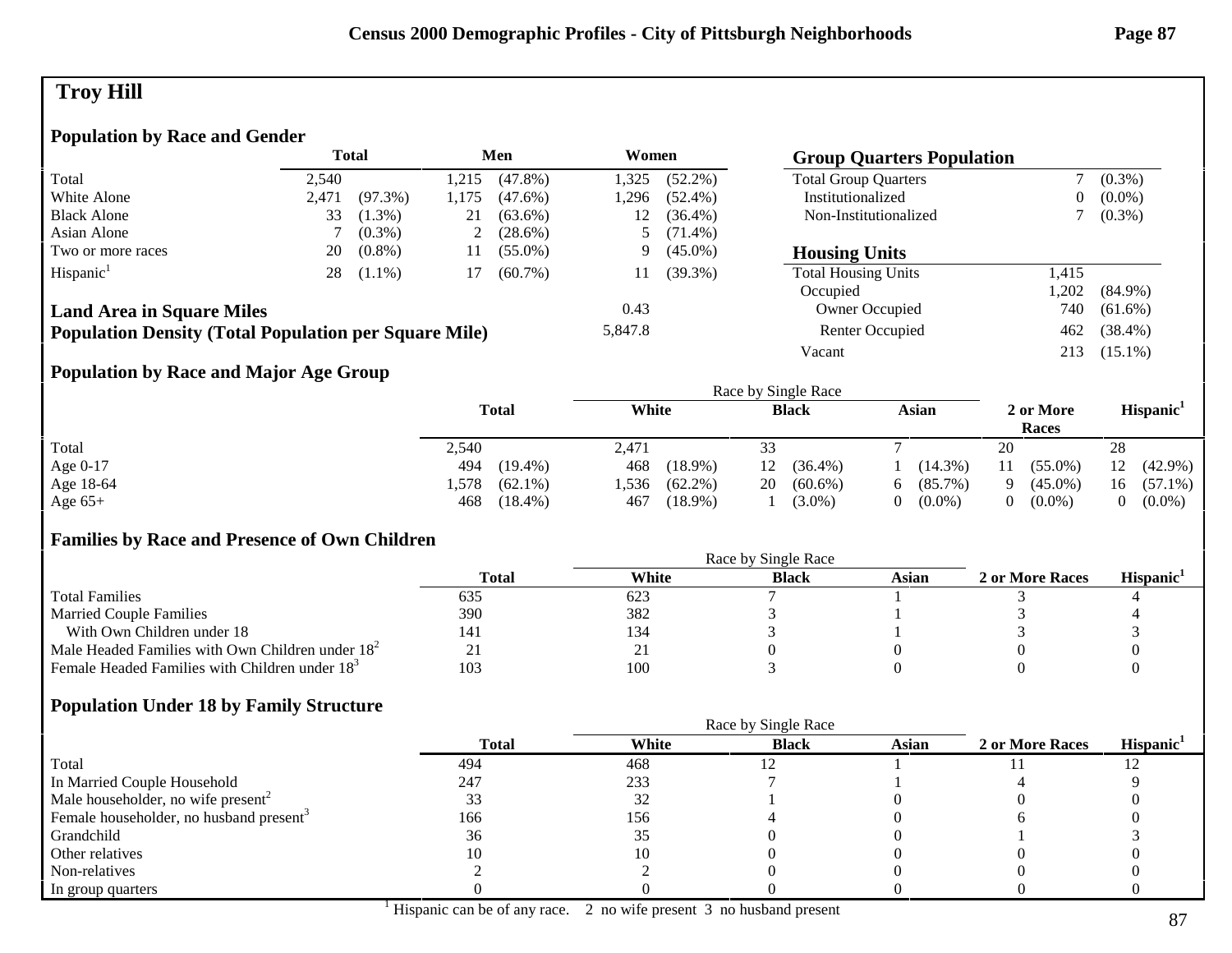# **Upper Hill**

## **Population by Race and Gender**

|                                                              |       | <b>Total</b><br>Men |      |            | Women   |            | <b>Group Quarters Population</b> |                |            |
|--------------------------------------------------------------|-------|---------------------|------|------------|---------|------------|----------------------------------|----------------|------------|
| Total                                                        | 2.246 |                     | .010 | $(45.0\%)$ | 1.236   | $(55.0\%)$ | <b>Total Group Quarters</b>      | $\overline{0}$ | $(0.0\%)$  |
| White Alone                                                  | 233   | $(10.4\%)$          | 115  | $(49.4\%)$ | 118     | $(50.6\%)$ | Institutionalized                | 0              | $(0.0\%)$  |
| <b>Black Alone</b>                                           | l.949 | $(86.8\%)$          | 862  | $(44.2\%)$ | 1.087   | $(55.8\%)$ | Non-Institutionalized            | $\overline{0}$ | $(0.0\%)$  |
| Asian Alone                                                  | 13.   | $(0.6\%)$           |      | $(53.8\%)$ | 6.      | $(46.2\%)$ |                                  |                |            |
| Two or more races                                            | 30    | $(1.3\%)$           | 14   | $(46.7\%)$ | 16      | $(53.3\%)$ | <b>Housing Units</b>             |                |            |
| Hispanic <sup>1</sup>                                        | 12    | $(0.5\%)$           | 8    | $(66.7\%)$ | 4       | $(33.3\%)$ | <b>Total Housing Units</b>       | 1,171          |            |
|                                                              |       |                     |      |            |         |            | Occupied                         | l.001          | $(85.5\%)$ |
| <b>Land Area in Square Miles</b>                             |       |                     |      |            | 0.31    |            | Owner Occupied                   | 685            | $(68.4\%)$ |
| <b>Population Density (Total Population per Square Mile)</b> |       |                     |      |            | 7,185.3 |            | Renter Occupied                  | 316            | $(31.6\%)$ |
|                                                              |       |                     |      |            |         |            | Vacant                           | 170.           | $(14.5\%)$ |

## **Population by Race and Major Age Group**

|            |                     | Race by Single Race |                    |                 |                    |                       |  |
|------------|---------------------|---------------------|--------------------|-----------------|--------------------|-----------------------|--|
|            | <b>Total</b>        | White               | <b>Black</b>       | Asian           | 2 or More<br>Races | Hispanic <sup>1</sup> |  |
| Total      | 2,246               | 233                 | .949               |                 | 30                 | ⊥∠                    |  |
| Age $0-17$ | $(22.9\%)$<br>515   | $(13.7\%)$<br>32    | (23.7%)<br>462     | $(23.1\%)$<br>3 | $(23.3\%)$         | $(50.0\%)$<br>6.      |  |
| Age 18-64  | 1,233<br>$(54.9\%)$ | $(66.5\%)$<br>155   | .048<br>$(53.8\%)$ | $(53.8\%)$      | $(53.3\%)$<br>16   | $(41.7\%)$            |  |
| Age $65+$  | 498<br>$(22.2\%)$   | (19.7%)<br>46       | 439<br>(22.5%)     | $(23.1\%)$      | $(23.3\%)$         | $(8.3\%)$             |  |

#### **Families by Race and Presence of Own Children**

|                                                            | Race by Single Race |       |              |       |                 |                 |  |
|------------------------------------------------------------|---------------------|-------|--------------|-------|-----------------|-----------------|--|
|                                                            | Total               | White | <b>Black</b> | Asian | 2 or More Races | <b>Hispanic</b> |  |
| <b>Total Families</b>                                      | 578                 | οI    | 504          |       |                 |                 |  |
| <b>Married Couple Families</b>                             | 241                 | 39    | 196          |       |                 |                 |  |
| With Own Children under 18                                 | 84                  |       |              |       |                 |                 |  |
| Male Headed Families with Own Children under $182$         |                     |       |              |       |                 |                 |  |
| Female Headed Families with Children under 18 <sup>3</sup> | ' 16                |       | 109          |       |                 |                 |  |

|                                                     |              | Race by Single Race |              |              |                 |                       |  |
|-----------------------------------------------------|--------------|---------------------|--------------|--------------|-----------------|-----------------------|--|
|                                                     | <b>Total</b> | White               | <b>Black</b> | <b>Asian</b> | 2 or More Races | Hispanic <sup>1</sup> |  |
| Total                                               |              | 32                  | 462          |              |                 |                       |  |
| In Married Couple Household                         | 153          |                     | 120          |              |                 |                       |  |
| Male householder, no wife present <sup>2</sup>      | 48           |                     | 47           |              |                 |                       |  |
| Female householder, no husband present <sup>3</sup> | 208          |                     | 194          |              |                 |                       |  |
| Grandchild                                          | 80           |                     | 79           |              |                 |                       |  |
| Other relatives                                     |              |                     |              |              |                 |                       |  |
| Non-relatives                                       |              |                     |              |              |                 |                       |  |
| In group quarters                                   |              |                     |              |              |                 |                       |  |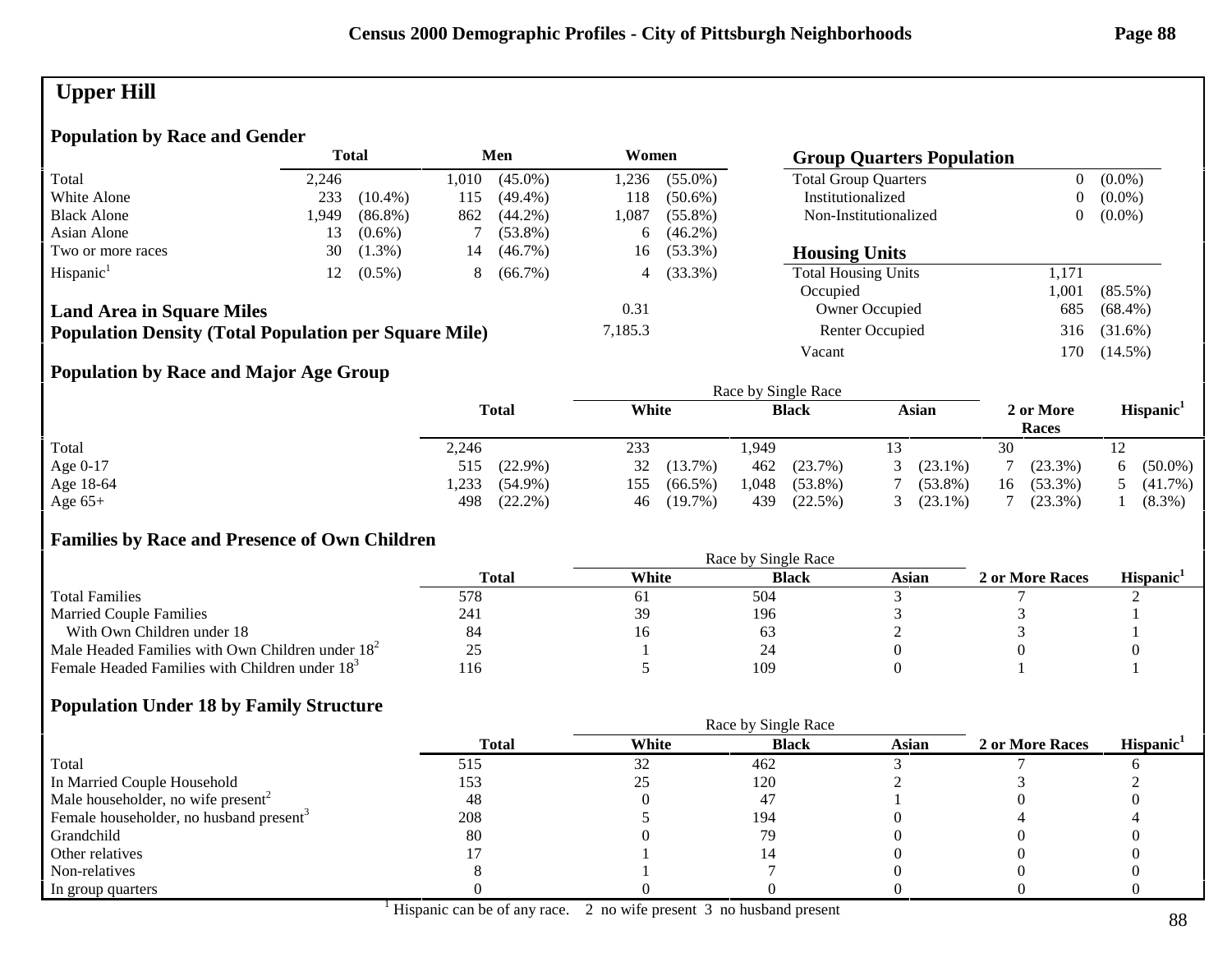# **Upper Lawrenceville**

### **Population by Race and Gender**

|                                                              |       | <b>Total</b> |      | Men        | Women   |            | <b>Group Quarters Population</b> |       |            |
|--------------------------------------------------------------|-------|--------------|------|------------|---------|------------|----------------------------------|-------|------------|
| Total                                                        | 2,899 |              | .377 | $(47.5\%)$ | 1,522   | $(52.5\%)$ | <b>Total Group Quarters</b>      |       | $(0.4\%)$  |
| White Alone                                                  | 2.493 | $(86.0\%)$   | ,200 | $(48.1\%)$ | .293    | $(51.9\%)$ | Institutionalized                | 0     | $(0.0\%)$  |
| <b>Black Alone</b>                                           | 318   | $(11.0\%)$   | 137  | $(43.1\%)$ | 181     | $(56.9\%)$ | Non-Institutionalized            |       | $(0.4\%)$  |
| Asian Alone                                                  | 36    | $(1.2\%)$    | 17   | $(47.2\%)$ | 19      | $(52.8\%)$ |                                  |       |            |
| Two or more races                                            | 40    | $(1.4\%)$    | 14   | $(35.0\%)$ | 26      | $(65.0\%)$ | <b>Housing Units</b>             |       |            |
| Hispanic <sup>1</sup>                                        | 28    | $(1.0\%)$    | 14   | $(50.0\%)$ | 14      | $(50.0\%)$ | <b>Total Housing Units</b>       | 1,504 |            |
|                                                              |       |              |      |            |         |            | Occupied                         | .235  | $(82.1\%)$ |
| <b>Land Area in Square Miles</b>                             |       |              |      |            | 0.40    |            | Owner Occupied                   | 748   | $(60.6\%)$ |
| <b>Population Density (Total Population per Square Mile)</b> |       |              |      |            | 7,229.7 |            | Renter Occupied                  | 487   | $(39.4\%)$ |
|                                                              |       |              |      |            |         |            | Vacant                           | 269   | $(17.9\%)$ |

## **Population by Race and Major Age Group**

|            |                     | Race by Single Race |                   |                  |                    |                       |  |  |  |
|------------|---------------------|---------------------|-------------------|------------------|--------------------|-----------------------|--|--|--|
|            | <b>Total</b>        | White               | <b>Black</b>      | Asian            | 2 or More<br>Races | Hispanic <sup>1</sup> |  |  |  |
| Total      | 2,899               | 2,493               | 318               | 36               | 40                 | 28                    |  |  |  |
| Age $0-17$ | 682<br>$(23.5\%)$   | $(20.7\%)$<br>517   | 133<br>$(41.8\%)$ | $(22.2\%)$<br>8  | 21<br>$(52.5\%)$   | $(39.3\%)$            |  |  |  |
| Age 18-64  | $(59.1\%)$<br>1,713 | .,488<br>$(59.7\%)$ | 173<br>$(54.4\%)$ | $(75.0\%)$<br>27 | $(40.0\%)$<br>16   | $(57.1\%)$<br>16      |  |  |  |
| Age $65+$  | 504<br>$(17.4\%)$   | 488<br>$(19.6\%)$   | $(3.8\%)$<br>12   | $(2.8\%)$        | $7.5\%$ )          | $(3.6\%)$             |  |  |  |

#### **Families by Race and Presence of Own Children**

|                                                            | Race by Single Race |       |              |       |                 |                       |  |
|------------------------------------------------------------|---------------------|-------|--------------|-------|-----------------|-----------------------|--|
|                                                            | <b>Total</b>        | White | <b>Black</b> | Asian | 2 or More Races | Hispanic <sup>1</sup> |  |
| <b>Total Families</b>                                      | 735                 | 653   | -65          |       |                 |                       |  |
| <b>Married Couple Families</b>                             | 433                 | 407   |              |       |                 |                       |  |
| With Own Children under 18                                 | 166                 | 149   |              |       |                 |                       |  |
| Male Headed Families with Own Children under $182$         |                     | ∠ ⊥   |              |       |                 |                       |  |
| Female Headed Families with Children under 18 <sup>3</sup> | 120                 | 79    | 30           |       |                 |                       |  |

|                                                     | <b>Total</b> | White | <b>Black</b> | Asian | 2 or More Races | Hispanic <sup>1</sup> |
|-----------------------------------------------------|--------------|-------|--------------|-------|-----------------|-----------------------|
| Total                                               | 682          | 517   | 133          |       |                 |                       |
| In Married Couple Household                         | 330          | 291   |              |       | 10              |                       |
| Male householder, no wife present <sup>2</sup>      | 43           | 32    |              |       |                 |                       |
| Female householder, no husband present <sup>3</sup> | 224          | 124   | 89           |       |                 |                       |
| Grandchild                                          |              | -48   |              |       |                 |                       |
| Other relatives                                     |              |       |              |       |                 |                       |
| Non-relatives                                       |              | 10    |              |       |                 |                       |
| In group quarters                                   |              |       |              |       |                 |                       |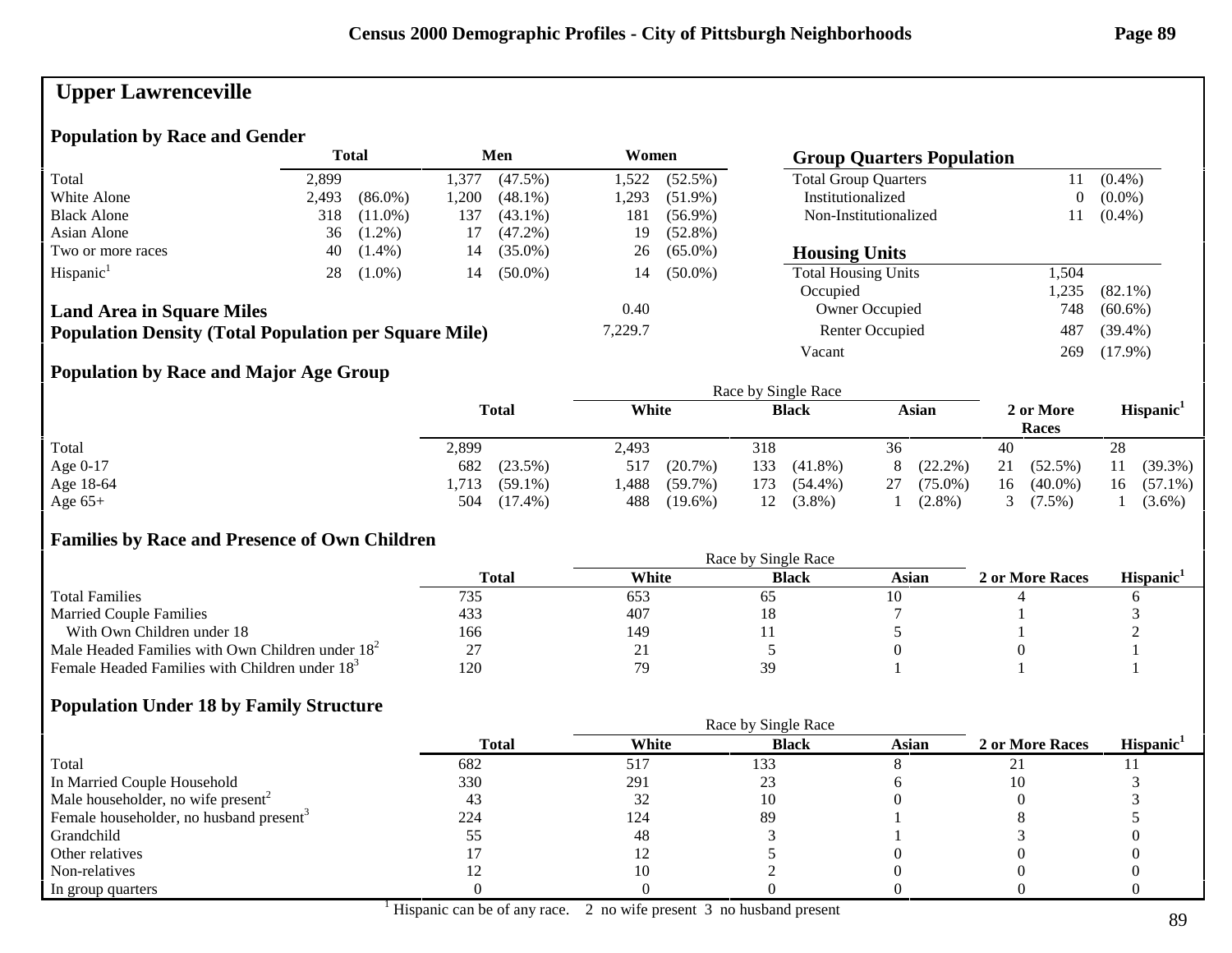# **West End**

### **Population by Race and Gender**

|                                                              | <b>Total</b> |            |     | Men<br>Women |         |            | <b>Group Quarters Population</b> |     |            |
|--------------------------------------------------------------|--------------|------------|-----|--------------|---------|------------|----------------------------------|-----|------------|
| Total                                                        | 466          |            | 201 | $(43.1\%)$   | 265     | $(56.9\%)$ | <b>Total Group Quarters</b>      | 127 | (27.3%)    |
| White Alone                                                  | 292          | $(62.7\%)$ | 112 | $(38.4\%)$   | 180     | $(61.6\%)$ | Institutionalized                | 127 | (27.3%)    |
| <b>Black Alone</b>                                           | 165          | $(35.4\%)$ | 85  | $(51.5\%)$   | 80      | $(48.5\%)$ | Non-Institutionalized            | 0   | $(0.0\%)$  |
| Asian Alone                                                  | 6            | $(1.3\%)$  | 4   | $(66.7\%)$   | ∠       | $(33.3\%)$ |                                  |     |            |
| Two or more races                                            |              | $(0.2\%)$  |     | $(0.0\%)$    |         | $(100\%)$  | <b>Housing Units</b>             |     |            |
| Hispanic <sup>1</sup>                                        |              | $(0.6\%)$  |     | $(33.3\%)$   | ∠       | $(66.7\%)$ | <b>Total Housing Units</b>       | 211 |            |
|                                                              |              |            |     |              |         |            | Occupied                         | 149 | $(70.6\%)$ |
| <b>Land Area in Square Miles</b>                             |              |            |     |              | 0.21    |            | Owner Occupied                   | 49  | $(32.9\%)$ |
| <b>Population Density (Total Population per Square Mile)</b> |              |            |     |              | 2,177.6 |            | Renter Occupied                  | 100 | $(67.1\%)$ |
|                                                              |              |            |     |              |         |            | Vacant                           | 62  | $(29.4\%)$ |

#### **Population by Race and Major Age Group**

|            |                   | Race by Single Race |                  |            |                                 |                       |  |
|------------|-------------------|---------------------|------------------|------------|---------------------------------|-----------------------|--|
|            | <b>Total</b>      | White               | <b>Black</b>     | Asian      | 2 or More<br>Races              | Hispanic <sup>1</sup> |  |
| Total      | 466               | 292                 | 165              |            |                                 |                       |  |
| Age $0-17$ | (18.7%)<br>87     | $(9.9\%)$<br>29     | $(33.9\%)$<br>56 | $(16.7\%)$ | $(0.0\%)$<br>$\left( 0 \right)$ | $(0.0\%)$             |  |
| Age 18-64  | $(46.1\%)$<br>215 | $(39.7\%)$<br>116   | $(55.8\%)$<br>92 | $(83.3\%)$ | $(100\%)$                       | $(100\%)$             |  |
| Age $65+$  | $(35.2\%)$<br>164 | $(50.3\%)$<br>147   | $(10.3\%)$       | $(0.0\%)$  | $(0.0\%)$<br>$\Omega$           | $(0.0\%)$             |  |

#### **Families by Race and Presence of Own Children**

|                                                            | Race by Single Race |       |              |       |                 |                 |  |  |
|------------------------------------------------------------|---------------------|-------|--------------|-------|-----------------|-----------------|--|--|
|                                                            | <b>Total</b>        | White | <b>Black</b> | Asian | 2 or More Races | <b>Hispanic</b> |  |  |
| <b>Total Families</b>                                      |                     | 39    |              |       |                 |                 |  |  |
| <b>Married Couple Families</b>                             |                     | 21 J  |              |       |                 |                 |  |  |
| With Own Children under 18                                 |                     |       |              |       |                 |                 |  |  |
| Male Headed Families with Own Children under $182$         |                     |       |              |       |                 |                 |  |  |
| Female Headed Families with Children under 18 <sup>3</sup> |                     |       |              |       |                 |                 |  |  |

|                                                     | Race by Single Race |       |              |              |                 |                       |  |
|-----------------------------------------------------|---------------------|-------|--------------|--------------|-----------------|-----------------------|--|
|                                                     | <b>Total</b>        | White | <b>Black</b> | <b>Asian</b> | 2 or More Races | Hispanic <sup>1</sup> |  |
| Total                                               |                     | 29    | 56           |              |                 |                       |  |
| In Married Couple Household                         |                     |       |              |              |                 |                       |  |
| Male householder, no wife present <sup>2</sup>      |                     |       |              |              |                 |                       |  |
| Female householder, no husband present <sup>3</sup> |                     |       |              |              |                 |                       |  |
| Grandchild                                          |                     |       |              |              |                 |                       |  |
| Other relatives                                     |                     |       |              |              |                 |                       |  |
| Non-relatives                                       |                     |       |              |              |                 |                       |  |
| In group quarters                                   |                     |       |              |              |                 |                       |  |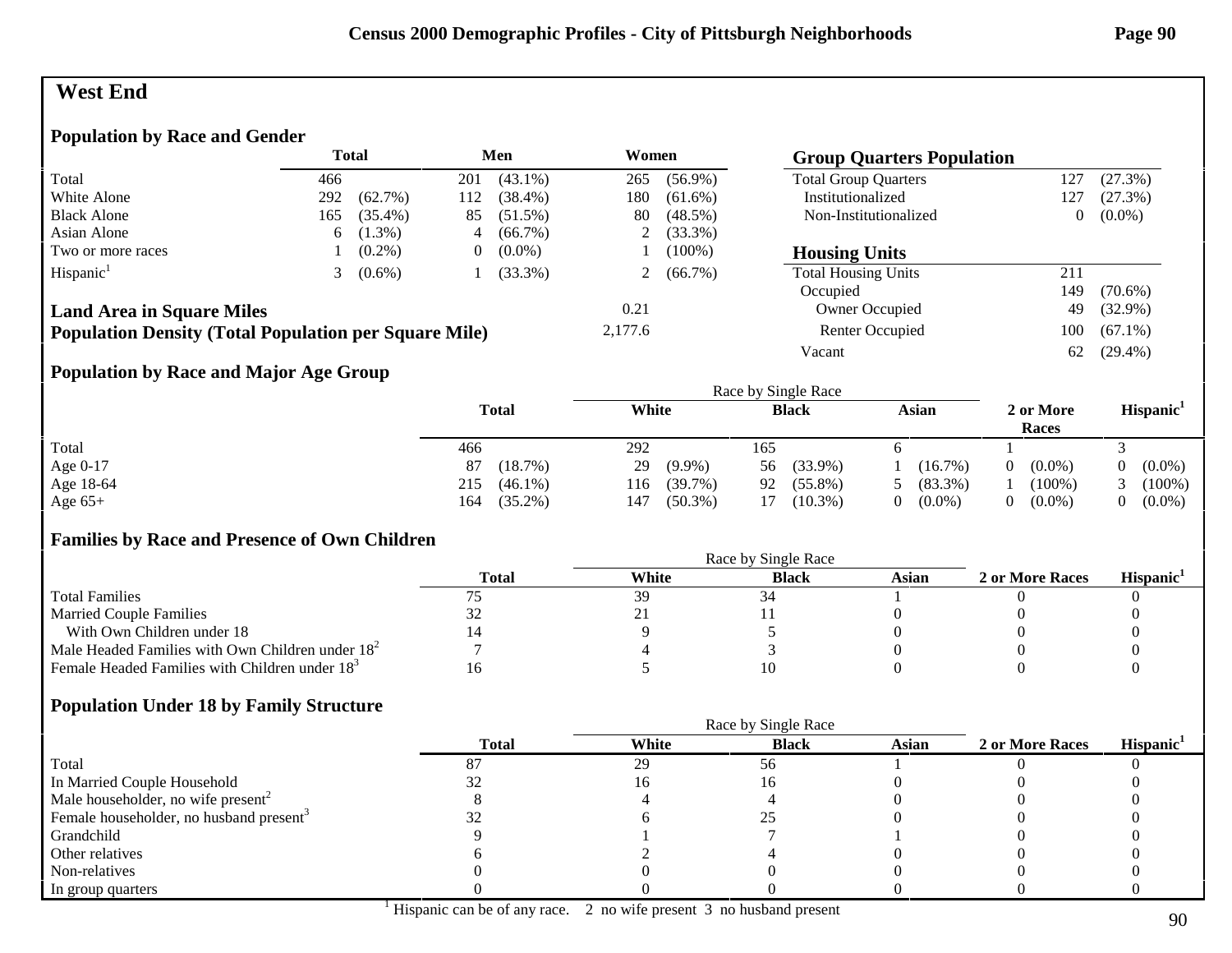# **West Oakland**

### **Population by Race and Gender**

|                                                              |       | <b>Total</b> |       | Men        | Women    |            | <b>Group Quarters Population</b> |     |            |
|--------------------------------------------------------------|-------|--------------|-------|------------|----------|------------|----------------------------------|-----|------------|
| Total                                                        | 2.272 |              | .000. | $(44.0\%)$ | 1,272    | $(56.0\%)$ | <b>Total Group Quarters</b>      | 988 | $(43.5\%)$ |
| White Alone                                                  | 922   | $(40.6\%)$   | 423   | $(45.9\%)$ | 499      | $(54.1\%)$ | Institutionalized                | 106 | $(4.7\%)$  |
| <b>Black Alone</b>                                           | ,208  | $(53.2\%)$   | 504   | $(41.7\%)$ | 704      | $(58.3\%)$ | Non-Institutionalized            | 882 | $(38.8\%)$ |
| Asian Alone                                                  |       | $(3.4\%)$    | 42    | $(54.5\%)$ | 35       | $(45.5\%)$ |                                  |     |            |
| Two or more races                                            | 34    | $(1.5\%)$    | -9    | $(26.5\%)$ | 25       | $(73.5\%)$ | <b>Housing Units</b>             |     |            |
| Hispanic <sup>1</sup>                                        | 37    | $(1.6\%)$    | 22    | $(59.5\%)$ | 15       | $(40.5\%)$ | <b>Total Housing Units</b>       | 638 |            |
|                                                              |       |              |       |            |          |            | Occupied                         | 536 | $(84.0\%)$ |
| <b>Land Area in Square Miles</b>                             |       |              |       |            | 0.22     |            | Owner Occupied                   | 232 | $(43.3\%)$ |
| <b>Population Density (Total Population per Square Mile)</b> |       |              |       |            | 10,113.5 |            | Renter Occupied                  | 304 | $(56.7\%)$ |
|                                                              |       |              |       |            |          |            | Vacant                           | 102 | $(16.0\%)$ |

## **Population by Race and Major Age Group**

|            |                    |                   | Race by Single Race |                  |                    |                       |
|------------|--------------------|-------------------|---------------------|------------------|--------------------|-----------------------|
|            | <b>Total</b>       | White             | <b>Black</b>        | Asian            | 2 or More<br>Races | Hispanic <sup>1</sup> |
| Total      | 2,272              | 922               | 1,208               |                  | 34                 |                       |
| Age $0-17$ | 341<br>$(15.0\%)$  | 24<br>$(2.6\%)$   | 292<br>$(24.2\%)$   | $(13.0\%)$<br>10 | 13<br>$(38.2\%)$   | 2 $(5.4\%)$           |
| Age 18-64  | .681<br>$(74.0\%)$ | $(86.3\%)$<br>796 | 770<br>$(63.7\%)$   | $(87.0\%)$<br>67 | 20<br>$(58.8\%)$   | 35<br>$(94.6\%)$      |
| Age $65+$  | 250<br>$(11.0\%)$  | 102<br>$(11.1\%)$ | $(12.1\%)$<br>146   | $(0.0\%)$        | $(2.9\%)$          | $(0.0\%)$<br>0        |

#### **Families by Race and Presence of Own Children**

|                                                            | Race by Single Race |       |              |       |                 |                 |  |  |
|------------------------------------------------------------|---------------------|-------|--------------|-------|-----------------|-----------------|--|--|
|                                                            | Total               | White | <b>Black</b> | Asian | 2 or More Races | <b>Hispanic</b> |  |  |
| <b>Total Families</b>                                      | 288                 | ل ک   | 254          |       |                 |                 |  |  |
| <b>Married Couple Families</b>                             | 84                  |       | .66          |       |                 |                 |  |  |
| With Own Children under 18                                 |                     |       |              |       |                 |                 |  |  |
| Male Headed Families with Own Children under $182$         |                     |       |              |       |                 |                 |  |  |
| Female Headed Families with Children under 18 <sup>3</sup> | 90                  |       |              |       |                 |                 |  |  |

|                                                     |              | Race by Single Race |              |              |                 |                       |  |  |
|-----------------------------------------------------|--------------|---------------------|--------------|--------------|-----------------|-----------------------|--|--|
|                                                     | <b>Total</b> | White               | <b>Black</b> | <b>Asian</b> | 2 or More Races | Hispanic <sup>1</sup> |  |  |
| Total                                               | 341          | 24                  | 292          | 10           |                 |                       |  |  |
| In Married Couple Household                         |              |                     | 40           |              |                 |                       |  |  |
| Male householder, no wife present <sup>2</sup>      | 14.          |                     |              |              |                 |                       |  |  |
| Female householder, no husband present <sup>3</sup> | 161          |                     | 149          |              |                 |                       |  |  |
| Grandchild                                          |              |                     | -64          |              |                 |                       |  |  |
| Other relatives                                     |              |                     |              |              |                 |                       |  |  |
| Non-relatives                                       |              |                     |              |              |                 |                       |  |  |
| In group quarters                                   |              |                     |              |              |                 |                       |  |  |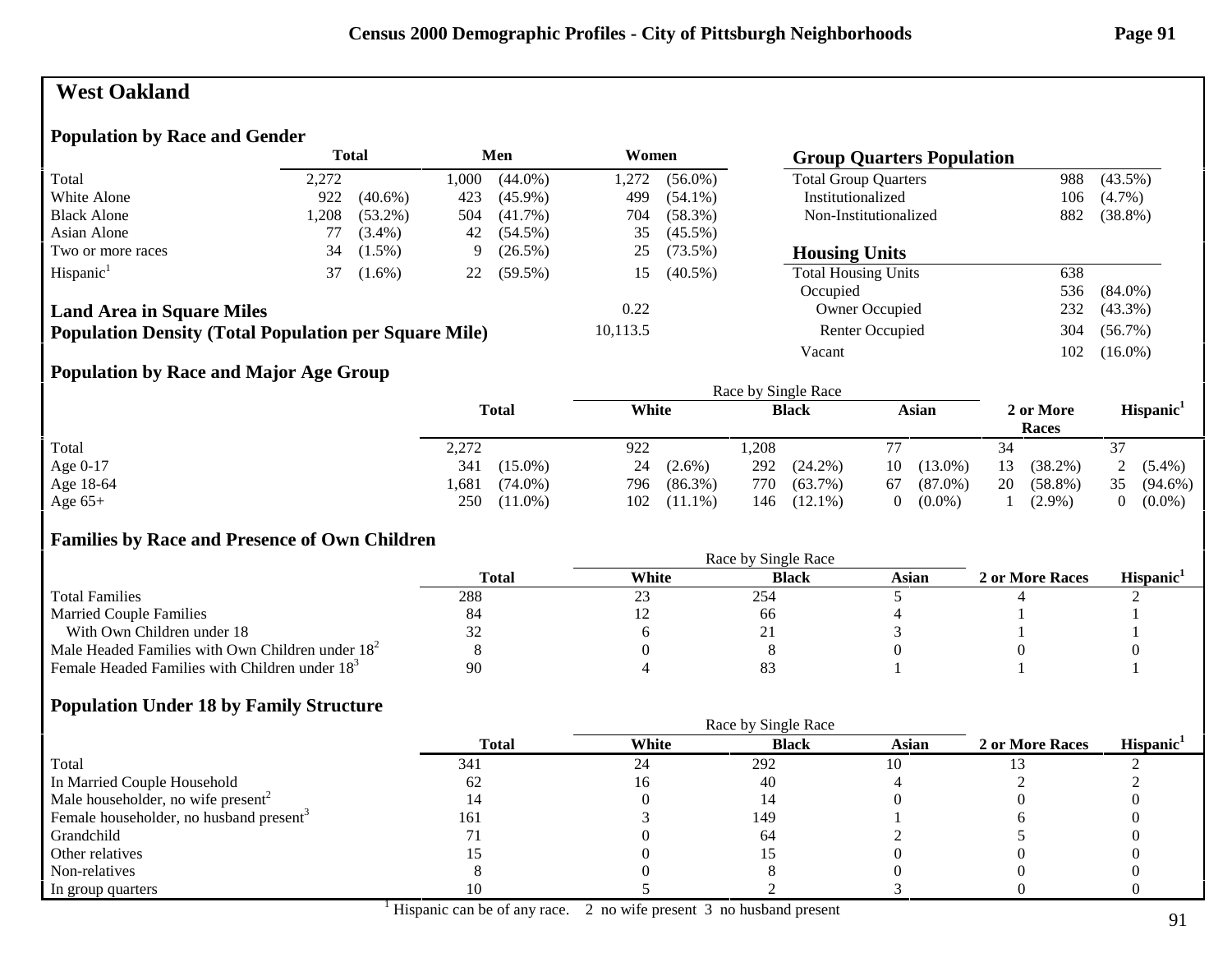# **Westwood**

# **Population by Race and Gender**

|                                                              | <b>Total</b><br>Men<br>Women |            | <b>Group Quarters Population</b> |            |         |            |                             |        |            |
|--------------------------------------------------------------|------------------------------|------------|----------------------------------|------------|---------|------------|-----------------------------|--------|------------|
| Total                                                        | 3,093                        |            | .458                             | $(47.1\%)$ | 1,635   | $(52.9\%)$ | <b>Total Group Quarters</b> | 6      | $(0.2\%)$  |
| White Alone                                                  | 2,823                        | $(91.3\%)$ | 1,332                            | $(47.2\%)$ | l .491  | $(52.8\%)$ | Institutionalized           | 0      | $(0.0\%)$  |
| <b>Black Alone</b>                                           | 135                          | $(4.4\%)$  | 52                               | (38.5%)    | 83      | $(61.5\%)$ | Non-Institutionalized       | 6.     | $(0.2\%)$  |
| Asian Alone                                                  | 68                           | $(2.2\%)$  | 39                               | $(57.4\%)$ | 29      | $(42.6\%)$ |                             |        |            |
| Two or more races                                            | 49                           | $(1.6\%)$  | 24                               | $(49.0\%)$ | 25      | $(51.0\%)$ | <b>Housing Units</b>        |        |            |
| Hispanic <sup>1</sup>                                        | 23                           | $(0.7\%)$  | 12                               | $(52.2\%)$ | 11      | $(47.8\%)$ | <b>Total Housing Units</b>  | 499.ء  |            |
|                                                              |                              |            |                                  |            |         |            | Occupied                    | .426   | $(95.1\%)$ |
| <b>Land Area in Square Miles</b>                             |                              |            |                                  |            | 0.67    |            | Owner Occupied              | 043. ا | $(73.1\%)$ |
| <b>Population Density (Total Population per Square Mile)</b> |                              |            |                                  |            | 4,605.4 |            | Renter Occupied             | 383    | $(26.9\%)$ |
|                                                              |                              |            |                                  |            |         |            | Vacant                      | 73     | $(4.9\%)$  |

## **Population by Race and Major Age Group**

|            |                    |                    | Race by Single Race |                  |                    |                       |
|------------|--------------------|--------------------|---------------------|------------------|--------------------|-----------------------|
|            | <b>Total</b>       | White              | <b>Black</b>        | Asian            | 2 or More<br>Races | Hispanic <sup>1</sup> |
| Total      | 3,093              | 2,823              | 135                 | 68               | 49                 | 23                    |
| Age $0-17$ | $(18.1\%)$<br>560  | 473<br>$(16.8\%)$  | 42 (31.1%)          | $(20.6\%)$<br>14 | 25<br>$(51.0\%)$   | $(34.8\%)$            |
| Age 18-64  | $(62.2\%)$<br>.924 | $(62.0\%)$<br>,751 | $(63.0\%)$<br>85    | $(79.4\%)$<br>54 | 23<br>$(46.9\%)$   | $(52.2\%)$<br>12      |
| Age $65+$  | 609<br>$(19.7\%)$  | 599<br>$(21.2\%)$  | $(5.9\%)$<br>8      | $(0.0\%)$        | $(2.0\%)$          | $(13.0\%)$            |

#### **Families by Race and Presence of Own Children**

|                                                            | Race by Single Race |       |              |       |                 |                       |  |
|------------------------------------------------------------|---------------------|-------|--------------|-------|-----------------|-----------------------|--|
|                                                            | <b>Total</b>        | White | <b>Black</b> | Asian | 2 or More Races | Hispanic <sup>1</sup> |  |
| <b>Total Families</b>                                      | 851                 | 802   |              |       |                 |                       |  |
| <b>Married Couple Families</b>                             | 658                 | 625   |              |       |                 |                       |  |
| With Own Children under 18                                 | 223                 | 201   |              |       |                 |                       |  |
| Male Headed Families with Own Children under $182$         |                     |       |              |       |                 |                       |  |
| Female Headed Families with Children under 18 <sup>3</sup> |                     |       |              |       |                 |                       |  |

|                                                     |              | Race by Single Race |              |              |                 |                       |
|-----------------------------------------------------|--------------|---------------------|--------------|--------------|-----------------|-----------------------|
|                                                     | <b>Total</b> | White               | <b>Black</b> | <b>Asian</b> | 2 or More Races | Hispanic <sup>1</sup> |
| Total                                               | 560          | 473                 | 42           |              |                 |                       |
| In Married Couple Household                         | 392          | 342                 |              |              | 20              |                       |
| Male householder, no wife present <sup>2</sup>      |              | 20                  |              |              |                 |                       |
| Female householder, no husband present <sup>3</sup> | 105          |                     |              |              |                 |                       |
| Grandchild                                          |              | 29                  |              |              |                 |                       |
| Other relatives                                     |              |                     |              |              |                 |                       |
| Non-relatives                                       |              |                     |              |              |                 |                       |
| In group quarters                                   |              |                     |              |              |                 |                       |